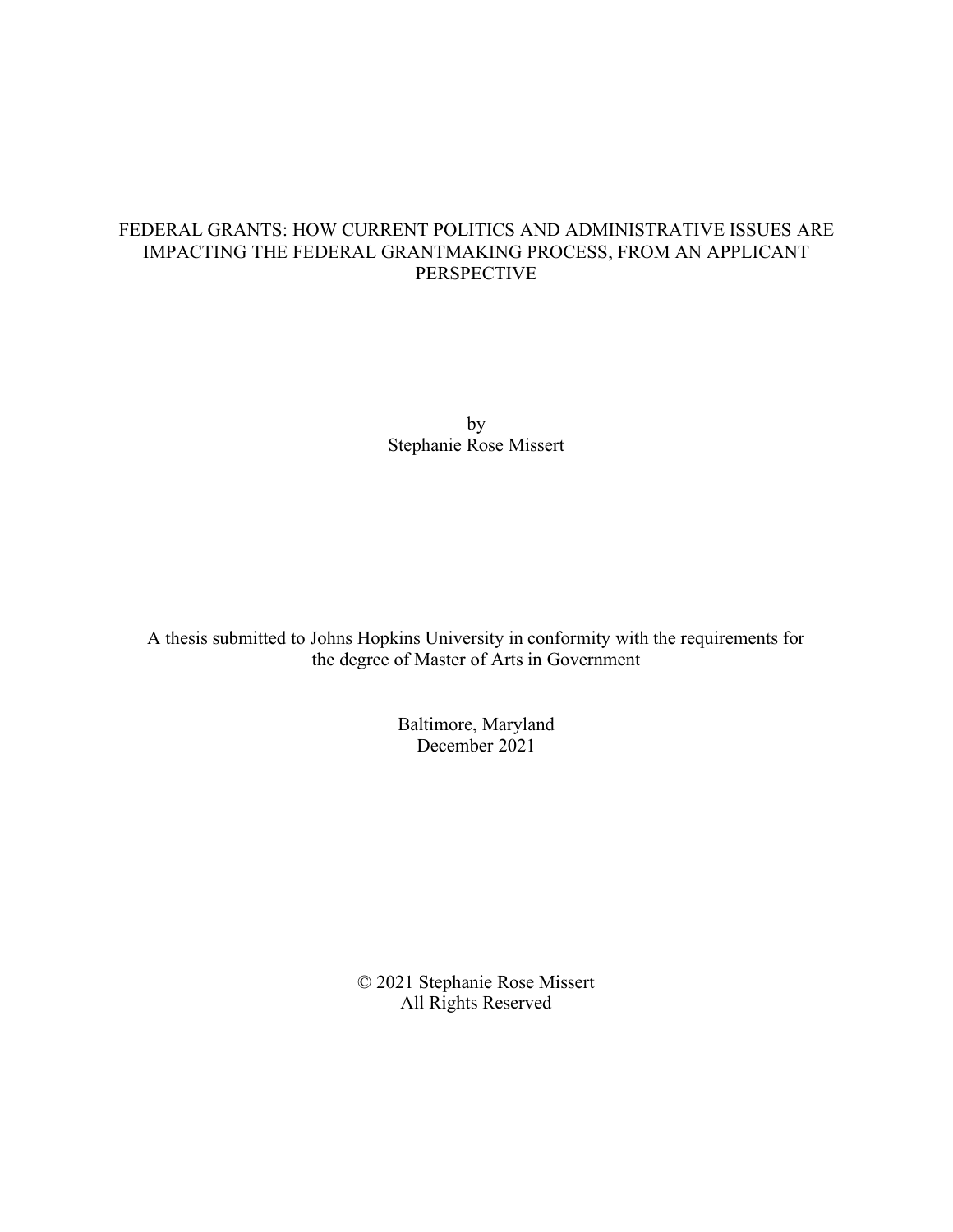#### **Abstract**

Pursuing competitive funding through the federal grantmaking system is a complex process that is often burdensome and difficult to navigate. Given that the federal government awards billions of dollars per year in federal funding, it is to be expected that many prospective applicants will have difficulty understanding the complexities of how the government distributes funding. After decades of academic research, there is a greater understanding of the forces that impact the distribution of federal dollars, but the dynamic nature of the political landscape in Washington requires that new developments and issues be continuously evaluated so we have an accurate understanding of what influences the distribution of federal funding. This analysis provides a greater understanding of how the current realities of the federal grantmaking process may affect the distribution of federal funding by evaluating three different issues impacting the federal grantmaking system today, using the perspective of a prospective applicant, the primary user of the federal grantmaking system, as a way to understand which issues are important to examine and understand. The first chapter examines the return of congressionally directed spending in Congress, the second chapter examines issues in the process of identifying federal funding opportunities, and the third chapter examines the complexities of federal funding application processes. The issues explored in each chapter of the portfolio contribute to a more nuanced understanding of the complex tasks facing entities seeking competitive federal funding. The analysis finds that the federal government must do more to improve and streamline the federal grantmaking process to ensure federal funds are provided in the most efficient and effective manner.

Thesis Reviewers: Dr. Ken Masugi and Dr. Collin Paschall

ii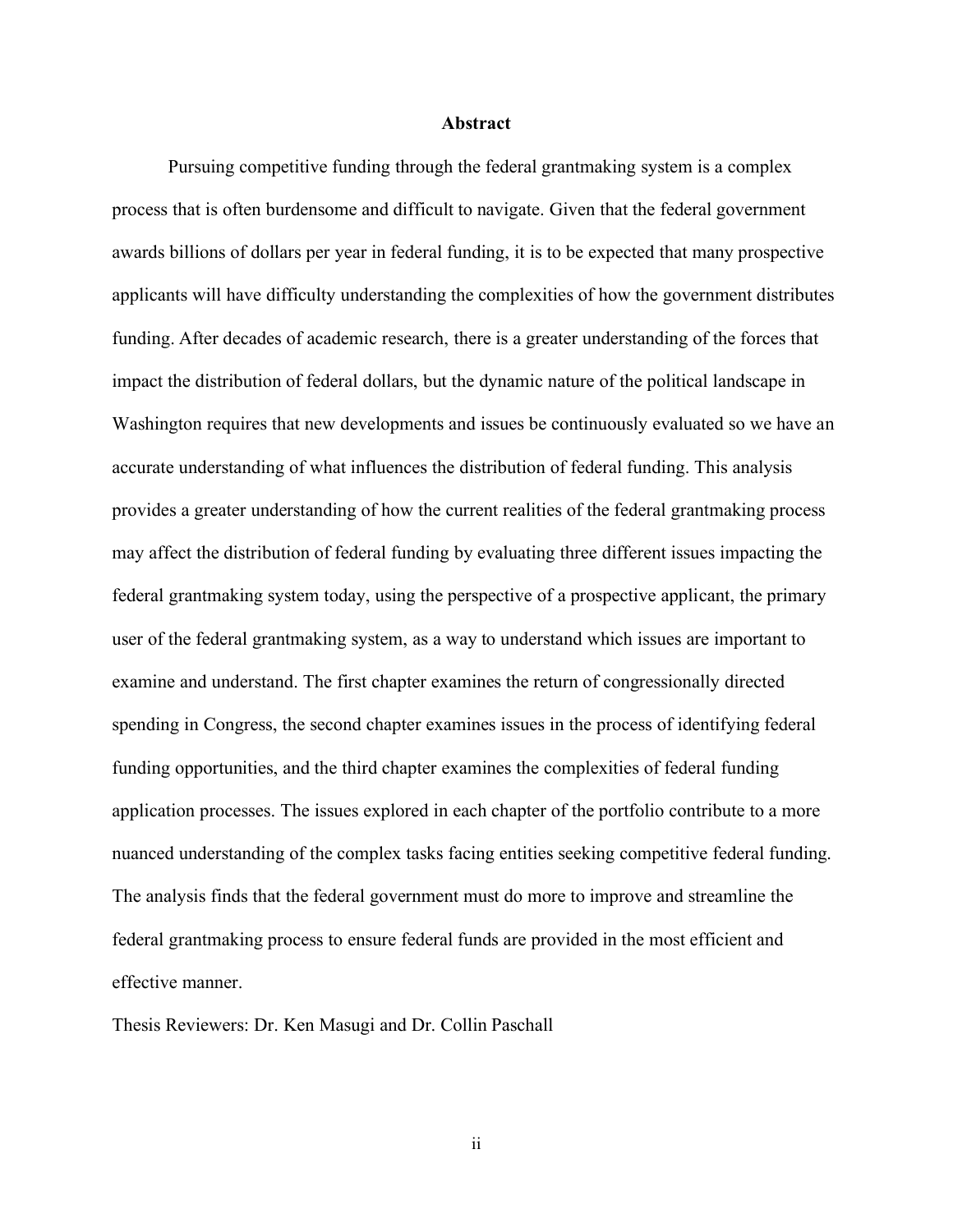| <b>Chapter 1, The Revival of Congressionally Directed Spending:</b> |  |
|---------------------------------------------------------------------|--|
|                                                                     |  |
|                                                                     |  |
|                                                                     |  |
|                                                                     |  |
|                                                                     |  |
|                                                                     |  |
| <b>Chapter 2, Identifying Federal Funding Sources:</b>              |  |
|                                                                     |  |
|                                                                     |  |
|                                                                     |  |
|                                                                     |  |
|                                                                     |  |
|                                                                     |  |
|                                                                     |  |
| <b>Chapter 3, Categorizing the Complexity of Federal Grant</b>      |  |
|                                                                     |  |
|                                                                     |  |
|                                                                     |  |
|                                                                     |  |
|                                                                     |  |
|                                                                     |  |
|                                                                     |  |
| Appendix A, Evaluation of Status of Competitive EPA                 |  |
|                                                                     |  |
| Appendix B, U.S. Advisory Commission on Intergovernmental           |  |
|                                                                     |  |
|                                                                     |  |
|                                                                     |  |

## **Table of Contents**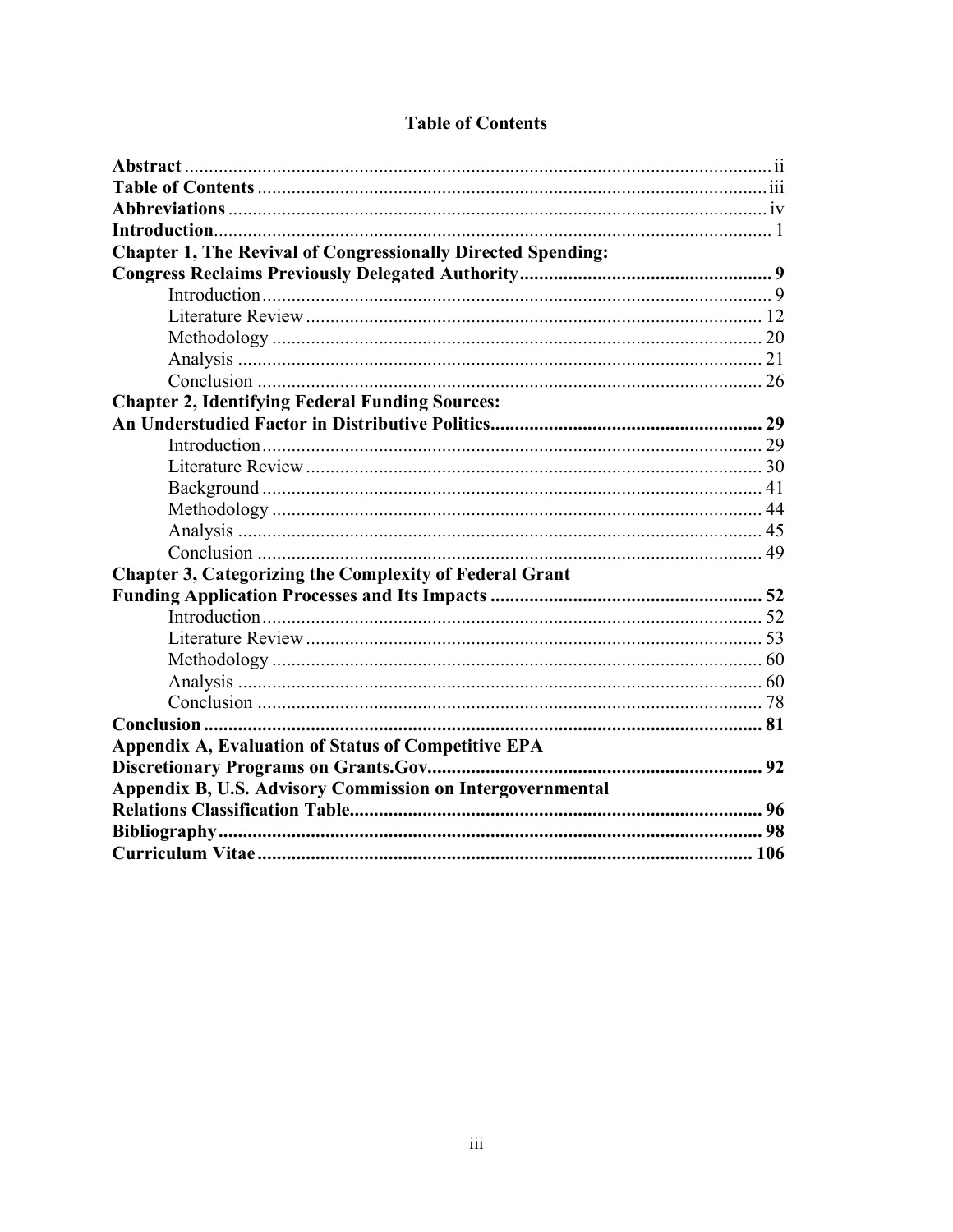# **Abbreviations**

| Assistance to Firefighters Grant                        | <b>AFG</b>   |
|---------------------------------------------------------|--------------|
| <b>Benefit Cost Analysis</b>                            | <b>BCA</b>   |
| Catalog of Federal Domestic Assistance                  | <b>CFDA</b>  |
| Clean Water State Revolving Loan Fund                   | <b>CWSRF</b> |
| <b>Community Development Block Grant</b>                | <b>CDBG</b>  |
| <b>Community Project Funding</b>                        | <b>CPF</b>   |
| <b>Congressional Research Service</b>                   | <b>CRS</b>   |
| Drinking Water State Revolving Loan Fund                | <b>DWSRF</b> |
| Economic Development Initiative                         | <b>EDI</b>   |
| Edward Byrne Memorial Justice Assistance Grant Program  | <b>JAG</b>   |
| Federal Emergency Management Agency                     | <b>FEMA</b>  |
| Fiscal Year                                             | <b>FY</b>    |
| Geographic Information System                           | <b>GIS</b>   |
| Grants Management Quality Service Management Office     | <b>QSMO</b>  |
| House Appropriations Committee                          | <b>HAC</b>   |
| Notice of Funding Opportunity                           | <b>NOFO</b>  |
| Senate Appropriations Committee                         | <b>SAC</b>   |
| <b>State and Tribal Assistance Grants</b>               | <b>STAG</b>  |
| U.S. Advisory Commission on Intergovernmental Relations | <b>ACIR</b>  |
| U.S. Department of Health and Human Services            | <b>HHS</b>   |
| U.S. Department of Housing and Urban Development        | <b>HUD</b>   |
| U.S. Department of Justice                              | <b>DOJ</b>   |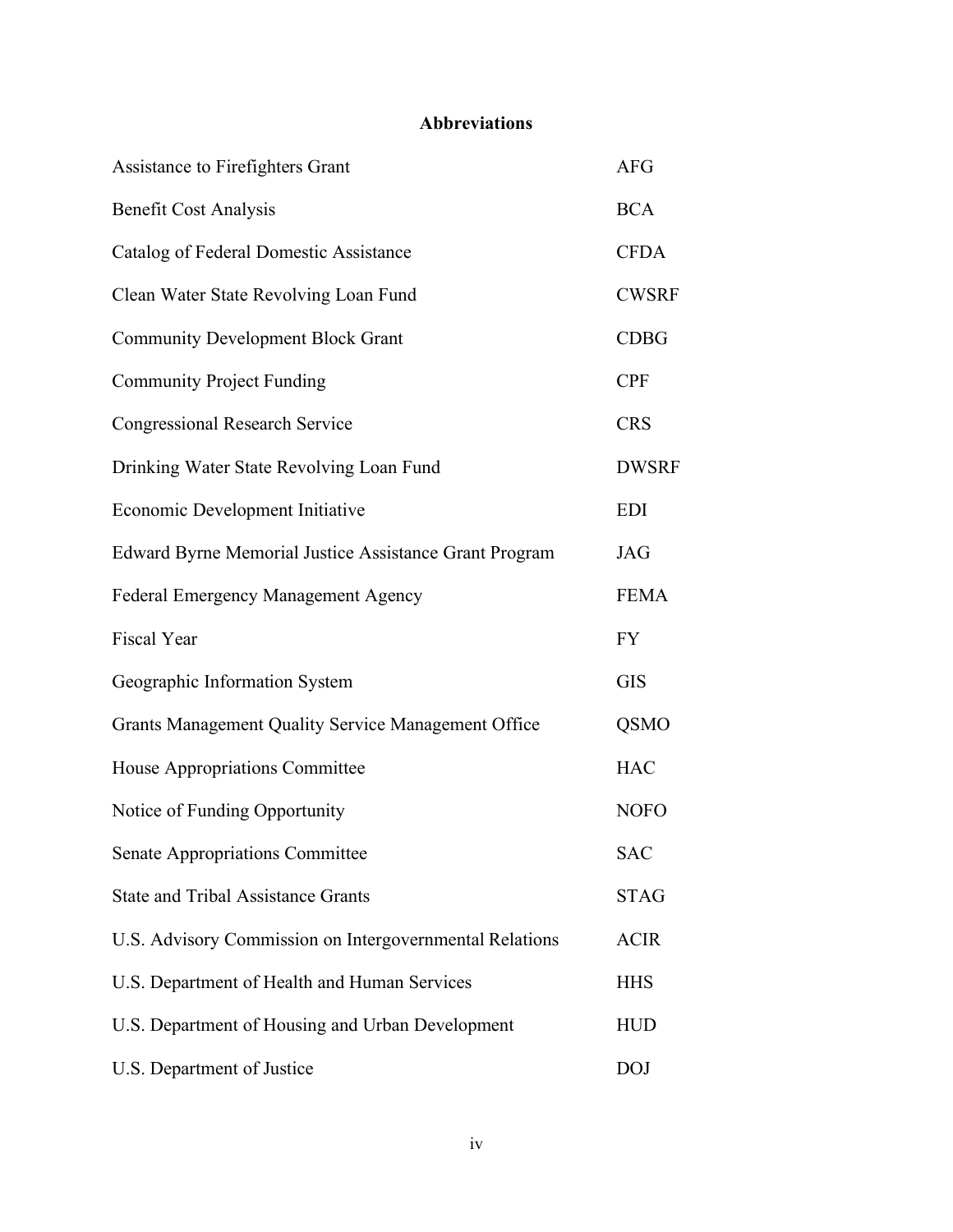| U.S. Department of Transportation               | DOT          |
|-------------------------------------------------|--------------|
| U.S. Environmental Protection Agency            | EPA          |
| Water Infrastructure Finance and Innovation Act | <b>WIFIA</b> |
| White House Office of Management and Budget     | OMB          |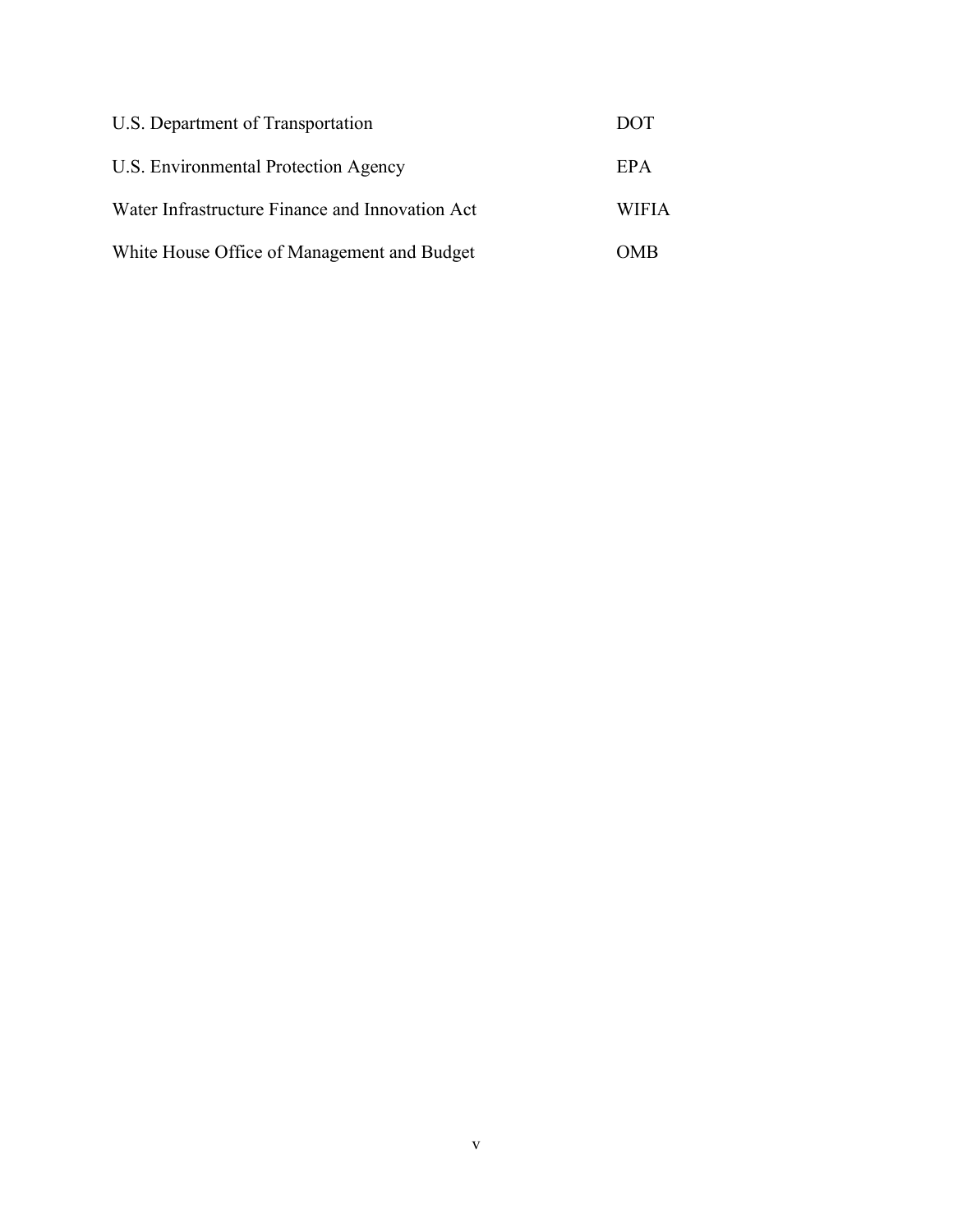#### **Introduction**

Anyone who has pursued competitive federal funding can tell you that the federal funding process is complex, often burdensome, and difficult to navigate. Given that the federal government awards billions of dollars per year in federal funding, it comes as no surprise that it is difficult for many prospective applicants to understand the complexities of how the government distributes funding. Even academics that study the distribution of federal funds are still trying to understand who and what affects the distributions of federal resources and why. After decades of academic research, we have a greater understanding of the forces that impact the distribution of federal dollars, but the dynamic nature of the political landscape in Washington requires that new developments and issues be continuously evaluated so we have a more accurate understanding of what influences the distribution of federal funding. The analysis that follows aims to provide a greater understanding of how the current realities of the federal grantmaking process affect the distribution of federal funding to not only further the study of distributive politics but also to help applicants and awardees navigate the complicated realities of the federal funding process.

Each chapter of the portfolio will explore a different issue impacting the federal grantmaking system today, using the perspective of a prospective applicant as the basis for determining which issues are the most important to examine and understand. At a basic level, prospective federal funding applicants must first identify viable federal funding programs. Then, they must decide to apply for those funds. However, these two actions are anything but simple. Both identifying and applying for competitive federal funding are complex tasks that are only further complicated by other political conditions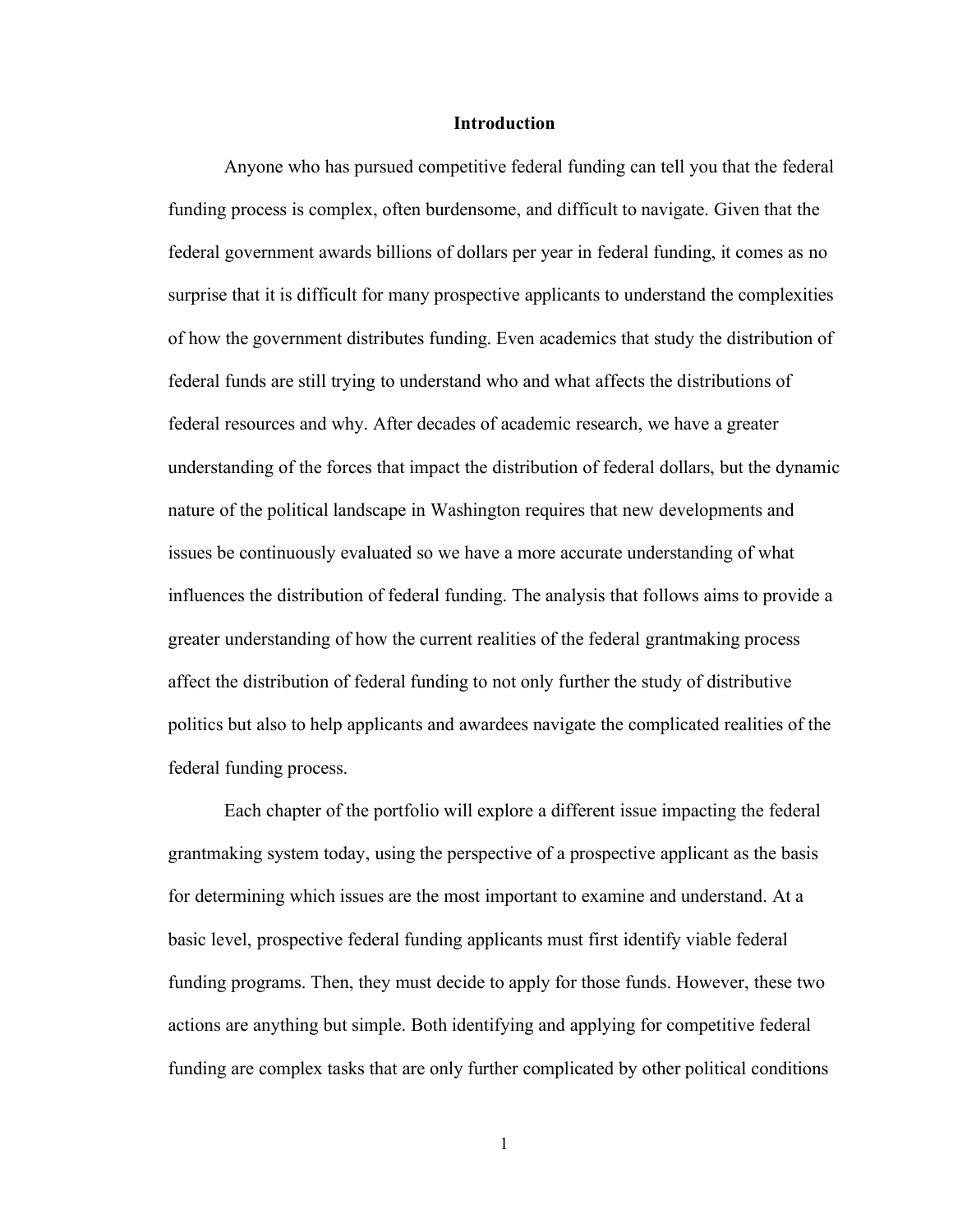that may impact how the federal government distributes grant funding. Following this outline, the first chapter will examine a current and important political condition impacting the federal grantmaking system, the second chapter will examine issues in the process of identifying federal funding opportunities, and the third chapter will examine the complexities of federal funding application processes.

Chapter 1 begins the analysis by addressing the recent revival of congressionally directed spending, or earmarking, after a decade-long moratorium. The return of earmarks marks an important shift in the current political environment. Earmarking has been at the center of fierce political debate, especially in the last two decades, as the practice came under intense scrutiny in Congress, the media, and academia. Yet, despite the intense scrutiny, Congress decided to resurrect the practice of earmarking in both appropriations and authorizing legislation in 2021. Chapter 1 aims to understand why Congress brought back earmarking, theorizing that the earmark moratorium effectively prevented Congress from providing certain legislative and spending directives to executive branch agencies, which required Congress to delegate some of its decisionmaking authority to executive agency staff and officials. Frustrated by the inability to provide certain legislative and spending directives to the executive branch, Congress restored earmarks to reclaim some legislative and spending power it had previously delegated to executive branch agencies.

To better understand how the earmark moratorium impacted Congress's relationship with, and ability to provide direction to, executive branch agencies, the analysis reviews documents, discussions, and actions that have recently occurred in Congress regarding the restoration of earmarks in 2021, focusing on language used by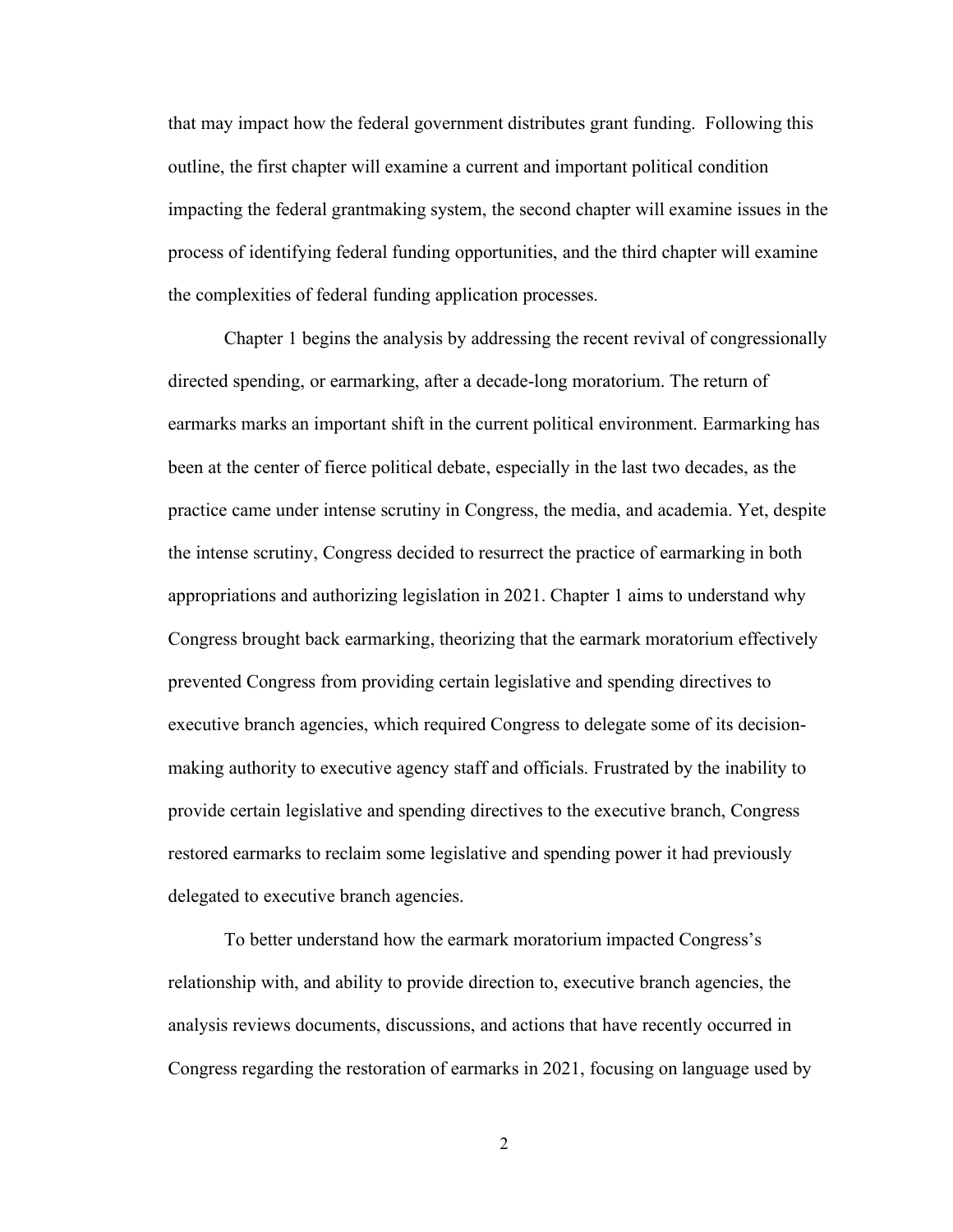congressional committees and members of Congress to justify the restoration of earmarks. This evaluation finds that statements made by key members of Congress, activities conducted by relevant congressional committees, and actions taken by the  $116<sup>th</sup>$ and  $117<sup>th</sup>$  Congresses indicate that Congress aimed to reclaim some legislative and spending power it had previously delegated to executive branch agencies by restoring congressionally directed spending. On a bipartisan basis, members expressed frustration with being unable to direct federal spending to their communities. Perhaps more importantly, members were displeased that unelected executive branch officials and staff were deciding where federal funds were being spent, and sometimes members were required to advocate to the executive branch for projects in their own states or districts. Members repeatedly referenced the growing imbalance between the legislative branch and executive branch, which was only made more acute by the earmark prohibition. Members aimed to "restore" and "regain" control of Congress's constitutional duties by more directly managing federal spending. With members of Congress once again exercising more control over certain funding accounts, entities seeking federal funding will need to adapt to these new conditions as they strategize on how to secure funding.

Chapter 2 explores an issue that has been overlooked in the current academic literature on distributive politics, which is that it is difficult for prospective federal funding applicants to identify federal funding programs. The analysis aims to determine if incomplete information about discretionary federal funding programs on Grants.gov and other federal websites makes it difficult for prospective federal funding applicants to identify federal resources. Using the U.S. Environmental Protection Agency (EPA) as a case study, the analysis evaluates how EPA publishes information on funding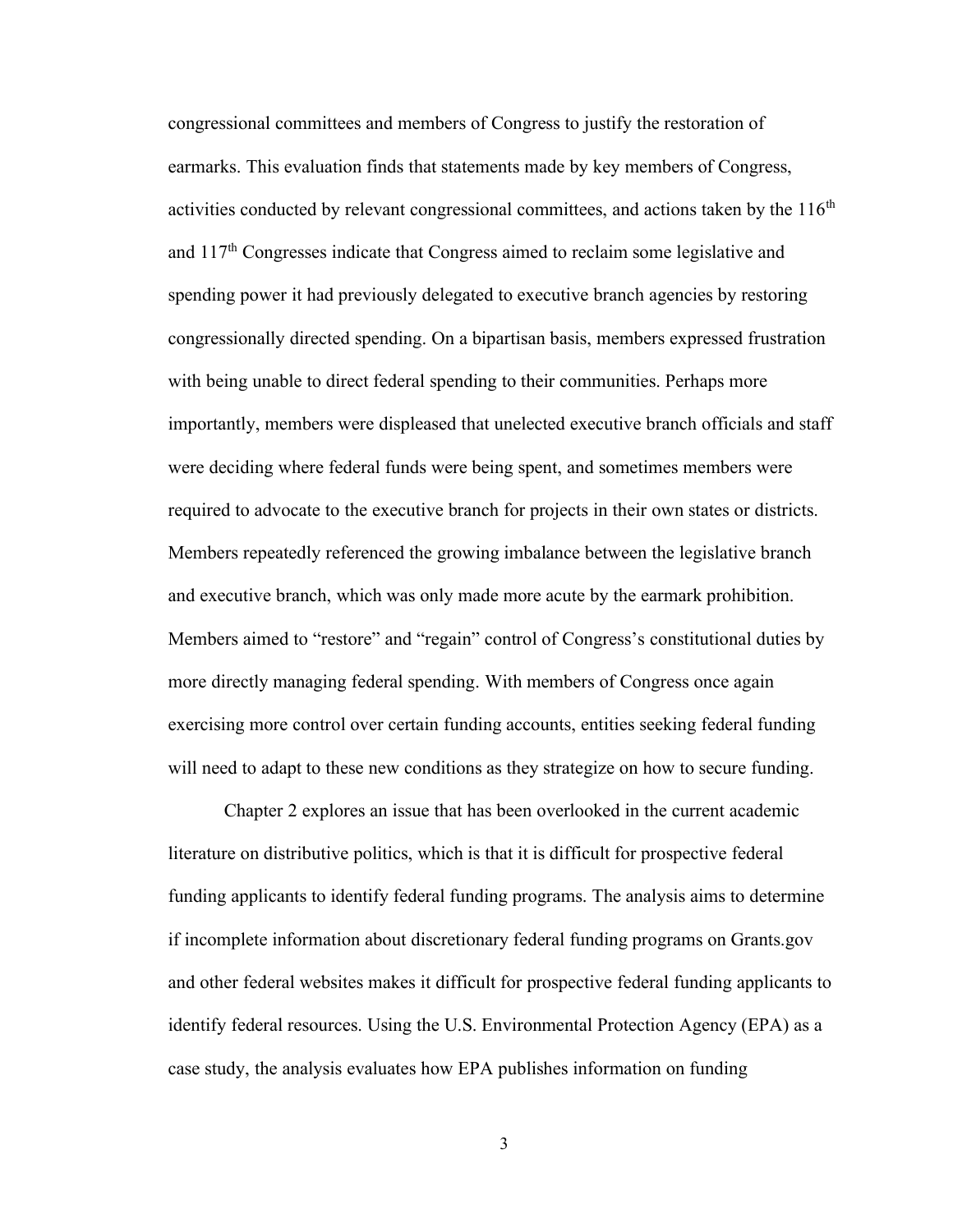opportunities available through the agency using the most recent "Discretionary Programs Competitive Status List" that catalogs EPA's active discretionary grant programs.

After reviewing if the 52 active competitive discretionary grant programs managed by EPA are listed on the Grants.gov platform in accordance with the White House Office of Management and Budget (OMB) Uniform Guidance and EPA's own competition policy, it was found that all 52 programs were indeed listed properly on Grants.gov. However, several observations were made in the process of collecting and analyzing this information that are relevant to how these results should be interpreted.

First, certain major federal funding categories are not required to be published on Grants.gov, including programs that provide loan and loan guarantees. There are loan programs managed by EPA that are competitive programs, but according to federal guidance, solicitation information for these programs is not required to be published on Grants.gov, which is supposed to be the main federal repository for prospective federal funding applicants to search and apply for discretionary financial assistance. Second, because federal guidance only requires that certain types of federal funding be advertised on Grants.gov, prospective applicants must use other federal resources to determine their eligibility under federal funding programs. Third, there are limitations with the search functionalities of the Grants.gov website that may make it difficult for potential applicants to research federal funding opportunities. For example, there is currently no search filter that allows a potential applicant to filter opportunities that are only available in rural areas. Given the complex nature of researching federal funding opportunities through multiple federal resources, it can be reasonably concluded that such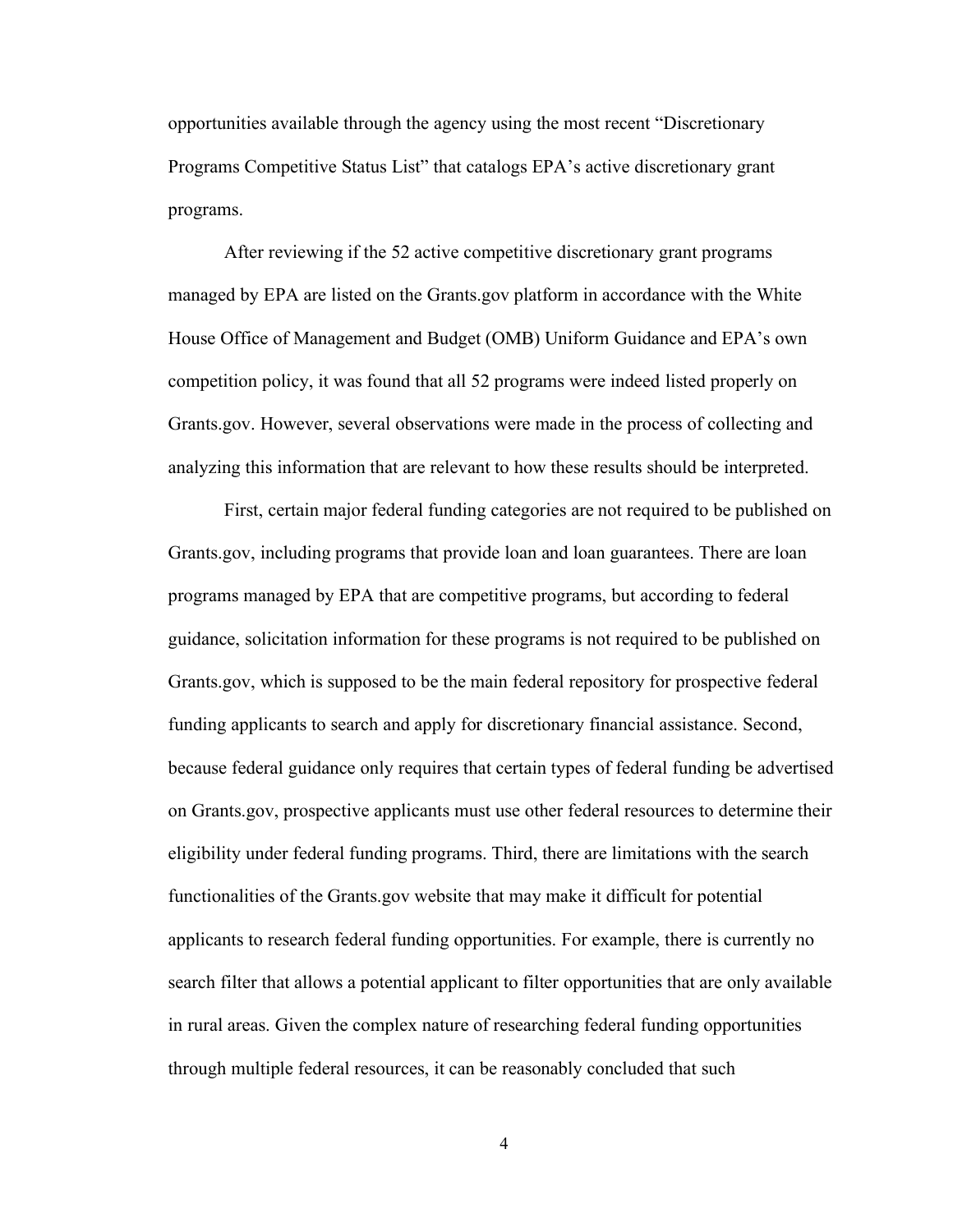circumstances make it difficult for prospective federal funding applicants to identify, and consequently apply for, federal funding.

Conventional wisdom assumes Congress and the administration are the primary drivers behind how federal funding is ultimately allocated. More limited academic literature recognizes that the decision of applicants to apply for federal funds, and how much to request, may also affect how federal funding is distributed. As the analysis in Chapter 2 illustrates, it may also be the case that entities do not apply for funding because they are unaware that certain funding opportunities exist, which may impact on how federal funds are being distributed.

Chapter 3 builds on the previous chapter by exploring the next step in the federal funding process for a prospective applicant: applying for funding. Once a prospective applicant is able to identify a funding source (which, as the previous chapter illustrates, is a challenging process in itself), they must then choose to pursue the funding. Existing research shows that various factors may influence a prospective applicant's decision whether to pursue funding, including internal capacities to pursue the funding, implement the project(s) the funding will support, and navigate complicated program conditions. While academic literature acknowledges that there are costs associated with applying for and receiving federal funds, the literature largely overlooks that the type of federal funding source, *and* who most controls the ultimate allocation of that funding source, may also affect an entity's ability to access federal funding because certain types of federal assistance are more burdensome to pursue and implement than others. Chapter 3 aims to understand why some competitive federal funding applications are more complex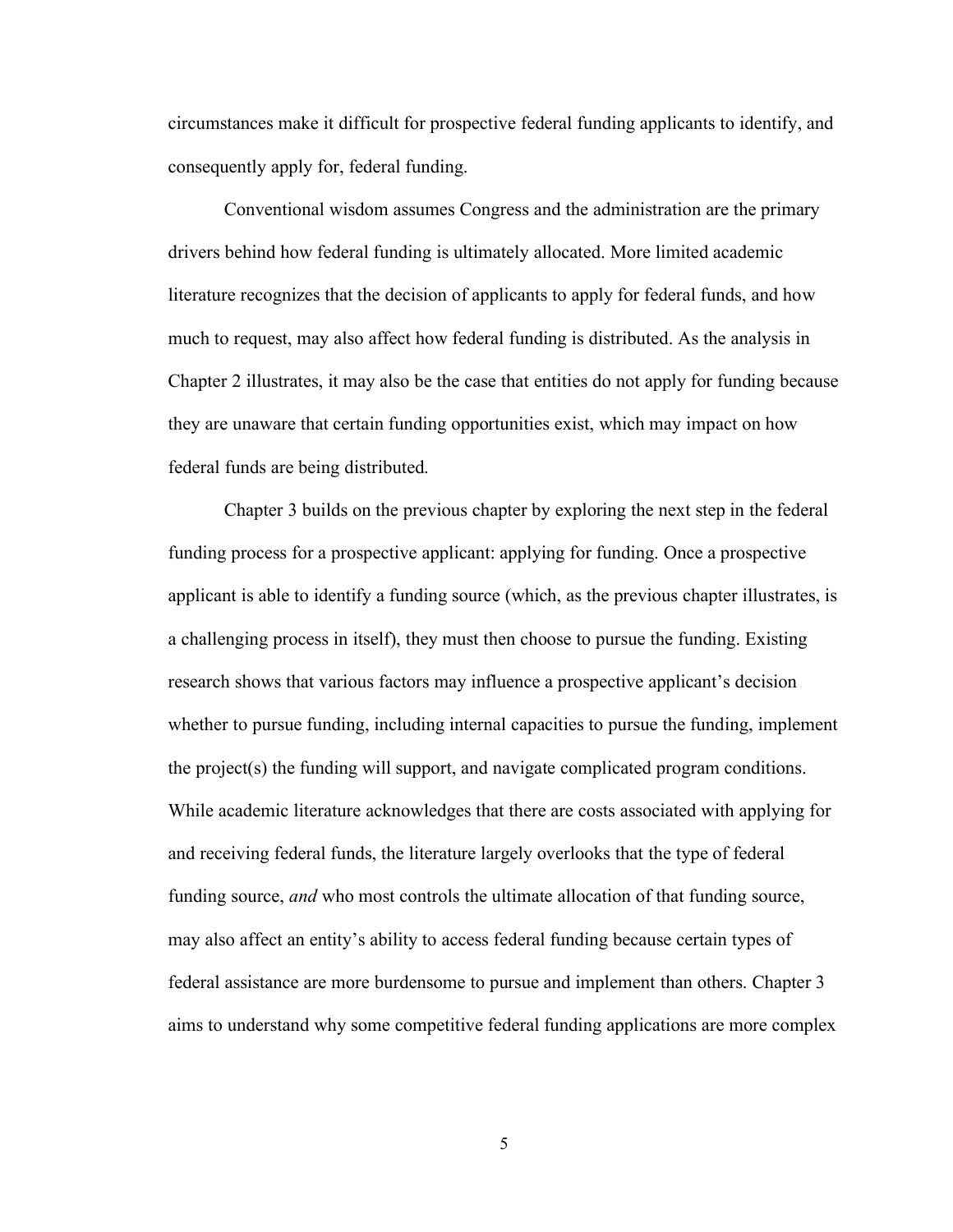and burdensome than others and what impacts those complexities may have on applicants, and consequently, the ultimate allocation of federal dollars.

The analysis begins by classifying different types of federal grant funding assistance based on how the funds are allocated and who primarily controls the allocation of the funds (the legislative branch or the executive branch). This classification focuses on types of federal grant funds that are most often available and of interest to non-federal entities—not including individuals or businesses—on a formula or project basis, including entities such as nonprofit organizations, government organizations, public housing organizations, and education organizations. Given the recent revival of congressional earmarks, earmarks are added as a separate category in the classification. Even though congressional earmarks may use the underlying authorities of formula or project grant programs, congressional earmarks are allocated in a manner that is uniquely different from typical formula and project grants. As a result, congressional earmarks are considered as a separate category from formula grants and project grants for this analysis. The analysis then assesses whether the classification system accurately reflects the applicant level of effort required to apply for and receive federal grant assistance by examining the application requirements of two well-known and established federal grant programs in each category of assistance.

The results of the analysis show that the applicant level of effort is highest for project grants, the allocation of which is controlled more by the executive branch than Congress (though there is a certain level of shared discretion because Congress authorizes the program and therefore sets priorities and criteria). The applicant level of effort is lowest for formula grants, which are controlled more by Congress than the executive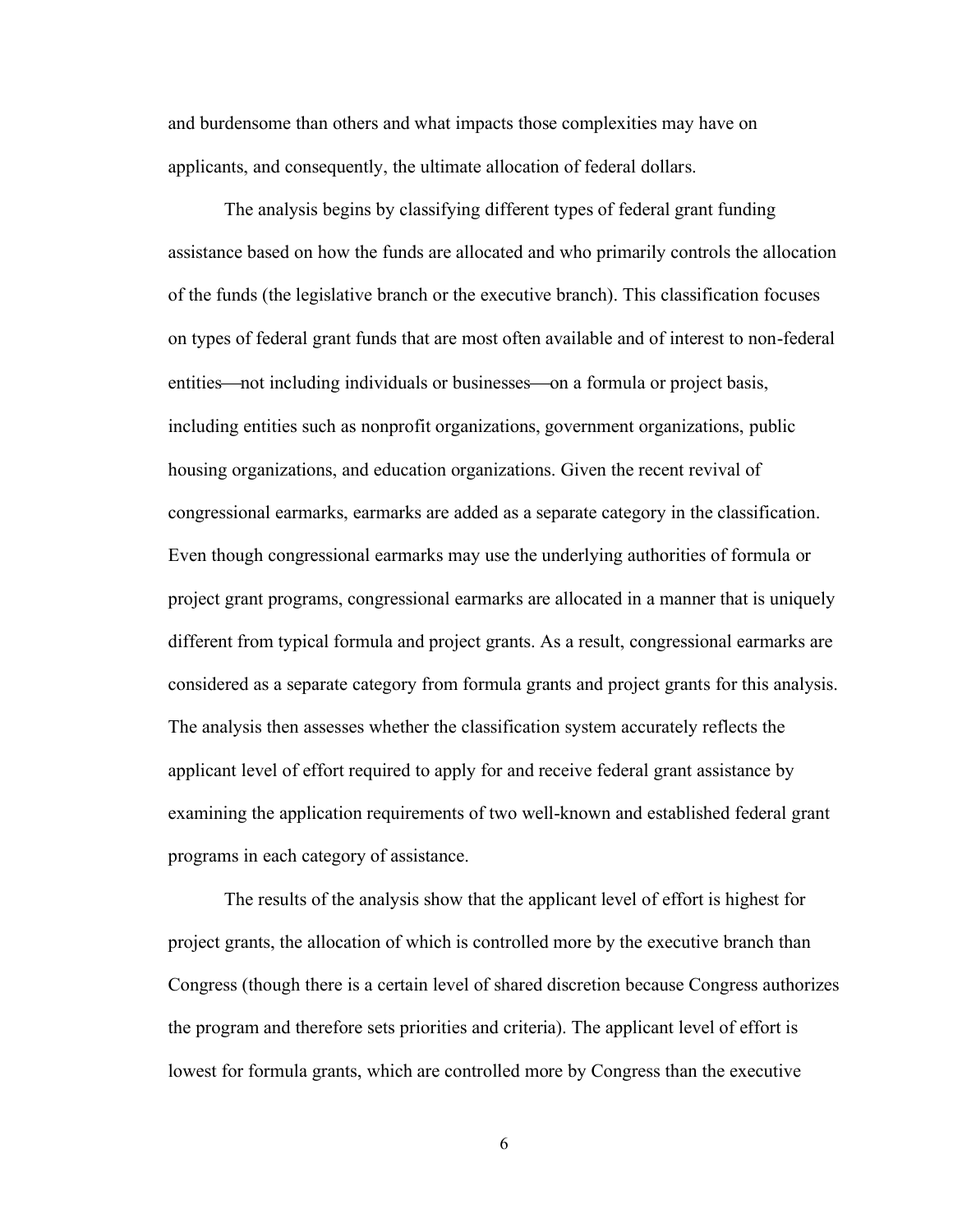branch. The applicant level of effort to pursue congressional earmarks falls somewhere in between project grants and formula grants. Applying for a congressional earmark is relatively simple. However, securing the funds may be more challenging, as it may require the applicant to engage with their member of Congress to gain their support before the request is made and advocate for the request as it moves through the legislative process. Still, the congressional earmark process allows a member of Congress to champion projects in their districts, which may give communities with more limited personnel and resources an opportunity to pursue federal funds with the assistance of their member and the member's staff.

In general, federal grant funds primarily controlled by the executive branch have more complex application processes than grant funds primarily controlled by the legislative branch. Congress does not have the capacity to manage the allocation of federal funds in the same way as the executive branch. As a result, Congress delegates much of these grant management responsibilities to the executive branch. However, members of Congress still have an incentive to claim credit for grant funds being directed to their states and districts, and they support program structures that allow them to claim credit for benefiting their constituents. These credit-claiming programs will consequently be structured so the executive branch has less influence over the funds than the legislative branch, and therefore there will be less of a management responsibility on the part of Congress. The application processes will be easier, and intriguingly, we see this happen in the case of both large, distributive programs and project-specific programs, which represent two very different mechanisms for allocating funds.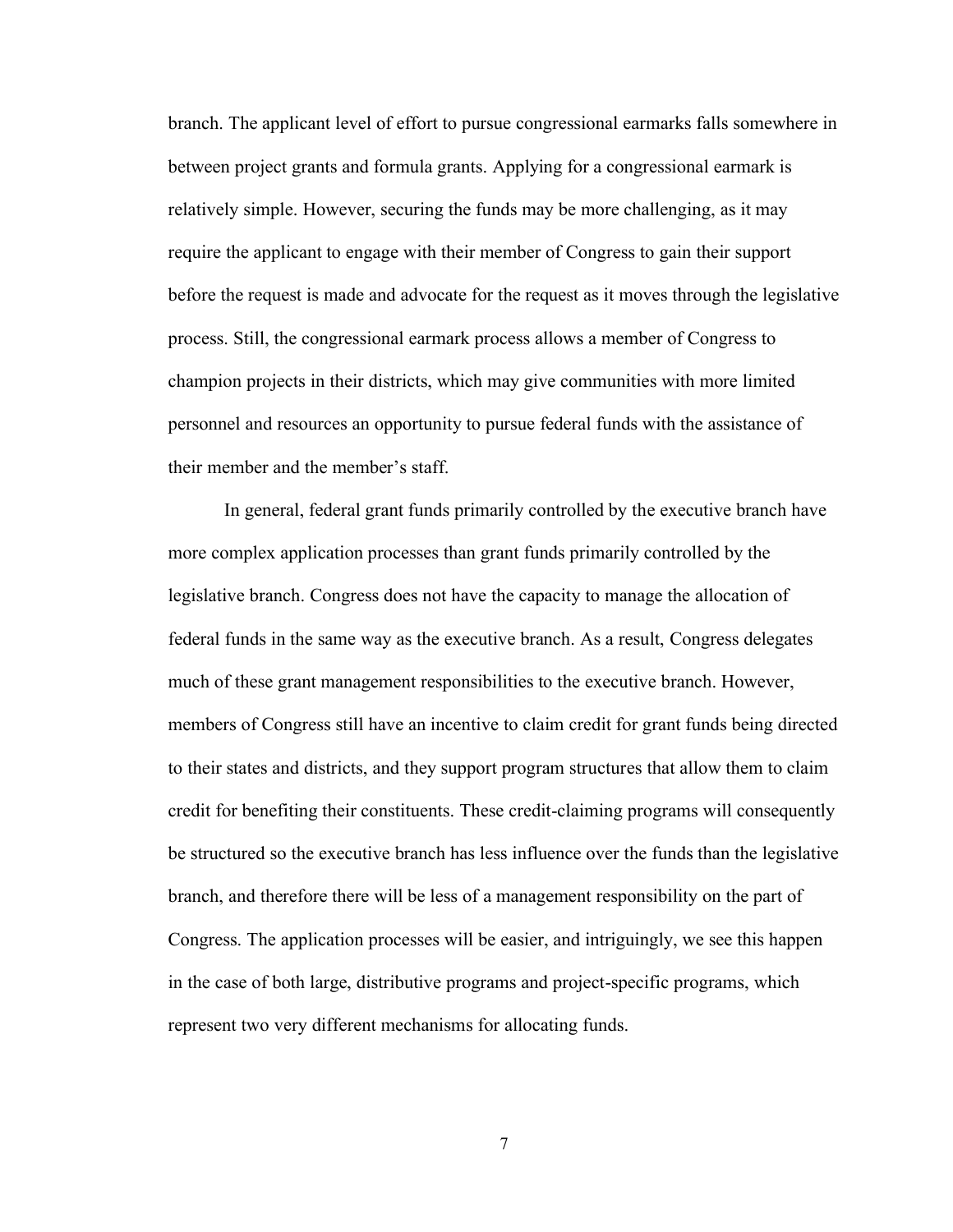The issues explored in each chapter of the portfolio contribute to a more nuanced understanding of the complex tasks facing entities seeking competitive federal funding. Not only do prospective applicants need to understand the dynamics in Washington that may impact their strategy to pursue funding, but they also need to understand the obstacles they face in actually identifying and applying for funding, and be able to overcome them. It is well established in academic literature that the actions of Congress and the executive branch affect the distribution of federal funding. It is also well established that entities seeking federal funding can impact the distribution of federal funding. Continuing to analyze current conditions and issues that may impact the distribution of federal funding is essential to the ongoing academic discussion regarding distributive politics.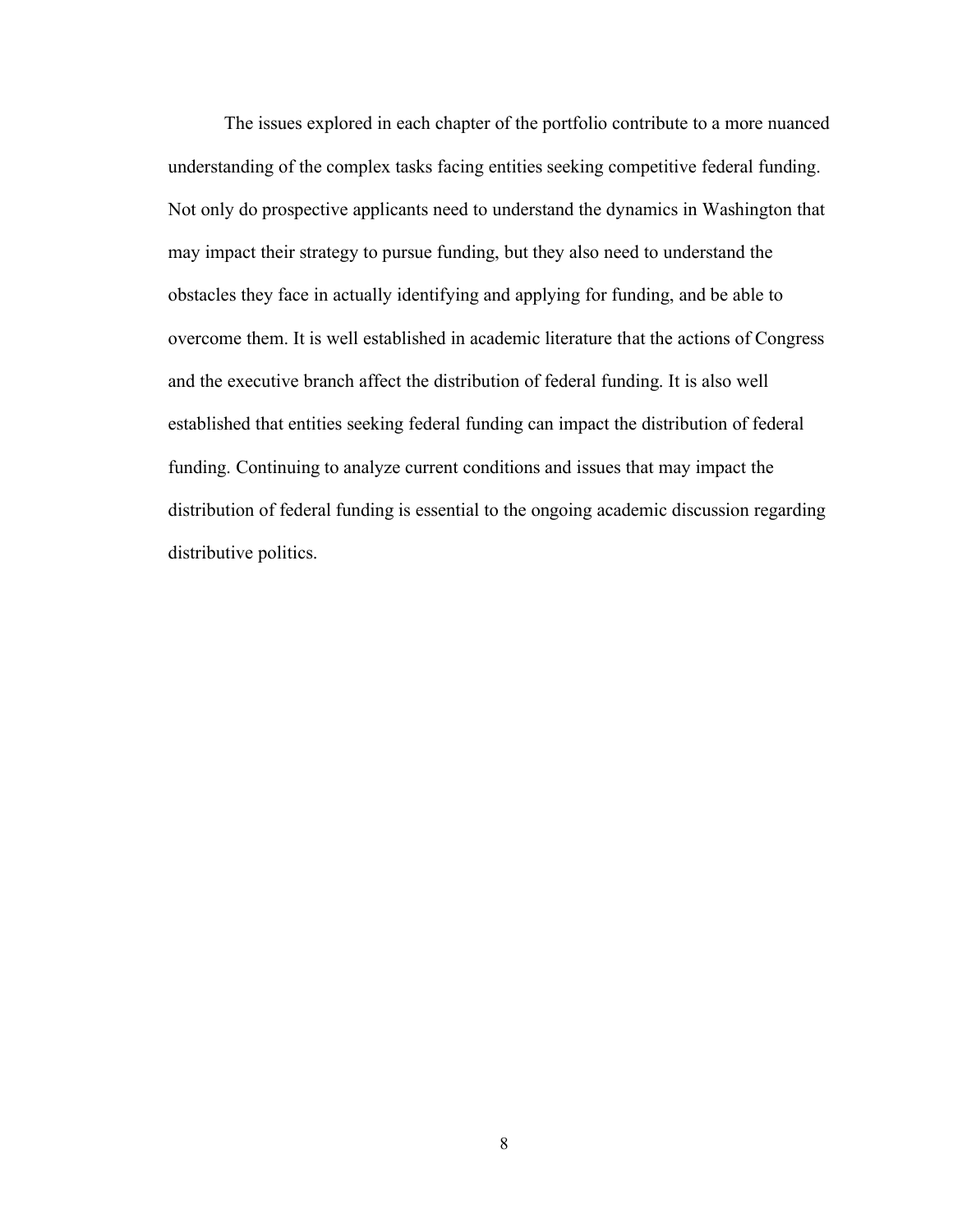#### **Chapter 1**

# **The Revival of Congressionally Directed Spending: Congress Reclaims Previously Delegated Authority**

#### Introduction

Delegation versus nondelegation has been a longstanding debate in American politics. Some scholars argue for a revival of the nondelegation doctrine while others argue delegation is a necessity and reality of modern democratic government.<sup>1</sup> Some scholars argue the modern administrative bureaucracy conflicts with the Constitution while others argue the bureaucracy, though maybe not an entity wholly envisioned by the Founders, can still have a place in America's constitutional system of government.<sup>2</sup> However, what is not argued is Congress's consistent trend towards delegation and the courts' inclination to uphold it.

Even though "Congress...has opted in favor of delegation,"<sup>3</sup> Congress has also actively battled for control over executive branch agencies.<sup>4</sup> Congress's recent revival of congressionally directed spending, more commonly known as earmarking, represents Congress's most recent action to reclaim legislative power it had previously delegated to executive branch agencies. The following examination will aim to understand how the ten-year-long prohibition on earmarking between 2011 and 2021 impacted Congress's

<sup>&</sup>lt;sup>1</sup> Mathew D. McCubbins, "Abdication or Delegation - Congress, the Bureaucracy, and the Delegation Dilemma," *Regulation* 22, no. 2 (1999): 31.

<sup>2</sup> Mathew D. McCubbins, "Abdication or Delegation - Congress, the Bureaucracy, and the Delegation Dilemma," 30-37; and Francis E. Rourke, "Whose Bureaucracy Is This, Anyway? Congress, the President and Public Administration," *PS: Political Science and Politics* 26, no. 4 (December 1993): 687–692. <sup>3</sup> Mathew D. McCubbins, "Abdication or Delegation - Congress, the Bureaucracy, and the Delegation Dilemma," 32.

<sup>4</sup> Mathew D. McCubbins, "Abdication or Delegation - Congress, the Bureaucracy, and the Delegation Dilemma," 32-39; and Francis E. Rourke, "Whose Bureaucracy Is This, Anyway? Congress, the President and Public Administration," 687–692.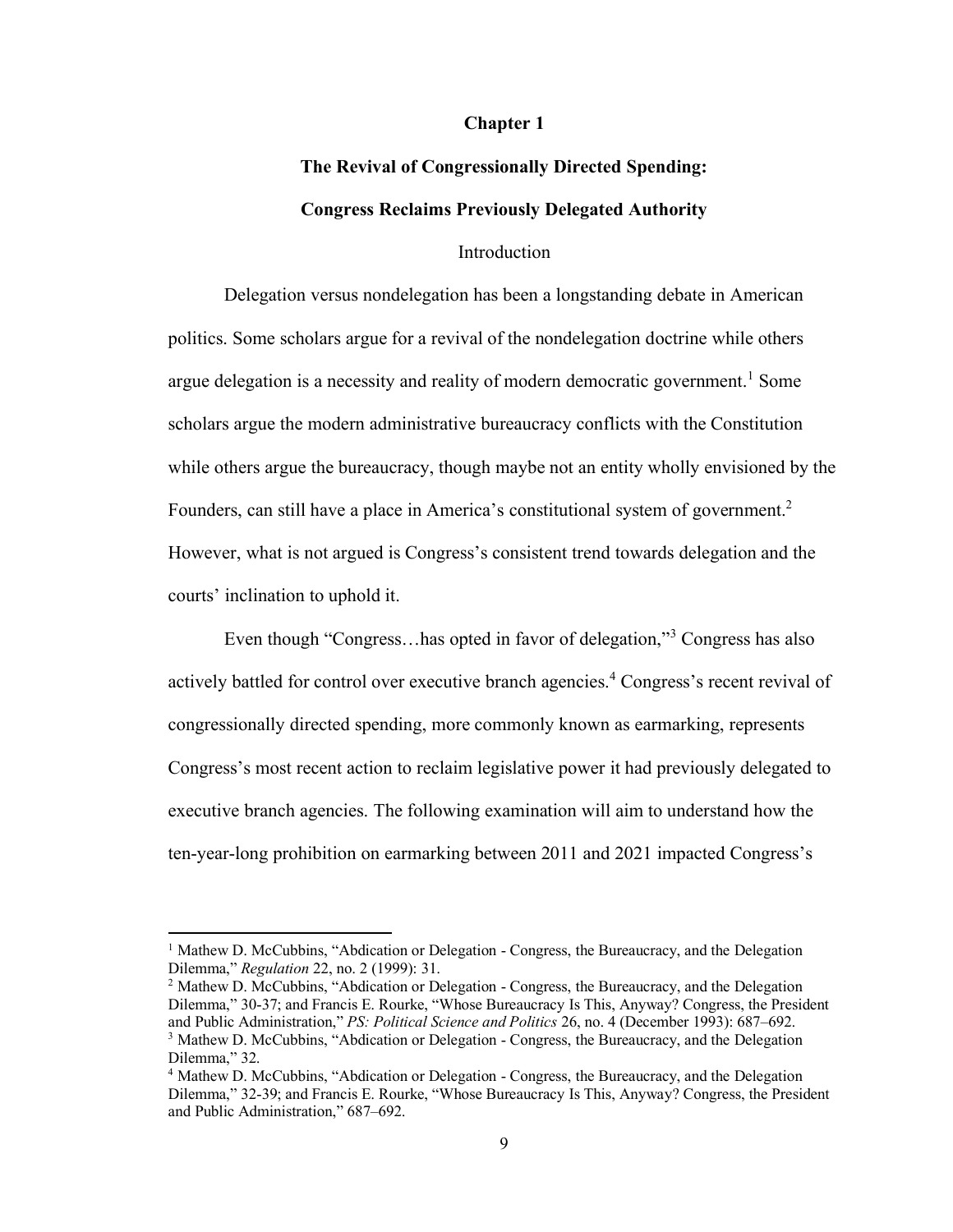ability to provide direction to the executive branch and what impact the recent restoration of earmarking has on Congress's relationship with executive branch agencies, as well as entities seeking federal funding assistance.

In the  $112<sup>th</sup>$  Congress, Congress began observing what is commonly referred to as an earmark moratorium or earmark ban.<sup>5</sup> The earmark moratorium was not set by chamber rules. Rather, it was established by Republican Conference rules and therefore is only "enforced by chamber and committee leadership through their agenda-setting power."<sup>6</sup> The language that has been observed in Republican Conference rules from 2011-2020 states that party members shall not request a congressional earmark, which is generally defined as "congressionally directed spending, tax benefit, or tariff benefit [that] ... would benefit a specific entity or state, locality, or congressional district other than through a statutory or administrative formula or competitive award process."<sup>7</sup> The moratorium was the culmination of years of concerns and debates relating earmarks to government waste, corruption, and lack of transparency.

However, not long after the earmark moratorium began, members of Congress expressed concern that they had delegated too much of their "power of the purse" to the executive branch, a primary responsibility and power provided to the legislative branch in Article I of the Constitution. Eventually, in 2019, the new Select Committee on the Modernization of Congress began investigating ways "to make Congress more effective, efficient, and transparent on behalf of the American people." <sup>8</sup> One of the issues

<sup>5</sup> U.S. Library of Congress, Congressional Research Service, *Lifting the Earmark Moratorium: Frequently Asked Questions*, by Megan S. Lynch, R45429 (2020), 1.

<sup>6</sup> Ibid.

<sup>7</sup> Ibid.

<sup>8</sup> U.S. Congress, House, Select Committee on the Modernization of Congress, "History," https://modernizecongress.house.gov/about/history (accessed April 23, 2021).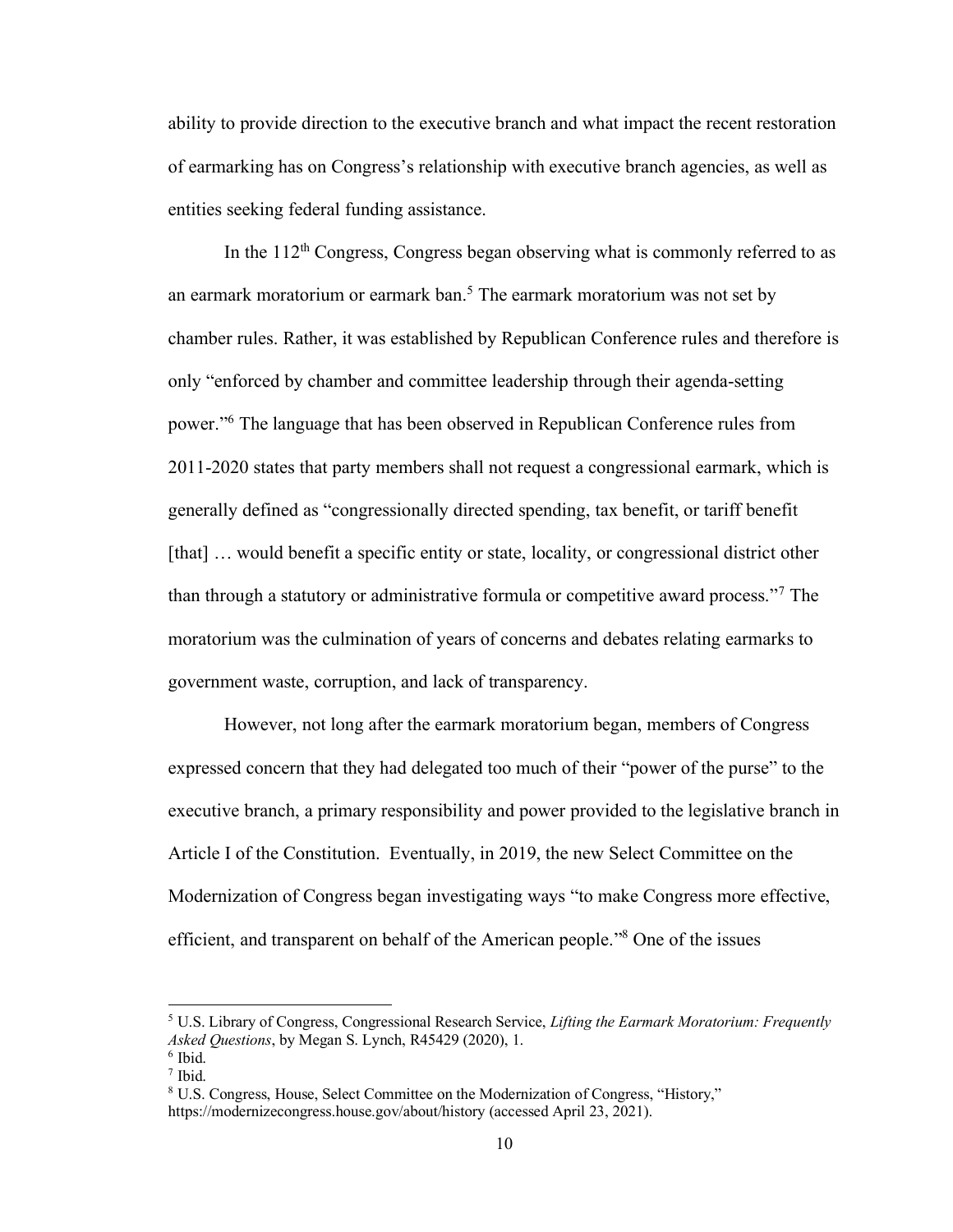investigated by the Committee was the potential resurrection of congressionally directed spending. The Committee's work culminated in a final report providing 97 recommendations on how Congress can "work better for the American people."<sup>9</sup> In the report, the Committee recommended that Congress "reclaim [its] Article One Powers," in part by establishing a "congressionally-directed program" in the annual appropriations process "that calls for transparency and accountability, and that supports meaningful and transformative investments in local communities across the United States."<sup>10</sup> This recommendation from the bipartisan Select Committee on the Modernization of Congress was the first major move Congress made toward resurrecting the practice of earmarking since the moratorium began in 2011. In 2021, the Modernization Committee's recommendation became realized when House Appropriation Committee Chair Rosa DeLauro (D-CT) announced that the House Appropriations Committee would be accepting congressionally directed spending requests for the first time since  $2011$ .<sup>11</sup>

The earmark moratorium effectively prevented Congress from providing certain legislative and spending directives to executive branch agencies. As a result, Congress was required to delegate some of its decision-making authority to executive agency staff and officials. The recent decision made by Congress to restore the practice of earmarking represents Congress's willingness to reclaim previously delegated authority, while still upholding delegation to executive branch agencies more generally, as is characteristic of

<sup>&</sup>lt;sup>9</sup> Ibid.

<sup>10</sup> U.S. Congress, House, Select Committee on the Modernization of Congress, *Final Report*, 116th Cong., 2d sess., 2020, H. Rep. 116-562, 215-216.

<sup>11</sup> U.S. Congress, House, Committee on Appropriations, "DeLauro Announces Community Project Funding in Fiscal Year 2022," News release, February 26, 2021, https://appropriations.house.gov/news/pressreleases/delauro-announces-community-project-funding-in-fiscal-year-2022 (accessed April 21, 2021).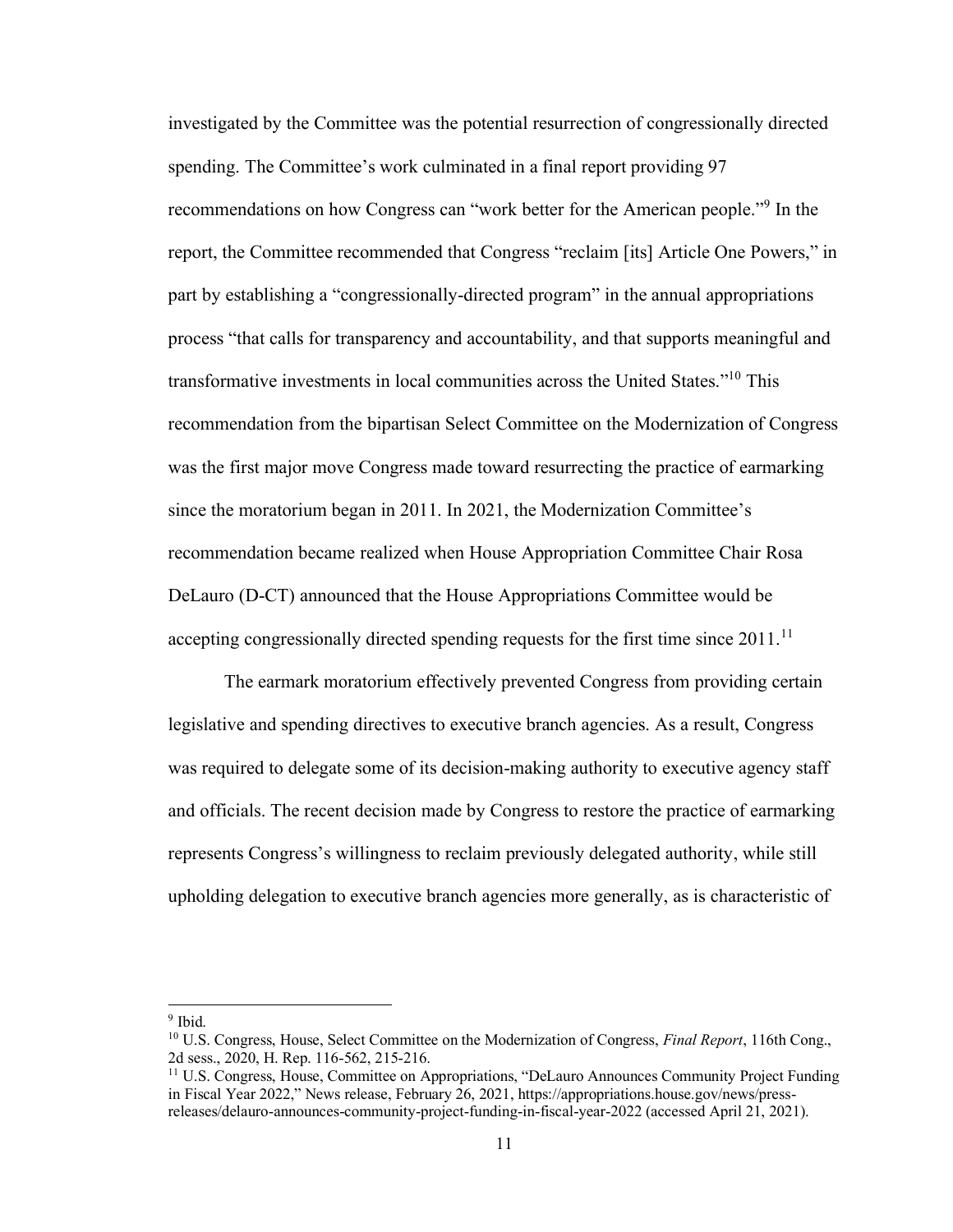the "modern administrative state."<sup>12</sup> To better understand how the earmark moratorium impacted Congress's relationship with, and ability to provide direction to, executive branch agencies, the following analysis will review documents, discussions, and actions that have recently occurred in Congress regarding the restoration of earmarks in 2021, focusing on language used by congressional committees and members of Congress to justify the restoration of earmarks.

The analysis will begin with a literature review on the main schools of thought regarding earmarking. The next section will examine primary source documents, discussions, and actions in Congress regarding the restoration of earmarks, followed by a discussion of the results and closing remarks.

#### Literature Review

Pork barrel politics is an extensively studied topic in academic literature. For decades, scholars and researchers have analyzed the impact and use of "pork barrel spending" in the distribution of federal funds. However, the practice of earmarking has only recently become of great interest to academia. As political scientists Jeffrey Lazarus and Amy Steigerwalt explain, "Although the practice of earmarking has a long history, it has played a prominent role in the appropriations process only recently. Thus, while the literature on pork-barrel spending is extensive, few studies specifically address earmarks."<sup>13</sup> Numerous studies, like the one conducted by Lazarus and Steigerwalt, aim to understand the role earmarks play in distributive politics. These types of studies are often void of any clear support or criticism of earmarks and instead focus on

<sup>12</sup> Antonin Scalia, "Judicial Deference to Administrative Interpretations of Law," *Duke Law Journal* 1989, no. 3 (June 1989): 516-517.

<sup>&</sup>lt;sup>13</sup> Jeffrey Lazarus and Amy Steigerwalt, "Different Houses: The Distribution of Earmarks in the U.S. House and Senate," *Legislative Studies Quarterly* 34, no. 3 (August 2009): 348.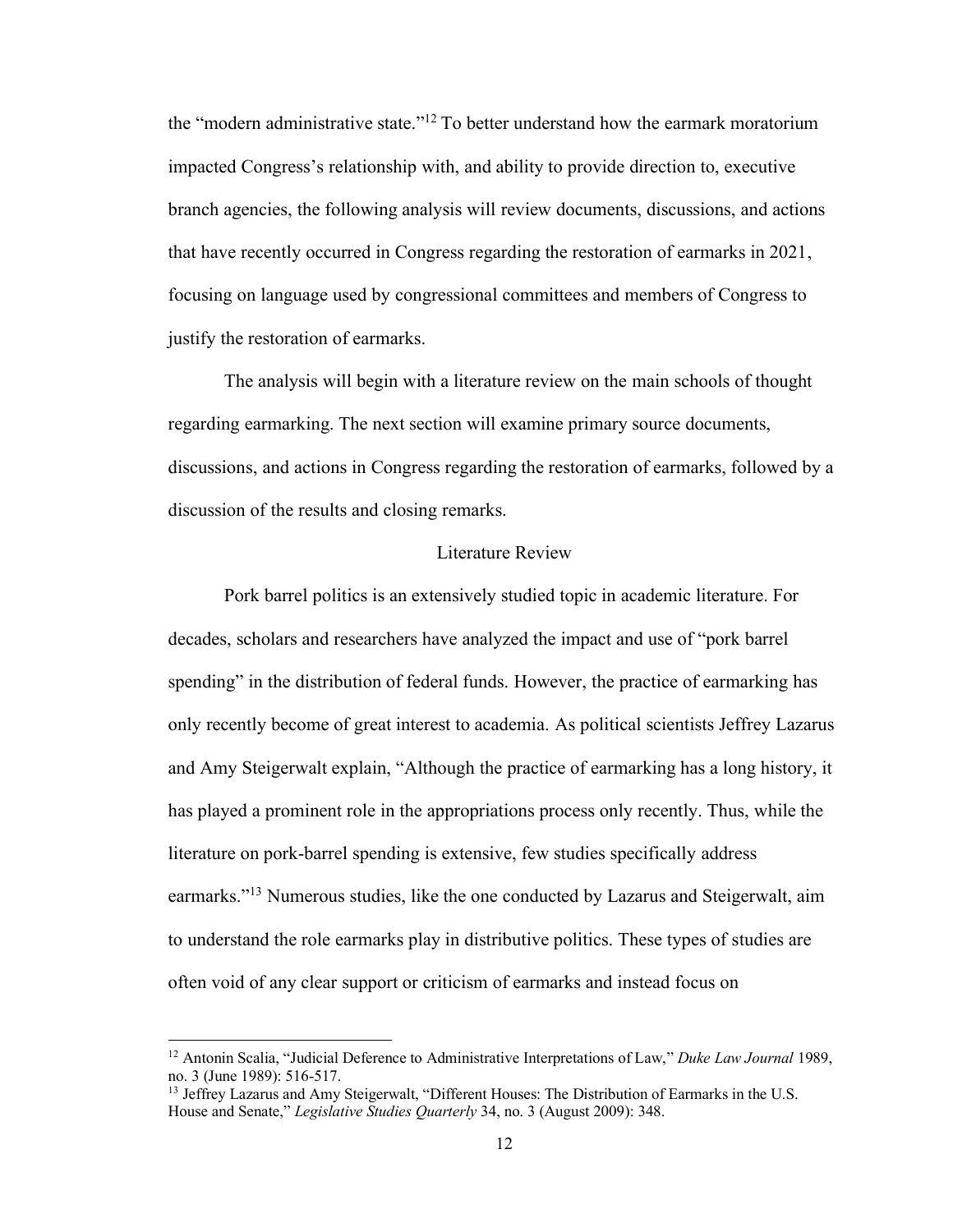understanding the role and impact of earmarks in politics and in the distribution of federal funds. However, a more limited segment of the literature is either openly critical or supportive of earmarks. In accordance with this understanding of the academic literature on earmarks, the literature in this analysis is divided into three categories: (1) Literature that focuses on understanding the role and impact of earmarks; (2) literature that is critical of earmarks; and (3) literature that is supportive of earmarks.

#### *Understanding Earmarks*

Most academic literature aims to understand the role and impact of earmarks in politics and the distribution of federal funds. Many scholars focus on earmarks in relation to electoral structures and incentives. David Mayhew was a pioneer in understanding the electoral incentives of members of Congress. Even though Mayhew did not specifically discuss earmarks, he wrote of how "particularized benefits" that are "given out to a specific individual, group, or geographical constituency" allow members to claim credit for the benefit, hence why members support such narrow distributional mechanisms.<sup>14</sup> Scholarship that followed Mayhew aimed to further understand this "electoral connection." For example, Francis Lee finds that the different constituencies of House members and senators impact their preferences for certain types of federal funding mechanisms. He explains that House members need to use more project-specific funding mechanisms like earmarks to "claim credit for providing particularized benefits" to their constituents whereas "Senators…are able to claim credit for the large formula grants that distribute the bulk of intergovernmental grant money."<sup>15</sup> In a different study, Lee

<sup>14</sup> David R. Mayhew, *Congress: The Electoral Connection*, 2nd ed. (New Haven: Yale University Press, 1974), 54.

<sup>&</sup>lt;sup>15</sup> Frances E. Lee, "Bicameralism and Geographic Politics: Allocating Funds in the House and Senate," *Legislative Studies Quarterly* 29, no. 2 (May 2004): 185.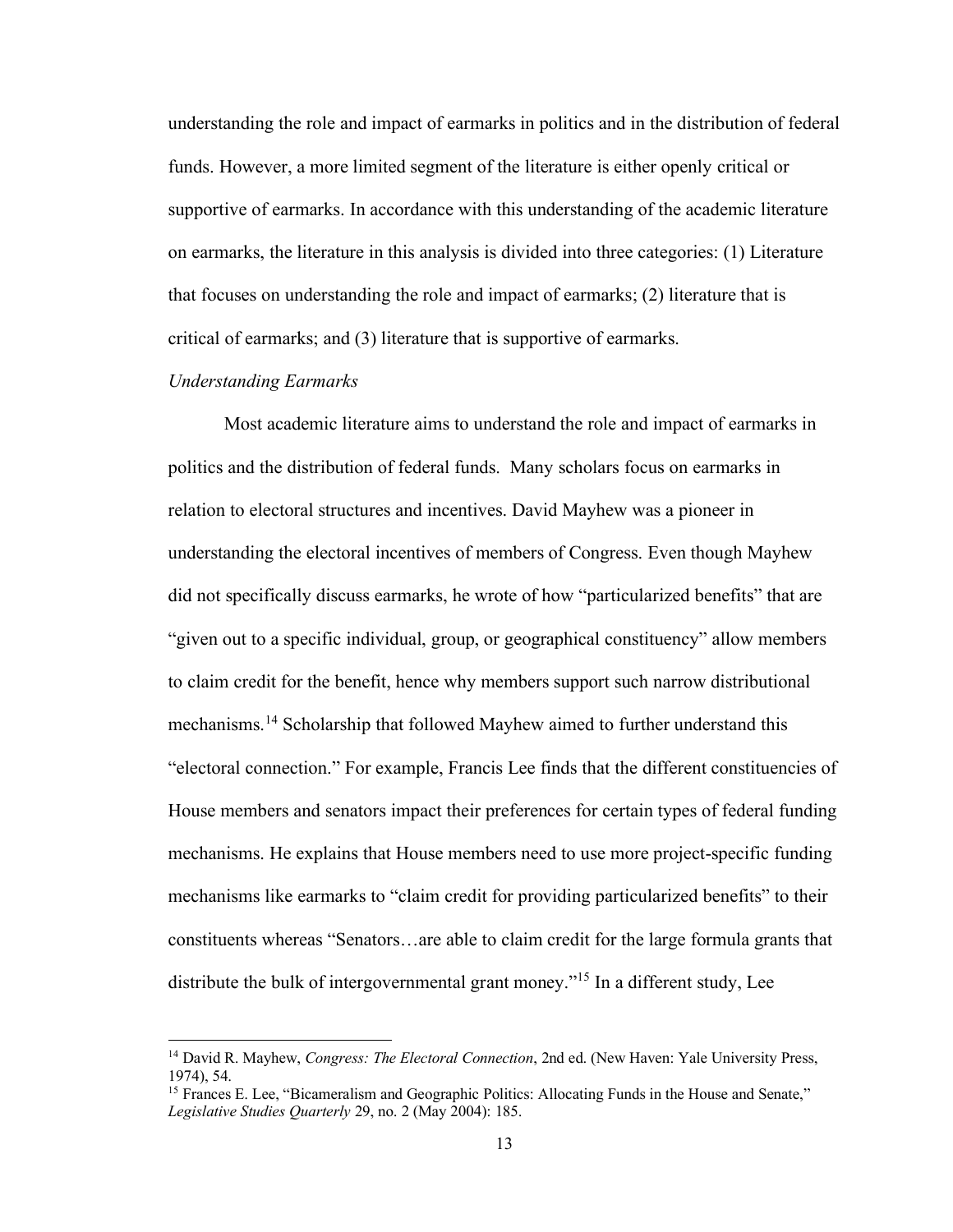explains that politics plays a larger role in earmarking than other types of distributive funding mechanisms, particularly in the House, due to the ability for House members to claim district-specific successes for electoral purposes.<sup>16</sup> Lazarus and Steigerwalt similarly find that interchamber differences between the House and Senate impact how earmarks are allocated, in part due to electoral differences. They find "electoral influences on earmark provision[s] operate different in the Senate than in the House. In the House, vulnerable members receive more earmarks than safe members, but the same was not true in the Senate. Rather, senators facing an imminent reelection received more earmarks than other senators."<sup>17</sup> In a separate study focusing on the House, Lazarus finds that House members "are led by the reelection incentive to use earmark to produce spending that their constituents can reasonably make use of," concluding that local characteristics of congressional districts can influence earmark spending decisions.<sup>18</sup> Whether earmarks in fact help members of Congress win reelection remains subject to differing conclusions in academia.<sup>19</sup>

Many researchers have also studied how a member's status affects earmark distribution. Lee finds connections between seniority, majority party status, committee positions, and electoral vulnerability and the amount of earmark funding secured for transportation projects.<sup>20</sup> Lazarus and Steigerwalt find seniority and institutional position

<sup>&</sup>lt;sup>16</sup> Frances E. Lee, "Geographic Politics in the US House of Representatives: Coalition Building and Distribution of Benefits," *American Journal of Political Science* 47, no. 4 (October 2003): 714.

<sup>&</sup>lt;sup>17</sup> Jeffrey Lazarus and Amy Steigerwalt, "Different Houses: The Distribution of Earmarks in the U.S. House and Senate," 347.

<sup>&</sup>lt;sup>18</sup> Jeffrey Lazarus, "Giving the People What They Want? The Distribution of Earmarks in the U.S. House of Representatives," *American Journal of Political Science* 54, no. 2 (April 2010): 338.

<sup>&</sup>lt;sup>19</sup> Michael H. Crespin and Charles J. Finocchiaro, "Elections and the Politics of Pork in the US Senate," Social Science Quarterly 94, no. 2 (June 2013): 506–510, 525-527.

 $20$  Frances E. Lee, "Geographic Politics in the US House of Representatives: Coalition Building and Distribution of Benefits," 726.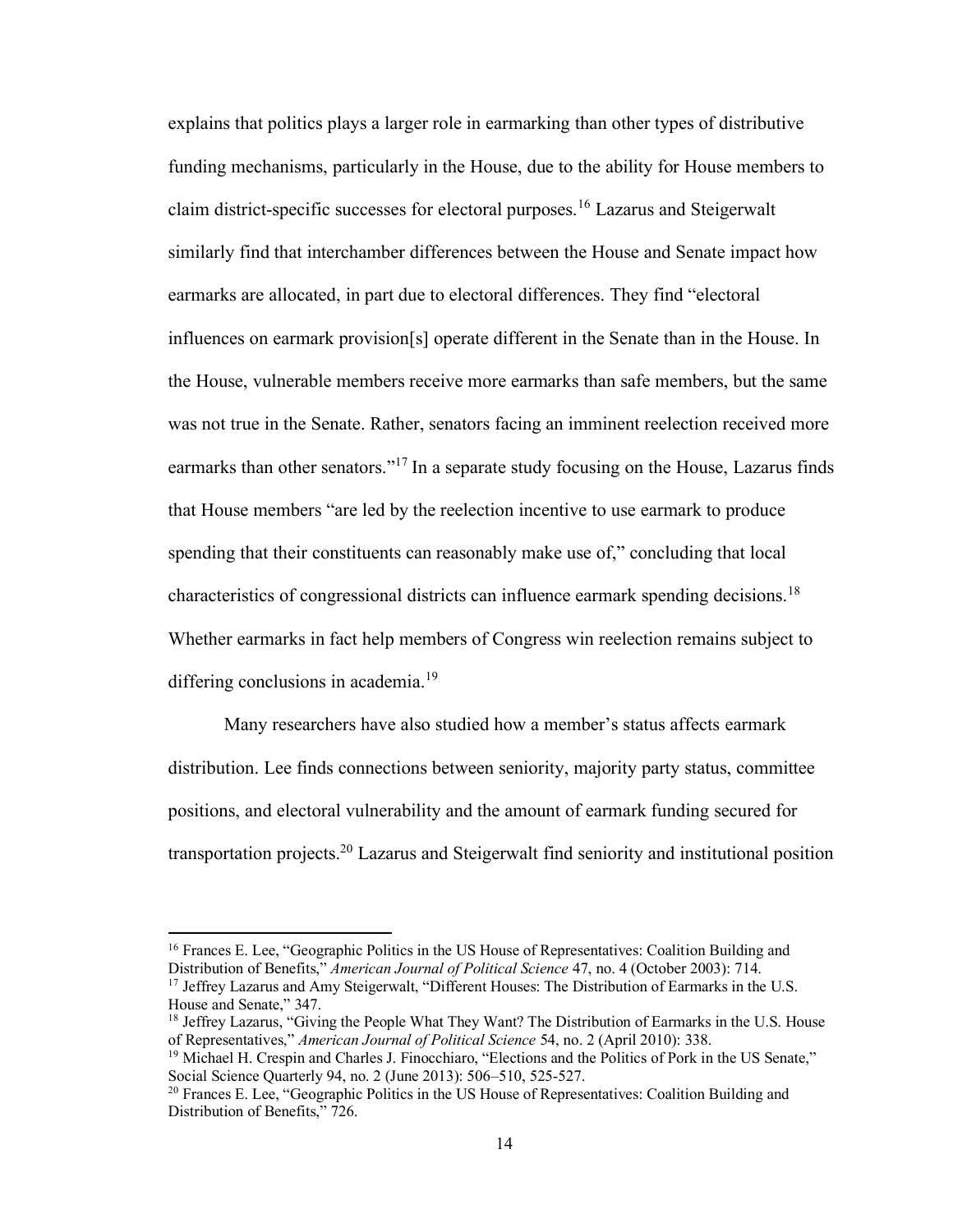impact earmark allocation, although seniority has more influence in the Senate whereas institutional position has more influence in the House.<sup>21</sup> They find majority party status has a notable influence in both chambers.<sup>22</sup> Coalition building is also an area addressed in academic research. Diana Evans finds that earmarks were used by House leadership "to gain the support of rank-and-file members on issues of importance to the leaders." $^{23}$  Lee also finds that "the small amount of funds distributed as earmarks were more useful as a coalition-building tool in the House than the large amount distributed to states."<sup>24</sup>

#### *Criticism of Earmarks*

Earmarking has been at the center of fierce political debate, especially in recent years, as the practice came under intense scrutiny in Congress, the media, and academia. Well-known government "watchdog" groups and think tanks like Citizens Against Government Waste, Taxpayers for Common Sense, and the Heritage Foundation have also been openly critical of earmarks.<sup>25</sup> Altogether, the wide array of people and entities critical of earmarks has been significant. In academia, some scholars have contributed to the debate by suggesting there are significant flaws in the earmarking process.

Most of the critical academic literature about earmarks find fault in how earmarks are pursued and selected. For example, James Savage criticizes the use of earmarks for academic research, concluding that, "In addition to politicizing research, earmarking

<sup>&</sup>lt;sup>21</sup> Jeffrey Lazarus and Amy Steigerwalt, "Different Houses: The Distribution of Earmarks in the U.S. House and Senate," 366-367.

<sup>22</sup> Ibid., 367.

<sup>&</sup>lt;sup>23</sup> Diana Evans, "Policy and Pork: The Use of Pork Barrel Projects to Build Policy Coalitions in the US House of Representatives," *American Journal of Political Science* 38, no. 4 (November 1994): 912.  $^{24}$  Frances E. Lee, "Geographic Politics in the US House of Representatives: Coalition Building and Distribution of Benefits," 726.

<sup>25</sup> Marcia Clemmitt, "Pork Barrel Politics: Do Earmarks Lead to Waste and Corruption?" *CQ Researcher* 16, no. 23 (June 2006): 529–552.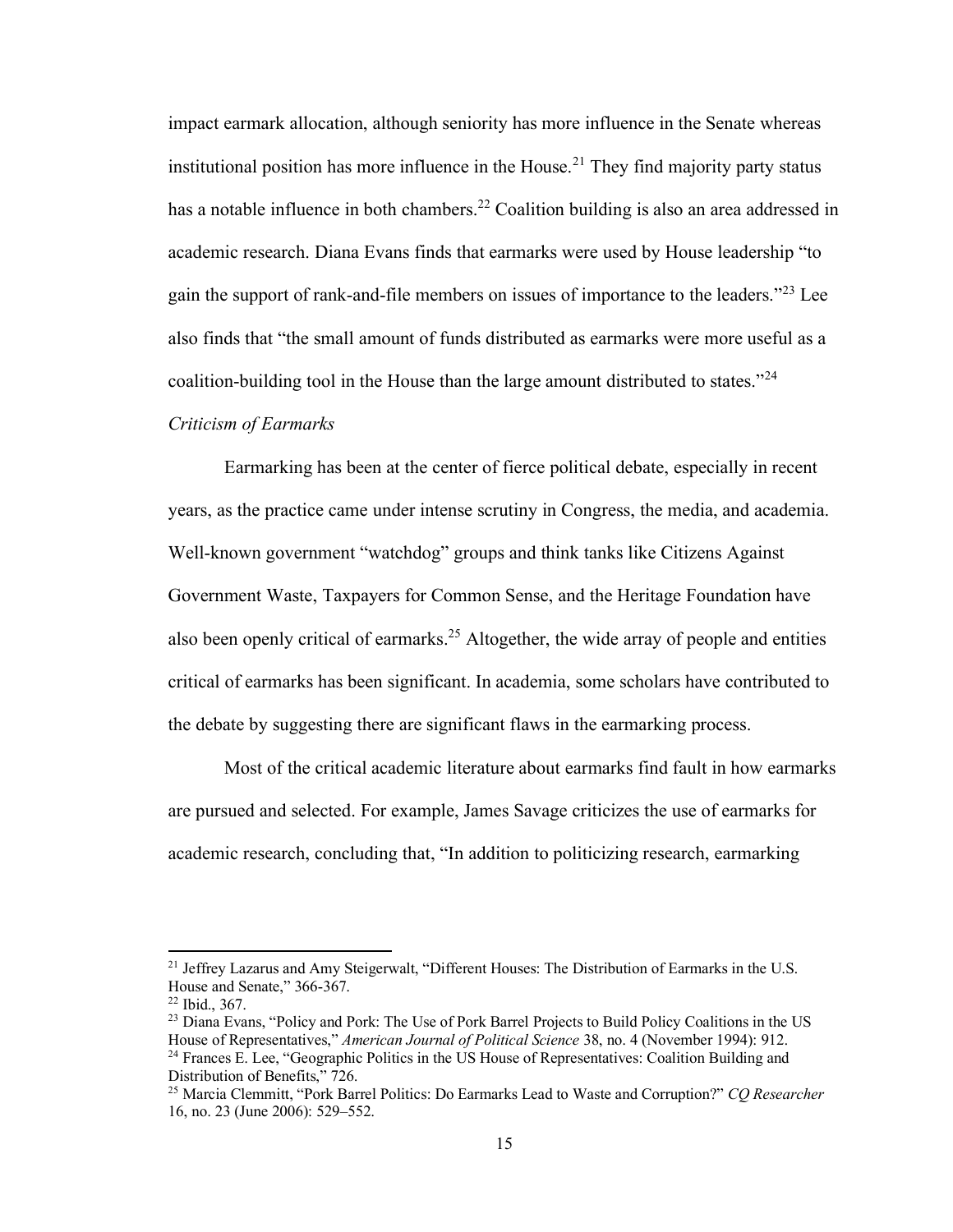contributes to cynical, self-serving behavior within the academy.<sup>326</sup> He also suggests that the process of seeking earmarks disrupts the peer review process, which he says is the "most important barrier to... political intervention."<sup>27</sup> He says the "peer review process is sidestepped by an increasing number of universities and colleges, which hire lobbyists to encourage members of Congress to violate the principle of merit review in the distribution of research funds."<sup>28</sup> Stuart Kasdin similarly finds fault in earmarks and the earmarking process. Kasdin refers to earmarks as "the most notorious and insidious of the pork problems," in part because of a project selection process that prioritizes the desires of "long-tenured legislators" over "program worth."<sup>29</sup> However, it is important to note that although Kasdin disapproves of earmarking as it currently functions, he recognizes Congress has the constitutional authority to direct federal spending for such specific purposes. He recommends that a new process be established "that does not reallocate constitutional authority, yet establishes an external incentive for Congress that is sufficient to ensure compliance with earmarks reform goals."<sup>30</sup> He suggests that a new "constitutional" presidential line-item veto/reprogramming process would reduce "wasteful spending and opportunities for corruption."<sup>31</sup>

Other literature is critical of the growth of earmarks, particularly in the 1990s and 2000s. Irene Rubin, for example, said that between 1998 and 2006, "The number of earmarks grew beyond the ability of legislators to evaluate and prioritize," leading to

<sup>26</sup> James D. Savage, "Where's the Pork?" *Issues in Science and Technology* 9, no. 3 (Spring 1993): 21. <sup>27</sup> Ibid.

 $28$  Ibid.

<sup>29</sup> Stuart Kasdin, "Recipes for Pork and Other Delicious Offerings for the New Administration," *Public Administration Review* 70, no. 3 (May, June 2010): 401-402.

<sup>30</sup> Ibid., 404.

<sup>31</sup> Ibid., 401.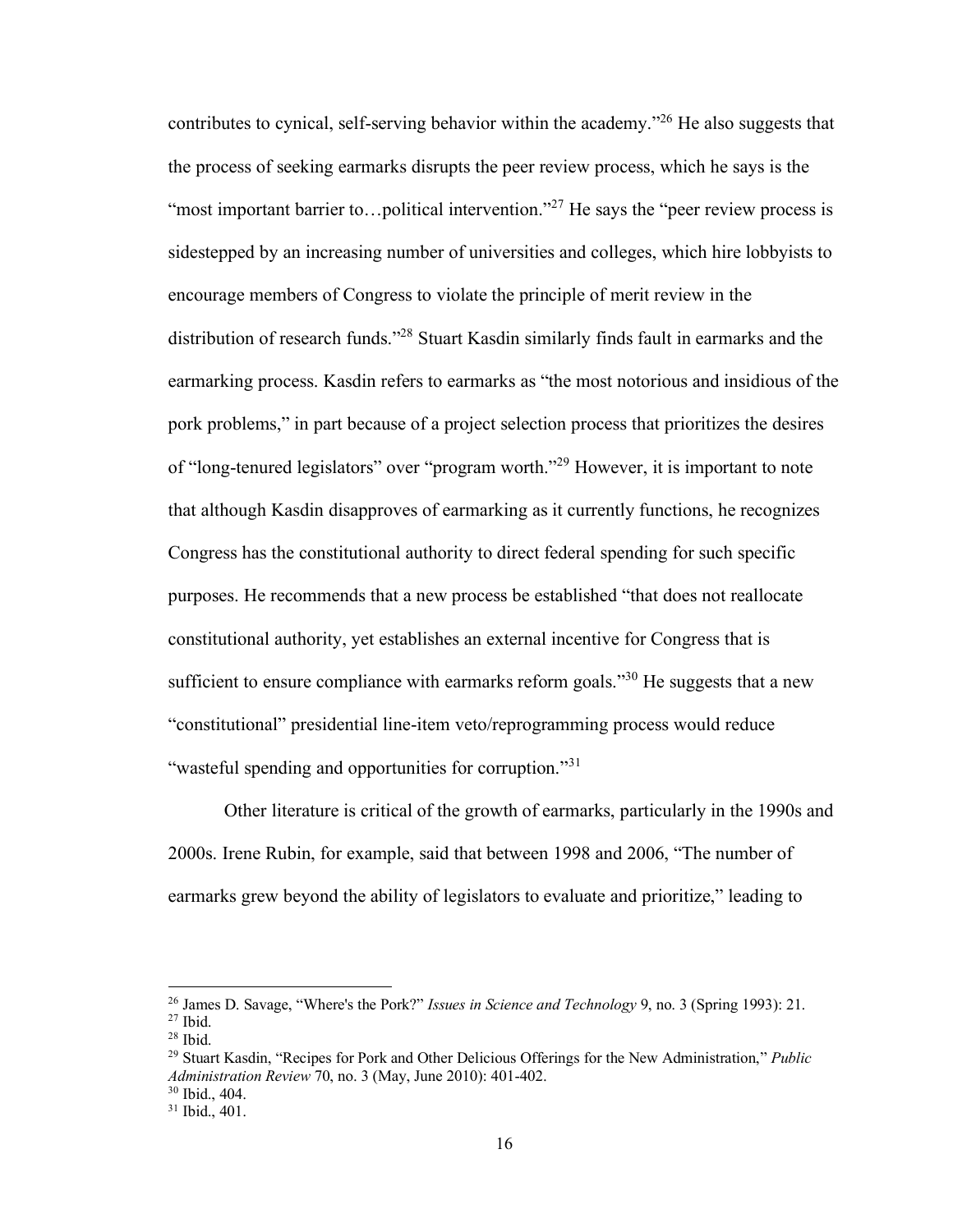concerns about how efficiently and effectively taxpayer funds were being spent.<sup>32</sup> Scholars at the Brookings Institution agree, stating in 2007 that earmarks "did get out of hand," but suggested earmark reforms to make the process more transparent and less costly were "promising."<sup>33</sup> Others like Richard Doyle and Nancy Roberts point out that the growth of earmarks also made it more difficult and time-consuming for staff on Capitol Hill to review all the earmark requests, taking their attention away from other policy matters.<sup>34</sup> Doyle and Roberts also suggest that even though earmarks are only a minor component of federal spending, they are "wasteful insofar as the time and attention they receive within the congressional budget process and the associate media cycle," which "deflects attention from more serious budget matters."<sup>35</sup>

#### *Support for Earmarks*

As the aforementioned literature suggests, earmarks may provide members of Congress with numerous benefits, from electoral advantages to the ability to develop coalitions. However, earmarks are not without their flaws. Scholars that more explicitly support earmarks do not deny that earmarks and the earmarking process are imperfect. Nevertheless, on the whole, they see the advantages of earmarks as greater than the disadvantages.

Scott Frisch and Sean Kelly are two of the most prominent supporters of earmarks in academia. Frisch and Kelly take "a strong position in favor of earmarks" in their joint

<sup>33</sup> Thomas Mann, Sarah Binder, and Norman Ornstein, "Is the Broken Branch on the Mend? A Congressional Report Card and Fall Preview," panel, September 4, 2007, The Brookings Institution, https://www.brookings.edu/wp-content/uploads/2012/04/20070904.pdf (accessed April 23, 2021). <sup>34</sup> Richard Doyle and Nancy Roberts, "Real Reform or Change for Chumps: Earmark Policy Developments, 2006-2010," *Public Administration Review* 71, no. 1 (January, February 2011): 38. <sup>35</sup> Ibid., 42.

<sup>32</sup> Irene Rubin, "The Great Unraveling: Federal Budgeting, 1998-2006," *Public Administration Review* 67, no. 4 (July 2007): 608.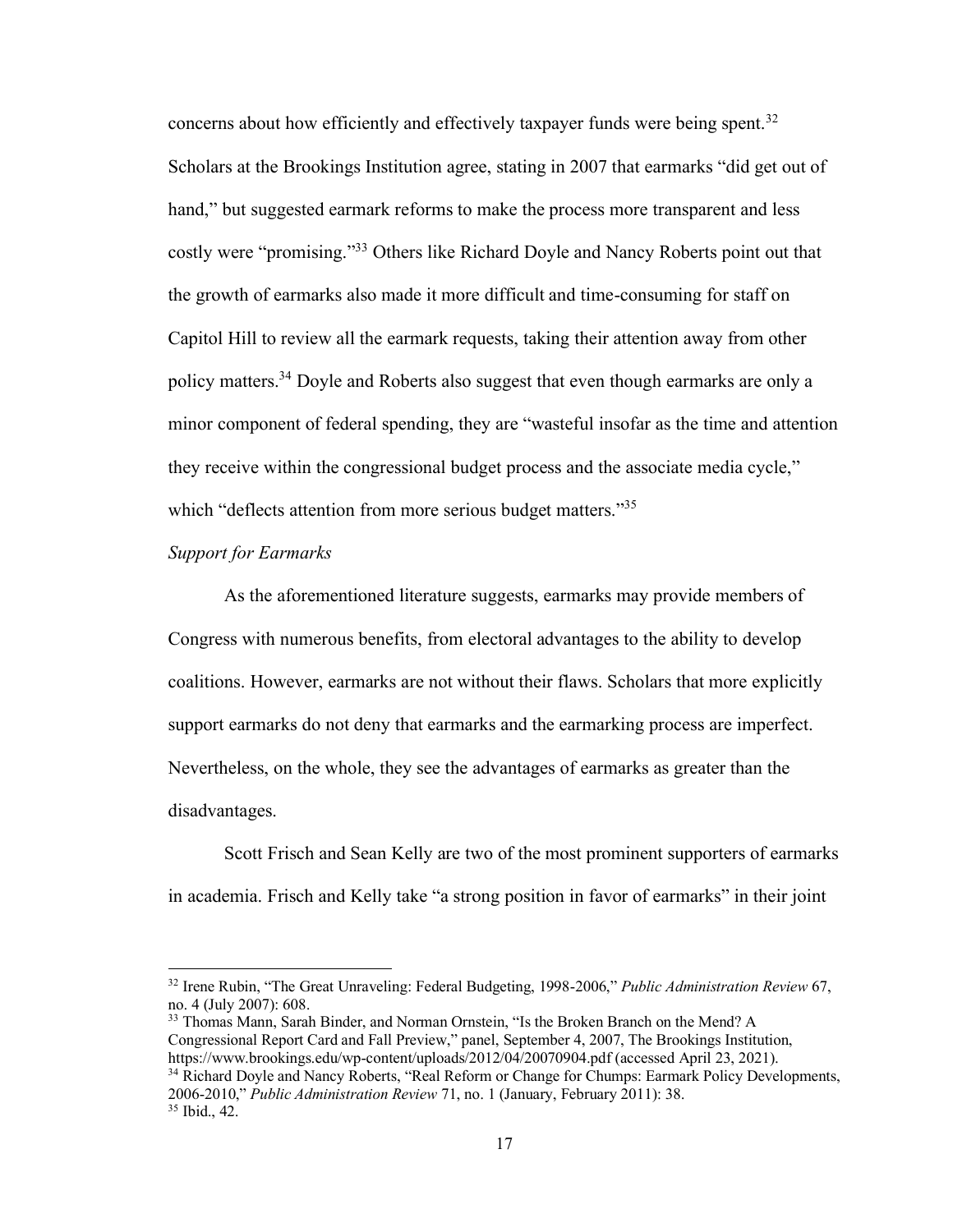works, including *Cheese Factories on the Moon: Why Earmarks Are Good for American Democracy.*<sup>36</sup> In *Cheese Factories on the Moon*, Frisch and Kelly recognize earmarks are not all "wise uses of government dollars" or "completely free of corruption."<sup>37</sup> However, they argue that "earmarks are *good* for American democracy"<sup>38</sup> because they "[play] a useful role in the American system of government and [are] typically more open to public scrutiny than alternative methods of spending taxpayer dollars."<sup>39</sup> Most importantly, Frisch and Kelly argue that earmarks are a critical tool used by Congress to maintain the balance of power between the legislative branch and the executive branch. They argue "that stripping Congress of the power to earmark, thereby undermining its power of the purse, would represent an immense shift in the balance of power between Congress and the executive that would allow for dramatically increased executive power, which is precisely what the founders sought to avoid."<sup>40</sup> This argument is particularly important to consider as they also contend that "Congress has delegated most spending decisions to others but has retained the ability to earmark spending in a limited number of program areas."<sup>41</sup> Even though the power of the purse remains in the hands of the legislative branch, the executive branch is more involved in the federal budget process than ever, and earmarks remain "an example of Congress flexing its muscles" in the budget process.<sup>42</sup> "The only beneficiary of the earmark moratorium is the executive branch,"

<sup>36</sup> Scott A. Frisch and Sean Q. Kelly, *Cheese Factories on the Moon: Why Earmarks Are Good for American Democracy* (Milton Park, Abingdon, Oxon: Routledge, 2011), 16.

<sup>37</sup> Ibid.

<sup>38</sup> Ibid., 26. <sup>39</sup> Ibid.

<sup>40</sup> Ibid., 30.

<sup>41</sup> Ibid., 36.

<sup>42</sup> Ibid., 37.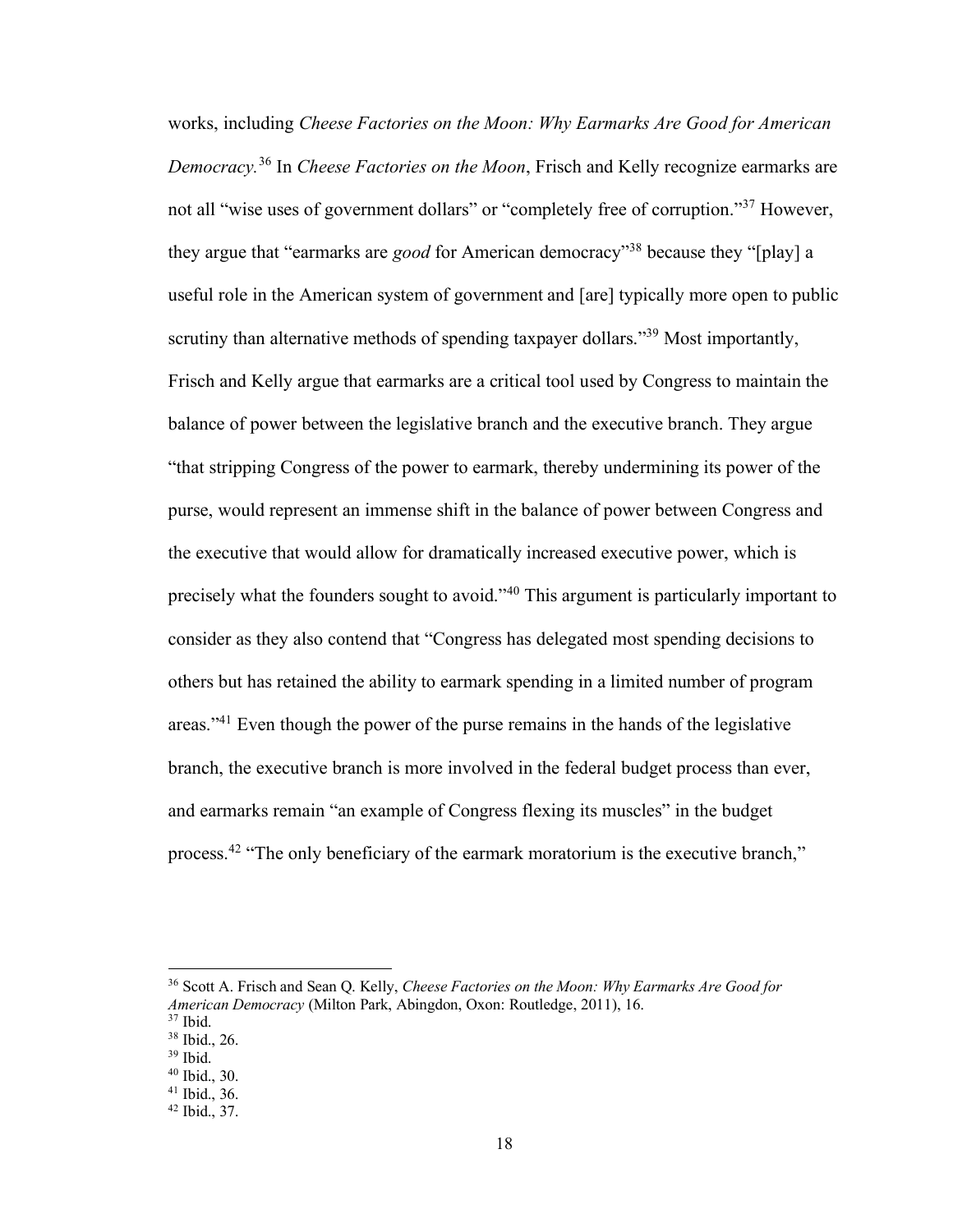they told Roll Call readers in 2013.<sup>43</sup> John Samples, political scientist and Vice President of the Cato Institute, agrees with Frisch and Kelly that "Specific earmarked spending often seemed foolish, but a general ban on them merely transferred power over some spending to the executive."<sup>44</sup> Similarly, Mickey Edwards, Harvard and Princeton professor, former eight-term member of Congress, and founding trustee of the Heritage Foundation (among other roles), said Congress only further reduced its power when it prohibited earmarks. "As a result, members of Congress were not only deprived of an important tool for negotiating with their colleagues, but power over spending decisions a fundamental congressional responsibility—was ceded to executive branch bureaucrats whose decisions about which government projects would be funded lacked any public transparency."<sup>45</sup>

Dozens of researchers from academic institutions and think tanks signed a statement in early 2021 expressing support for the restoration of earmarks. Several aforementioned researchers signed the statement, including Scott Frisch, Michael Crespin, Diana Evans, and Jeffrey Lazarus. They say the earmark moratorium ultimately did not address the several criticisms that led to the prohibition and ultimately left Congress without an important legislative tool. The ban "has shifted Congress's constitutional spending authority to anonymous bureaucrats in executive branch agencies,

<sup>&</sup>lt;sup>43</sup> Scott A. Frisch and Sean Q. Kelly, "Frisch and Kelly: Lack of Earmarks Makes Congress Harder to Lead," *Roll Call*, January 16, 2013, https://www.rollcall.com/2013/01/16/frisch-and-kelly-lack-ofearmarks-makes-congress-harder-to-lead/ (accessed April 2, 2021).

<sup>44</sup> John Samples, "First Among Equals: Reconsidering Congressional Power in James Burnham's Congress and the American Tradition," *Law and Liberty*, May 21, 2012, https://old.lawliberty.org/liberty-forum/firstamong-equals-reconsidering-congressional-power-in-james-burnhams-congress-and-the-americantradition/ (accessed February 8, 2021).

<sup>45</sup> Mickey Edwards, "We No Longer Have Three Branches of Government," *Politico Magazine*, February 27, 2017, https://www.politico.com/magazine/story/2017/02/three-branches-government-separationpowers-executive-legislative-judicial-214812 (accessed April 2, 2021).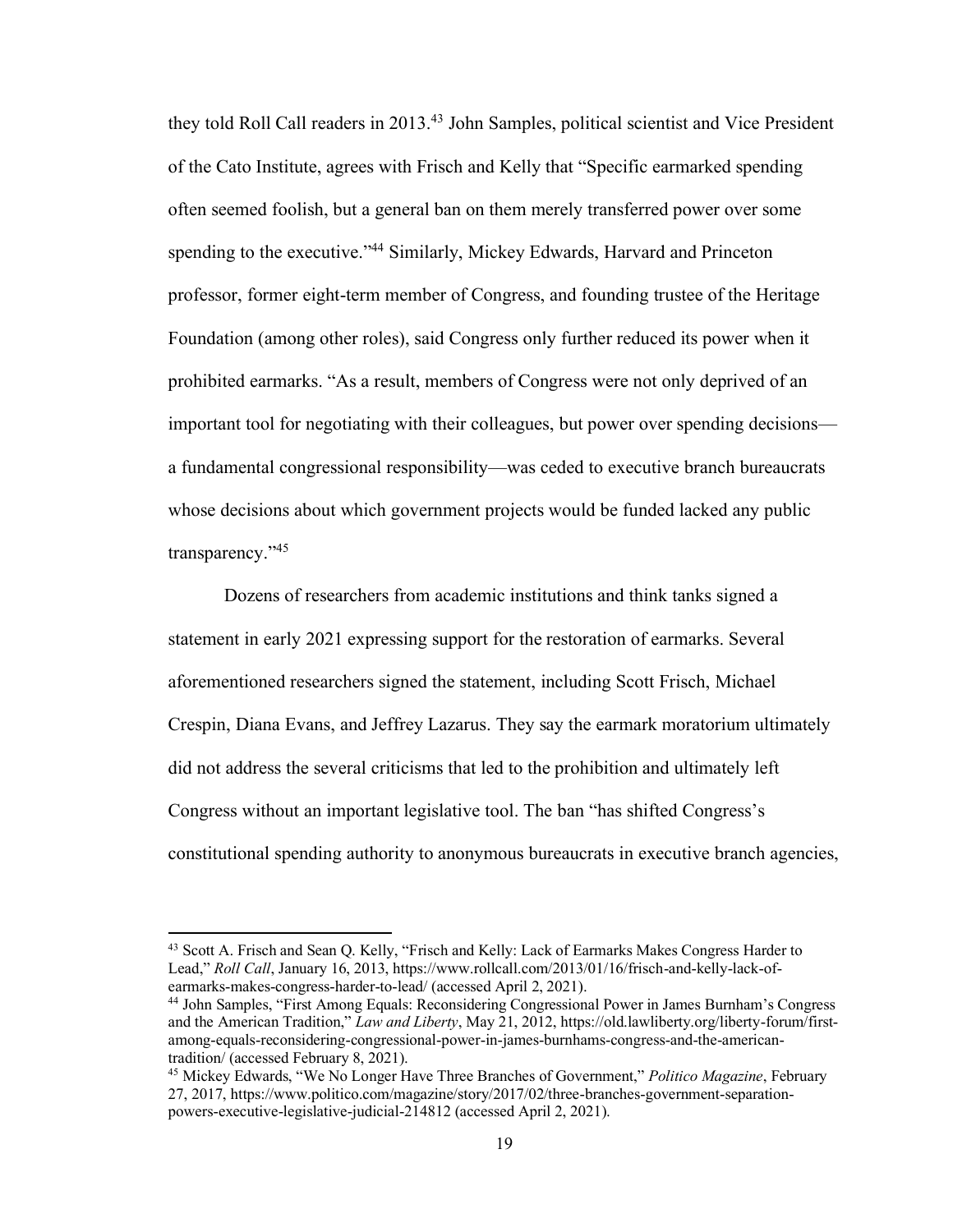who are not directly accountable to the public," they say, and "has not reduced federal spending."<sup>46</sup> They also argue the ban "deprived members of the opportunity to provide input on how appropriations bills funded projects in their communities," which "weak[end] Congress's capacity to coalesce majorities to enact legislation, a constitutional duty of both the House and Senate.<sup>47</sup> They say more transparency and accountability are critical to the successful restoration of earmarks and are encouraged by the recent reforms discussed in Congress. "For certain, this is not magic pixie dust that will fix everything," they conclude. "Nonetheless, it is an important first step to achieving a more functional first branch of government and helping lawmakers better serve their constituents and fulfill their constitutional duties."<sup>48</sup>

#### Methodology

To better understand how the earmark moratorium impacted Congress's relationship with, and ability to provide direction to, executive branch agencies, the following analysis will review primary documents, discussions, and actions that have recently occurred in Congress regarding the restoration of earmarks in 2021. The review will focus on language used by congressional committees and members of Congress to explain and justify the restoration of earmarks as a means to understanding why Congress restored earmarking after the ten-year long prohibition between 2011 and 2021.

<sup>46</sup> Lee Drutman and Kevin R. Kosar, "Statement Supporting Re-Empowering Legislators' Authority to Direct Spending," Letter, February 25, 2021, https://www.newamerica.org/politicalreform/statements/statement-supporting-re-empowering-legislators-authority-to-direct-spending/ (April 21,

<sup>2021).</sup>

<sup>47</sup> Ibid.

 $48$  Ibid.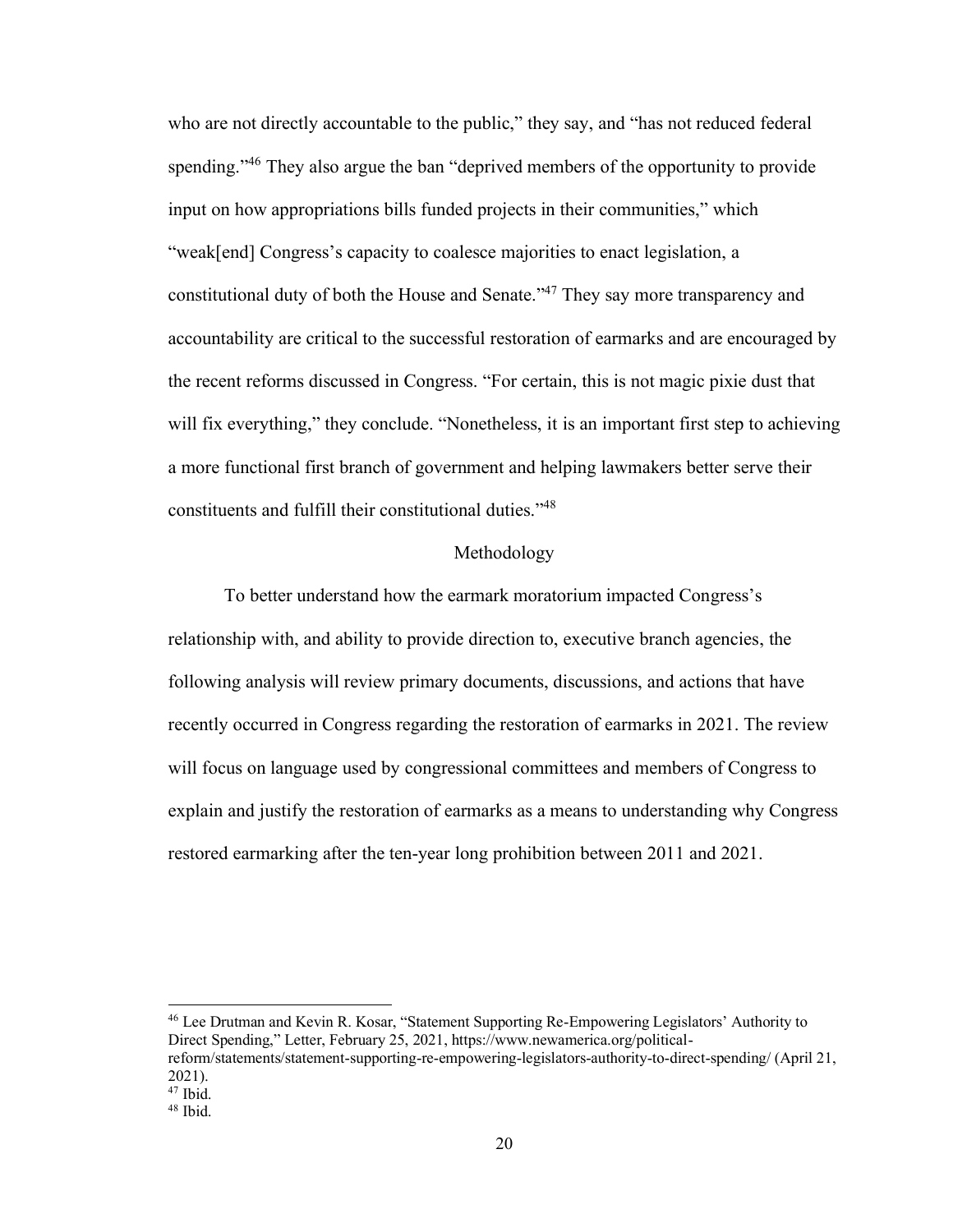#### Analysis

In October 2020, the bipartisan Select Committee on the Modernization of Congress released its Final Report (H. Rept. 116-562) providing 97 recommendations on how to strengthen the legislative branch. At the time of publication of the Final Report, membership of the Select Committee, which consists of six Democrats and six Republicans, included Chair Derek Kilmer (D-WA), Vice Chair Tom Graves (R-GA), and Representatives Emanuel Cleaver (D-MO), Suzan DelBene (D-WA), Mary Gay Scanlon (D-PA), Mark Pocan (D-WI), Zoe Lofgren (D-CA), Susan Brooks (R-IN), Rodney Davis (R-IL), Dan Newhouse (R-WA), William Timmons (R-SC), Rob Woodall (R-GA). The Final Report provided recommendations on several topics, from staffing solutions to technology modernization to congressional schedule improvements. However, the recommendations that gained the most attention from the media, scholars, and members of Congress themselves were the Committee's recommendations to "Reclaim Congress' Article One Responsibilities."<sup>49</sup> Thirteen specific recommendations are provided in this section of the report, the most notable being the recommendation to restore congressionally directed spending.<sup>50</sup> This recommendation from the bipartisan Select Committee on the Modernization of Congress was the first major move members of Congress made toward resurrecting the practice of earmarking since the moratorium began in 2011.

The Committee justified its recommendation to restore congressionally directed spending by explaining that Congress's position in relation to the executive branch has

<sup>49</sup> U.S. Congress, House, Select Committee on the Modernization of Congress, *Final Report*, 215-250. <sup>50</sup> Ibid., 216.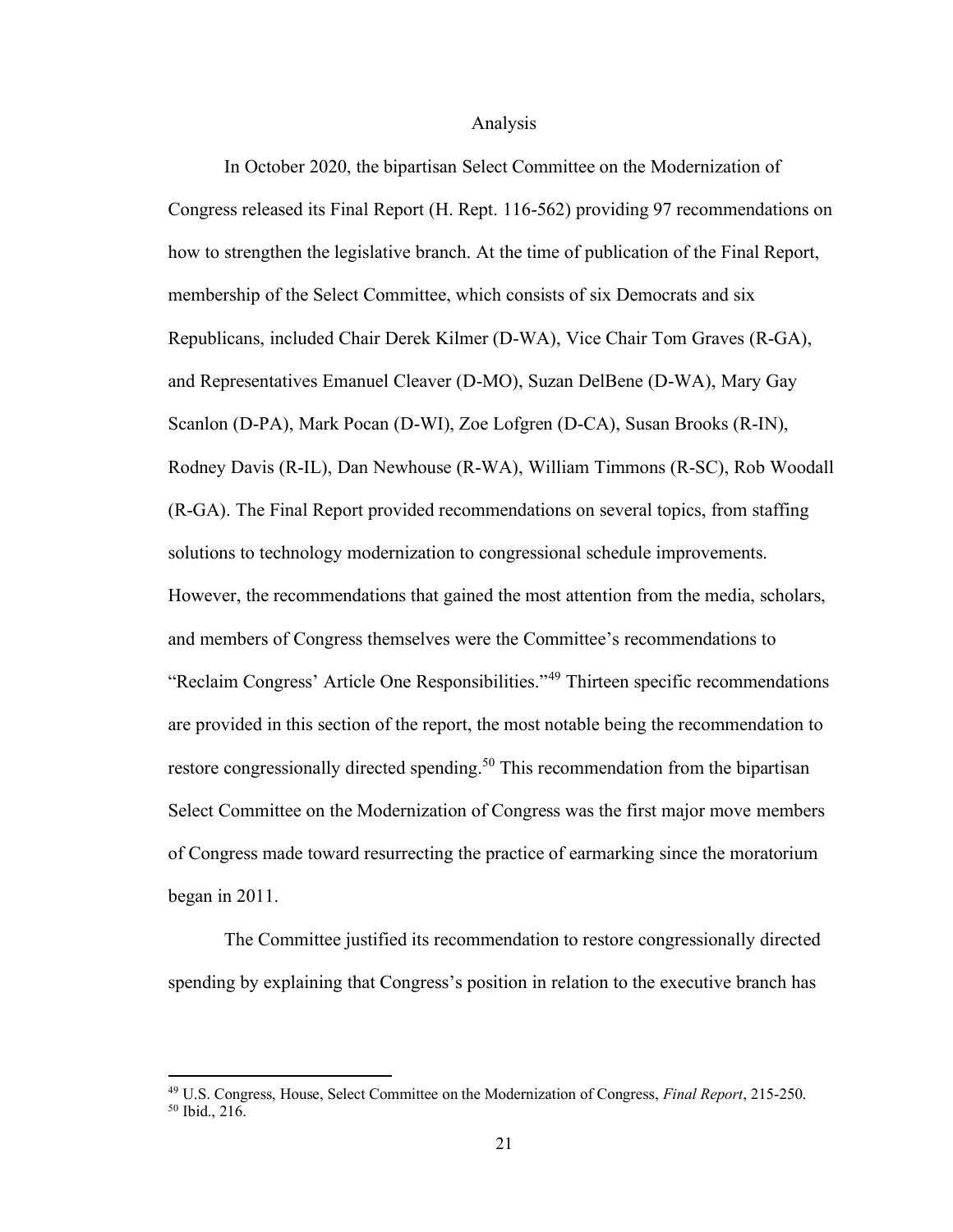weakened while the executive branch has "expanded in size and scope of power,"<sup>51</sup> recognizing that "over time, [Congress] ceded the responsibilities and powers the framers entrusted to Congress to the executive branch."<sup>52</sup> The Committee specifically expressed its concerns with this imbalance between the executive and legislative branches as it relates to the power of the purse. As the report states, "The executive branch has taken control of the purse strings, allocating funding for state and local projects and programs without congressional appropriations or approval."<sup>53</sup> In addition, the report explained that "By limiting Members' ability to advocate for specific funding for community grants in yearly appropriations bills, the responsibility of discretionary grant spending is handed to the executive branch."<sup>54</sup>

The Committee further explained how the earmark ban affected Congress's ability to direct discretionary spending and fulfill its constitutional power of the purse and responsibility to legislate. The report states,

While Congress continues to negotiate funding levels for federal agencies and programs, the decision-making on who receives competitive discretionary grants is being done by unelected executive branch officials….This shift in decisionmaking from Members of Congress to the executive branch has serious implications for the American people. It is not only a breach of the expectations outlined in the Constitution, but perhaps more importantly, when decision-making is removed from Congress, there is substantially less accountability for how taxpayer dollars are spent. Members, not unelected officials, should be advocating for and making the decisions about the projects needed to improve the community that they call home.<sup>55</sup>

The Committee argued that the restoration of earmarks in the form of a "Community-

Focused Grant Program" would "reinstate Congress' power of the purse, and put the

<sup>51</sup> Ibid., 217.

<sup>52</sup> Ibid., 242.

<sup>53</sup> Ibid., 217.

<sup>54</sup> Ibid., 239.

<sup>55</sup> Ibid., 234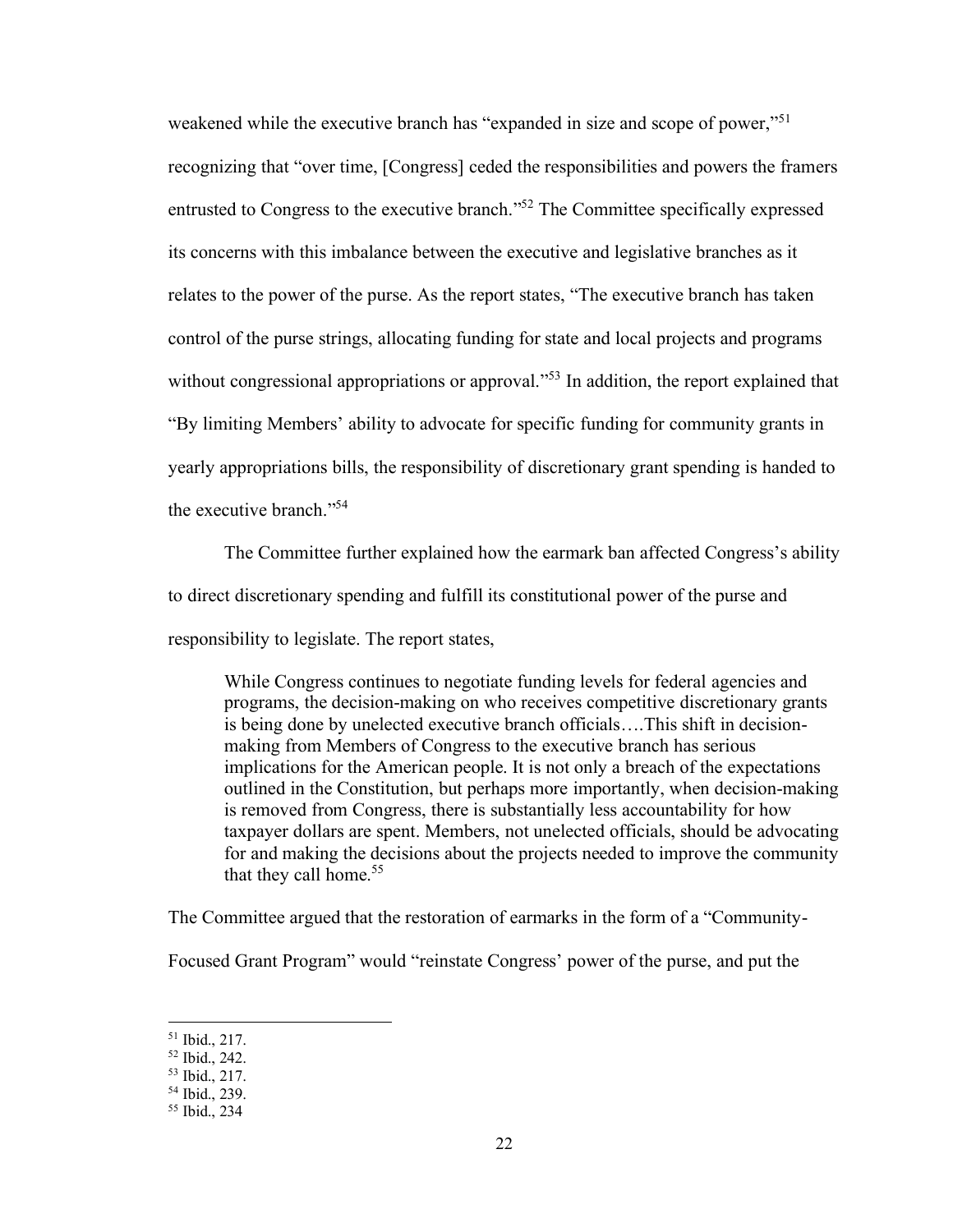decision making for local projects in the hands of those who know their community best: the communities and the Members elected to represent their interests in Congress."<sup>56</sup> The Committee also noted that the prohibition on earmarks negatively affected the institution's ability to build coalitions and pass legislation, and Congress has increasingly used inefficient and opaque legislative vehicles like continuing resolutions and omnibus measures as a consequence.<sup>57</sup> Further, the Committee emphasized throughout the report that any restoration of earmarks would be accompanied by strong transparency and accountability guardrails, a direct response to the criticisms targeted at the earmarking process prior to the moratorium.

Both the Final Report and the original recommendation by the Committee to establish a process to restore congressionally directed spending (approved by the Committee on September 24, 2020) were bipartisan, unanimous votes by all 12 members of the Committee. At the conclusion of the chapter in the report regarding Article One Powers, the members of the Committee expressed that they "shared the broad goal of restoring Congress to its rightful place as a co-equal branch of government and focused on recommendations to help Congress uphold the responsibilities given by the Founding Fathers."<sup>58</sup> This statement is a strong indication that Congress aimed to reclaim some legislative power it had previously delegated to the executive branch by restoring congressionally directed spending.

In 2021, the Committee's recommendation became realized when House Appropriation Committee Chair Rosa DeLauro announced on February 26 that the House

<sup>56</sup> Ibid., 235.

<sup>57</sup> Ibid., 237.

<sup>58</sup> Ibid., 250.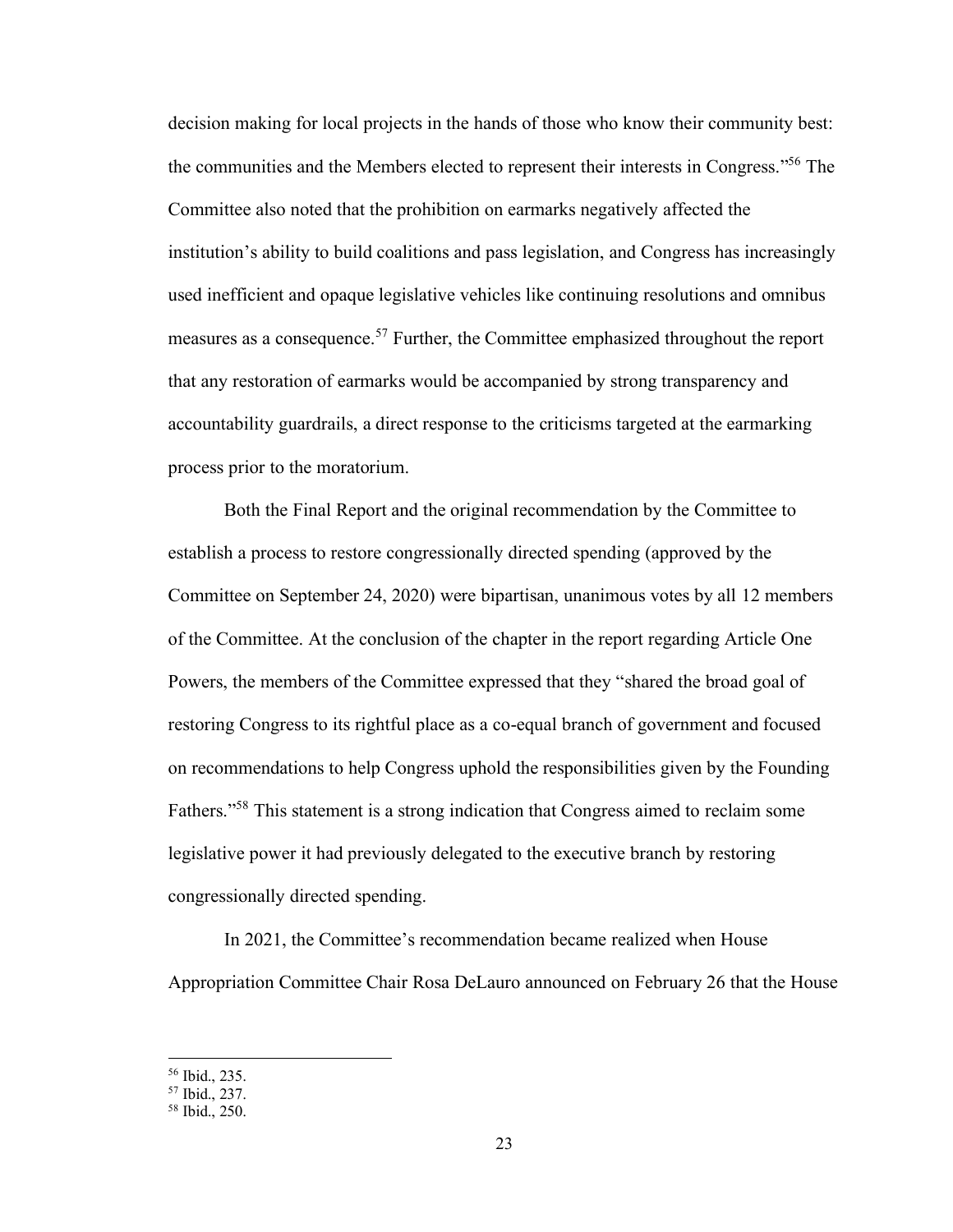Appropriations Committee would be accepting congressionally directed spending requests for the first time since 2011 in the form of Community Project Funding (CPF) requests, inspired by the Modernization Committee's Community-Focused Grant Program. In her statement announcing the decision, Chairwoman DeLauro said CPF will help restore balance between the legislative branch and executive branch and will help Congress "regain control of federal spending by the Executive Branch."<sup>59</sup>

On March 17, 2021, the House Republican Conference voted 102-84 to change conference rules to allow House Republican members to submit CPF requests, referring to earmarks as "Article I Funding Requests."<sup>60</sup> The Conference rules also state the Conference is allowing members to submit such requests "In order to responsibly execute Congress' Article I authority to control the power of the purse."<sup>61</sup>

On April 26, 2021, the Senate Appropriations Committee announced that it too would accept congressionally directed spending requests in the Fiscal Year (FY) 2022 appropriations process. Senator Patrick Leahy (D-VT), Chairman of the Senate Appropriations Committee, said in a statement that the ability to use congressionally directed spending is one of Congress' constitutional powers, citing that Congress has been using this tool since the  $18<sup>th</sup>$  century.<sup>62</sup> He also discussed his view that the legislative branch has surrendered some of its spending power to the executive branch

<sup>59</sup> U.S. Congress, House, Committee on Appropriations, "DeLauro Announces Community Project Funding in Fiscal Year 2022."

<sup>60</sup> U.S. Congress, House, Republican Conference, *Conference Rules of the 117th Congress*, https://www.gop.gov/conference-rules-of-the-117th-congress/ (April 2, 2021).  $61$  Ibid.

 $62$  U.S. Congress, Senate, Committee on Appropriations, "Leahy Announces Restoration of the Power of the Purse: Reforms for a Return to Congressionally Directed Spending in Fiscal Year 2022," News release, April 26, 2021, https://www.appropriations.senate.gov/news/majority/-leahy-announces-restoration-of-thepower-of-the-purse-reforms-for-a-return-to-congressionally-directed-spending-in-fiscal-year-2022 (accessed April 28, 2021).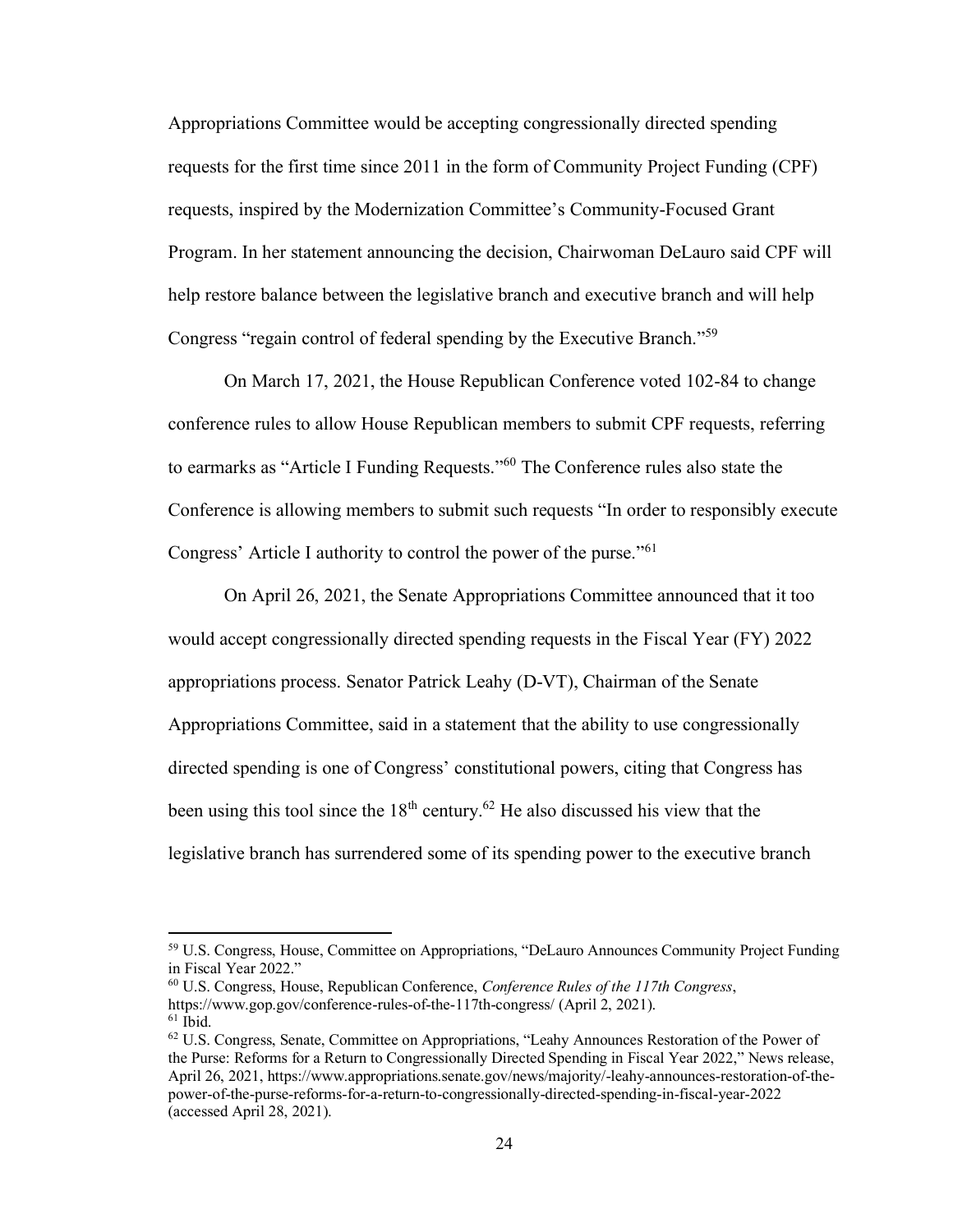and how the restoration of congressionally direct spending will help restore the legislative branch's balance of power with the executive. He said, "In recent years, Congress has ceded too much of its Constitutional authority over spending to the Executive Branch to make decisions about how and where to invest Federal taxpayer dollars. A rebalanced process will allow Members to better utilize their knowledge and experience to thoughtfully direct federal funds, and do so with transparency and accountability."<sup>63</sup>

The same day, Chairman Leahy spoke on the Senate floor to explain his decision to begin accepting congressionally directed spending requests in the Senate Appropriations Committee. He explained,

I have a deep understanding of Vermont's communities, Vermonters, and their needs. But for the past decade, I have had to fight for them here in Washington with my hands tied behind my back. Every member of this chamber has their hands tied, because we ceded the power of the purse to unelected bureaucrats here in Washington when we instituted a ban on congressionally directed spending. As a result, instead of being able to direct even a fraction of the tax dollars we collect from our hard working constituents back into their communities, we turned these decisions over to the executive branch…. Senators of this chamber were forced to push for these worthwhile efforts by advocating to unelected officials to support projects in towns these officials have never visited run by passionate community leaders they have never met.<sup>64</sup>

On April 21, 2021, the Senate Republican Conference voted to keep in place its conference prohibition on earmarks. However, the conference rules are non-binding, and consequently over a dozen Senate Republicans submitted earmarks to the Senate Appropriations Committee this year for consideration in the FY 2022 appropriations process. Senate Appropriations Vice Chairman Richard Shelby (R-AL) has been

 $63$  Ibid.

<sup>64</sup> *Cong. Rec.*, 117th Cong., 1st sess., 2021, 167, no. 71: S2189-S2190.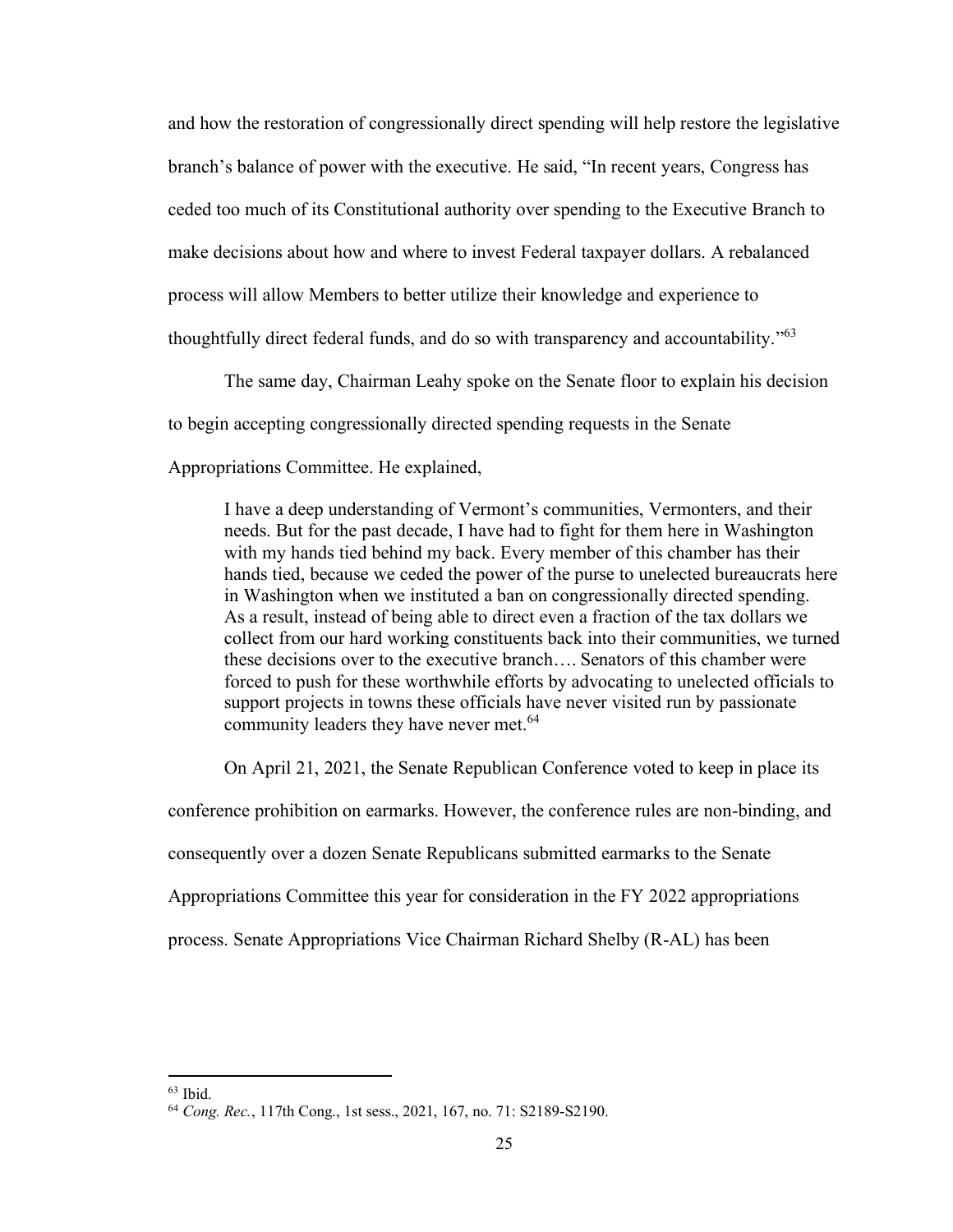supportive of restoring earmark; however, he also supports each senator's personal decision to submit earmark requests or not.<sup>65</sup>

In addition, separate from the annual appropriations process, the House Transportation and Infrastructure Committee announced on March 3, 2021, that it would accept project-specific requests from members for consideration in the 2021 surface transportation reauthorization process.<sup>66</sup> Committee Chairman Peter DeFazio (D-OR) said the Committee has the power and responsibility to direct federal spending on major transportation infrastructure projects. In a statement, he said, "The discretion to fund projects should not be reserved for State or Federal bureaucrats. Elected representatives know the infrastructure needs of their district and should be allowed to identify projects and advocate on behalf of their constituents in legislation."<sup>67</sup>

#### Conclusion

The recent statements made by key members of Congress, activities conducted by relevant congressional committees, and actions taken by the  $116<sup>th</sup>$  and  $117<sup>th</sup>$  Congresses indicate that Congress aimed to reclaim some legislative and spending power it had previously delegated to executive branch agencies by restoring congressionally directed spending. On a bipartisan basis, members expressed frustration with being unable to direct federal spending to their communities. Perhaps more importantly, members were displeased that unelected executive branch officials and staff were deciding where federal

<sup>66</sup> U.S. Congress, House, Committee on Transportation and Infrastructure, "Ahead of Introduction of Surface Transportation Legislation, Chairs DeFazio and Norton Announce New Process for Members of Congress to Submit Their Project Priorities," News release, March 3, 2021,

<sup>65</sup> Ibid.

https://transportation.house.gov/news/press-releases/ahead-of-introduction-of-surface-transportationlegislation-chairs-defazio-and-norton-announce-new-process-for-members-of-congress-to-submit-theirproject-priorities- (accessed April 21, 2021).  $67$  Ibid.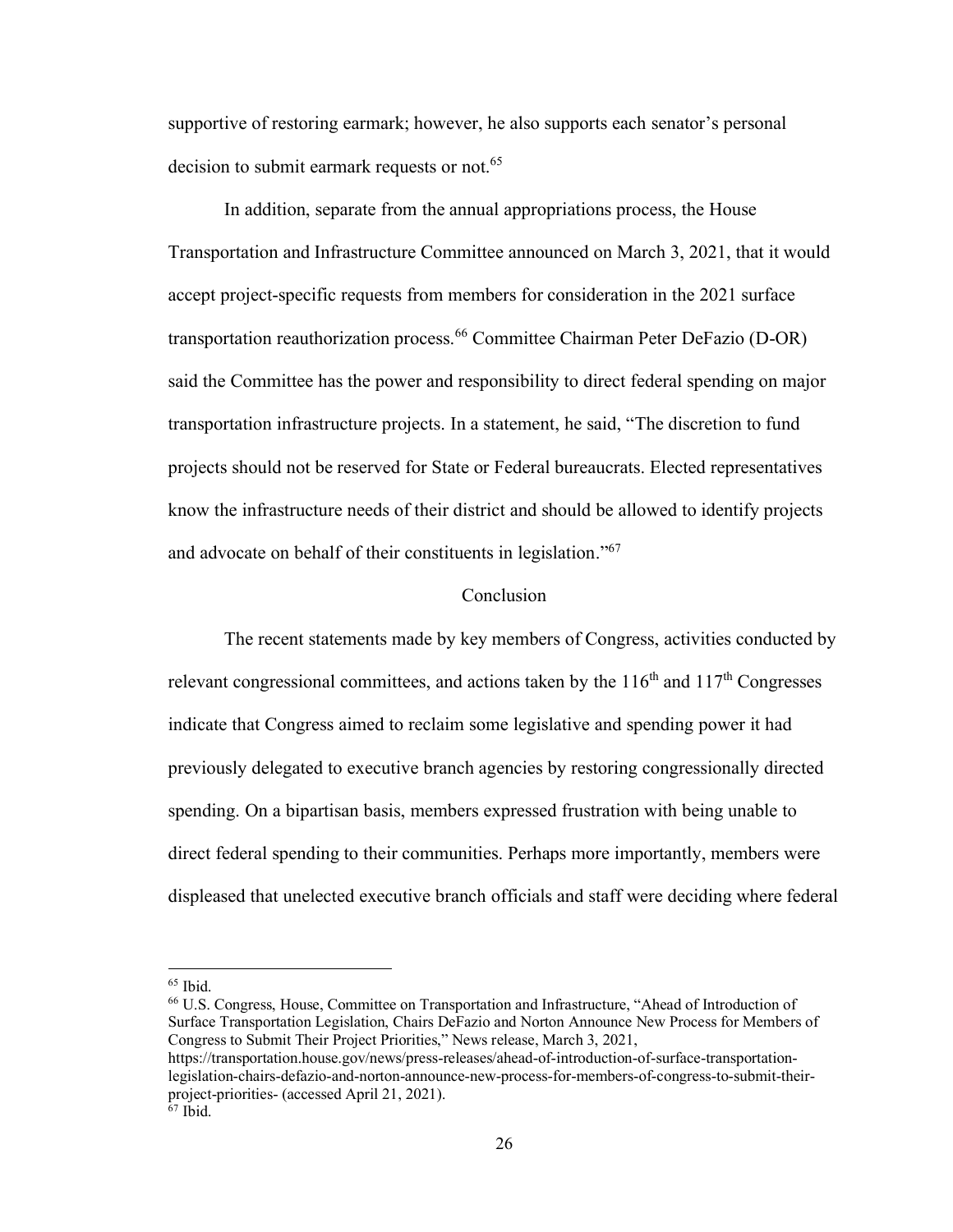funds were being spent, and sometimes members were required to advocate to the executive branch for projects in their own states or districts. Members repeatedly referenced the growing imbalance between the legislative branch and executive branch, which was only made more acute by the earmark prohibition. Members aimed to "restore" and "regain" control of Congress's constitutional duties by more directly managing federal spending.

These actions collectively illustrate Congress's willingness to reclaim previously delegated authority. However, in the context of the larger delegation versus nondelegation debate and academic discussion regarding the rise of the administrative state, the legislative branch still largely operates in favor of delegation. Earmarked funds represent less than one percent of federal discretionary spending. The majority of federal funds are still managed and allocated by the executive branch. If Congress aims to take more direct control over federal spending, the institution will need to do more than restore earmarks. Nonetheless, even though Congress still largely favors delegation, Congress still has its limits.

With members of Congress once again exercising more control over certain funding accounts, entities seeking federal funding will need to adapt to these new conditions as they strategize on how to secure funding. From the perspective of a prospective applicant, the return of earmarks is not necessarily a harmful development because the earmarking process provides another opportunity secure federal grant funding. Though some earmarked funds are also available through annual competition via executive branch solicitations, other earmarked funds are only available through the earmarking process. Applying for a congressional earmark is also relatively simple, as the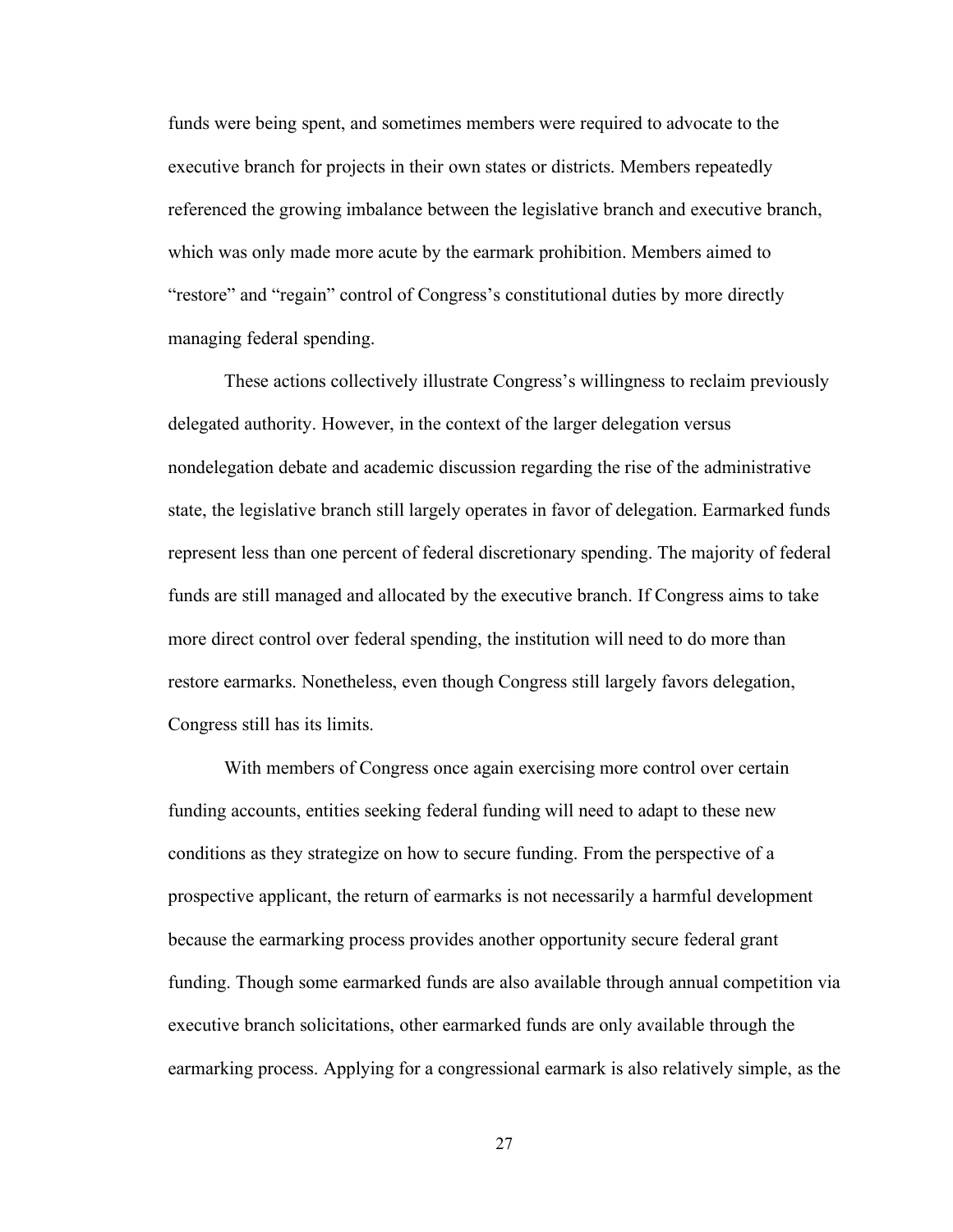analysis in Chapter 2 will show, though securing the funds may be more challenging since it requires the applicant to engage with their member of Congress to gain their support before the request is made and advocate for the request as it moves through the legislative process. Still, the congressional earmark process allows a member of Congress to champion projects in their districts, which may give communities with more limited personnel and resources an opportunity to pursue federal funds with the assistance of their member and the member's staff.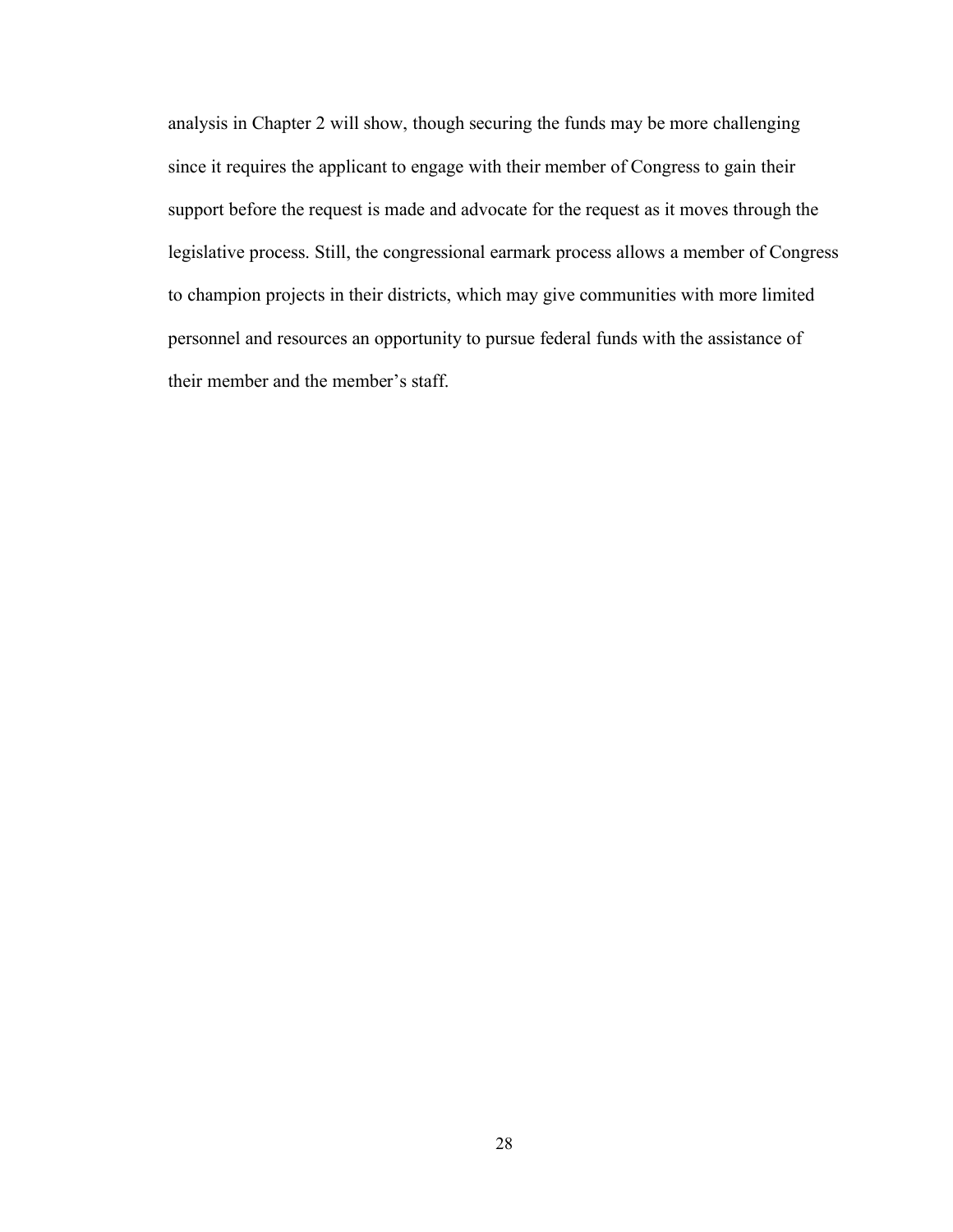#### **Chapter 2**

# **Identifying Federal Funding Sources: An Understudied Factor in Distributive Politics**

#### Introduction

The federal government awards billions of dollars per year in federal funding to non-federal interests such as nonprofits, state and local governments, special districts, and institutions of higher education. Distributive politics literature largely focuses on the influence of Congress and the administration on the distribution of federal funding, with comparatively little attention paid to the non-federal interests applying for and receiving funding.

To better understand all possible factors that affect the distribution of federal funding, this analysis will address an issue that has been overlooked in the current literature, which is that it is difficult for prospective federal funding applicants to identify, and therefore apply for, federal funding. Federal funding remains difficult to identify and apply for because Grants.gov and other federal websites do not provide adequate information on the funding opportunities available through the federal government. This not only presents issues for prospective applicants themselves but may also have implications for the study of Congress and the administration in distributive politics, both of which try to influence how these monies are ultimately allocated. Research that has been conducted on the impact of non-federal interests in distributive politics often assumes those interests are affecting the process purposefully and voluntarily, such as by choosing to apply for a funding opportunity or requesting assistance from their member of Congress. Research does not address whether non-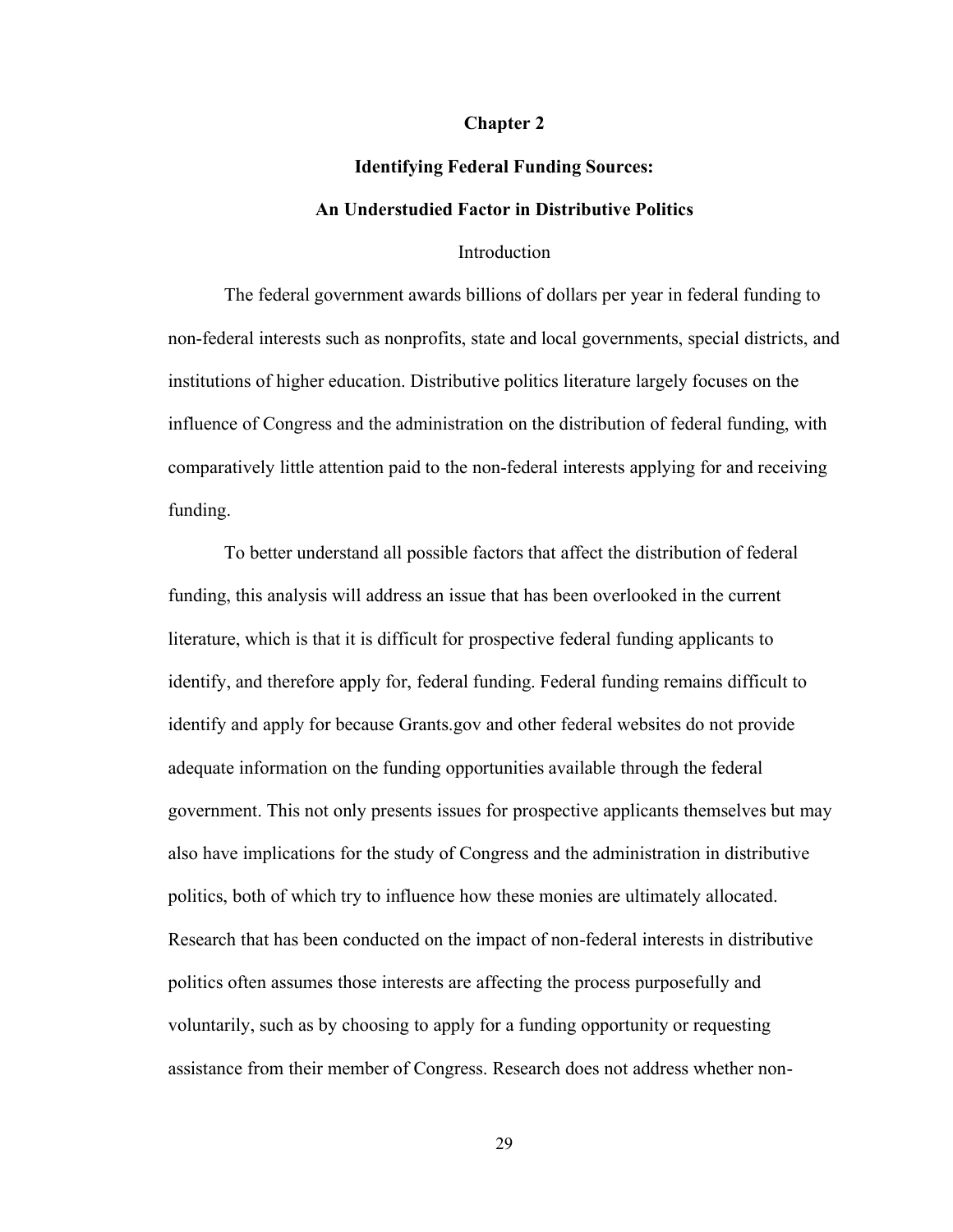federal interests affect distributive politics due to their inability to navigate the federal grantmaking system. This dynamic could have important implications for the study of distributive politics, adding to the complexity of who and what affects the distribution of federal resources, and possibly even why.

Analyzing data from the EPA, this analysis shows that EPA is properly following federal guidance regarding which competitive discretionary federal funding programs it is required to publish on Grants.gov. However, because federal guidance only requires that certain types of federal funding be advertised on Grants.gov, and because of the limited search functions available on Grants.gov, prospective applicants must use other federal resources to understand from which federal funding programs it is eligible to receive assistance. Such circumstances make it difficult for prospective federal funding applicants to identify, and consequently apply for, federal funding.

The following analysis will begin with a brief review of distributive politics literature, which shows a clear focus on studying the influence of Congress and the administration on the distribution of federal funds, not non-federal interests. The next section will provide background information on how the federal government currently publishes information on federal funding opportunities, followed by the analysis and concluding discussion.

#### Literature Review

Academic literature on distributive politics in the United States is expansive and diverse. It is difficult to present the full scope of distributive politics literature given the intensive and varied study it has received over the course of many decades. However, for the purposes of summarizing the literature for this analysis, the literature can be separate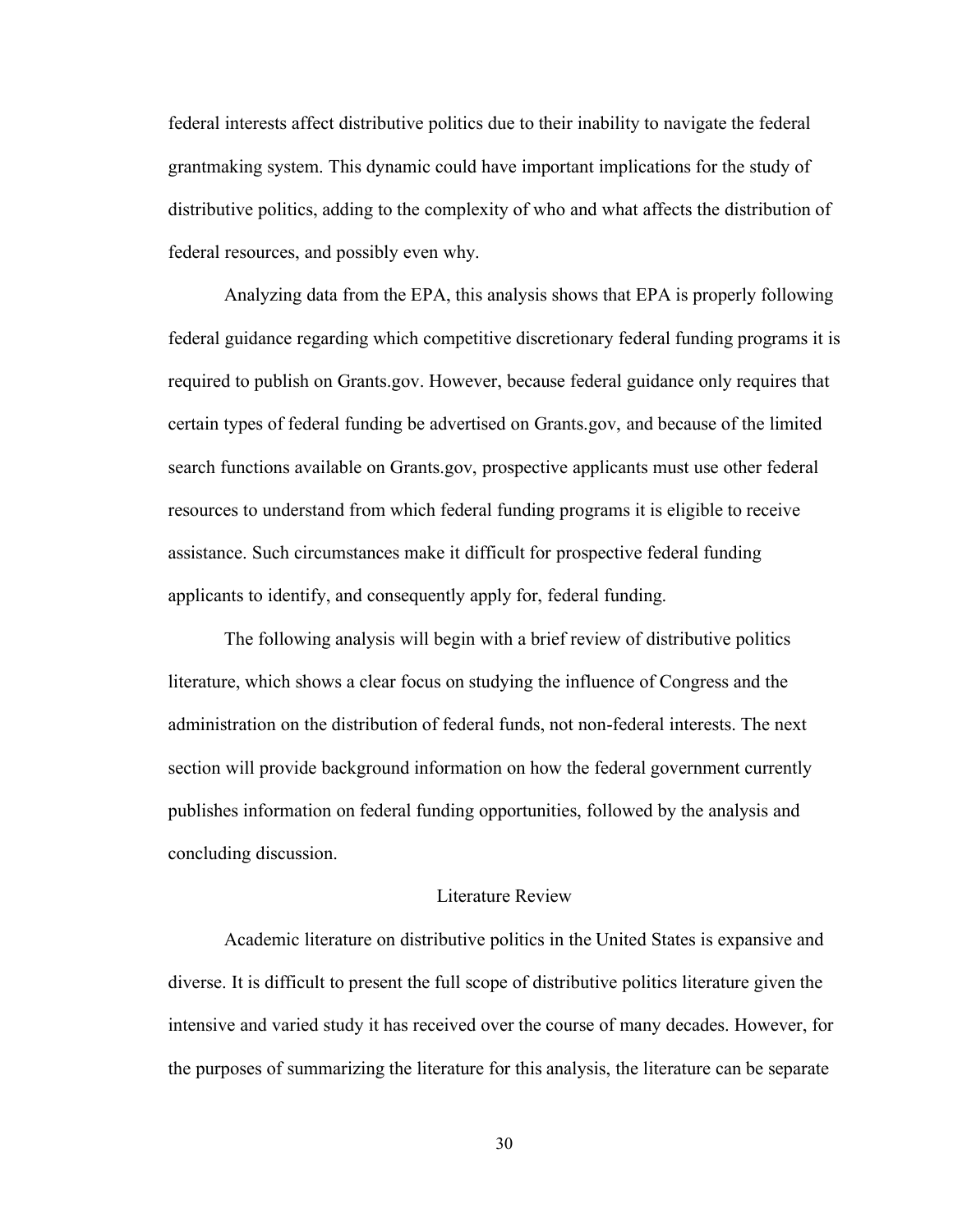into three overarching categories: (1) Congress; (2) the executive branch; and (3) nonfederal interests. The large majority of distributive politics literature focuses on the influence of Congress on the distribution of federal funding. A growing but still limited literature focuses on the influence of the President and the administration. An even more limited literature focuses on how non-federal interests affect distributive politics. The varied results of these analyses show that much is still not known about the complexities of distributive politics.

#### *Congressional Influence in Distributive Politics*

Distributive politics literature on the influence of Congress is robust. The literature covers topics such as the influence of congressional committees, majority party status, political parties, seniority, and other institutional rules and structures, among others. The varied results of these analyses suggest much is still not known about how Congress influences the distribution of federal funding or how much influence Congress has over the process. Given that Congress holds the constitutional "power of the purse," it is not surprising that the majority of literature on distributive politics focuses on Congress.

David Mayhew's *Congress: The Electoral Connection* is a key piece of early literature on distributive politics. Mayhew applies rational choice theory to argue that members of Congress are single-minded seekers of reelection,<sup>68</sup> a reality that impacts the how Congress functions as an institution and how members of Congress behave in their roles. He says members aim to deliver resources to their districts so they can claim credit for their actions in the hopes the delivery of such resources translates into votes.<sup>69</sup> Certain

<sup>68</sup> David R. Mayhew, *Congress: The Electoral Connection*, 17.

<sup>69</sup> Ibid., 52-61.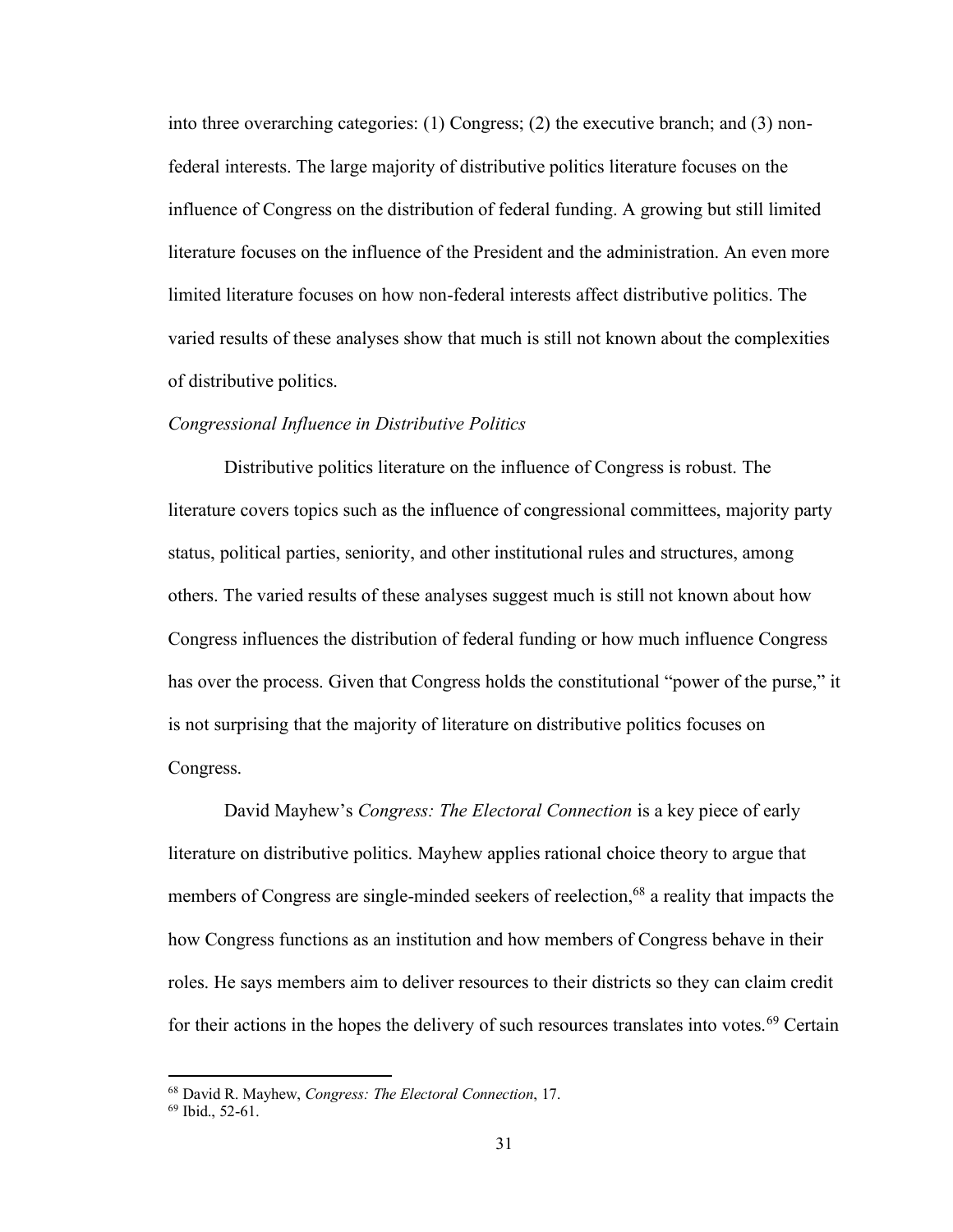committee assignments that deal in "particularized benefits," or distributive benefits, may benefit a member's ability to secure credit-claiming wins for their district.<sup>70</sup>

Research conducted by Scott Adler and John Lapinski further Mayhew's point on members seeking committee assignments to benefit their constituencies. Adler and Lapinski find evidence that committees are composed of members whose constituencies have high demand needs under that committee's jurisdiction.<sup>71</sup> Christopher Deering and Steven Smith too find evidence that members seek specific committee assignments to further constituent interests. Even though Deering and Smith find that the specific reason(s) for why a member may pursue a committee assignment may differ from member to member, the most frequent reasons cited for committee assignment preferences are "constituency-oriented motivations," which are most often tied to reelection aspirations.<sup>72</sup>

Building on this research, others have explored the level of influence and success congressional committees have on the distribution of federal funding, but with differing results. Michael Alvarez and Jason Savings, Valerie Heitshusen, Frances Lee, and Brian Knight all find evidence that congressional committee members indeed influence the allocation of federal spending to their districts, but some committees are more effective than others at obtaining certain funds.<sup>73</sup> The varying effectiveness of committees securing

<sup>70</sup> Ibid., 85-91.

<sup>71</sup> Scott E. Adler and John S. Lapinski, "Demand-Side Theory and Congressional Committee Composition: A Constituency Characteristics Approach," *American Journal of Political Science* 41, no. 3 (July 1997): 913-914.

<sup>72</sup> Christopher J. Deering and Steven S. Smith, *Committees in Congress*, 3rd ed. (Washington, DC: CQ Press, 1997), 62.

<sup>73</sup> Michael Alvarez and Jason L. Saving, "Congressional Committees and the Political Economy of Federal Outlays," *Public Choice* 92, no. 1–2 (July 1997): 63-68; Valerie Heitshusen, "The Allocation of Federal Money to House Committee Members: Distributive Theory and Policy Jurisdictions," *American Politics Research* 29, no. 1 (January 2001): 90-93; Frances E. Lee, "Geographic Politics in the US House of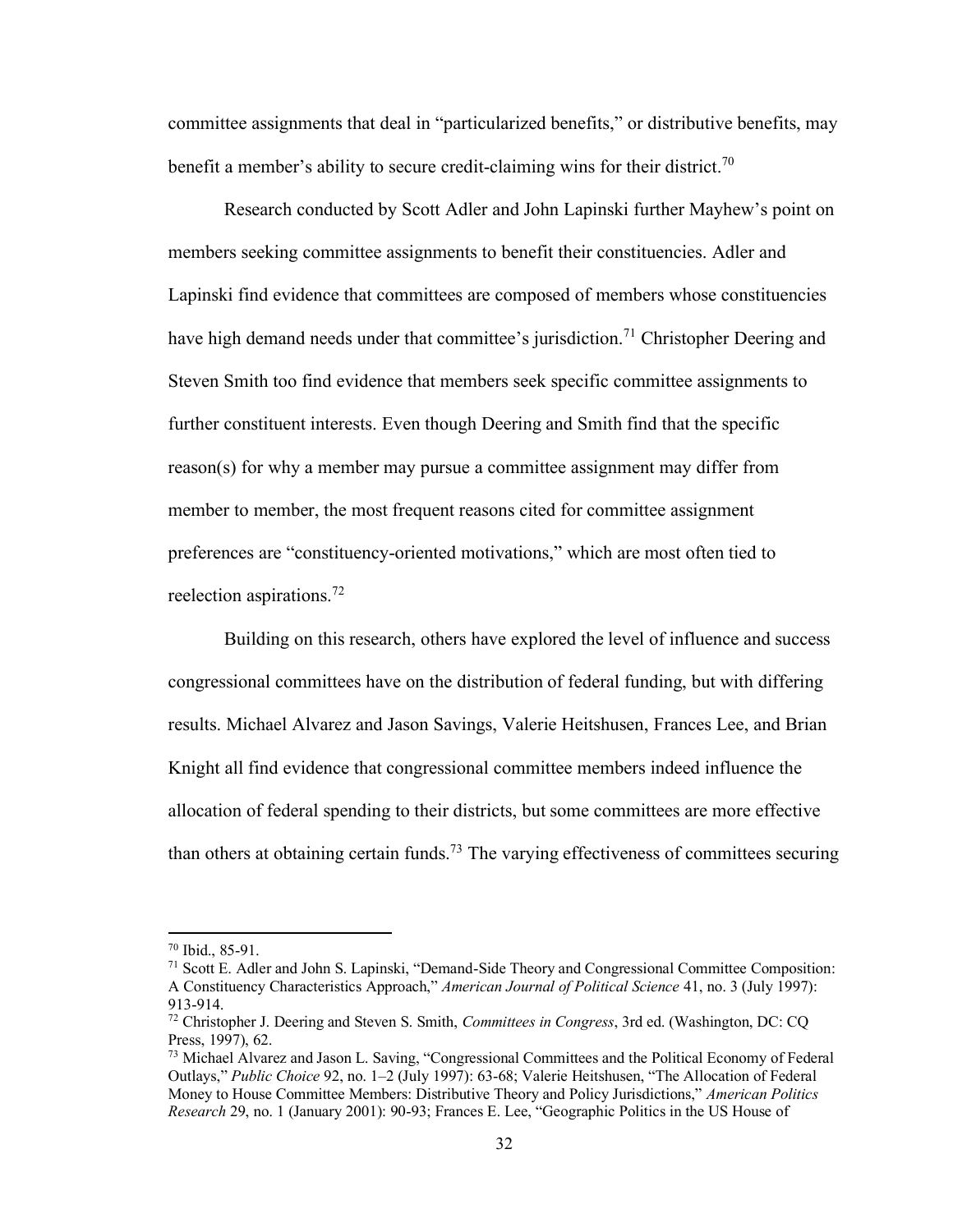additional funds differ for various suspected reasons in these studies, such as committee jurisdictional differences.<sup>74</sup> It is difficult to obtain conclusive answers about the influence of committees in distributive politics given the varying results of such studies. Part of the issue is that these studies analyze different committees and different types of funding (e.g., earmarks) in different years. Therefore, it is hard to generalize the findings of the research. In addition, many of these studies rely on earmark data to test their theories on distributive influence. Congress operated under an earmark moratorium for a decade beginning in 2011, which changed the landscape of the federal grantmaking process, perhaps with lasting repercussions. It is possible that findings of studies conducted before the earmark moratorium and studies conducted during the earmark moratorium may provide differing results. Further research on the current conditions in Congress may be needed to understand how relevant previous research on the influence of committees is to present circumstances.

Some scholars focus on the influence of majority party status on the distribution of federal funds. Steven Balla et al., for example, again using earmark data, find that both minority and majority members benefited from earmarks, but majority members benefited more. The authors point out that their research, which focuses on higher education earmarks, is consistent with the findings of other research related to transportation, defense, and grants spending, but acknowledged that more research needs to be done in other policy areas to determine if their observations universally apply.<sup>75</sup>

Representatives: Coalition Building and Distribution of Benefits," 726; and Brian Knight, "Estimating the Value of Proposal Power," *American Economic Review* 95, no. 5 (December 2005): 1648, 1650-1651. <sup>74</sup> Valerie Heitshusen, "The Allocation of Federal Money to House Committee Members: Distributive Theory and Policy Jurisdictions," 90-93.

<sup>75</sup> Steven J. Balla et al., "Partisanship, Blame Avoidance, and the Distribution of Legislative Pork," *American Journal of Political Science* 46, no. 3 (July 2002): 524.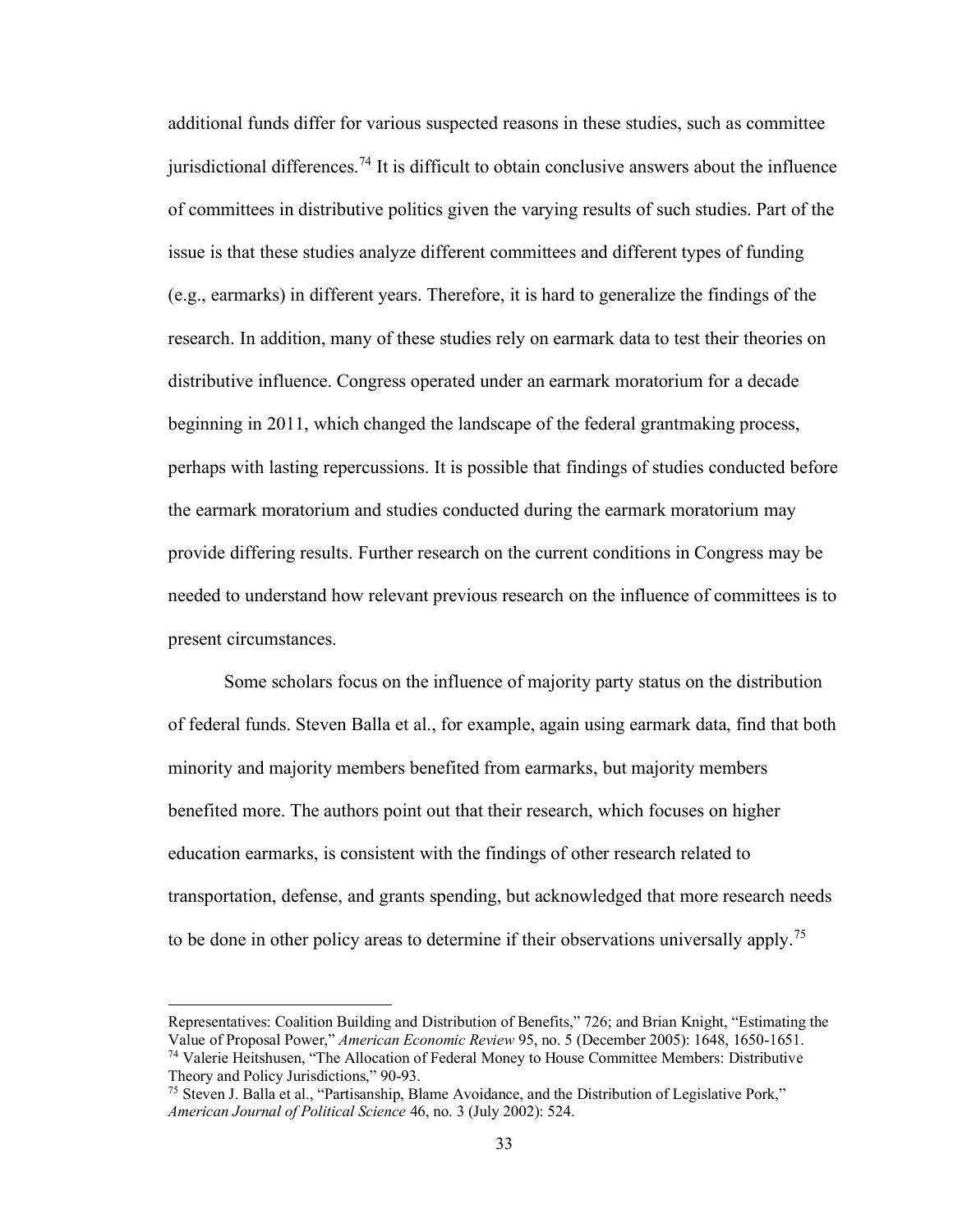Discussion of earmarks is also often closely tied to distributive politics literature on universalism in Congress. Kenneth Shepsle and Barry Weingast, for example, argue that the insurance universalism provides can in some respects explain why members support "pork barrel projects," even when those projects are economically inefficient.<sup>76</sup> However, studies show there is doubt that universalism is actually an effective strategy. Robert Stein and Kenneth Bickers conducted one of the first "serious attempts to operationalize the notion of universalism so that it may be empirically tested."<sup>77</sup> Their study concludes there is little evidence to prove that benefits are universalized through distributive policy. The authors point to several assumptions made in previous literature about universalism that may need to be questioned, one of them being that legislators are able to affect how benefits are distributed to their constituencies. The authors argue,

Members with key committee appointments or in leadership posts are better positioned to influence the flow of benefits to their district. Even well-positioned members may not be able to exercise influence over the distribution of benefits in many types of programs. For example, competitively awarded project grants afford members some opportunity to lobby administrative agencies on behalf of their districts. Formula and entitlement programs offer no such opportunity, except when the program is being considered for reauthorization. The extent to which programs are manipulable may also depend on the extent to which agencies have been able to develop technical expertise and political credibility (cf., Ferejohn 1974).<sup>78</sup>

Similar to the study of majority party influence, the role of political parties in the distribution of federal funding has also been analyzed. Steven Levitt and James Snyder, for example, find that political parties play a major role in affecting the geographic

<sup>76</sup> Kenneth A. Shepsle and Barry R. Weingast, "Political Preferences for the Pork Barrel: A Generalization," *American Journal of Political Science* 25, no. 1 (February 1981): 107-108.

<sup>77</sup> Barry R. Weingast, "Reflections on Distributive Politics and Universalism," *Political Research Quarterly* 47, no. 2 (June 1994), 319.

<sup>78</sup> Robert M. Stein and Kenneth N. Bickers, "Universalism and the Electoral Connection: A Test and Some Doubts," *Political Research Quarterly* 47, no. 2 (June 1994), 311-312.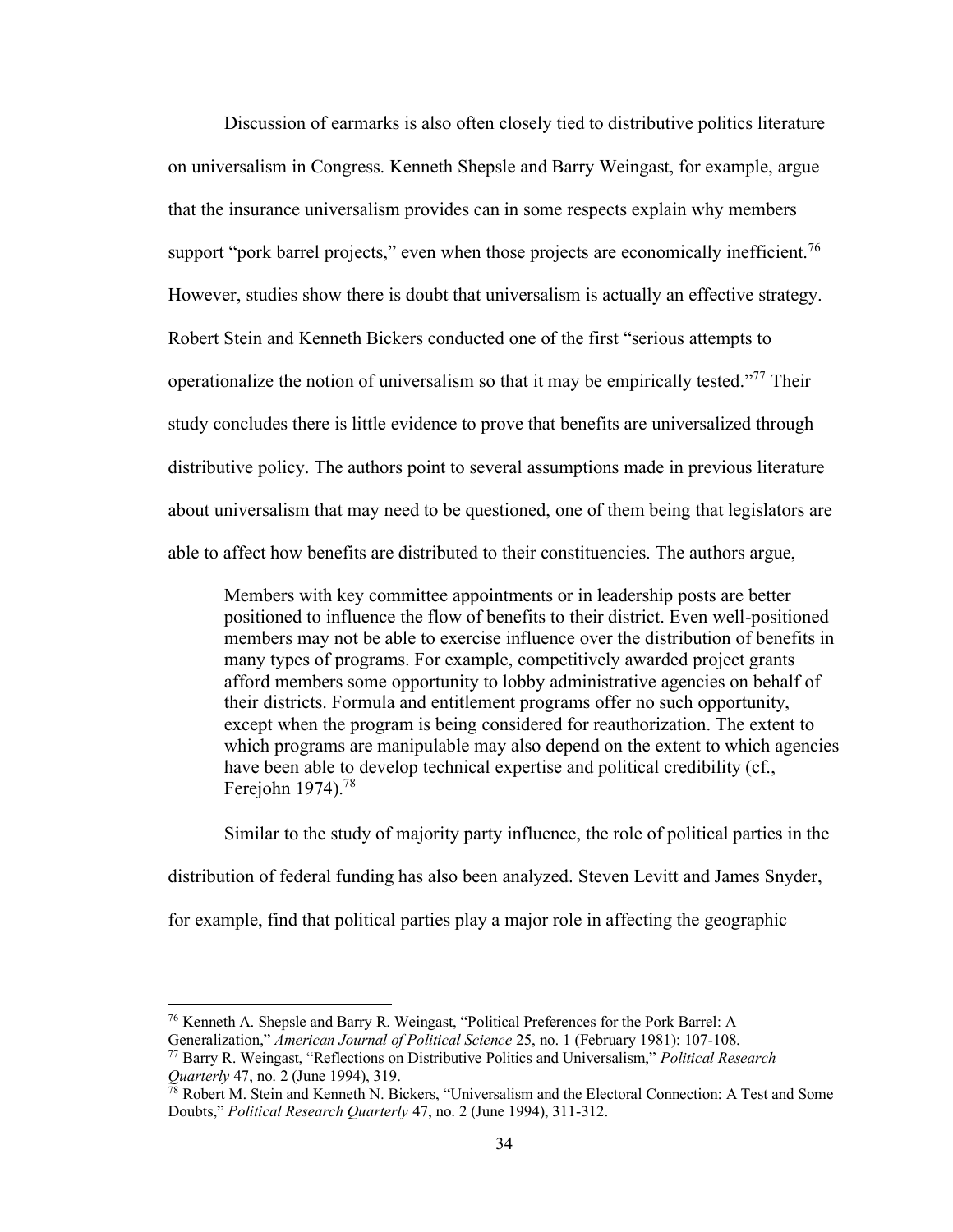distribution of federal funding.<sup>79</sup> They also find that districts with higher concentrations of Democratic voters receive more funding, though it must be noted that the study analyzed a time period in which Democrats controlled the House.<sup>80</sup> The authors, however, are clear to point out the limitations of political party influence: "Parties appear unable to precisely target large amounts of federal funds to particular districts, nor can they substantially alter the flow of federal dollars to districts over short time periods in response to changes in district circumstances."<sup>81</sup>

Several reports published by the Congressional Research Service (CRS) support conclusions in many of the aforementioned studies that in some respects Congress is limited in its ability to influence the distribution of federal funding. In a 2020 CRS report titled *Block Grants: Perspectives and Controversies*, the authors state that certain categories of federal grant assistance are subject to greater discretion by agency administrators than by Congress. For example, the report states that "Federal administrators have a high degree of control over who receives project categorical grants" whereas they "have a low degree of discretion over who receives block grants."<sup>82</sup> Congress plays a critical role in structuring federal block grants through the authorization process by setting formulas for suballocation, delineating eligible uses and recipients, and setting other statutory parameters, leaving the administration with a more limited ability to manipulate the funds. Congress has less control over funds like categorical grants, which agency administrators have greater control over when suballocating the funds,

<sup>79</sup> Steven D. Levitt and James M. Snyder Jr, "Political Parties and the Distribution of Federal Outlays*," American Journal of Political Science* 39, no. 4 (November 1995): 959.

<sup>80</sup> Ibid., 973.

<sup>81</sup> Ibid., 973-974.

<sup>82</sup> U.S. Library of Congress, Congressional Research Service, *Block Grants: Perspectives and Controversies*, by Joseph V. Jaroscak, Julie M. Lawhorn, and Robert Jay Dilger, RL40486 (2020), 3.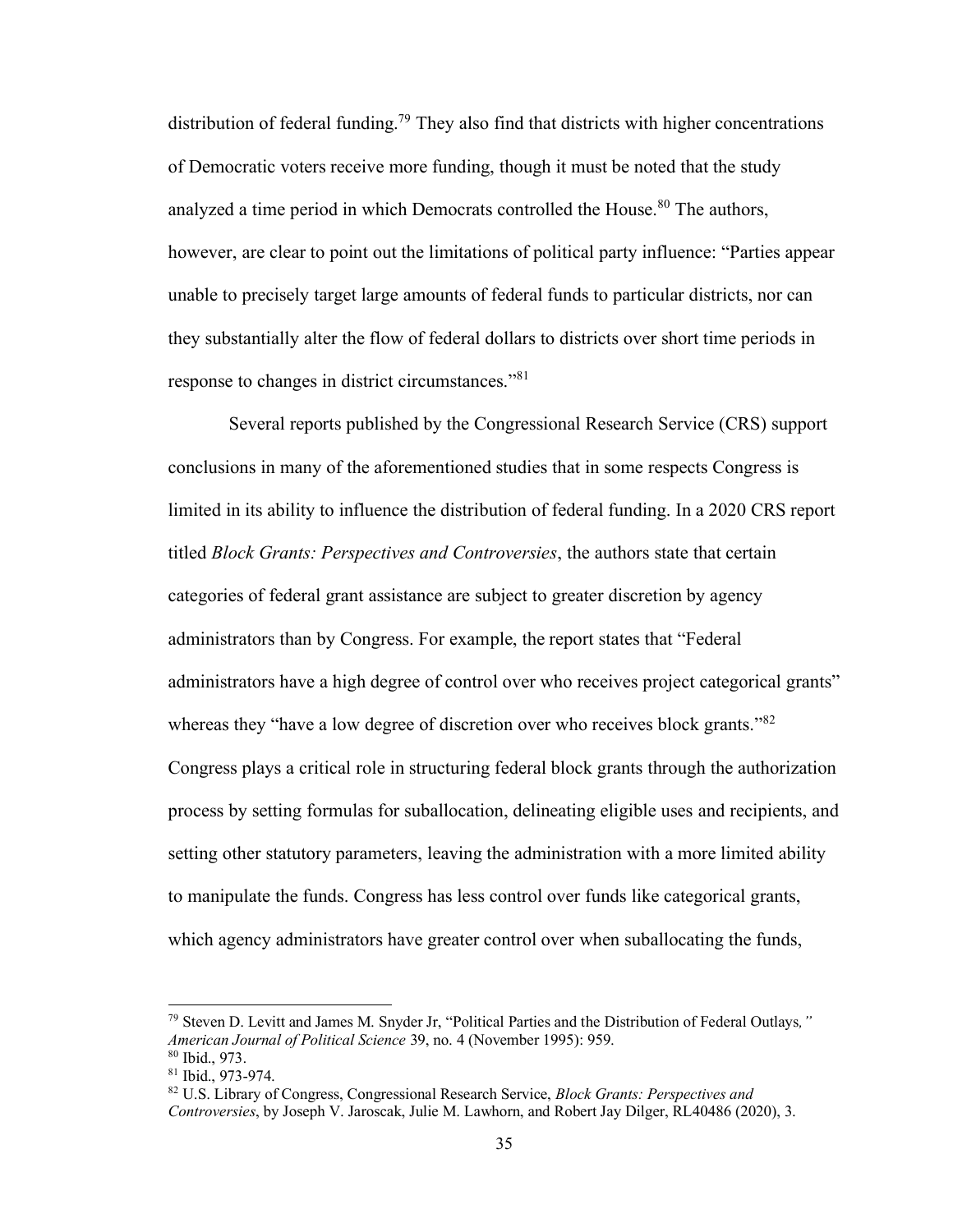though Congress still sets program parameters during the authorization process. The 2011 earmark ban gave Congress even less discretion over grant funds. This is exemplified in a 2018 CRS report titled, *Transportation Spending Under an Earmark Ban*. The report discusses how the 2011 earmark ban impacted the distribution of federal transportation spending and aimed to provide information to members and staff to help them understand how they "might influence the distribution with a ban in place."<sup>83</sup> Members still had the opportunity to influence the allocation of federal transportation funding by changing program structures during the authorization process; through the use of soft earmarks; and by expressing support to the U.S. Department of Transportation (DOT) for specific projects,<sup>84</sup> which together represent a limited scope of influence. The report illustrates the limited capacities Congress had to influence the distribution of certain federal funds, especially individual members, during the earmark moratorium and points out the strengths and limitations the administration has in the distribution of certain federal funding.

## *Executive Branch Influence in Distributive Politics*

Even though studies on the influence of Congress in distributive politics remain supreme, a growing literature focuses on the influence of the President and the administration. Again, the varied results of these analyses suggest the President and the administration also have limitations in their ability to influence the distribution of federal funding even though they indeed have an ability to influence certain federal funds.

<sup>83</sup> U.S. Library of Congress, Congressional Research Service, *Transportation Spending Under an Earmark Ban*, by Robert S. Kirk, William J. Mallett, and David Randall Peterman, R41554 (2018), front matter.  $84$  Ibid.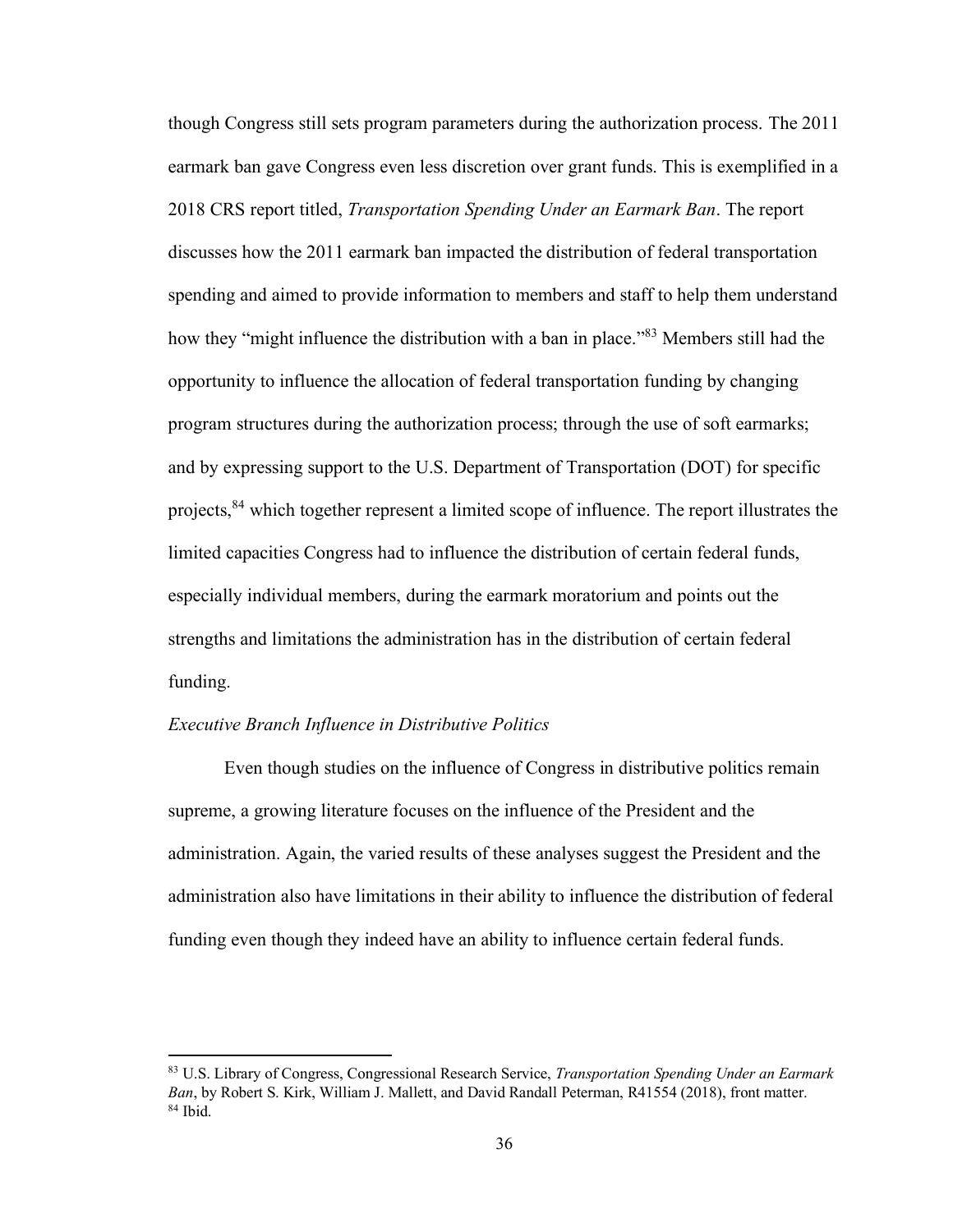An early work on Presidential influence in distributive politics is Louis Fisher's book, *Presidential Spending Power* (originally published in 1975). Fisher does not make a major distinction between the President and the administration like later research often does, but Fisher does build on previous work detailing the growing spending power of the executive branch. Fisher says, "We fix upon the appropriations process, watching with great fascination as Congress goes about its business of making funds available to agencies. What happens later—the actual spending of money—rarely commands our attention….In many cases the decisive commitment to spend funds is made not by Congress but by executive officials. In this entire area of budget execution our knowledge is sketchy and primitive."<sup>85</sup> Later research builds on early research from scholars like Fisher to gain a more detailed understanding of how and who in the executive branch influences the distribution of federal funds.

Some scholars focus on the influence of administration staff and officials in the distribution of federal funds. Anthony Bertelli and Christian Grose, for example, find that the ideological preferences of administration leadership substantially influences the allocation of grants. $86$  As a result, the authors find that administration leadership will direct more funding to lawmakers with similar ideological preferences.<sup>87</sup> Fisher himself ultimately focuses more on influence at the agency level rather than the White House.<sup>88</sup>

<sup>85</sup> Louis Fisher, *Presidential Spending Power* (Princeton: Princeton University Press, 2015), 3, https://muse.jhu.edu/book/39184.

<sup>86</sup> Anthony M. Bertelli and Christian R. Grose, "Secretaries of Pork? A New Theory of Distributive Public Policy," *Journal of Politics* 71, no. 3 (July 2009): 941-942.

 $87$  Ibid.

<sup>88</sup> Louis Fisher, *Presidential Spending Power*, 4.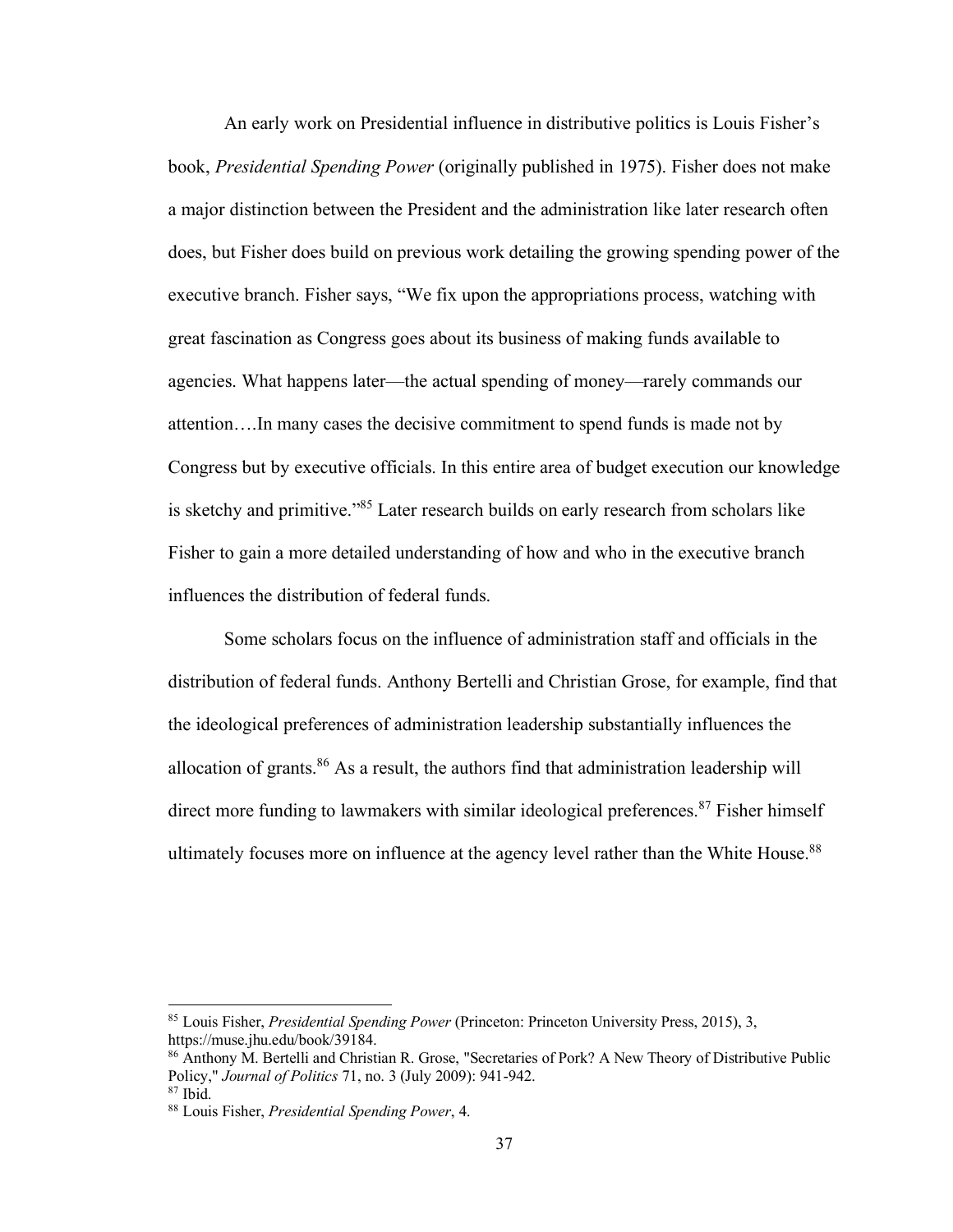The aforementioned CRS reports also indicate that administration officials have a great level of discretion over certain types of federal funds.<sup>89</sup>

Other scholars focus on the influence of the President directly. Some of this research focuses on specific aspects of Presidential power, such as the executive veto, on the distribution of federal funds. Roderick Kiewiet and Matthew McCubbins Nolan McCarty find that the executive veto is an effective tool a President can use to impact spending, but the tool has its limitations. Kiewiet and McCubbins, for example, find that veto power can be an effective tool for reducing appropriations but not increasing appropriations to a federal agency.<sup>90</sup> Nolan finds "In equilibrium, stronger veto power leads to a lower level of distributive spending, but the effects are mitigated to the extent that the president prefers spending in some districts over others."<sup>91</sup>

Other scholars provide a more comprehensive view of Presidential influence in distributive politics. John Hudak argues that Presidents are systematically engaged in "pork barrel politics" just as much if not more than senators or members of Congress.  $92$ Presidents use the executive branch's influence in distributing discretionary spending, particularly competitive discretionary funds, for their own electoral benefit.<sup>93</sup> He argues that the influence the President exerts in this manner is widely overlooked, as more literature focuses on how congressional lawmakers influence the distribution of funding.

<sup>89</sup> U.S. Library of Congress, Congressional Research Service, *Transportation Spending Under an Earmark Ban*, front matter; and U.S. Library of Congress, Congressional Research Service, *Block Grants: Perspectives and Controversies*, 3.

<sup>&</sup>lt;sup>90</sup> Roderick Kiewiet and Matthew McCubbins, "Presidential Influence on Congressional Appropriations Decisions," *American Journal of Political Science* 32, no. 3 (August 1988): 713.

<sup>91</sup> Nolan M. McCarty, "Presidential Pork: Executive Veto Power and Distributive Politics," *American Political Science Review* 94, no. 1 (March 2000): 117.

<sup>92</sup> John Hudak, *Presidential Pork: White House Influence over the Distribution of Federal Grants* (Washington, DC: Brookings Institution Press, 2014), 3-4, muse.jhu.edu/book/28870.  $93$  Ibid., 3.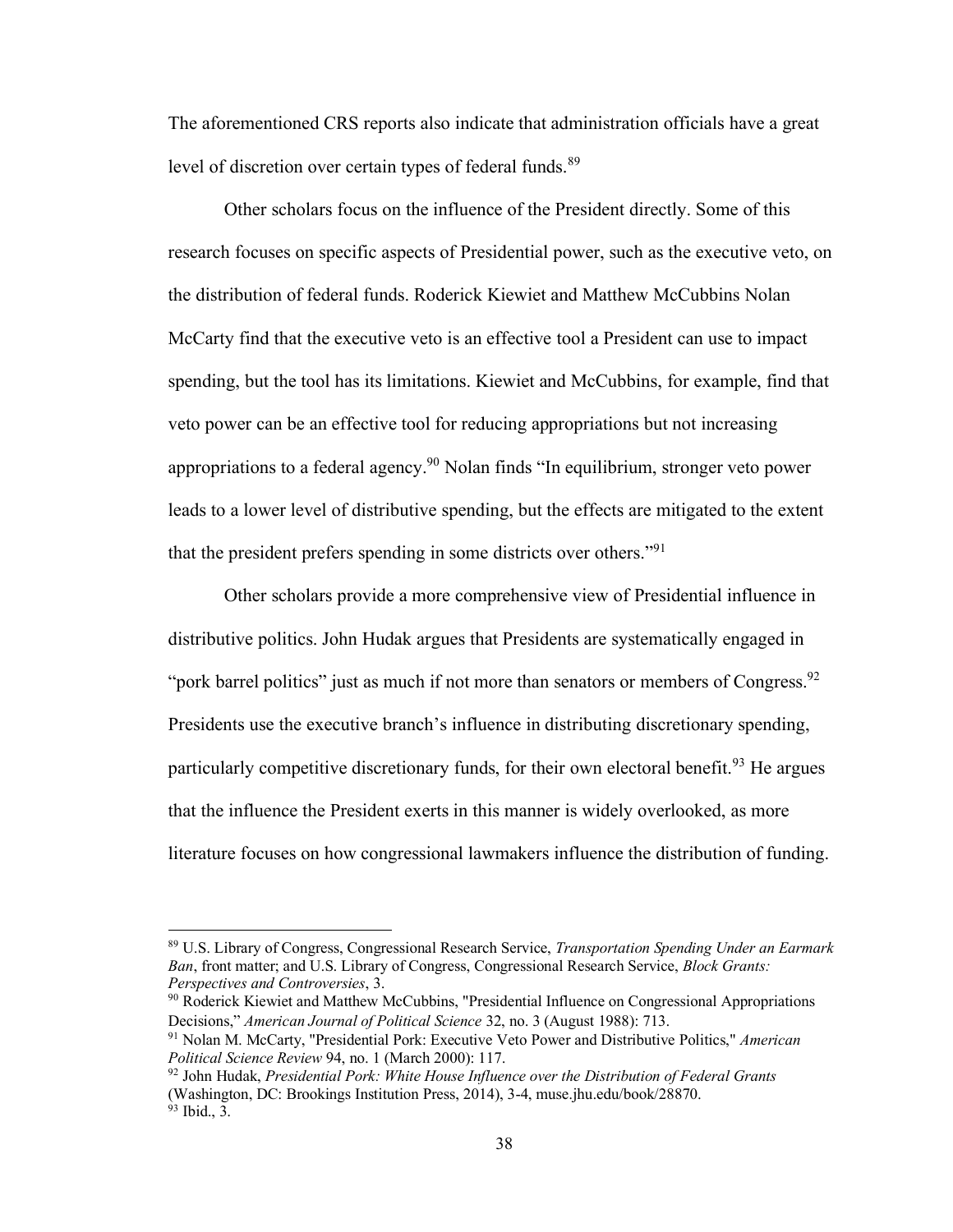"Presidents and their appointees are broadly effective at using their spending authority and power over bureaucratic processes to engage in pork barrel politics," he says.  $94$ Hudak also argues that "A unique contribution of this research is that it illustrates the power of the executive branch and specifically presidential preferences in an area widely believed to be the purview of Congress."<sup>95</sup> He recognizes, however, a President's limitations. Regarding Congress, he says,

Congress is [not] powerless to influence funds but that in the context of discretionary grants, legislative power is severely limited. Presidents and appointees enjoy and capitalize on discretionary spending authority. However, the president realizes that *Congress giveth and Congress taketh away*. Presidents know that their ability to engage in pork barrel politics largely depends on the delegation of power, and to preserve that power, presidents ensure that the congressional actors most directly charged with determining discretion benefit from pork.<sup>96</sup>

Christopher Berry, Barry Burden, and William Howell similarly argue that Presidents play a comprehensive role is distributive politics. The authors hypothesize that Presidents have both ex ante and ex post opportunities to influence the distribution of federal funding and use this influence to benefit members of their own party in Congress for potentially a variety of political reasons, such as to help a vulnerable Member of their party win reelection. The authors conclude that "the president appears to predominate" in distributive politics.<sup>97</sup> Results from the study show that members of the President's party received more federal funding than members from the opposing party, and competitive districts received more funds."<sup>98</sup> The authors recognize, however, that they do not

<sup>94</sup> Ibid., 191.

 $95$  Ibid.

 $96$  Ibid.

<sup>97</sup> Christopher R. Berry, Barry C. Burden, and Willian G. Howell, "The President and the Distribution of Federal Spending," *American Political Science Review* 104, no. 4 (November 2010): 798. <sup>98</sup> Ibid., 797.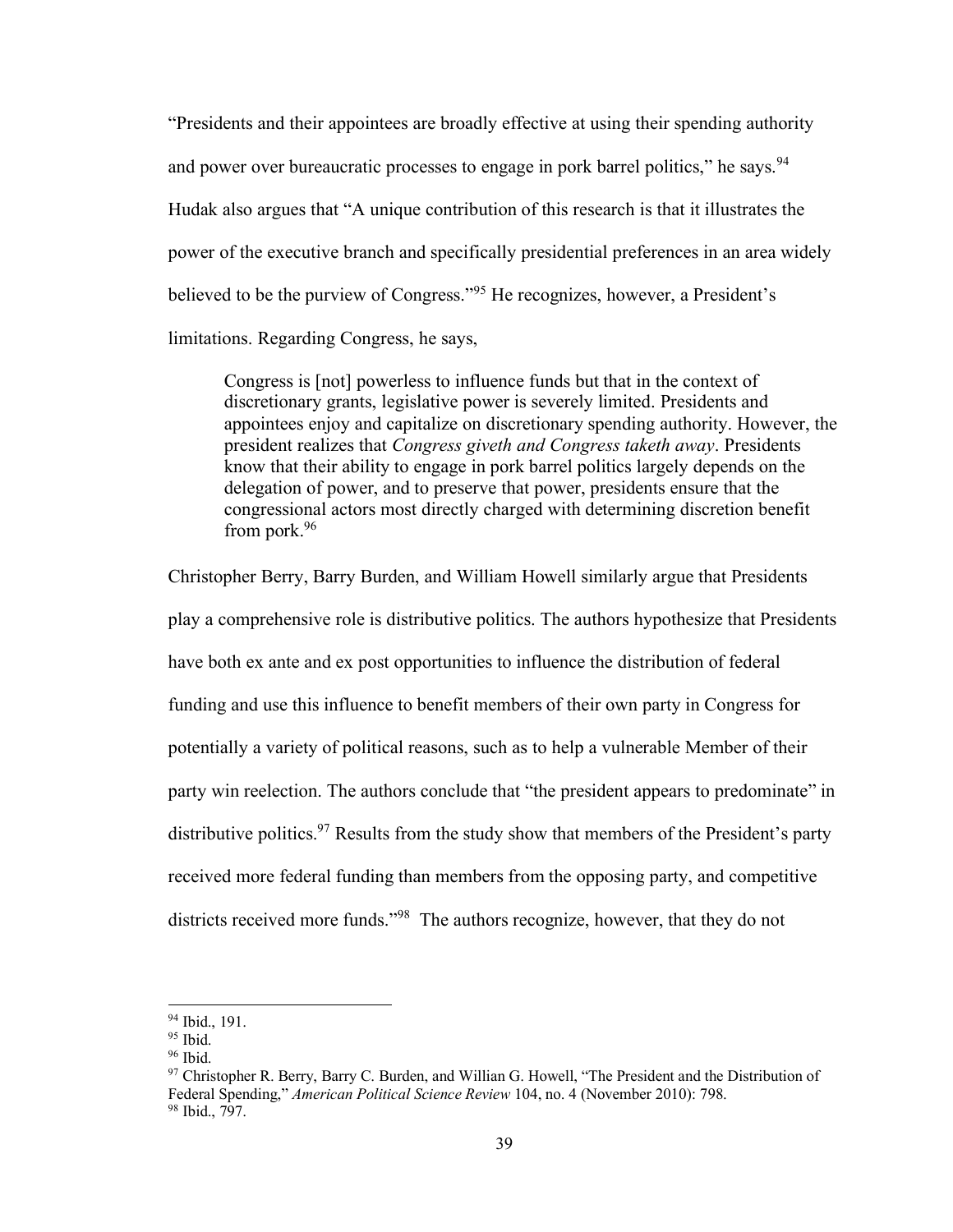provide specific details on exactly how the President influences the process. Like Hudak, Berry, Burden, and Howell, John Hamman and Valentino Larcinese, Leonzio Rizzo, and Cecilia Testa find evidence that Presidents use their broad influence on the distribution of federal funds to favor them electorally.<sup>99</sup>

## *Non-Federal Interests*

A more limited literature focuses on how non-federal interests affect distributive politics. Some scholars, like Paul Martin, examine potential links between political participation and the distribution of federal funds. Martin finds evidence that counties with higher voting rates receive more federal funding, and thus concludes that political participation affects the geographic distribution of federal funding because members of Congress try to direct federal resources in a manner that will result in votes.<sup>100</sup> Separate but related is research on the influence of organized interests. Robert Lowry and Matthew Potoski, for example, find that organized interests (like tax-exempt organizations and municipal governments) also have the ability to influence the allocation of discretionary grant funding, which they argue is important because it shows that lawmakers and the administration act on the requests of organized interests and individuals by way of organized interests.<sup>101</sup> Michael Rich finds that federal funding recipients can have a considerable impact on the ultimate distribution of federal funds, a reality he says is often overlooked in the study of distributive politics. Rich argues that "By examining the role

<sup>99</sup> John A. Hamman, "Bureaucratic Accommodation of Congress and the President: Elections and the Distribution of Federal Assistance," *Political Research Quarterly* 46, no. 4 (December 1993): 876-878; and Valentino Larcinese, Leonzio Rizzo, and Cecilia Testa, "Allocating the U.S. Federal Budget to the States: The Impact of the President," *Journal of Politics* 68, no. 2 (May 2006): 454.

<sup>100</sup> Paul S. Martin, "Voting's Rewards: Voter Turnout, Attentive Publics, and Congressional Allocation of Federal Money," *American Journal of Political Science* 47, no 1 (January 2003): 122-123.

<sup>&</sup>lt;sup>101</sup> Robert C. Lowry and Matthew Potoski, "Organized Interests and the Politics of Discretionary Grants," *Journal of Politics* 66, no. 2 (May 2004): 529-530.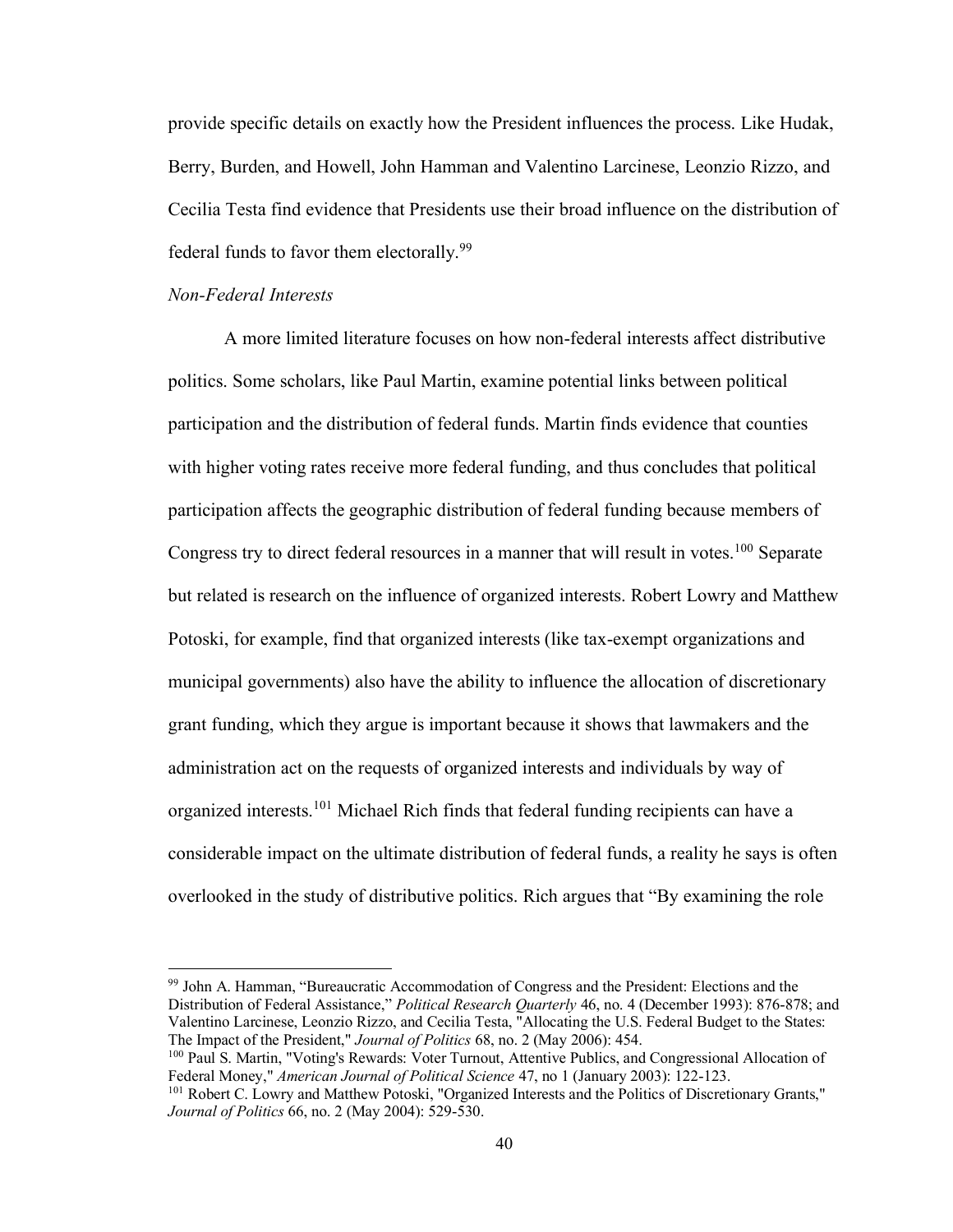of residents, legislators, and bureaucrats, scholars have ignored participants who have become key actors in the distribution of federal expenditures—the recipient jurisdictions."<sup>102</sup> Rich argues that recipient jurisdictions are "key decision makers in the federal grants allocation process" because "In many instances the decision to apply and the amount of funding requested may be the most critical decisions affecting the distribution of federal funds."<sup>103</sup>

Rich, however, makes a notable assumption that recipient jurisdictions are aware that certain funding opportunities are available to them and consciously choose to apply for funding or not. It may also be true that entities do not apply for funding because they are unaware that certain funding opportunities exist. The analysis that follows will evaluate the latter point, which seems to have been overlooked in distributive politics literature.

# Background

The analysis that follows will evaluate if prospective federal funding applicants have difficultly identifying, and therefore applying for, federal funding to determine if such conditions have an impact on distributive politics. Before analyzing this theory, this section will provide a brief summary on how the federal government currently publishes information on federal funding opportunities. This is important contextual information to understand prior to presenting the analysis because federal guidance specifies what information about federal funding programs agencies are required to publish on

<sup>102</sup> Michael J. Rich, "Distributive Politics and the Allocation of Federal Grants," *American Political Science Review* 83, no. 1 (March 1989), 193. <sup>103</sup> Ibid., 208.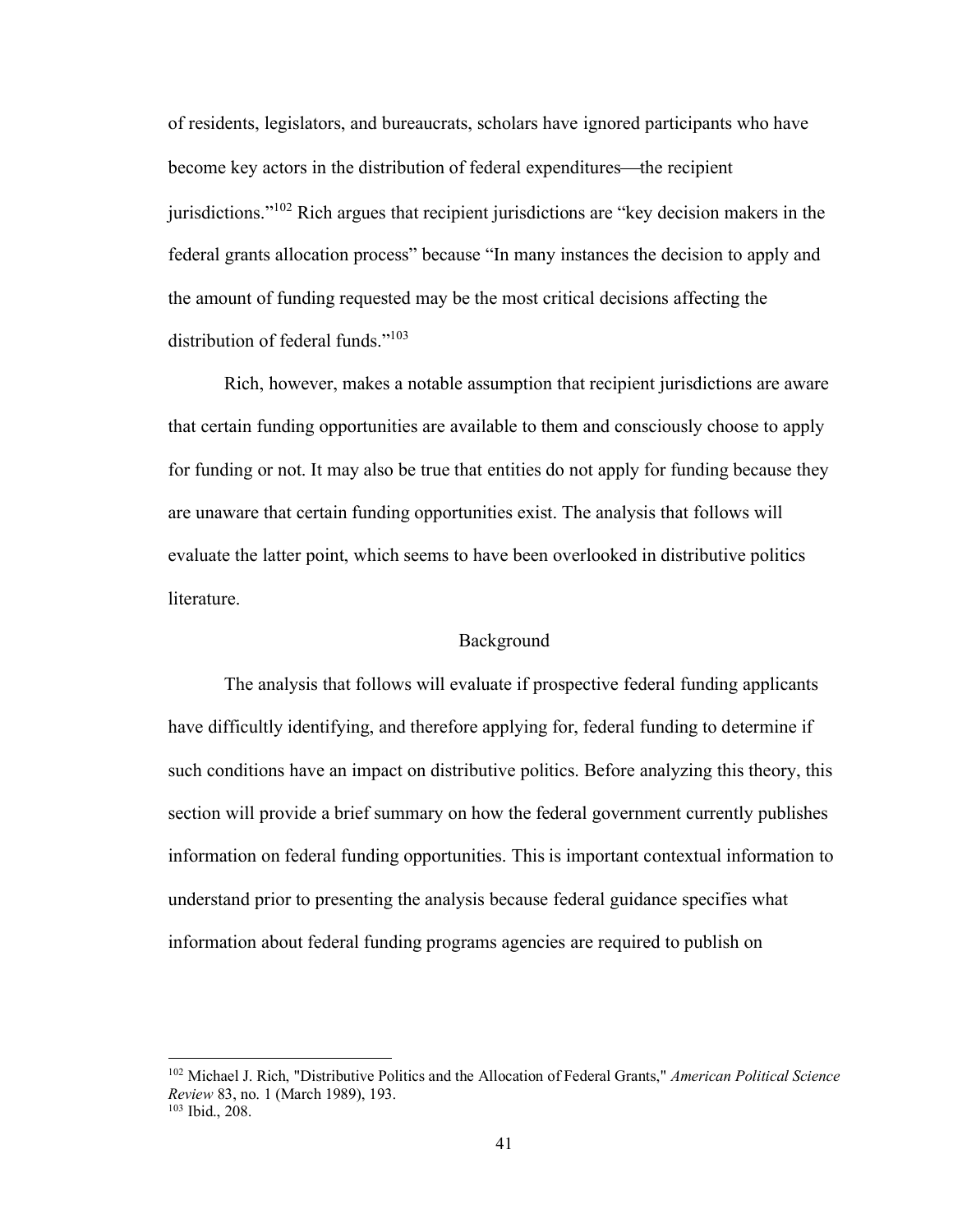Grants.gov, the primary web-based platform where 26 federal agencies post solicitations for over 1000 discretionary competitive funding opportunities.

OMB is responsible for coordinating federal grant management policy. OMB's *Uniform Administrative Requirements, Cost Principles, and Audit Requirements for Federal Awards* (Uniform Guidance) is the main collection of rules and requirements regarding the federal grantmaking process. The Uniform Guidance requires federal agencies to provide solicitation information for certain competitive discretionary federal funding opportunities in accordance with a specific set of guidelines. The Uniform Guidance states that federal agencies must provide information on "competitive grants and cooperative agreements" on the "OMB−designated governmentwide Web site for finding and applying for Federal financial assistance."<sup>104</sup> Although the Uniform Guidance does not state that the "OMB−designated" website referenced is Grants.gov, the accompanying Frequently Asked Questions document explains,

While the [Uniform Guidance] does not specify a particular system for finding and applying for Federal financial assistance, the current system of Grants.gov remains the federal government's central portal for discretionary financial assistance find and apply functionalities. In accordance with OMB Memorandum—M-04-01 and M-04-05—Federal agencies are required to use Grants.gov 'Find' functionality and directed to use the 'Apply' functionality for discretionary grants.<sup>105</sup>

Accordingly, the guidance specifies that agencies must publish information on

discretionary grant and cooperative agreement opportunities on Grants.gov under the

<sup>&</sup>lt;sup>104</sup> "Uniform Administrative Requirements, Cost Principles, and Audit Requirements for Federal Awards," *Code of Federal Regulations*, title 2 (2014): 100, https://www.govinfo.gov/content/pkg/CFR-2014-title2 vol1/pdf/CFR-2014-title2-vol1.pdf.

<sup>&</sup>lt;sup>105</sup> White House Office of Management and Budget, "Frequently Asked Questions: For The Office of Management and Budget's Uniform Administrative Requirements, Cost Principles, and Audit Requirements for Federal Awards At 2 CFR 200," updated July 8, 2017, https://www.cfo.gov/wpcontent/uploads/2017/08/July2017-UniformGuidanceFrequentlyAskedQuestions.pdf.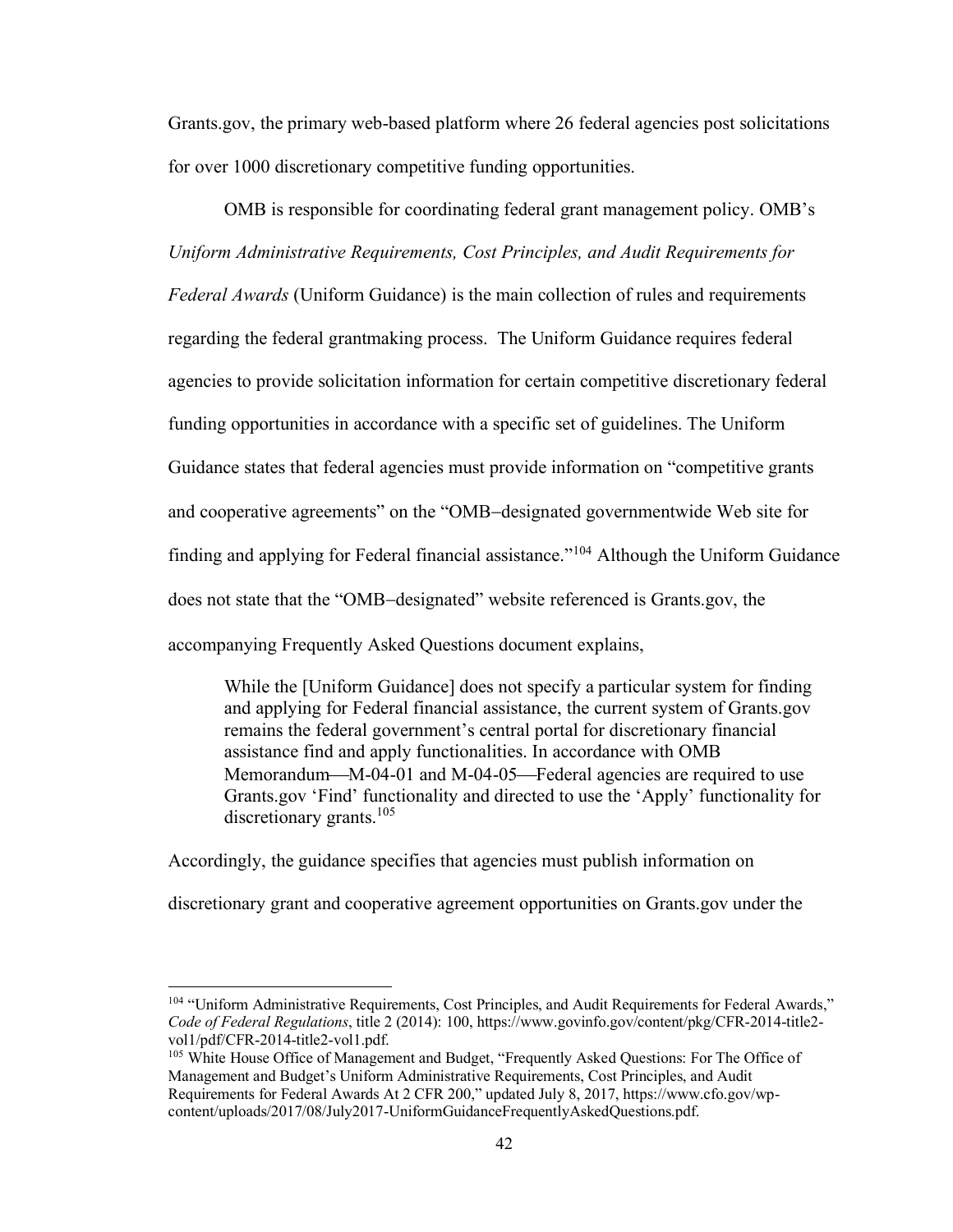"Find" functionality, which allows non-federal interests to search for funding opportunities. However, federal agencies are not required to use the platform as a portal for application submission, though many do.

As previously stated, the Uniform Guidance and accompanying Frequently Asked Questions specify that information on "competitive grants and cooperative agreements" must be published on Grants.gov. The Uniform Guidance does not expressly define the terms "competitive grants" and "cooperative agreements," but the guidance does include these terms under the definition of "federal financial assistance." The Uniform Guidance states, "For grants and cooperative agreements, Federal financial assistance means assistance that non-Federal entities receive or administer in the form of: (1) Grants; (2) Cooperative agreements; (3) Non-cash contributions or donations of property (including donated surplus property); (4) Direct appropriations; (5) Food commodities; and (6) Other financial assistance..."<sup>106</sup> The term "other financial assistance" does not include assistance such as loans, loan guarantees, interest subsidies, and insurance.<sup>107</sup>

EPA also publishes its own *Policy for Competition of Assistance Agreements*  (competition policy), which is consistent with the Uniform Guidance but provides specific information on EPA's internal policy and requirements for grants, cooperatives agreements, and fellowships. The competition policy outlines the specific types of competitive assistance that must be published on Grants.gov. Importantly, the policy states that only opportunities for open competition are required to be published on Grants.gov; simplified competitions, exemptions from competition, and exceptions to

<sup>&</sup>lt;sup>106</sup> "Uniform Administrative Requirements, Cost Principles, and Audit Requirements for Federal Awards," Code of Federal Regulations, 85.  $107$  Ibid.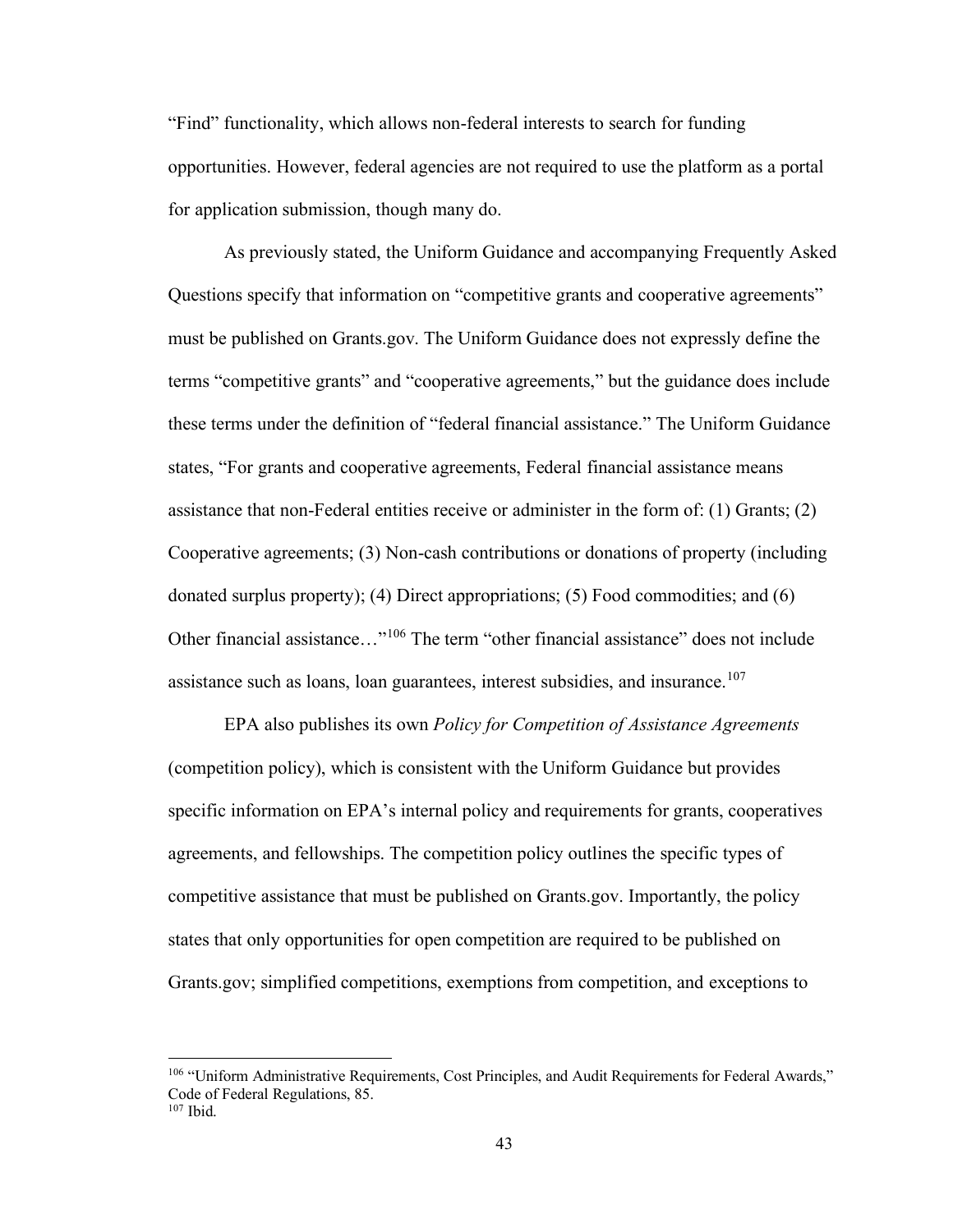competition are not published on Grants.gov.<sup>108</sup> Simplified competitions are those where the estimated amount of funding expected to be awarded is  $$100,000$  or less.<sup>109</sup> Programs that are considered exemptions from competition are listed in the policy; examples of such programs include the Leaking Underground Storage Tank Trust Fund Cooperative Agreements program, the Diesel Emissions Reduction state grants program, and all programs that award funds under a statutory or regulatory allocation or formula.<sup>110</sup> For programs to be considered exceptions to competition, the program must meet certain special criteria, such as that there is only one responsible grantee who can carry out a project or that a national security issue requires immediate action.<sup>111</sup>

#### Methodology

In order to evaluate whether it is difficult for prospective federal funding applicants to identify, and therefore apply for, federal funding because Grants.gov and other federal websites do not provide adequate information on the funding opportunities available through the federal government, this analysis will evaluate how one federal agency, EPA, publishes information on funding opportunities available through the agency. EPA regularly updates a "Discretionary Programs Competitive Status List" that catalogs EPA's active discretionary grant programs.<sup>112</sup> The most recent version, published in May 2020, was used for this analysis. This list provides an inventory of 70 active discretionary grant programs, both competitive and non-competitive. Non-

<sup>108</sup> U.S. Environmental Protection Agency, *Policy for Competition of Assistance Agreements*, Order No. 5700.5A1, Washington, DC, 2014, 4-22.

<sup>109</sup> Ibid., 3.

 $110$  Ibid., 4-5.

<sup>111</sup> Ibid., 20-22.

<sup>112</sup> U.S. Environmental Protection Agency, "Discretionary Programs Competitive Status List," May 2020, https://www.epa.gov/sites/production/files/2019-04/documents/cfdas\_discretionary\_list.pdf (accessed July 19, 2020).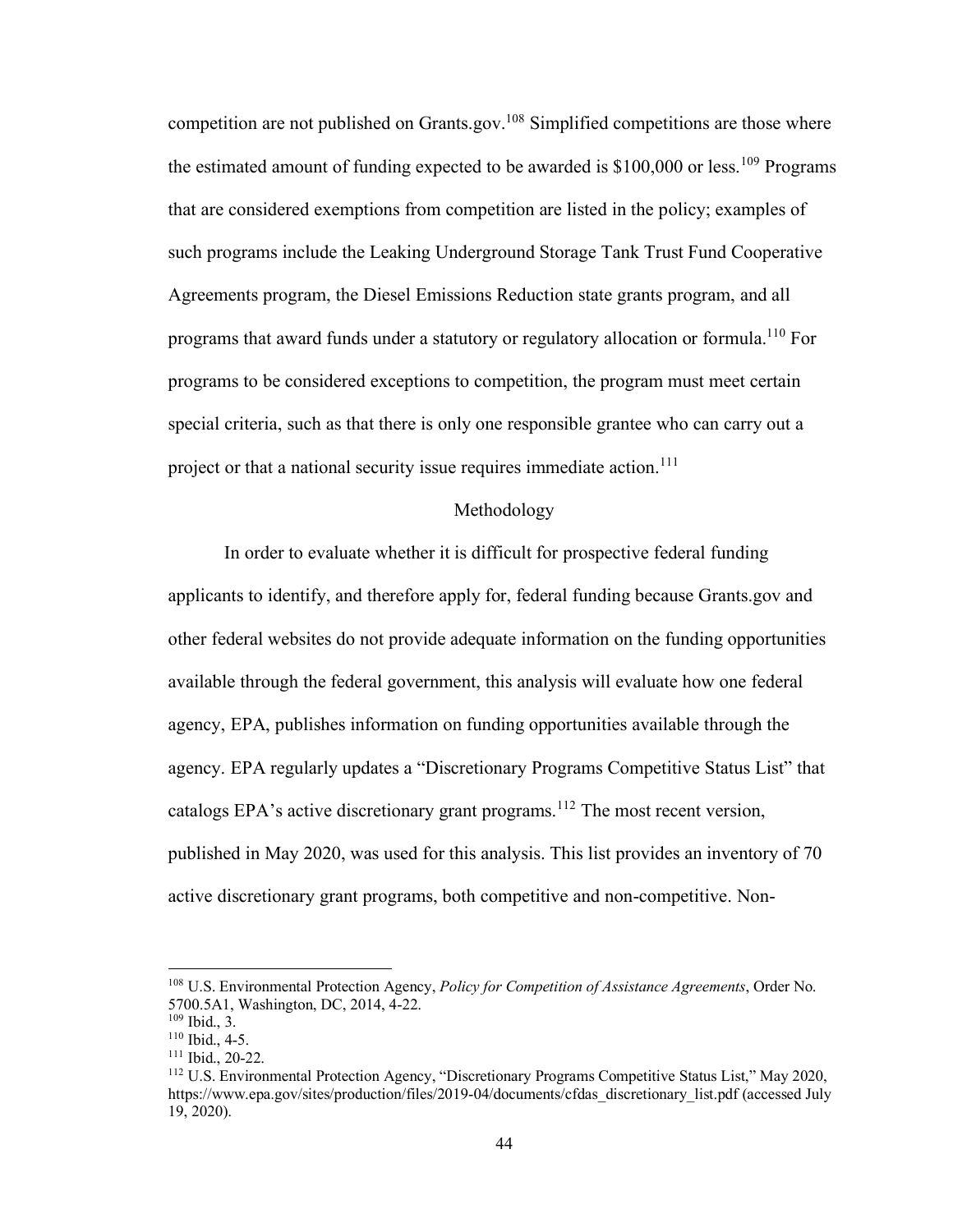competitive programs are programs that are "generally not competed."<sup>113</sup> Only the competitive programs were used in this analysis, which totals 52 programs. Using this list of 52 programs, the analysis evaluates if those programs are listed on Grants.gov as required by the Uniform Guidance and EPA's competition policy.

## Analysis

The table in Appendix A lists the results of the analysis. After reviewing if the 52 active competitive discretionary grant programs managed by EPA are listed on the Grants.gov platform in accordance with the OMB Uniform Guidance and EPA's competition policy, it was found that all 52 programs are indeed listed properly on Grants.gov. Several observations, however, were made in the process of collecting and analyzing this information that are relevant to how these results should be interpreted.

First, EPA publishes necessary information on Grants.gov in accordance with the Uniform Guidance and its own internal competition policy. Therefore, it must be recognized that the Uniform Guidance (which also provides the basis for EPA's competition policy) dictates what information federal agencies are required to publish on federal funding opportunities. Certain major federal funding categories are not required to be published on Grants.gov, including programs that provide loan and loan guarantees. There are loan programs managed by EPA that are competitive programs, but according to the Uniform Guidance, solicitation information for these programs is not required to be published on Grants.gov, which is supposed to be the main federal repository for prospective federal funding applicants to search and apply for discretionary financial assistance. For example, EPA's Water Infrastructure Finance and Innovation Act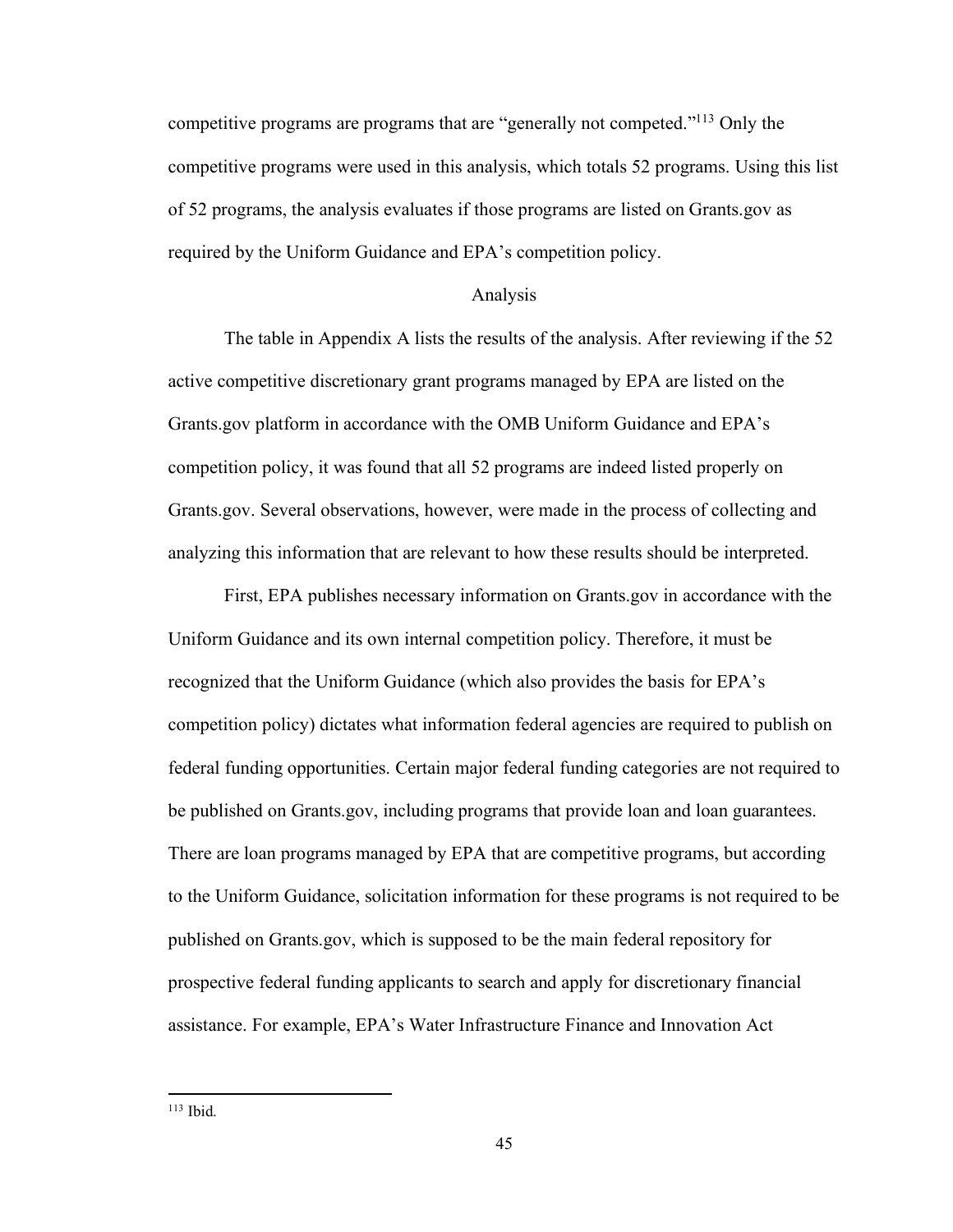(WIFIA) loan program has received over \$280 million in appropriations since FY 2017, which the agency has used to provide billions in loans to eligible entities such as state, tribal, and local governments. Applying for a WIFIA loan is a competitive process similar to competition processes for federal grants. Yet, this program is not listed on Grants.gov. Since the Uniform Guidance does not require federal loans to be published on Grants.gov, potential applicants must look elsewhere to find information on federal loan programs (and other funding categories not covered by the Uniform Guidance). WIFIA program information is listed on beta.SAM.gov, along with all federal assistance programs assigned a *Catalog of Federal Domestic Assistance* (CFDA) number. However, the CFDA database on the beta.SAM.gov platform (https://beta.SAM.gov/search? index=cfda) does not provide the same type of information on funding opportunities as Grants.gov, which may impact how functional the CFDA database is for potential applicants researching funding opportunities. For example, the CFDA database provides limited information on solicitation dates and application processes. It must be recognized that the primary functionality of the CFDA database is not to assist prospective applicants with identifying and applying for federal funding assistance. The CFDA database is meant to provide prospective applicants with information on a broad range of federal assistance, including but not limited to grants (competitive, project, formula, etc.), loans, scholarships, insurance, and technical assistance.<sup>114</sup> The CFDA webpage on beta.SAM.gov specifically refers potential applicants to Grants.gov or specific agencies for more information. The CFDA webpage states,

<sup>114</sup> U.S. General Services Administration, *Catalog of Federal Domestic Assistance*, Executive Office of the President, Washington, DC, 2020, I-II, https://beta.sam.gov/content/assistance-listings (accessed September 12, 2021).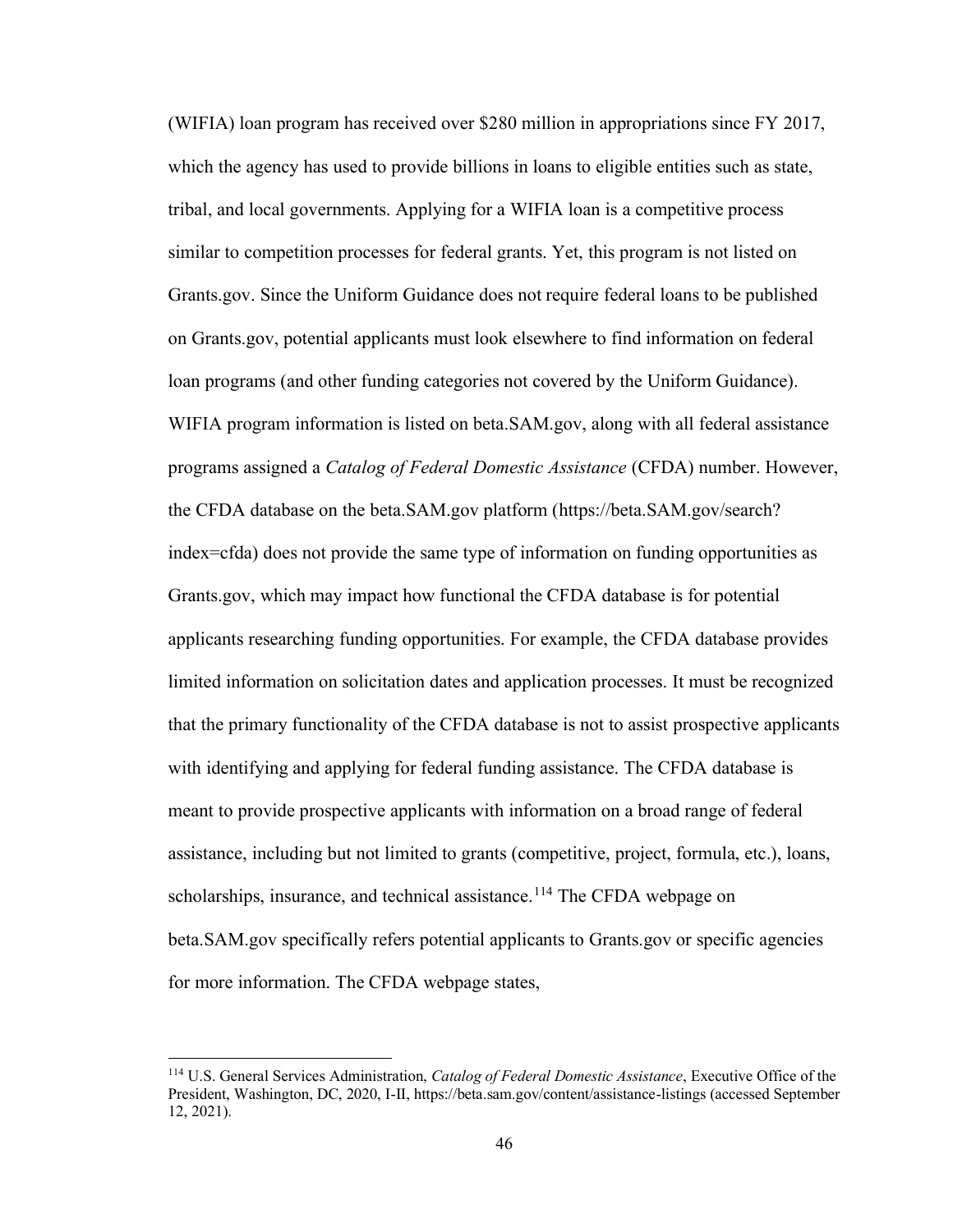As an entity looking for federal assistance, you can conduct your preliminary planning using SAM. Browse assistance listings across all government agencies to form a 'big picture' of your funding options….Once you identify a federal assistance listing that you're interested in, you can link directly to grant opportunities on Grants.gov or follow up with that specific agency using the contact information provided.<sup>115</sup>

Second, because the Uniform Guidance only requires that certain types of federal funding opportunities be published on Grants.gov, prospective federal funding applicants must use multiple federal websites to search for opportunities. This presumably makes the process of identifying, and therefore applying for, federal funding more difficult. At a minimum, an applicant will need to search Grants.gov and beta.SAM.gov for initial funding searches. If an opportunity is not listed on Grants.gov and only listed on beta.SAM.gov, the prospective applicant will need to do further research, potentially on the website of the granting agency, for more information on solicitation dates and application processes (at a minimum). Using EPA as an example, the competition policy states that all programs that award funds under a statutory or regulatory allocation or formula do not need to be listed on Grants.gov. However, if such funds are allocated to states and territories, states and territories may suballocate this funding on a competitive basis to other non-federal entities such as local governments. EPA's Nonpoint Source Implementation Grants Program (CFDA No. 66.460), for example, is a formula grant program that provides funding to states, DC, territories, and tribal governments. This funding is typically suballocated from the direct recipients (e.g., states) to subrecipients such as public agencies, nonprofits, and public colleges on a competitive basis. Accordingly, even though information on the Nonpoint Source Implementation Grants

<sup>115</sup> Beta.SAM.gov, "Learning Center: Assistance Listings," U.S. General Services Administration, https://beta.sam.gov/help/assistance-listing (accessed August 10, 2020).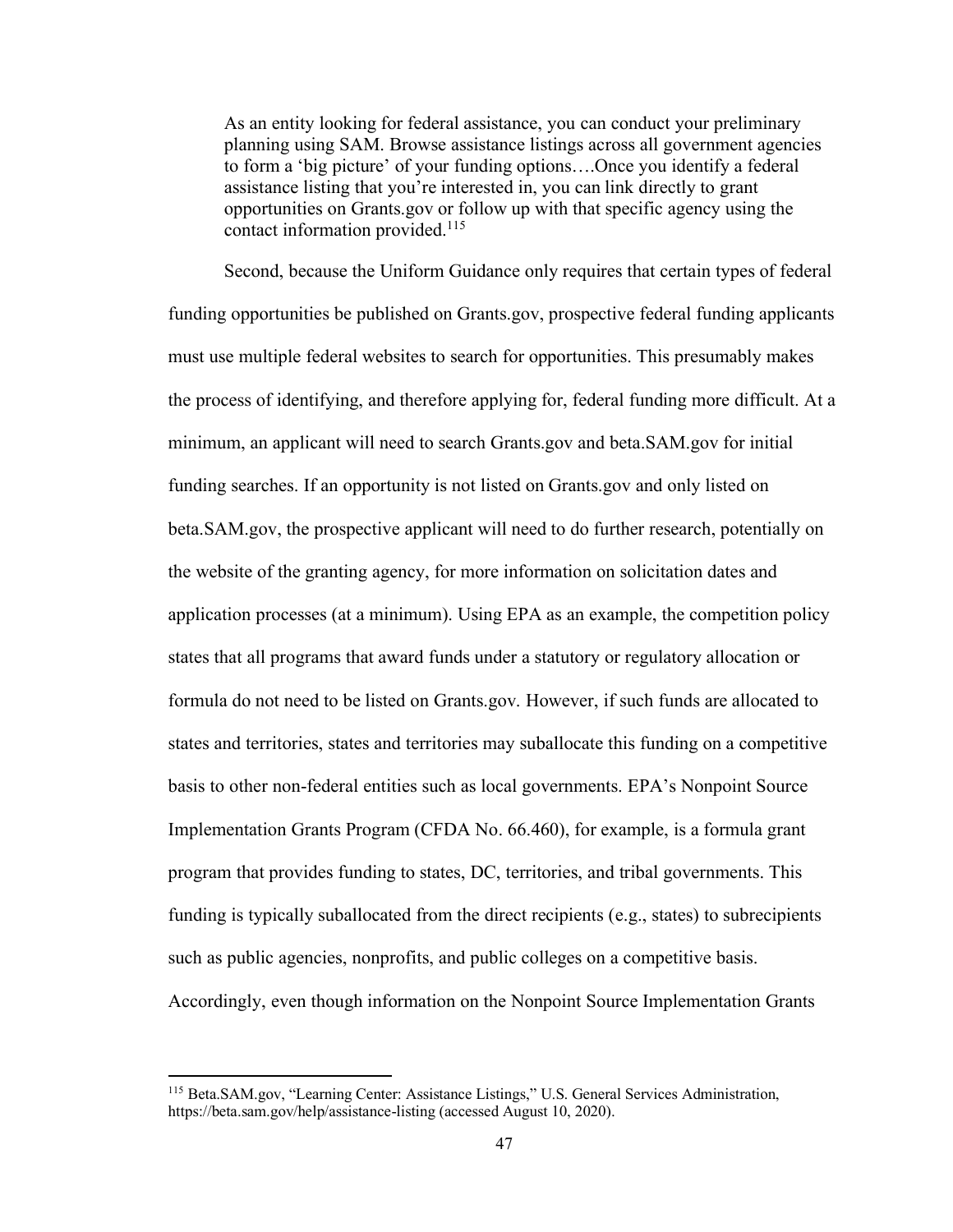Program is listed on beta.SAM.gov, detailed information is not provided on how subrecipients can access the funding. (Only partial information on the program is available on Grants.gov.) A potential applicant will need to do further research through their state, tribal, or territories government to understand how these federal pass-through funds can be accessed.

The complications of this reality are summarized in a 2019 report published by the CRS that aims to help congressional offices assist constituents with seeking federal funding. The report, titled *Resources for Grantseekers*, explains:

One significant limitation to Grants.gov…is the exclusion of state-level grant program information. For example, Grants.gov provides information only about the funding opportunities for primary grant recipients (federal grant funds may be passed through the state to the local level; state government departments and agencies administer federal formula and block grants, and also fund projects). A local constituent would not be able to access information on Grants.gov about how to apply for federal funds available from a pass-through state-level agency, for example. $116$ 

For programs such as these, the report states that the constituent should contact the relevant state administering agency to solicit additional information on how the state plans to distribute the funds.<sup>117</sup> This process again requires a prospective applicant to do additional research, exemplifying how the process of identifying, and therefore applying for, federal funding is a complex process.

Third, there are limitations with the search functionalities of the Grants.gov website that may make it difficult for potential applicants to research federal funding opportunities. For example, there is currently no search filter that allows a potential applicant to filter opportunities that are only available in rural areas. Again, using EPA as

<sup>116</sup> U.S. Library of Congress, Congressional Research Service, *Resources for Grantseekers*, by Maria Kreiser, RL34012 (2019), 4.  $117$  Ibid.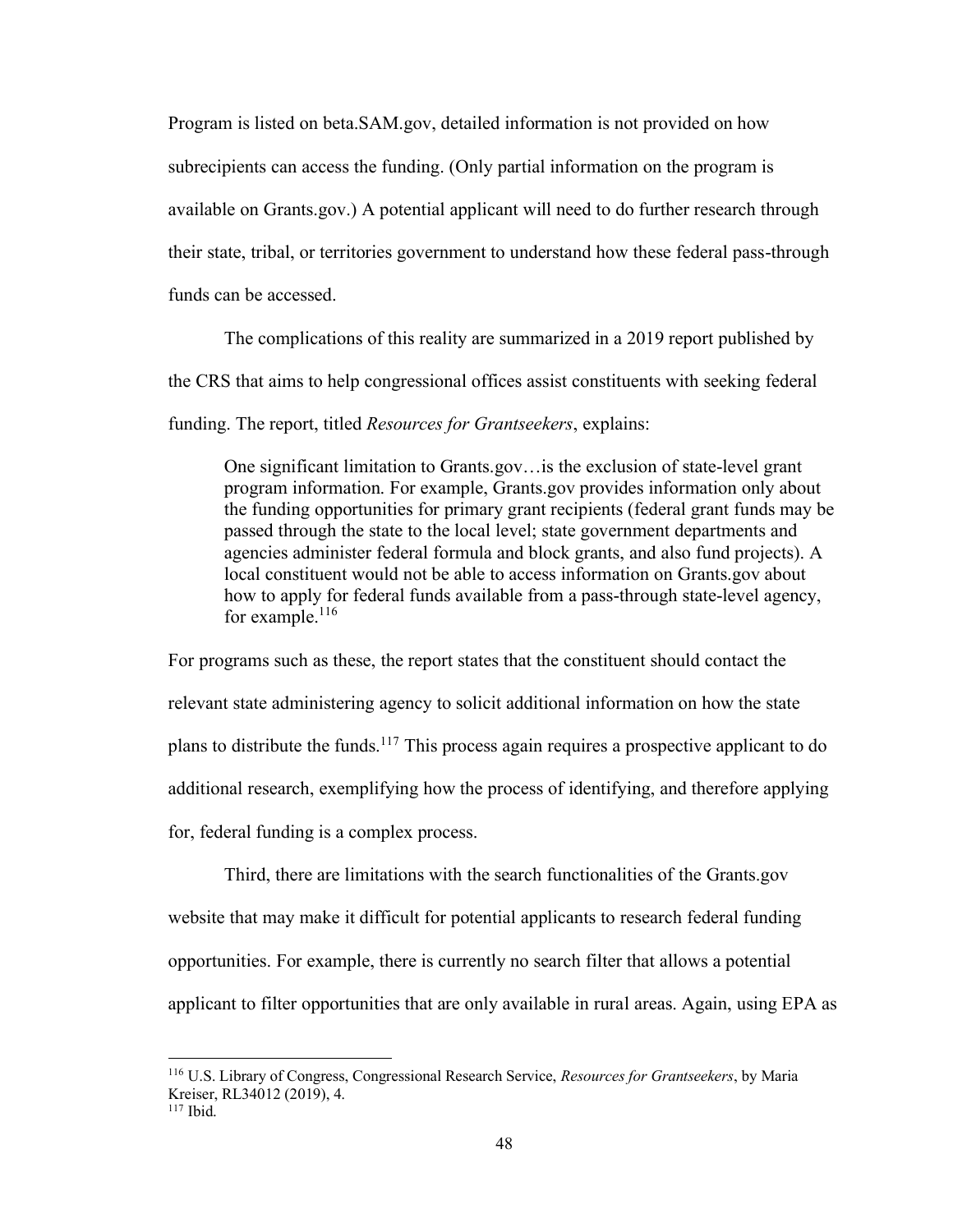an example, EPA has created its own "Water Finance Clearinghouse" webpage<sup>118</sup> that allows prospective applicants to search for environment- and water-related funding sources, and allows prospective applicants to filter the results by community population size. However, this is again another federal webpage that prospective applicants must access for information, and furthermore must know is available to them for their research needs. Beta.SAM.gov allows prospective applicants to filter results for programs that are available in rural areas. However, without referring to the 3,709-page long CFDA, it is difficult to ascertain what the "rural" search function means, especially because different programs and agencies have different definitions for the term "rural."

## Conclusion

In an effort to better understand all possible factors that may affect the distribution of federal funding, this analysis used EPA data to evaluate if it is difficult for prospective federal funding applicants to identify, and therefore apply for, federal funding because Grants.gov and other federal websites do not provide adequate information on the funding opportunities available through the federal government. The analysis finds that EPA is properly following federal guidance regarding which competitive discretionary federal funding programs it is required to publish on Grants.gov. However, because federal guidance only requires that certain types of federal funding be advertised on Grants.gov, prospective applicants must use other federal resources to determine their eligibility under federal funding programs. Given the complex nature of researching federal funding opportunities through multiple federal

<sup>118</sup> Water Infrastructure and Resilience Finance Center, "Water Finance Clearinghouse," U.S. Environmental Protection Agency, https://www.epa.gov/waterdata/water-finance-clearinghouse (accessed August 10, 2020).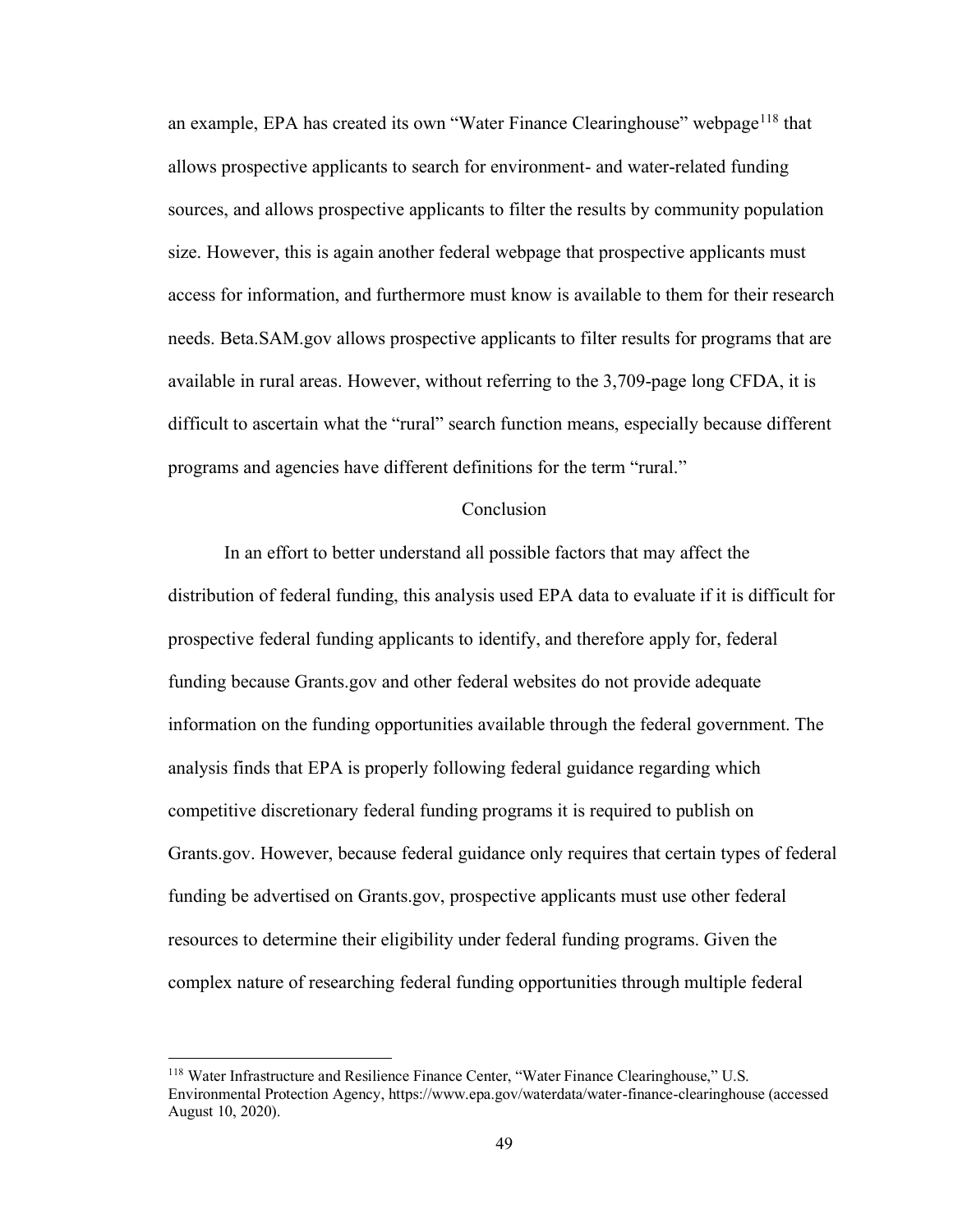resources, it can be reasonably concluded that such circumstances make it difficult for prospective applicants to identify, and consequently apply for, federal funding.

This conclusion is further supported by qualitative information provided in CRS reports that aim to provide information to congressional offices about federal funding processes in order to assist constituents that inquire about federal funding opportunities.<sup>119</sup> One of these reports explicitly states that "Members of Congress frequently receive requests from grant seekers needing funds for projects in districts and states….Congressional grants staff can best help grant seekers by first themselves gaining some understanding of the grants process."<sup>120</sup>

Given that this analysis only evaluates how one federal agency publishes information on federal funding opportunities available through the agency, the results of this analysis may not be applicable to all federal agencies. However, every federal agency must publish federal funding opportunities consistent with the Uniform Guidance. As a result, the findings of this analysis suggest that other federal agencies publish information on federal funding opportunities in a similar manner.

Distributive politics literature remains relatively limited with regard to how nonfederal interests may affect the distribution of federal funding. Conventional wisdom assumes Congress and the administration are the primary drivers behind how federal funding is ultimately allocated. Michael Rich illuminated the study of distributive politics by highlighting that "the decision to apply and the amount of funding requested may be

<sup>119</sup> U.S. Library of Congress, Congressional Research Service, *Grants Work in a Congressional Office*, by Maria Kreiser, RL34035 (2019), frontmatter; and U.S. Library of Congress, Congressional Research Service, *How to Develop and Write a Grant Proposal*, by Maria Kreiser, RL32159 (2019), frontmatter. <sup>120</sup> U.S. Library of Congress, Congressional Research Service, *Grants Work in a Congressional Office*, frontmatter.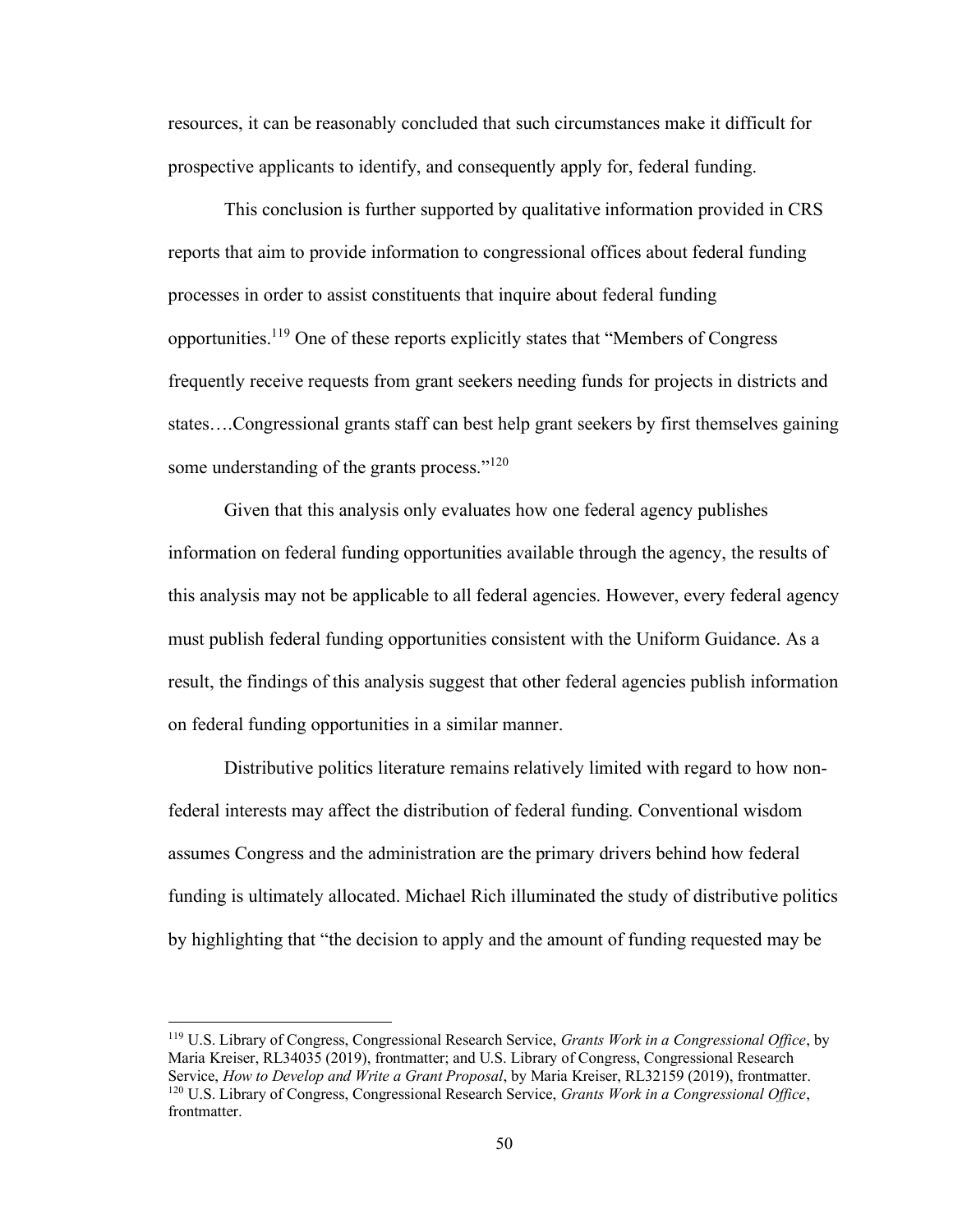the most critical decisions affecting the distribution of federal funds."<sup>121</sup> As this analysis illustrates, it may also be the case that entities do not apply for funding because they are unaware that certain funding opportunities exist. The analysis is not able to determine if such conditions in fact impact the distribution of federal funds, but it highlights a currently understudied factor that may affect the dynamics of how federal funding is distributed. Given the understudied nature of this issue, it may be the case that members of Congress or the administration do not have an incentive to make information about certain federal funding programs more transparent, as the complexity may provide them with a greater ability to influence who ultimately receives funding through certain programs. Such political factors may play an important role in understanding why it is difficult to identify federal funding opportunities. However, political motives cannot account for the totality of the problem considering Congress and the executive branch both supported the creation of the Grants.gov platform in 2002, and subsequent actions have only aimed to improve the user experience. Further study may yield information that has important implications for the study of distributive politics, adding to the complexity of who and what affects the distribution of federal resources, and possibly even why.

<sup>&</sup>lt;sup>121</sup> Michael J. Rich, "Distributive Politics and the Allocation of Federal Grants," 208.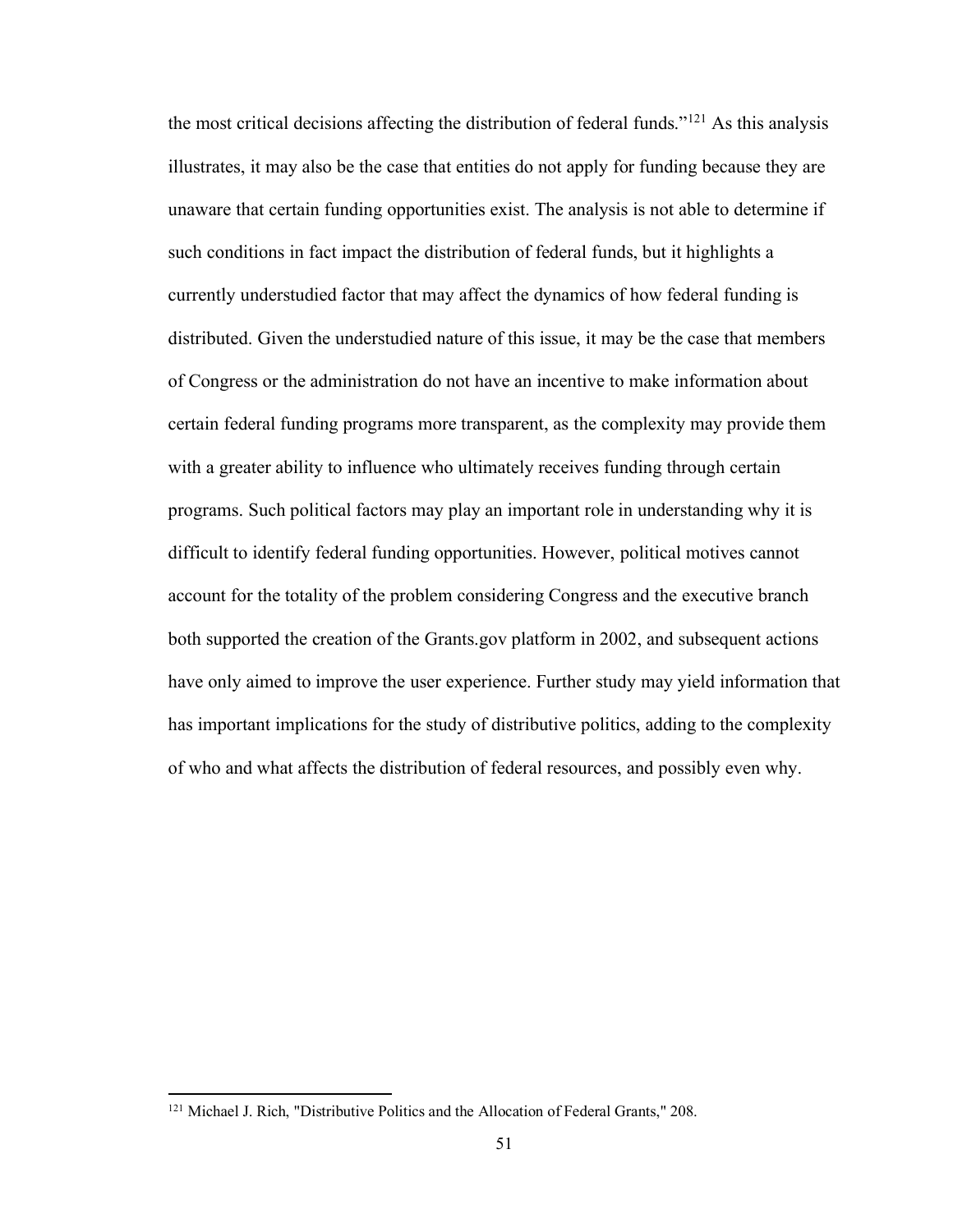#### **Chapter 3**

# **Categorizing the Complexity of Federal Grant Funding Application Processes and Its Impacts**

### Introduction

Distributive politics literature is vast and diverse. The literature seemingly investigates every possible facet of the political system to understand better the dynamics of how and when federal funding is distributed, who benefits, and why. However, as the previous chapter illustrates, distributive politics literature still largely overlooks the influence of non-federal interests on the distribution of federal funding. The previous analysis found it may be difficult for prospective applicants to identify federal funding opportunities because Grants.gov and other federal websites do not provide adequate information on the funding opportunities available through the federal government. The primary consequence of prospective applicants being unable to identify federal funding opportunities is that they do not apply for federal funding opportunities. The analysis thus highlights a currently understudied factor in distributive politics that may affect the dynamics of how federal funding is distributed.

To further understand understudied factors that may affect the distribution of federal funding, this analysis will aim to evaluate which branch of the federal government—the legislative branch or the executive branch—has more control over which types of federal grant funding and how this may affect the ability of a prospective applicant to access available federal grant funds. The analysis will aim to answer the question, how does the type of federal funding source, and who most controls the

52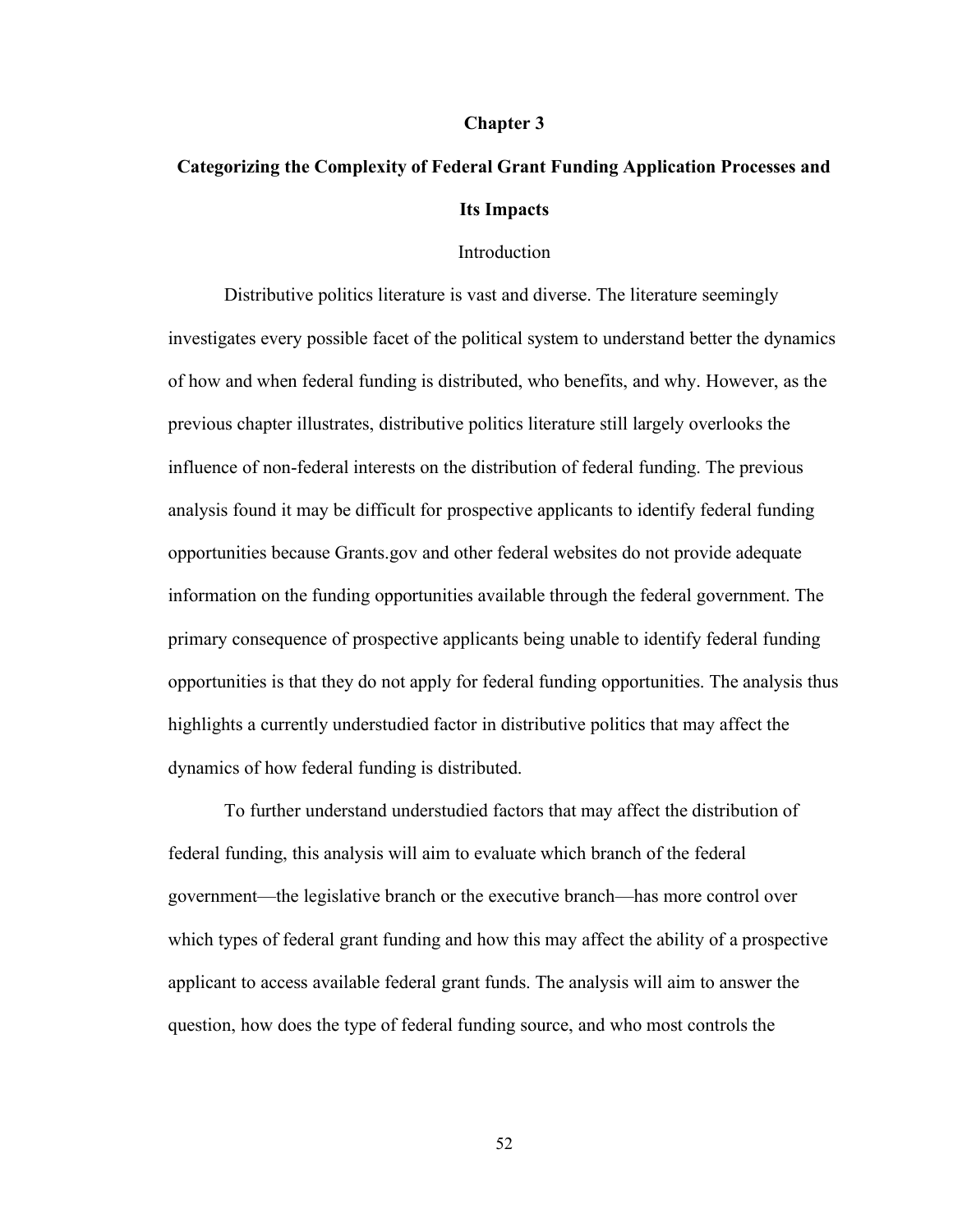ultimate allocation of that funding source, affect an entity's ability to access federal funding?

Securing federal grant funding can be a complex and onerous process. Once a prospective applicant is able to *identify* a funding source (which, as the previous chapter illustrates, is a challenging process in itself), they must then *choose to pursue* the funding. A variety of factors may influence the decision whether to pursue funding, including internal capacities to pursue the funding, implement the project(s) the funding will support, and navigate complicated program conditions. As a result, complex funding application processes used to distribute certain types of federal grant funds may negatively impact the ability of some entities, especially those with limited resources, to secure funds, which may affect the dynamics of how federal funding is ultimately distributed.

The analysis will begin with a review of distributive politics literature from the perspective of supply-side and demand-side explanations for how federal funding is distributed, followed by a categorization of general types of federal grant funding assistance based who distributes the funds and how. The analysis will then assess whether the categorization system accurately reflects the demand-side level of effort required to apply for and receive federal grant assistance by examining the application requirements of two well-known and established federal grant programs in each category of assistance, followed by the conclusion.

# Literature Review

The literature review provided in the previous chapter in part informs this analysis because it provides an overview of the key actors that influence the ultimate distribution

53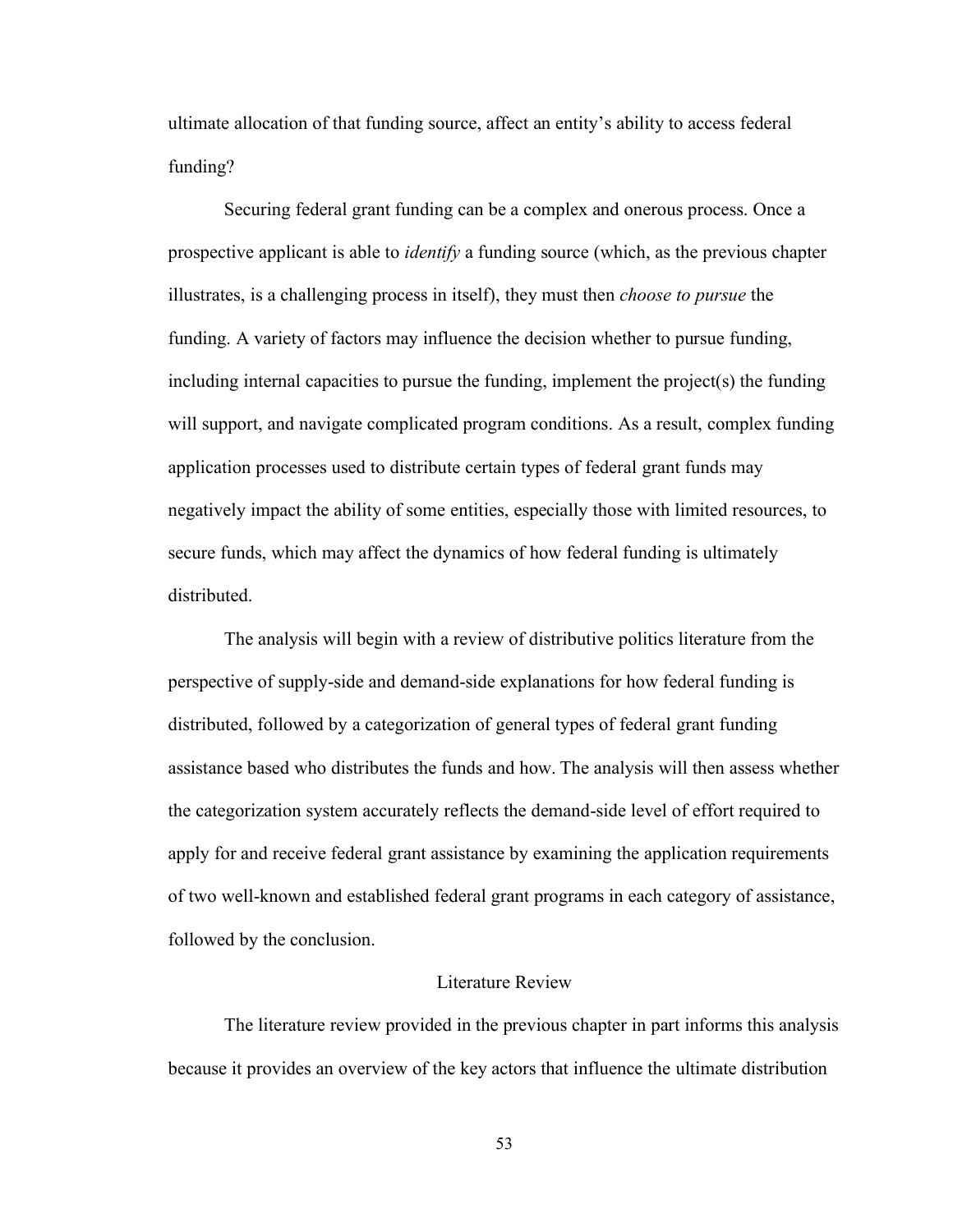of federal funds, including Congress, the President, the executive branch bureaucracy, and non-federal interests. The following literature review will build on the previous examination by reviewing the specific discussion within distributive politics literature regarding supply-side and demand-side explanations for how federal funding is distributed, an approach that was advanced by political scientist Robert Stein, who recognized that both supply-side and demand-side factors influence the allocation of federal funds.<sup>122</sup>

## *Supply-Side*

As discussed in the preceding literature review, the vast majority of distributive politics research focuses on supply-side factors that influence the distribution of federal funds. Although the supply of federal funds originates from Congress, which has primary control over the revenues collected from federal taxing mechanisms, the President and the administrative bureaucracy also have the ability to influence the distribution of federal funds.

Congress is the primary focus of distributive politics research. The different structures, incentives, and policy preferences of Congress and its members have been found to have various levels of influence on the distribution of federal funds. For example, studies conducted by David Mayhew, Valerie Heitshusen, Frances Lee, Scott Adler and John Lapinski, R. Michael Alvarez and Jason Savings, Christopher Deering and Steven Smith, and Kenneth Shepsle and Barry Weingast find committee assignments

<sup>&</sup>lt;sup>122</sup> Robert M. Stein, "The Allocation of Federal Aid Monies: The Synthesis of Demand-Side and Supply-Side Explanations," *American Political Science Review* 75, no. 2 (June 1981): 334-343; and Robert M. Stein, "Federal Categorical Aid: Equalization and the Application Process," *Western Political Quarterly* 32, no. 4 (December 1979): 396-408.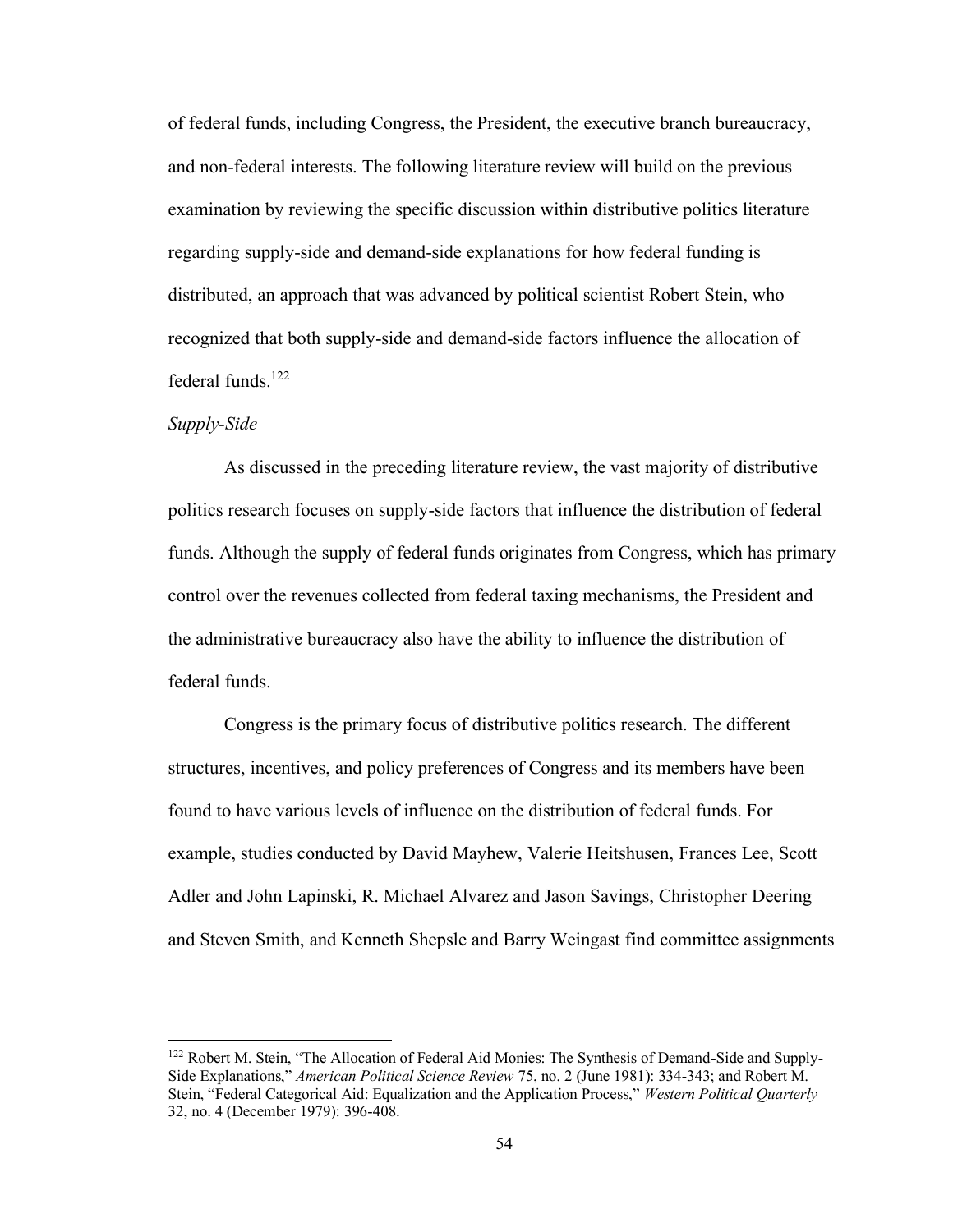can impact how effective a member is at providing benefits to their constituents.<sup>123</sup> The different structures and electoral incentives of the House and Senate can also affect federal spending. For example, Frances Lee analyzes the spending preferences of senators and House members, finding "Senators can make use of the large, state-based, formula-grant programs to play a visible and traceable role in distributive policy-making" while "House members need to rely on project or categorical grants to link their activities to the benefits their constituents receive."<sup>124</sup> Accordingly, "senators and House members have different incentives in constructing federal distributive programs."<sup>125</sup> Others have also analyzed the role of majority status,<sup>126</sup> political parties,<sup>127</sup> and seniority,<sup>128</sup> among other congressional structures, to understand the extent to which those structures affect the distribution of federal funds.

The President and the administrative bureaucracy also have supply-side influences on the distribution of federal funds. Even though Congress creates the structures for funding programs administered by the executive branch, which gives Congress the ability to shape formulas and priorities that can direct more funding to

<sup>123</sup> David R. Mayhew, *Congress: The Electoral Connection*, 17; Valerie Heitshusen, "The Allocation of Federal Money to House Committee Members: Distributive Theory and Policy Jurisdictions," 79-97; Frances E. Lee, "Geographic Politics in the U.S. House of Representatives: Coalition Building and Distribution of Benefits," 714–728; Scott E. Adler and John S. Lapinski, "Demand-Side Theory and Congressional Committee Composition: A Constituency Characteristics Approach," 895–918; Michael Alvarez and Jason L. Saving, "Congressional Committees and the Political Economy of Federal Outlays," 55–73; Christopher J. Deering and Steven S. Smith, *Committees in Congress*, 62; and Kenneth A. Shepsle and Barry R. Weingast, "The Institutional Foundations of Committee Power," *American Political Science Review* 81, no. 1 (March 1987): 85–104.

<sup>&</sup>lt;sup>124</sup> Frances E. Lee, "Bicameralism and Geographic Politics: Allocating Funds in the House and Senate," 188.

<sup>125</sup> Ibid., 204.

<sup>126</sup> Kenneth N. Bickers and Robert M. Stein, "The Congressional Pork Barrel in a Republican Era," *Journal of Politics* 62, no. 4 (November 2000): 1070-1086; and Steven J. Balla et al., "Partisanship, Blame Avoidance, and the Distribution of Legislative Pork*,"* 515-525.

<sup>&</sup>lt;sup>127</sup> Steven D. Levitt and James M. Snyder Jr., "Political Parties and the Distribution of Federal Outlays," 958-980.

<sup>&</sup>lt;sup>128</sup> Frances E. Lee, "Geographic Politics in the U.S. House of Representatives: Coalition Building and Distribution of Benefits," 714–728.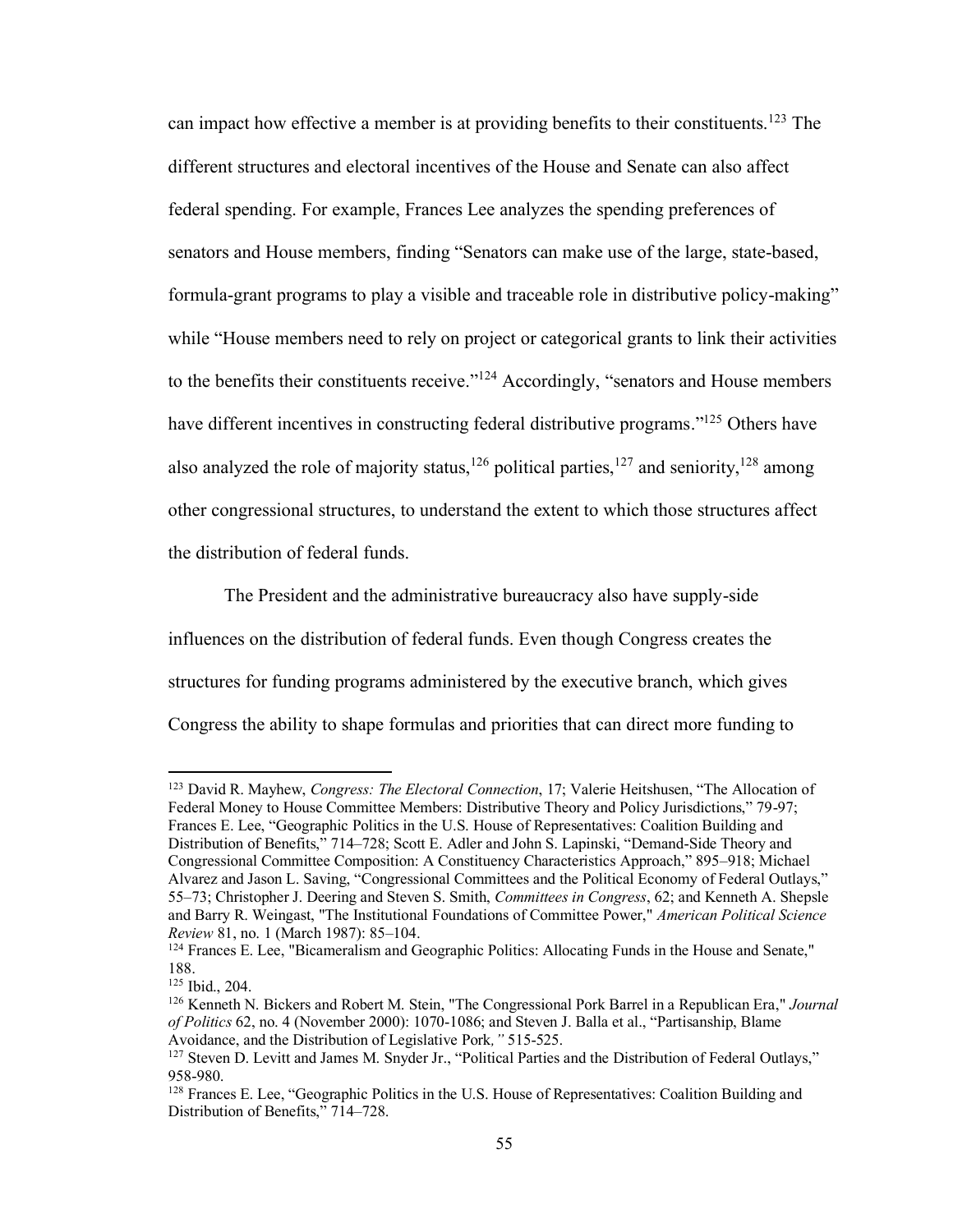certain jurisdictions,<sup>129</sup> the executive branch still has a great deal of discretion over certain types of federal funds. Many researchers make important distinctions between the President<sup>130</sup> and the administrative bureaucracy,<sup>131</sup> however, since both entities have different tools and resources at their disposal, as well as different incentives, to influence the distribution of federal funds.

## *Demand-Side*

Although supply-side literature remains dominant in the study of distributive politics, researchers have increasingly focused on demand-side factors that influence how federal funding is distributed. Studies often focus on the characteristics of specific jurisdictions as a means to understanding the factors that influence the allocation of federal resources. For example, Austin Clemens, Michael Crespin, and Charles Finocchiaro find geography is an important factor to consider when analyzing pork barrel politics and that the varied characteristics of constituencies in different geographic areas have been a reality largely overlooked in empirical distributive politics research.<sup>132</sup> Some studies focus on the characteristics of specific recipients, such as organized interests.<sup>133</sup> Other studies analyze voter preferences or other demographic characteristics of

<sup>&</sup>lt;sup>129</sup> Frances E. Lee, "Bicameralism and Geographic Politics: Allocating Funds in the House and Senate," 205.

<sup>130</sup> John Hudak, *Presidential Pork: White House Influence over the Distribution of Federal Grants*; Christopher R. Berry, Barry C. Burden, and William G. Howell, "The President and the Distribution of Federal Spending," 783-799; Valentino Larcinese, Leonzio Rizzo, and Cecilia Testa, "Allocating the U.S. Federal Budget to the States: The Impact of the President," 447-456; and Douglas L. Kriner and Andrew Reeves, "Presidential Particularism and Divide-the-Dollar Politics," *American Political Science Review* 109, no. 1 (February 2015): 155-171.

<sup>&</sup>lt;sup>131</sup> Anthony M. Bertelli and Christian R. Grose, "Secretaries of Pork? A New Theory of Distributive Public Policy," 926-945.

<sup>&</sup>lt;sup>132</sup> Austin C. Clemens, Michael H. Crespin, and Charles J. Finocchiaro, "The Political Geography of Distributive Politics," *Legislative Studies Quarterly* 40, no. 1 (February 2015): 111-136.

<sup>133</sup> Robert C. Lowry and Matthew Potoski, "Organized Interests and the Politics of Discretionary Grants," 513-533.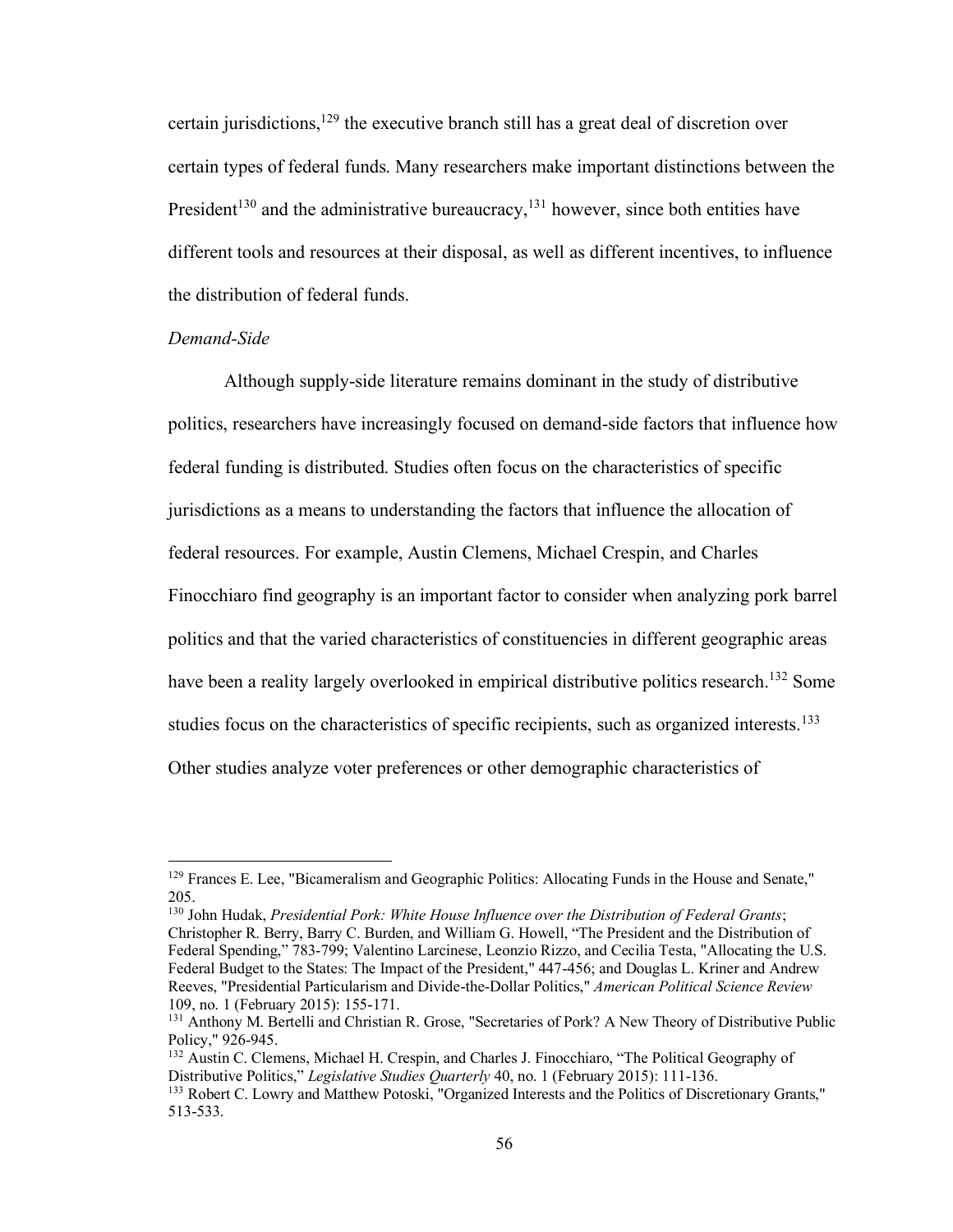constituencies, such as political party affiliation in congressional districts.<sup>134</sup> Fewer studies focus on capacity factors and decision-making activities that occur at the recipient level and how those factors may impact the distribution of federal funds.

Robert Stein was one of the first researchers to not only emphasize the need to study both supply- and demand-side factors that influence the distribution of federal funds, but he was also one of the first to comprehensively acknowledge that distributive politics literature largely overlooks the fact that there are costs associated with applying for and receiving federal funds, which could affect the ultimate allocation of federal funds.<sup>135</sup> Stein points out that most studies examining the allocation of federal funds do not "distinguish between appliers and non-appliers for federal aid."<sup>136</sup> By neglecting to make this distinction,

researchers have assumed that those governmental units not seeking federal aid were: (1) not in need of federal assistance and therefore should be excluded when studying the allocation patterns of federal aid; and (2) politically and/or ideologically inhibited from seeking federal aid (i.e., viewed federal aid as an encroachment upon local authority).<sup>137</sup>

Previous studies failed to recognize the "distinction between the application and allocation stages of the grant process" and how "There are costs to be incurred in both seeking and receiving federal assistance" that may impact the ability of a recipient to seek funding.<sup>138</sup> Stein explains how application costs, implementation and administrative

<sup>134</sup> Steven D. Levitt and James M. Snyder, "Political Parties and the Distribution of Federal Outlays," 958- 980.

<sup>135</sup> Robert M. Stein, "The Allocation of Federal Aid Monies: The Synthesis of Demand-Side and Supply-Side Explanations," 334-343; and Robert M. Stein, "Federal Categorical Aid: Equalization and the Application Process," 396-408.

<sup>&</sup>lt;sup>136</sup> Robert M. Stein, "Federal Categorical Aid: Equalization and the Application Process," 396.

<sup>137</sup> Ibid., 396-397.

<sup>138</sup> Ibid., 397.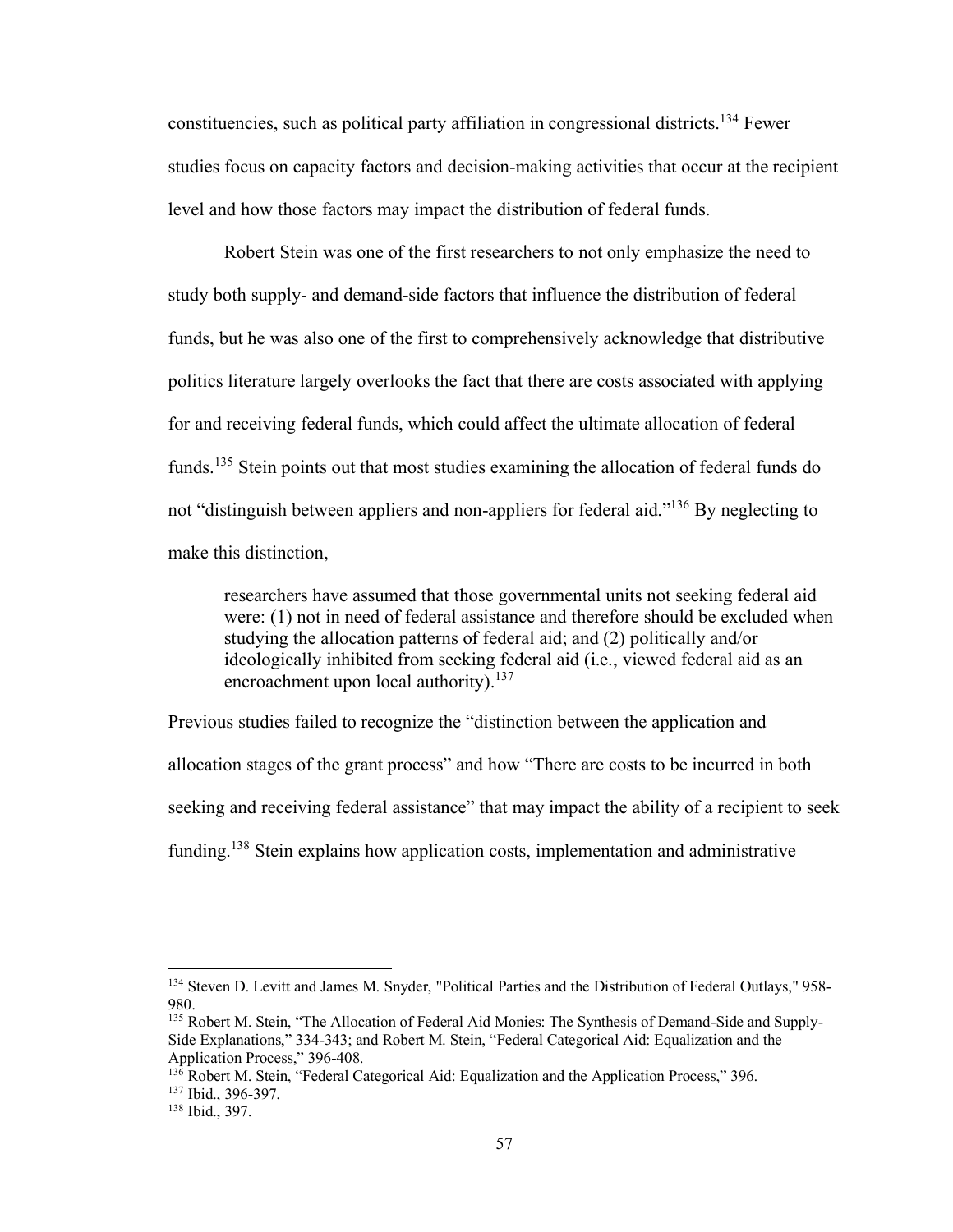costs, and opportunity costs all pose challenges to those seeking federal funds.<sup>139</sup> Stein concludes,

those communities with low levels of fiscal capacity and planning activities are most likely to forego seeking federal assistance, in spite of the fact that they are the intended beneficiaries of many categorical assistance programs. The application process clearly works to screen these communities out of the grant process, resulting in a condition where recipients of federal assistance are an invarient group of high capacity communities.<sup>140</sup>

Stein proposes that "remedial efforts at the application stage" would be an effective way to address inequities in the distribution of federal funds.<sup>141</sup> It is important to note, however, that Stein suggests the recipient assumes the primary responsibility for solving this problem, not the federal government.<sup>142</sup> In this study, Stein overlooks the potential capacity the federal government has to streamline and simplify application, implementation, and reporting processes.

In a subsequent study, Stein more directly points out that federal funding mechanisms like formula block grants and revenue sharing "are not subject to competitive grant application, significant matching funds or excessive policy requirements," which makes these funds "more desirable" due to the reduced application and administrative costs associated with these funds.<sup>143</sup> Even though formula block grants and revenue sharing mechanisms create a more equitable playing field, not all federal funds can be provided in such a manner. Competitive funds will still be required to provide more targeted assistance. Stein suggests, "Assisting local governments in costly grant applications and encouraging intergovernmental grant applications would help to

<sup>139</sup> Ibid., 397-398.

<sup>140</sup> Ibid., 407.

<sup>141</sup> Ibid.

<sup>142</sup> Ibid., 408.

<sup>&</sup>lt;sup>143</sup> Robert M. Stein, "The Allocation of Federal Aid Monies: The Synthesis of Demand-Side and Supply-Side Explanations," 335.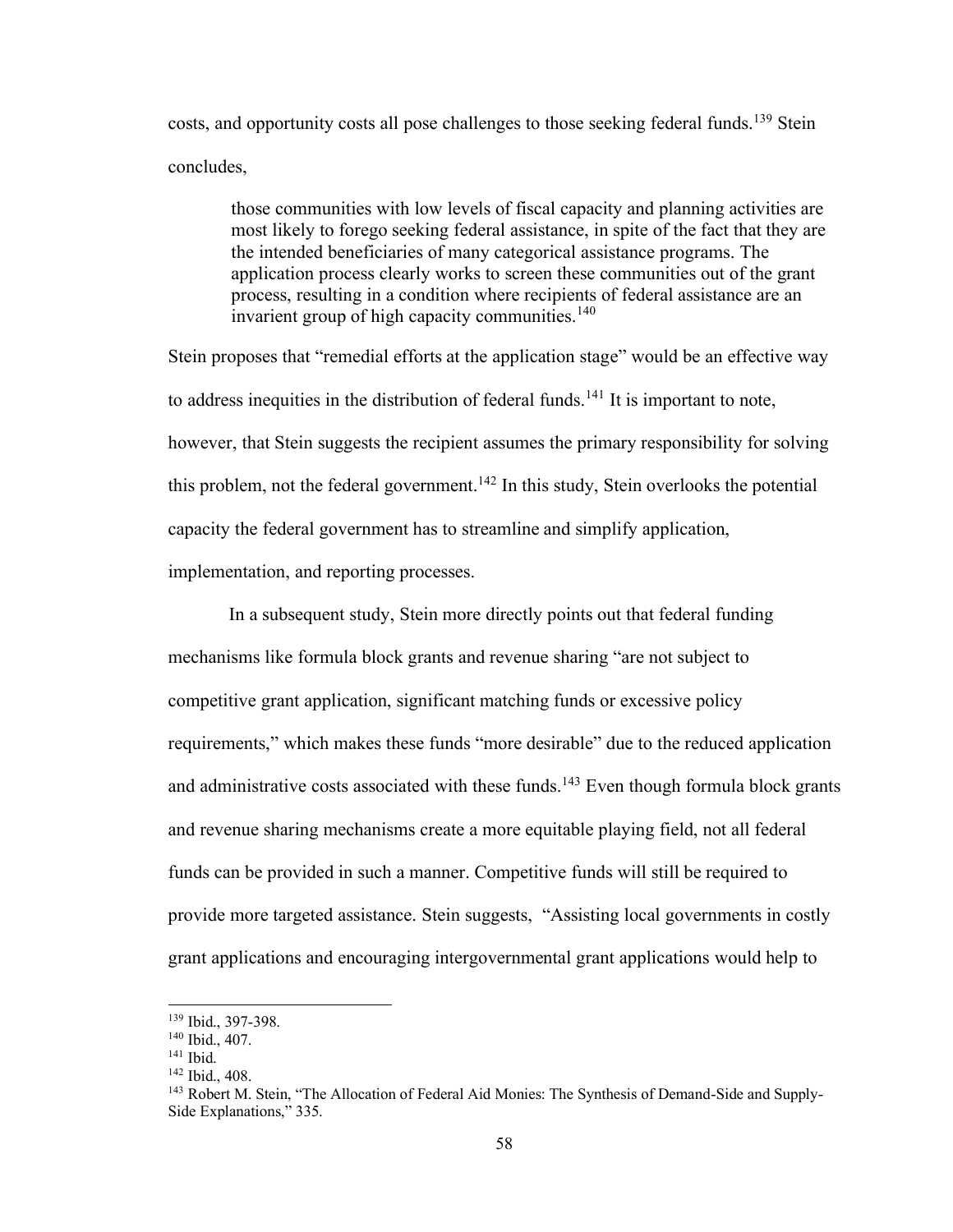defray the costs of seeking and receiving federal assistance and thus increase the use of grants and their equalization among needy and fiscally strained communities."<sup>144</sup>

Subsequent research builds on Stein's findings by examining recipient capacity factors alongside other factors, such as political capacities and demographic conditions. For example, Michael Rich uses recipient factors when analyzing political factors that influence the allocation of federal grants, concluding that "demand and capacity of local governments are important factors in the allocation of federal grants" and that the decision to apply for funds, and how much funds an applicant requests, "may be the most critical decisions affecting the distribution of federal funds."<sup>145</sup> Jeremy Hall examines recipient capacity factors alongside both political capacity and need and demand factors, concluding "that institutional measures of capacity must take into account not only political dimensions but also administrative and need/demand dimensions."<sup>146</sup>

With researchers increasingly recognizing recipient capacity factors in distributive politics analyses, the next logical step is to assess whether capacity issues are being addressed as a result of these findings. Donna Milam Handley, for example, finds that the Community Development Block Grant program (CDBG) has endeavored to address capacity issues (among other issues) over time in an effort to improve the effectiveness of the program.<sup>147</sup> However, the CDBG program is a formula block grant program. As Stein points out, formula block grant programs are not subject to the same application and

<sup>144</sup> Ibid., 341.

<sup>&</sup>lt;sup>145</sup> Michael J. Rich, "Distributive Politics and the Allocation of Federal Grants," 208.

<sup>146</sup> Jeremy L. Hall, "Assessing Local Capacity for Federal Grant-Getting," *American Review of Public Administration* 38, no. 4 (December 2008): 463-479.

<sup>&</sup>lt;sup>147</sup> Donna Milam Handley, "Strengthening the Intergovernmental Grant System: Long-Term Lessons for the Federal-Local Relationship," *Public Administration Review* 68, no. 1 (January 2008): 126–136.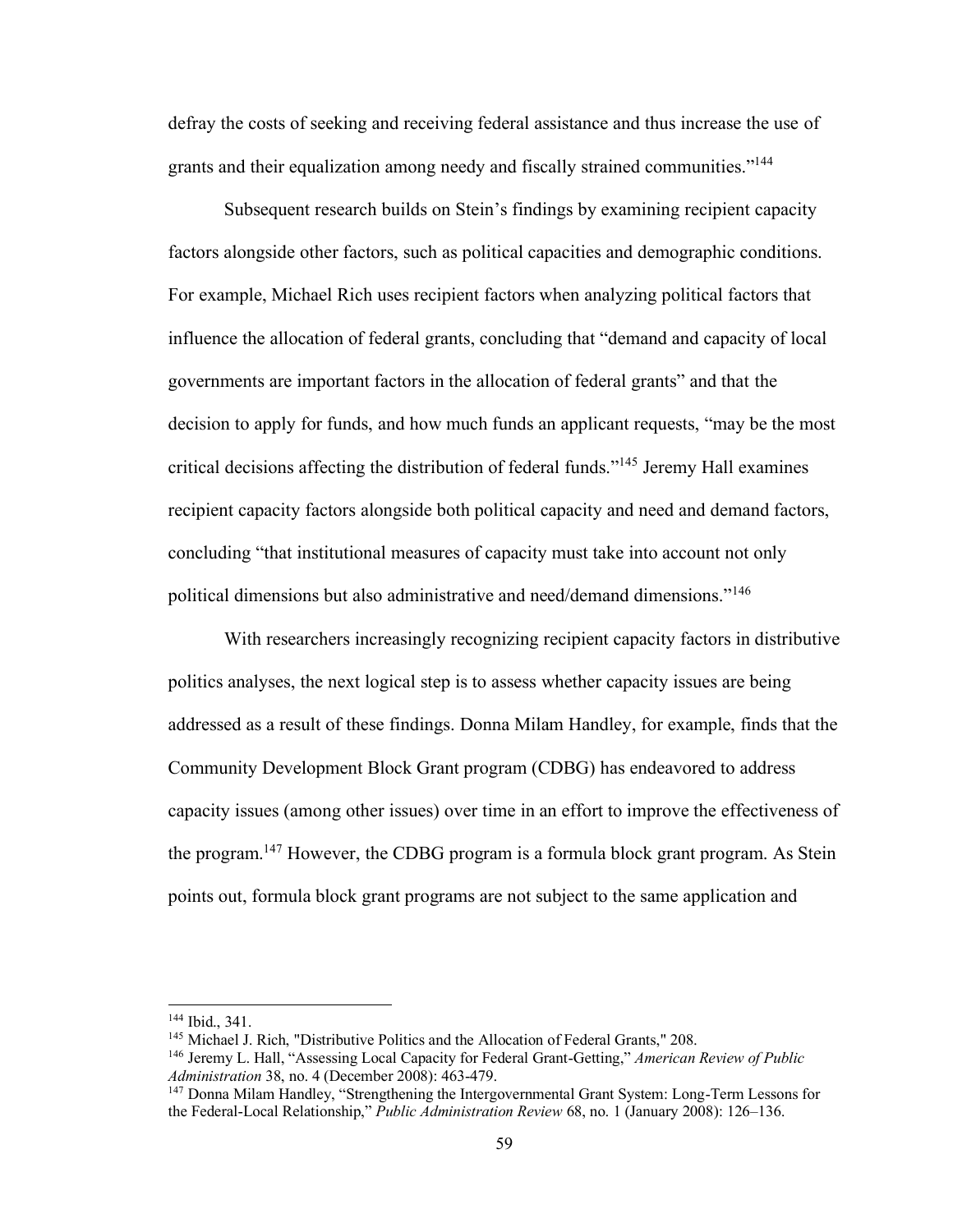administrative costs as other forms of federal funding.<sup>148</sup> As a result, some programspecific analyses like Handley's may only be of limited value when it comes to understanding to what extent the federal government has successfully addressed recipient level capacity issues.

## Methodology

While academic literature on distributive politics acknowledges there are costs associated with applying for and receiving federal funds, the literature largely overlooks that the type of federal funding source, *and* who most controls the ultimate allocation of that funding source, may also affect a non-federal interests' ability to access federal funding because certain types of federal assistance are more burdensome to pursue and implement. The analysis will aim to categorize general types of federal grant funding assistance based on how the funds are distributed and the extent to which each branch primarily controls the assistance. The analysis will then assess whether the categorization system accurately reflects the demand-side level of effort required to apply for and receive federal grant assistance by examining the application requirements of two wellknown and established federal grant programs in each category of assistance.

## Analysis

#### *Classification of Grant Types*

First, the analysis will classify different types of federal grant funding assistance based on how the funds are allocated and who primarily controls the allocation of the funds (the legislative branch or the executive branch). This classification will focus on types of federal grant funds that are most often available and of interest to non-federal

<sup>&</sup>lt;sup>148</sup> Robert M. Stein, "The Allocation of Federal Aid Monies: The Synthesis of Demand-Side and Supply-Side Explanations," 335.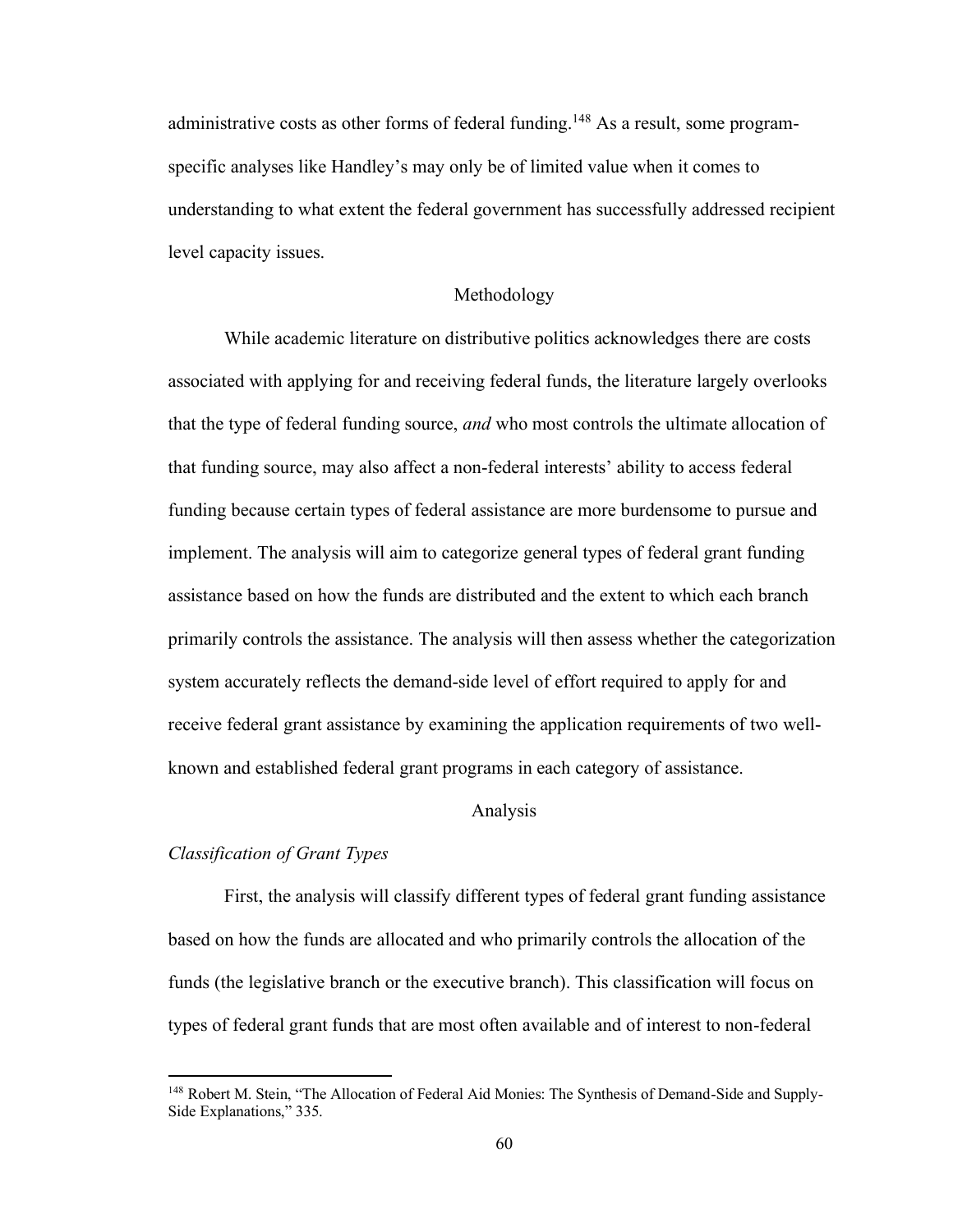entities—not including individuals or businesses—on a formula or project basis, including entities such as nonprofits organizations, government organizations, public housing organizations, and education organizations.<sup>149</sup> The classification table below (Table 1) is an adaptation of a table originally produced by the U.S. Advisory Commission on Intergovernmental Relations (ACIR).<sup>150</sup> This ACIR classification table was also recently used by the CRS in a report describing federal block grant programs.<sup>151</sup> A reproduction of the ACIR table is included in Appendix B for reference.

Like the ACIR classification, this table will focus on federal grants, though it is important to note that there can be many different definitions for federal grants. As the CRS notes, "The increasing number, fragmentation, and complexity of federal grants has resulted in a lack of definitions that clearly differentiate the various types of federal grant programs." <sup>152</sup> However, in an effort to be consistent with federal standards, this classification table will use the applicable types of assistance categorized in the CFDA as opposed to the categorization used by ACIR in the 1970s. The CFDA categorizes all federal assistance into 15 categories, from formula grants to insurance to salaries and expenses.<sup>153</sup> Two of the 15 categories of assistance defined in the CFDA are applicable to this analysis: formula grants and project grants. These two types of funding can be further subcategorized; however, for the purposes of this analysis, these two overarching funding

<sup>&</sup>lt;sup>149</sup> See general definitions for each category at Grants.Gov, "Grant Eligibility," U.S. Department of Health and Human Services, https://www.grants.gov/web/grants/learn-grants/grant-eligibility.html (accessed April 16, 2021).

<sup>150</sup> U.S. Advisory Commission on Intergovernmental Relations, *Categorical Grants: Their Role and Design*, A-52 (Washington, DC: U.S. Government Printing Office, 1978), 7,

http://www.library.unt.edu/gpo/acir/Reports/policy/a-52.pdf (accessed April 16, 2021). <sup>151</sup> U.S. Library of Congress, Congressional Research Service, *Block Grants: Perspectives and Controversies*, 4.

<sup>152</sup> U.S. Library of Congress, Congressional Research Service, *Federal Grants-in-Aid Administration: A Primer*, by Natalie Keegan, R42769 (2012), 3.

<sup>153</sup> U.S. General Services Administration, *Catalog of Federal Domestic Assistance*, I-II and ALI-1.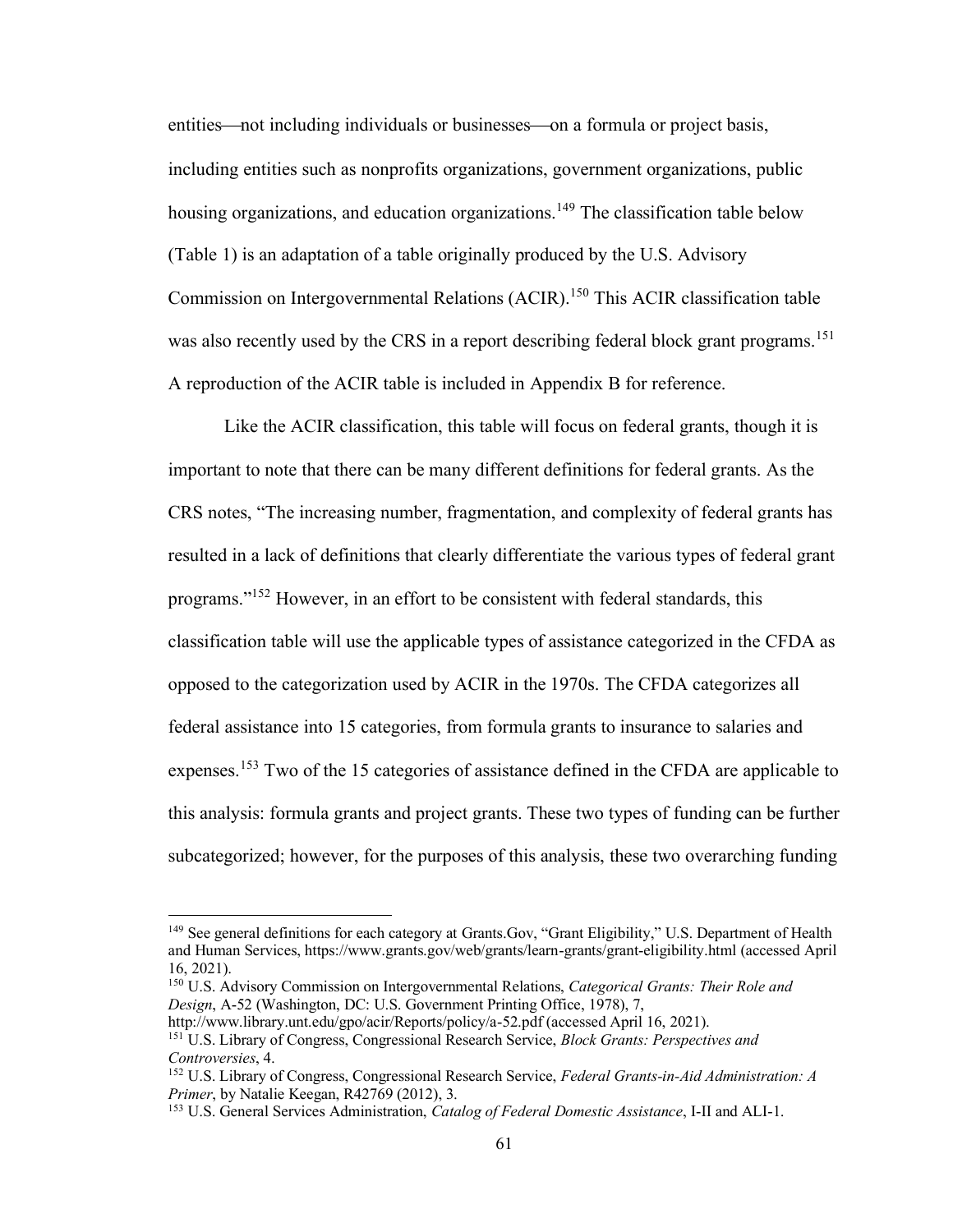categories will be used. In addition to these two categories, the table will include an additional category that was not included in the ACIR table or noted explicitly by the CRS in its use of the ACIR table or by the CFDA, which is congressional earmarks.<sup>154</sup> Even though congressional earmarks may use the underlying authorities of formula or project grant programs, congressional earmarks are allocated in a manner that is uniquely different from typical formula and project grants. As a result, congressional earmarks will be considered a separate category from formula grants and project grants.

Formula grants, project grants, and congressional earmarks are defined as follows. Formula grants are defined in the CFDA as "Allocations of money to States or their subdivisions in accordance with distribution formulas prescribed by law or administrative regulation, for activities of a continuing nature not confined to a specific project."<sup>155</sup> Project grants are defined in the CFDA as "The funding, for fixed or known periods, of specific projects."<sup>156</sup> According to CFDA, "Project grants can include fellowships, scholarships, research grants, training grants, traineeships, experimental and demonstration grants, evaluation grants, planning grants, technical assistance grants, survey grants, and construction grants."<sup>157</sup> Congressional earmarks are generally defined as congressionally directed spending that "would benefit a specific entity or state, locality, or congressional district other than through a statutory or administrative formula or competitive award process."<sup>158</sup> The House and Senate have slightly different definitions for the term "earmark" in chamber rules. However, both chambers' definitions

<sup>154</sup> U.S. Library of Congress, Congressional Research Service, *Grants Work in a Congressional Office*, 12- 13.

<sup>155</sup> U.S. General Services Administration, *Catalog of Federal Domestic Assistance*, I.

<sup>156</sup> Ibid.

<sup>157</sup> Ibid.

<sup>158</sup> U.S. Library of Congress, Congressional Research Service, *Lifting the Earmark Moratorium: Frequently Asked Questions*, 1.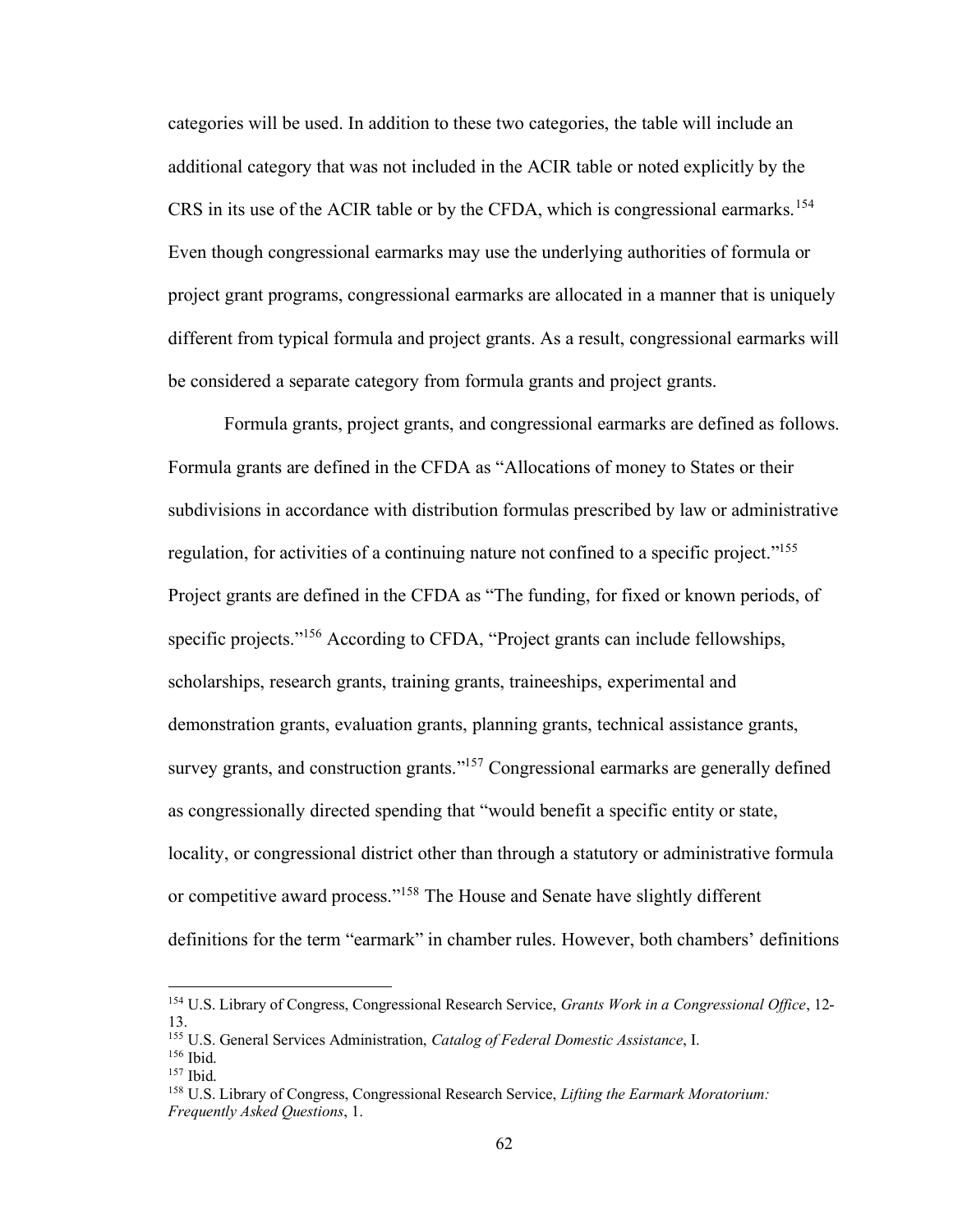are consistent with the aforementioned general definition.<sup>159</sup> All three categories of funding are considered "conditional," as they all entail some level of federal monitoring and reporting.

**Table 1. Classification of Grant Types by Supply-Side Discretion and Demand-Side Effort**

| Low                                                           |                              |  | <b>High</b>           |
|---------------------------------------------------------------|------------------------------|--|-----------------------|
| <b>Federal Agency Discretion Over Funding Allocation</b>      |                              |  |                       |
| Congressional Earmark                                         | Project Grant                |  |                       |
| Formula Grants                                                |                              |  |                       |
| <b>Congressional Discretion Over Funding Allocation</b>       |                              |  |                       |
|                                                               | Project Grant                |  | Congressional Earmark |
|                                                               |                              |  | Formula Grant         |
| <b>Applicant Level of Effort to Secure Funding Allocation</b> |                              |  |                       |
| Formula Grant                                                 | <b>Congressional Earmark</b> |  | Project Grant         |
|                                                               |                              |  |                       |

*Source:* Adapted from Figure 1, "Classification of Grant Types by Three Defining Traits," in U.S. Advisory Commission on Intergovernmental Relations, *Categorical Grants: Their Role and Design*, A-52 (Washington, DC: U.S. Government Printing Office, 1978), 7, http://www.library.unt.edu/gpo/acir/Reports/policy/a-52.pdf (accessed April 16, 2021).

Similar to the ACIR table, Table 1 shows a basic range, from low to high, of the three main types of federal assistance based on several general characteristics: (1) Federal Agency Discretion Over Funding Allocation; (2) Congressional Discretion Over Funding Allocation; and (3) Applicant Level of Effort to Secure Funding Allocation. Table 1 largely differs from the ACIR table in that it adds the "Applicant Level of Effort to Secure Funding Allocation" category and "Congressional Discretion Over Funding Allocation" category. Table 1 also only categorizes three main types of federal assistance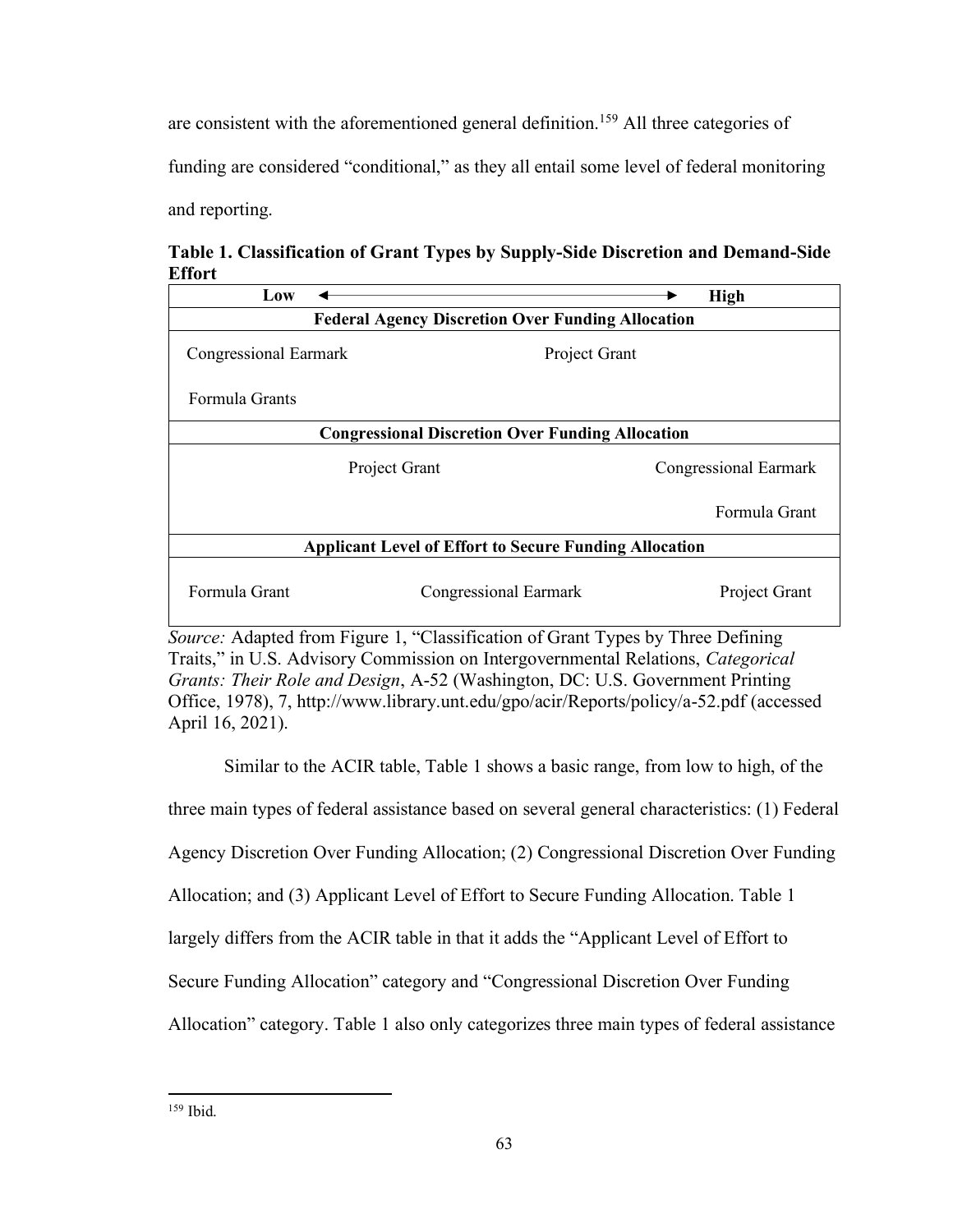instead of the six evaluated by ACIR. However, the character of federal funds has changed in many ways since the ACIR table was developed in 1978 (e.g., the general revenue sharing program in the ACIR table is no longer effective).<sup>160</sup> So, analyzing fewer categories of federal assistance does not necessarily impact the completeness of the Table 1 categorization.

The table illustrates that federal agencies have a medium-high level of discretion over project grants while Congress has medium-low discretion over project grants. Even though Congress creates the structures for funding programs administered by the executive branch, allowing Congress to shape spending priorities<sup>161</sup> and set parameters for eligibility,  $162$  federal agencies retain a high level of discretion over selecting projects for award and sometimes even a high level of discretion over determining eligible uses, depending on the specificity of the authorizing legislation.<sup>163</sup> Given Congress's ability to shape programs through authorizing legislation and provide funding and direction to agencies in appropriations legislation, Congress is categorized as having medium-low discretion over project grants despite agencies having high discretion over awards and often eligible uses. As a result, project grants are depicted in the table as having greater shared discretion between federal agencies and Congress than the other two types of funding mechanisms.

Federal agencies are categorized in the table as having low discretion over formula grants and congressional earmarks while Congress retains high discretion over

<sup>160</sup> U.S. Library of Congress, Congressional Research Service, *Block Grants: Perspectives and Controversies*, 3.

<sup>161</sup> Frances E. Lee, "Bicameralism and Geographic Politics: Allocating Funds in the House and Senate," 205.

<sup>162</sup> U.S. Library of Congress, Congressional Research Service, *Federal Grants-in-Aid Administration: A Primer*, 10. <sup>163</sup> Ibid.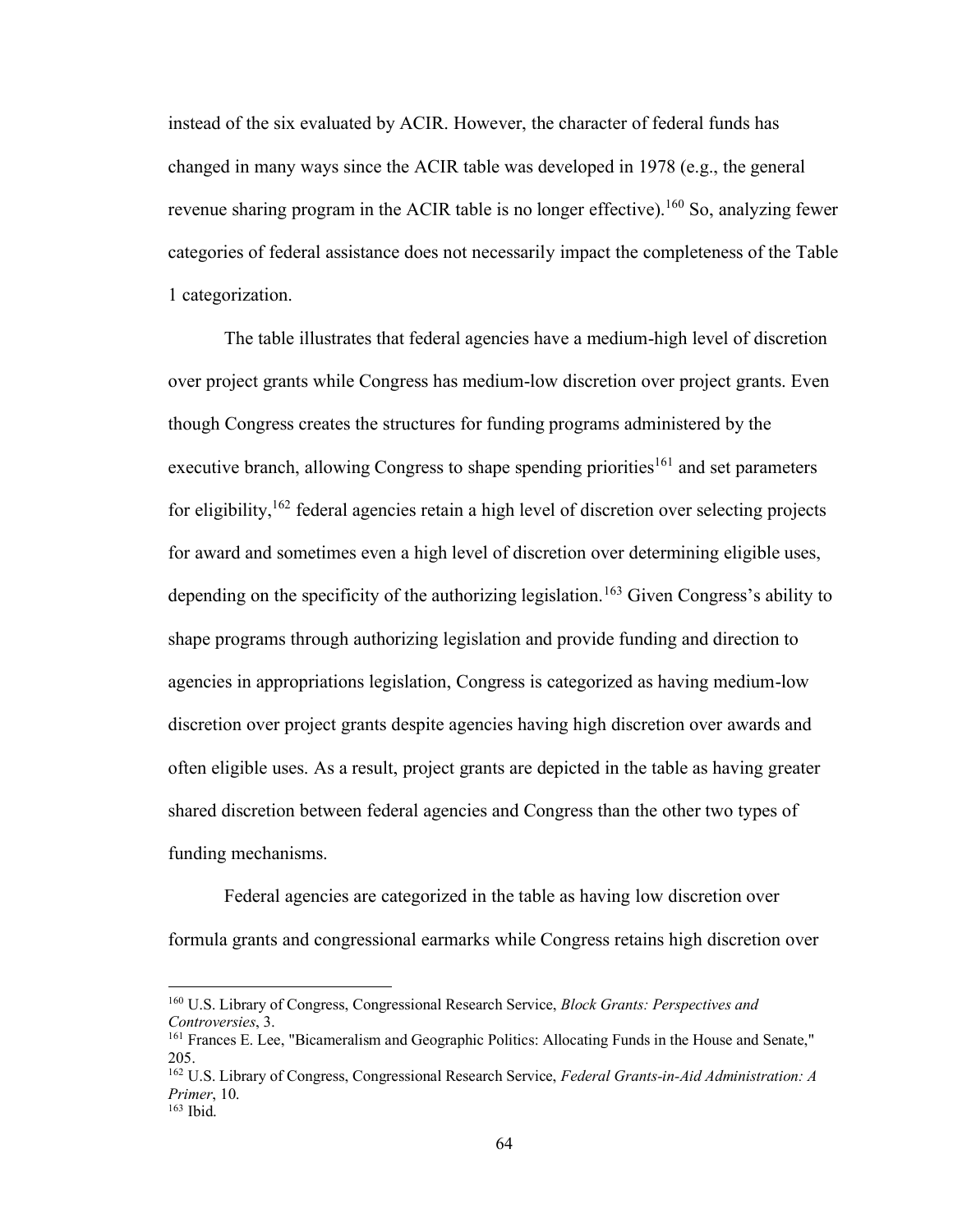formula grants and congressional earmarks. Congress most often determines who receives formula grants, how much they receive, and how they can use the funds.<sup>164</sup> As Lee points out, formula grants are "not immune from parochial manipulation" in Congress, especially by the Senate, as lawmakers try to change formulas and program parameters to direct more funds to their jurisdictions,  $165$  exemplifying the high level of discretion Congress has over formula funds. Federal agencies consequently have little discretion over formula grants compared to Congress, even if sometimes federal agencies are involved in setting formulas and other program parameters. Regarding congressional earmarks, Congress has a high level of discretion over the allocation of these funds. Congress controls both the authorizing legislation for these funds and directly chooses which entities receive awards. Congress also decides whether it earmarks funds at all. Between 2011 and 2021, Congress upheld an earmark moratorium, during which time Congress did not explicitly earmark funds to specific projects.<sup>166</sup> However, in the spring of 2021, the House and Senate Appropriations Committees restored the use of earmarks in spending legislation, and the House Transportation and Infrastructure Committee restored the use of earmarks in surface transportation reauthorization legislation, once again making earmarked funds a viable funding option for certain entities.

The table also illustrates the applicant's level of effort to secure formula grants, congressional earmarks, and project grants. The applicant level of effort to secure formula grants is categorized as low because recipients directly receive these funds

<sup>164</sup> U.S. Library of Congress, Congressional Research Service, *Block Grants: Perspectives and Controversies*, 3.

<sup>165</sup> Frances E. Lee, "Bicameralism and Geographic Politics: Allocating Funds in the House and Senate," 205

<sup>166</sup> U.S. Library of Congress, Congressional Research Service, *Lifting the Earmark Moratorium: Frequently Asked Questions*, 1.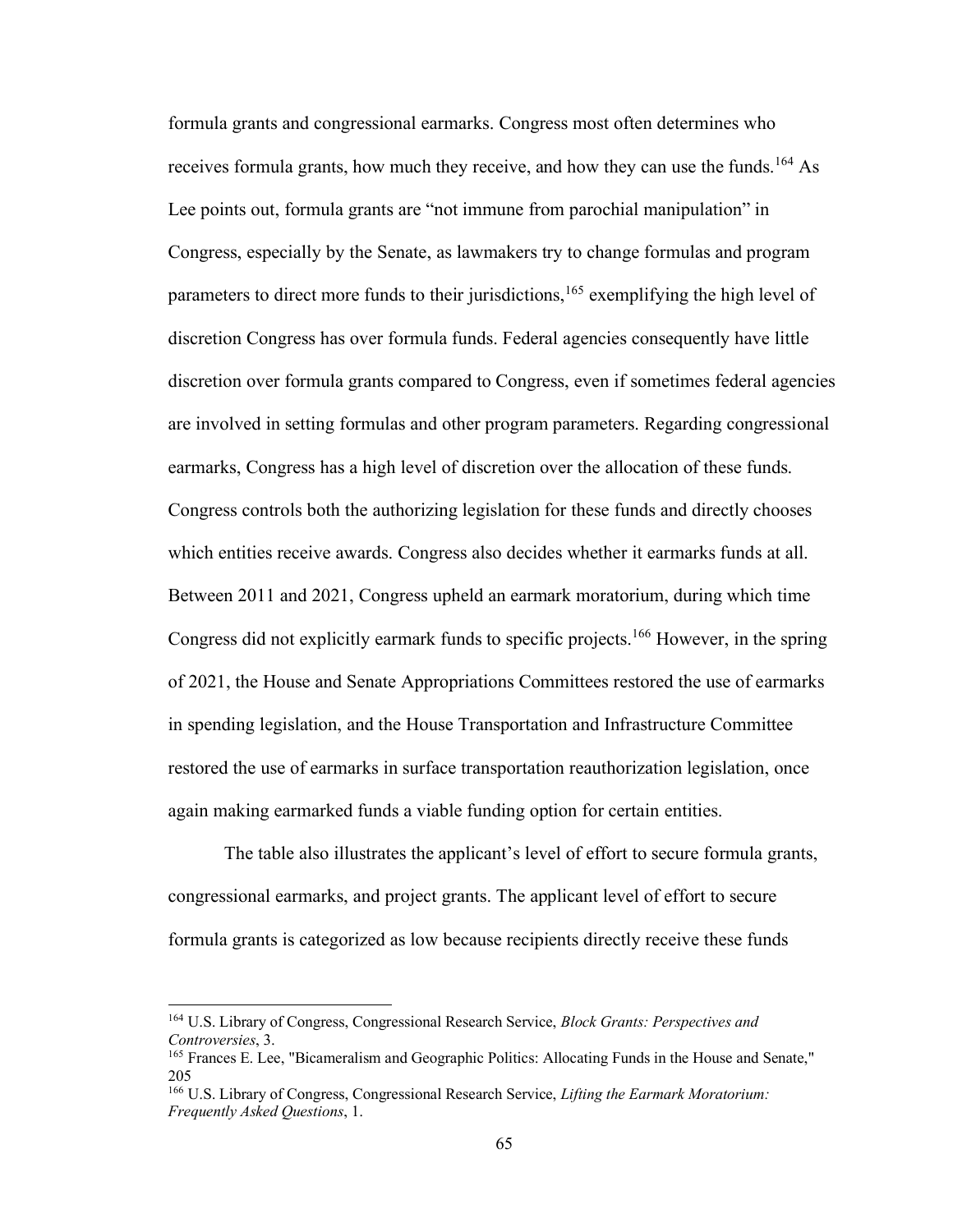without needing to participate in a competition or navigate rigid policy restrictions. Recipients still need to provide documentation to federal agencies to receive the awards, but compared to other types of federal assistance, the level of effort to receive the funds is low. As Stein points out, funding mechanisms like formula grants "are not subject to competitive grant application, significant matching funds or excessive policy requirements," which makes these funds "more desirable" due to the reduced application and administrative costs associated with these funds.<sup>167</sup> The applicant level of effort to secure congressional earmarks is categorized as medium because the initial "application" process for these funds is significantly less burdensome than other competitive processes. Typically, each member of Congress participating in the earmarking process provides an application to eligible entities in their districts to submit to their office for consideration. These applications are usually relatively brief and ask for essential information about a project, such as a project description, total project cost, budget, and justification for the request. Applicants also assume a certain cost to advocate to their member of Congress to support their project, costs which may vary. However, the level of effort to secure earmarked funds is shared between the applicant/constituent and their member of Congress since the member has a responsibility and incentive to advocate for the earmark as it moves through the legislative process. The applicant level of effort to secure project grants is categorized as high because project grants typically require applicants to participate in a competitive process. Competitive applications often require applicants to dedicate time, expertise, personnel, direct expenses, and other resources and costs to submit a viable application, as Stein discussed. As a result, the costs associated with

<sup>&</sup>lt;sup>167</sup> Robert M. Stein, "The Allocation of Federal Aid Monies: The Synthesis of Demand-Side and Supply-Side Explanations," 335.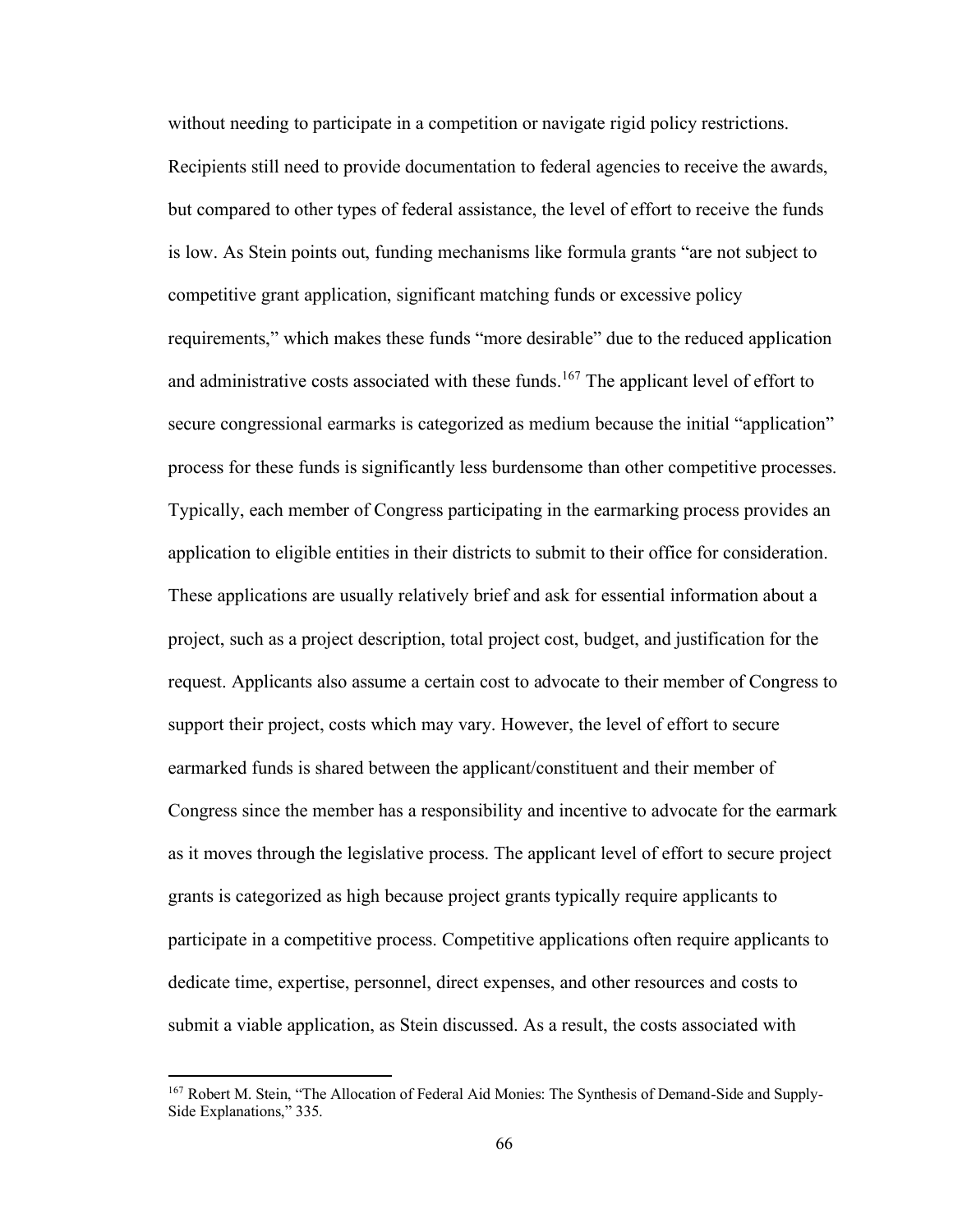securing project grants may be too costly for some applicants to pursue. Stein explains "that those communities with low levels of fiscal capacity and planning activities are most likely to forego seeking federal assistance….The application process clearly works to screen these communities out of the grant process, resulting in a condition where recipients of federal assistance are an invarient group of high capacity communities."<sup>168</sup> *Assessing the Categorization*

This section will review the application requirements of two well-known and established federal programs in each category of assistance to determine whether the categorization system in Table 1 accurately reflects the demand-side level of effort required to apply for federal assistance, starting with project grants and followed by formula grants and congressional earmarks.

For project grants, the review will focus on the application processes for two popular competitive grant programs: National Infrastructure Investments (CFDA 20.933) and the Assistance to Firefighters Grant (CFDA 97.044).

The National Infrastructure Investments program is administered by DOT and was most recently appropriated funding in P.L. 116-6, but it is not a statutory program. The program was created in the American Recovery and Reinvestment Act of 2009, P.L. 111-5, and Congress has continued to appropriate funds to the program since. The program is commonly known by several names, including Transportation Investments Generating Economic Recovery (TIGER) under the Obama administration, Better Utilizing Investments to Leverage Development (BUILD) under the Trump administration, and now Rebuilding American Infrastructure with Sustainability and

<sup>168</sup> Robert M. Stein, "Federal Categorical Aid: Equalization and the Application Process," 407.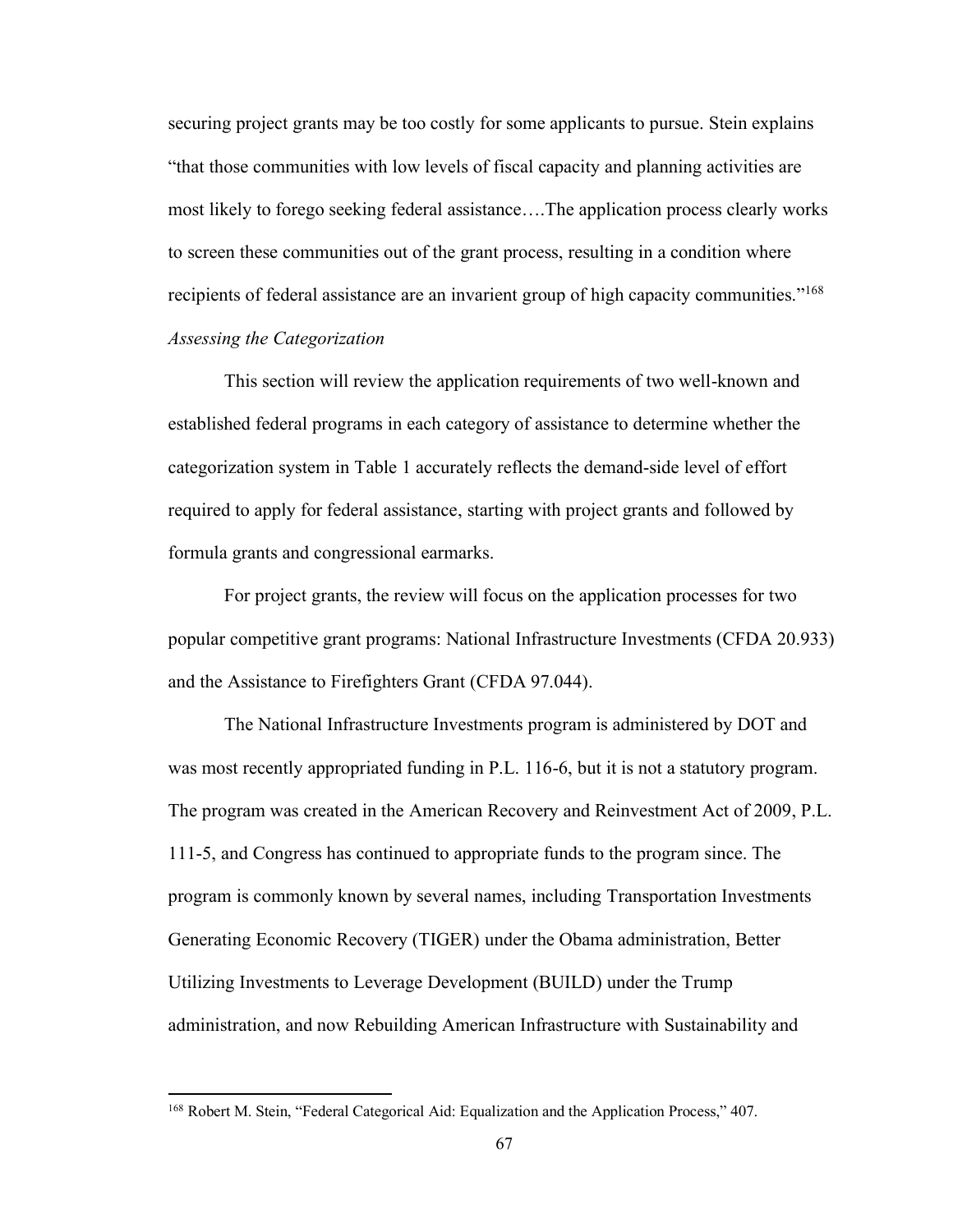Equity (RAISE) under the Biden administration. The program provides grants to support a wide variety of surface transportation capital improvements, including highways, bridges, public transportation, ports, and passenger and freight rail.<sup>169</sup> The program is highly competitive. According to DOT, the agency has received over 9,700 applications requesting \$175 billion in assistance since the program's creation in 2009 but has only awarded approximately \$3.4 billion to 299 projects.<sup>170</sup> DOT does not provide applicants with an estimate for how long it takes to prepare a funding application. However, DOT typically gives applicants about 90 days to complete the application, as it did for the most recent round of funding in  $2021$ ,  $^{171}$  indicating the application preparation process is expected to take a considerable amount of time. In addition, the most recent Notice of Funding Opportunity (NOFO) for 2021 indicated applicants must submit a detailed project narrative of no more than 30 pages accompanied by relevant supporting documentation, a Benefit Cost Analysis (BCA), a separate project information form (an excel file), and the standard SF-424 and SF-424C forms.<sup>172</sup> In total, applicants can provide up to 15 attachments in the Grants.gov portal, excluding the SF-424 and SF-424C forms. The narrative requirements alone required five of the 15-page *Federal Register* notice to describe. In addition to the NOFO, DOT provided additional guidance to applicants on project readiness, state and local planning, environmental approvals, and

<sup>169</sup> U.S. General Services Administration, *Catalog of Federal Domestic Assistance*, 1649. <sup>170</sup> U.S. Department of Transportation, "About Raise Grants," webpage, April 13, 2021,

https://www.transportation.gov/RAISEgrants/about (accessed May 2, 2021).

<sup>171</sup> U.S. Department of Transportation, Office of the Secretary of Transportation, *Notice of Funding Opportunity for the Department of Transportation's National Infrastructure Investments (i.e., the Rebuilding American Infrastructure With Sustainability and Equity (RAISE) Grant Program) Under the Consolidated Appropriations Act, 2021*, *Federal Register* 86, no. 77 (April 23, 2021): 21796-21808, https://www.govinfo.gov/content/pkg/FR-2021-04-23/pdf/2021-08517.pdf#page=1 (accessed May 2, 2021).

<sup>172</sup> Ibid., 21798-21803.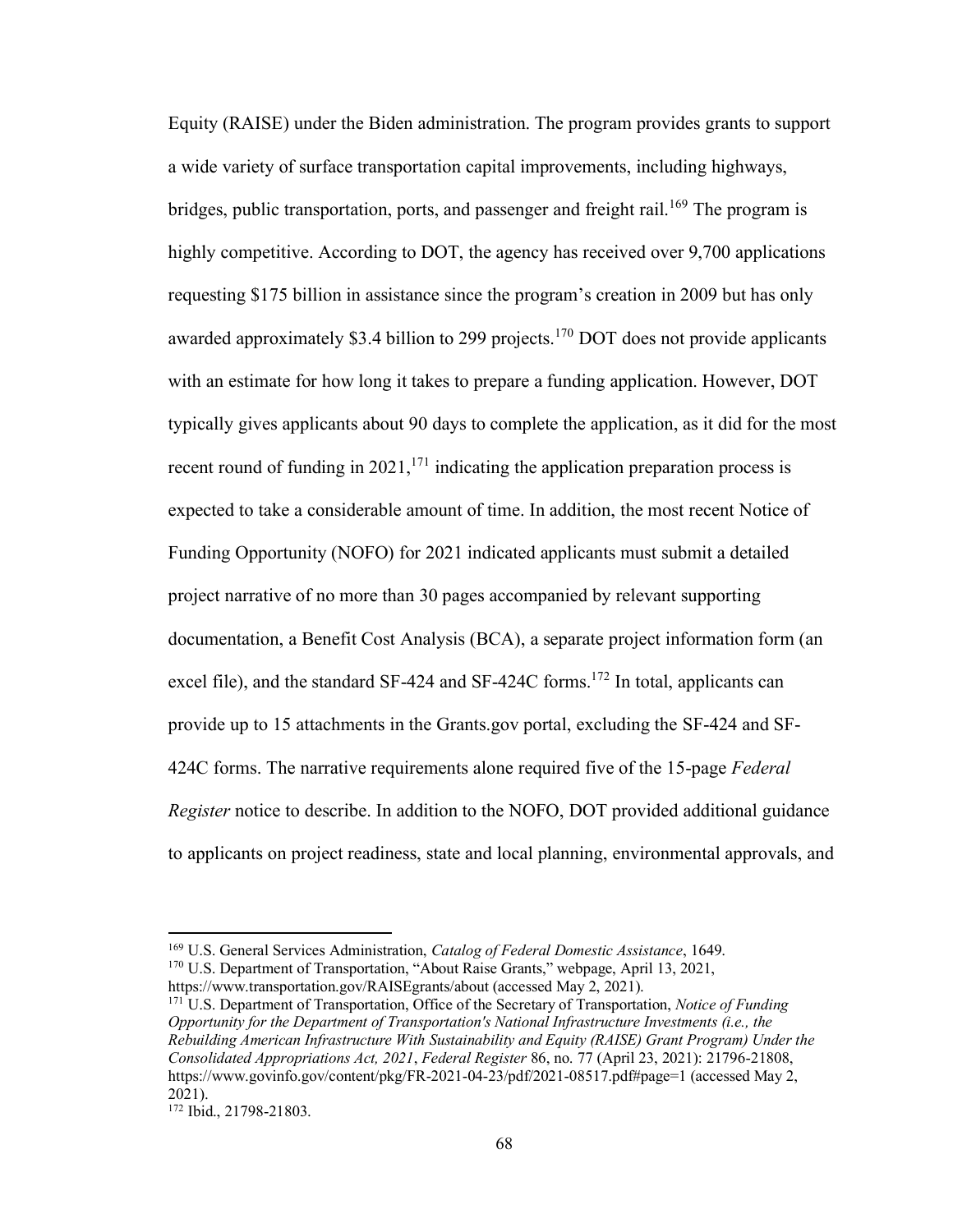right-of-way and design.<sup>173</sup> A separate guidance document is provided to applicants with information on how to complete the BCA requirement.<sup>174</sup> This guidance is 42 pages long. The guidance explains the BCA needs to include both a narrative (separate from the main project narrative) and the calculations used to complete the analysis.<sup>175</sup> In recent years, DOT has also hosted a series of webinars to help applicants navigate the application process.<sup>176</sup> For the 2021 round of funding, DOT hosted seven webinars.<sup>177</sup> Based on the information provided in the NOFO and by DOT on its website, it can be reasonably assumed that the application process for the National Infrastructure Investments program requires a significant level of effort on the part of the applicant.

The Assistance to Firefighters Grant (AFG) program is administered by the Federal Emergency Management Agency (FEMA) within the U.S. Department of Homeland Security and was authorized in Section 33 of the Federal Fire Prevention and Control Act of 1974, P.L. 93-498, as amended. The program provides grants to fire departments, nonaffiliated emergency medical services (EMS) organizations, and State Fire Training Academies "for critically needed resources to equip and train emergency personnel to recognized standards, enhance operational efficiencies, foster interoperability, and support community resilience."<sup>178</sup> AFG is another highly competitive program. FEMA generally receives 10,000 to 15,000 applications in any

<sup>173</sup> U.S. Department of Transportation, "RAISE Grants Additional Guidance," webpage, April 13, 2021, https://www.transportation.gov/RAISEgrants/additional-guidance (accessed May 2, 2021).

<sup>174</sup> U.S. Department of Transportation, Office of the Secretary of Transportation, *Benefit-Cost Analysis Guidance for Discretionary Grant Programs*, February 2021, https://www.transportation.gov/sites/dot. gov/files/2021-02/Benefit%20Cost%20Analysis%20Guidance%202021.pdf (accessed May 2, 2021). <sup>175</sup> Ibid., 28.

<sup>176</sup> U.S. Department of Transportation, "Resources," webpage, April 13, 2021,

https://www.transportation.gov/RAISEgrants/resources (accessed May 2, 2021). <sup>177</sup> U.S. Department of Transportation, "2021 Webinar Series," webpage, April 29, 2021,

https://www.transportation.gov/RAISEgrants/outreach (May 2, 2021).

<sup>178</sup> U.S. General Services Administration, *Catalog of Federal Domestic Assistance*, 3071.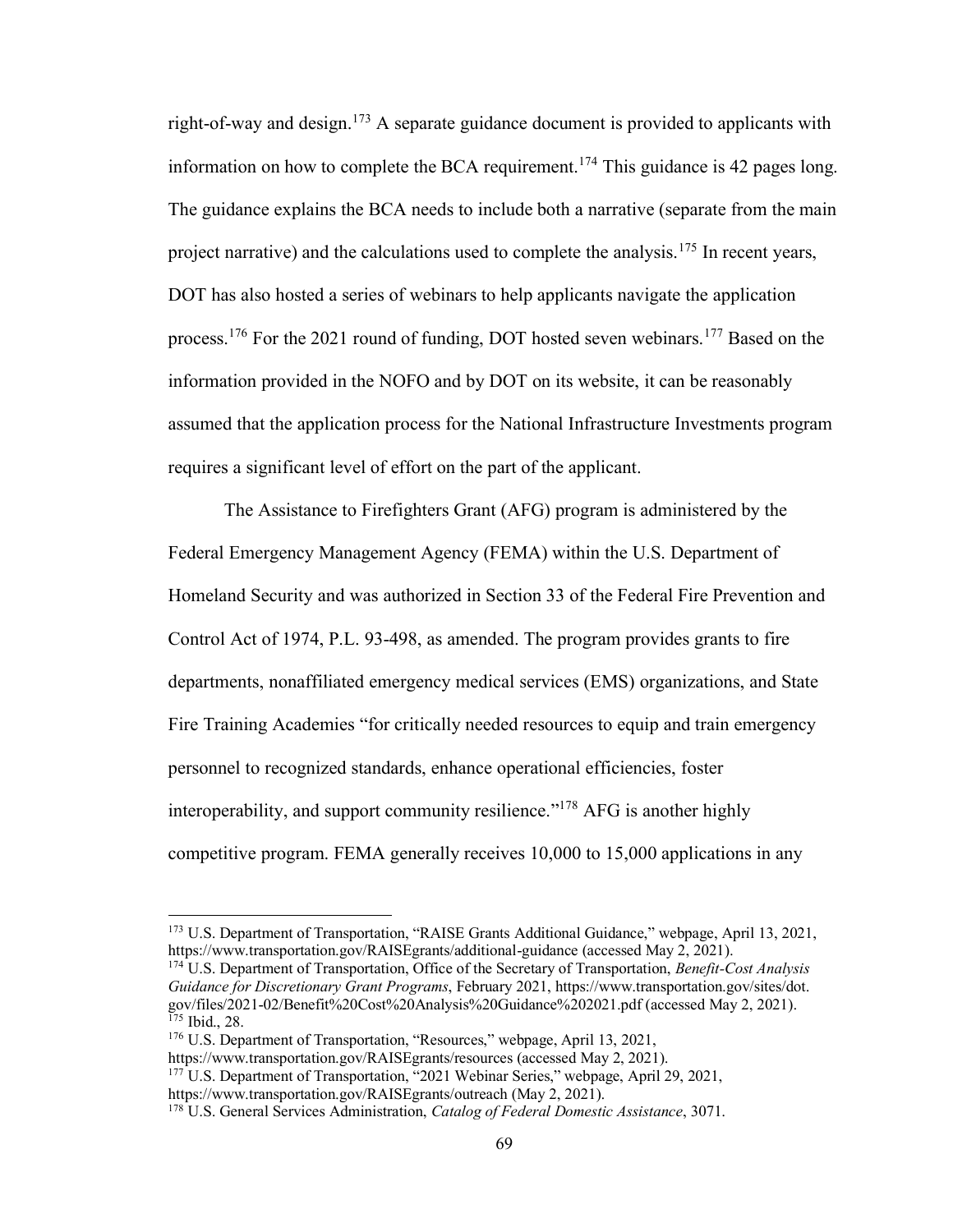given year.<sup>179</sup> In 2020, FEMA provided 1,768 awards totaling \$313,394,382.<sup>180</sup> Like the National Infrastructure Investments program, FEMA does not provide applicants with an estimate for how long it takes to prepare an application for funding. However, FEMA typically gives applicants 45 days to complete the application, as it did for the most recent round of funding in 2020-2021.<sup>181</sup> As the application timetable indicates, the application requirements are less cumbersome for AFG compared to the National Infrastructure Investments program. However, applicants are still required to provide a sizeable amount of information. After logging into FEMA's application portal (FEMA uses its own system for grant submissions, not Grants.gov), applicants must populate an online application with applicant information (application characteristics, operating budget, and community description); call volume information; grant request details, grant request summary; contact information; and assurances and certifications. Each section includes numerous questions. For example, the operating budget subsection of the applicant information section asks applicants to provide information on the operating budget of the organization for the current fiscal year and the previous two fiscal years; the percentage of the declared operating budget dedicated to personnel costs (salary, benefits, overtime costs, etc.,); the percentage of the declared operating budget for all three fiscal years from taxes, bond issues, EMS billing, grants donations, fund drives, fee for service, and any other sources; a description of the applicant's financial need; and

<sup>179</sup> U.S. Department of Homeland Security, Federal Emergency Management Agency, *Assistance to Firefighters Grant Program*, *Federal Register* 86, no. 70 (April 14, 2021): 19630,

https://www.govinfo.gov/content/pkg/FR-2021-04-14/pdf/2021-07576.pdf (accessed May 2, 2021). <sup>180</sup> U.S. Department of Homeland Security, Federal Emergency Management Agency, "Assistance for Firefighters Grants – Awards," webpage, March 2, 2021,

https://www.fema.gov/grants/preparedness/firefighters/assistance-grants#awards (accessed May 2, 2021). <sup>181</sup> U.S. Department of Homeland Security, Federal Emergency Management Agency, *Assistance to Firefighters Grant Program*, 19629-19634.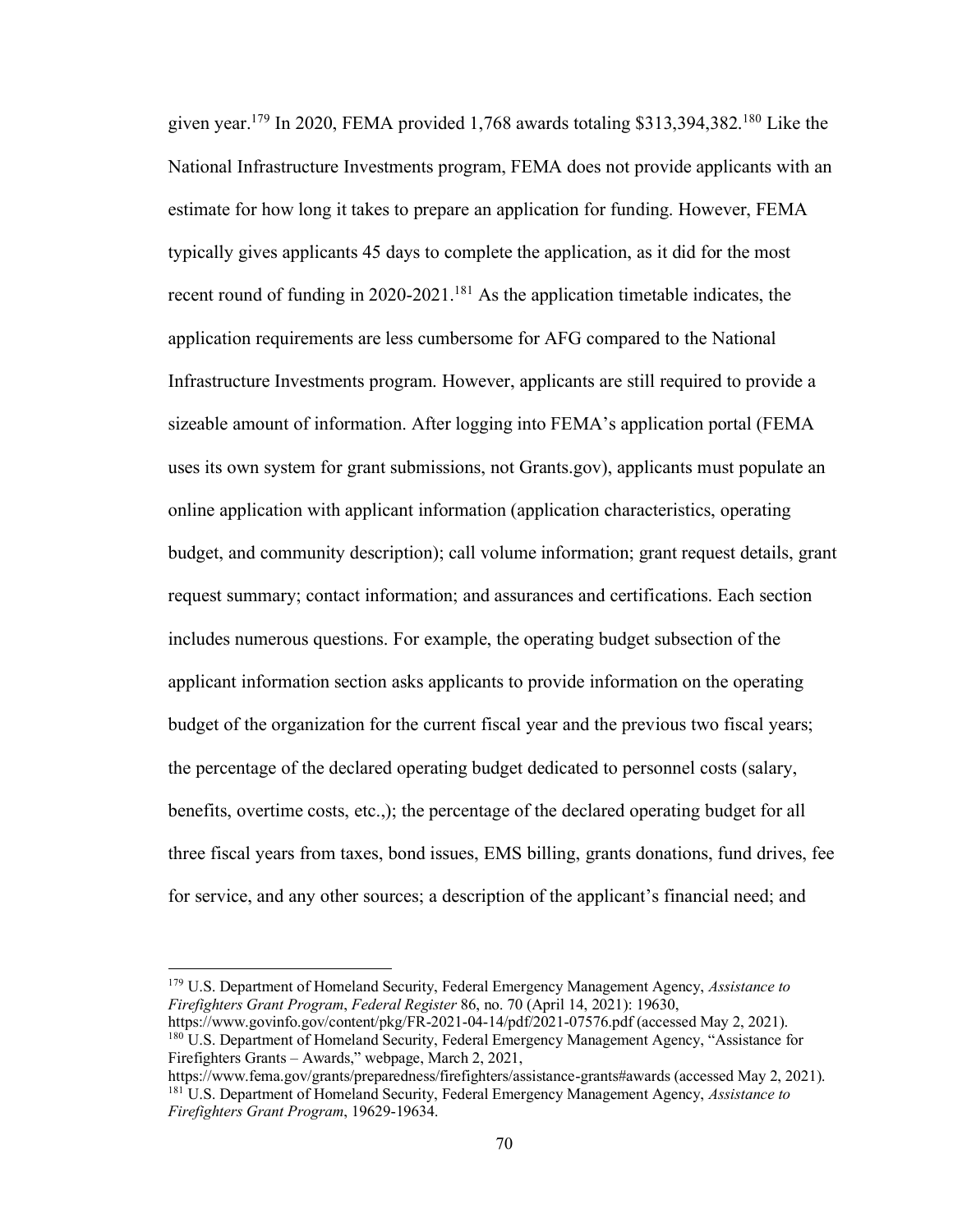whether the applicant intends to apply for an Economic Hardship Waiver.<sup>182</sup> The guidance document FEMA provides applicants to help navigate the application process is 68 pages long.<sup>183</sup> A more succinct application checklist is seven pages long.<sup>184</sup> The most recent NOFO (the 2020 version published by the agency, not the version published in the Federal Register) is 84 pages long. In addition, FEMA provides applicants with other tools and resources to prepare the application, including guidance on how to use the FEMA GO application portal; grantee bid specification tips; and screening for environmental and historic preservation compliance (a screening form and environmental assessment bulletin are both available to applicants);<sup>185</sup> a program FAQ; a narrative guide; a vehicle acquisition self-evaluation; an operations safety self-evaluation; and a cost share calculator.<sup>186</sup> Based on the information provided in the NOFO and by FEMA on its website, it can be reasonably assumed that the application process for AFG requires a significant level of effort on the part of the applicant, though not as significant a level of effort as the National Infrastructure Investments program. FEMA provides applicants with a variety of resources to facilitate the application process, suggesting a recognition

<sup>&</sup>lt;sup>182</sup> U.S. Department of Homeland Security, Federal Emergency Management Agency, "Grants" Management Modernization (GMM) FEMA Grants Outcomes (FEMA GO): Initiate an Application (AFG/FP&S) Desktop Reference Guide," GPD Communications, Culture, Analytics, and Training Branch, January 2021: 21-23, https://www.fema.gov/sites/default/files/documents/fema\_fema-go-initiateapplication-afg.pdf (May 2, 2021).

 $183$  Ibid., 1-68.

<sup>&</sup>lt;sup>184</sup> U.S. Department of Homeland Security, Federal Emergency Management Agency, "FY20 Assistance to Firefighters Grants Application Checklist," December 2020,

https://www.fema.gov/sites/default/files/documents/fema\_fy-2020\_the-afg-application-checklist\_0.pdf (May 5, 2021).

<sup>&</sup>lt;sup>185</sup> U.S. Department of Homeland Security, Federal Emergency Management Agency, "Rules and Tools: Assistance to Firefighter Grants," webpage, May 7, 2021,

https://www.fema.gov/grants/preparedness/firefighters/rules-tools (May 10, 2021).

<sup>186</sup> U.S. Department of Homeland Security, Federal Emergency Management Agency, "FY 2020 Assistance to Firefighters Grant (AFG) Application Guidance Materials," webpage, January 14, 2021,

https://www.fema.gov/media-collection/fy-2020-assistance-firefighters-grant-afg-application-guidancematerials (May 2, 2021).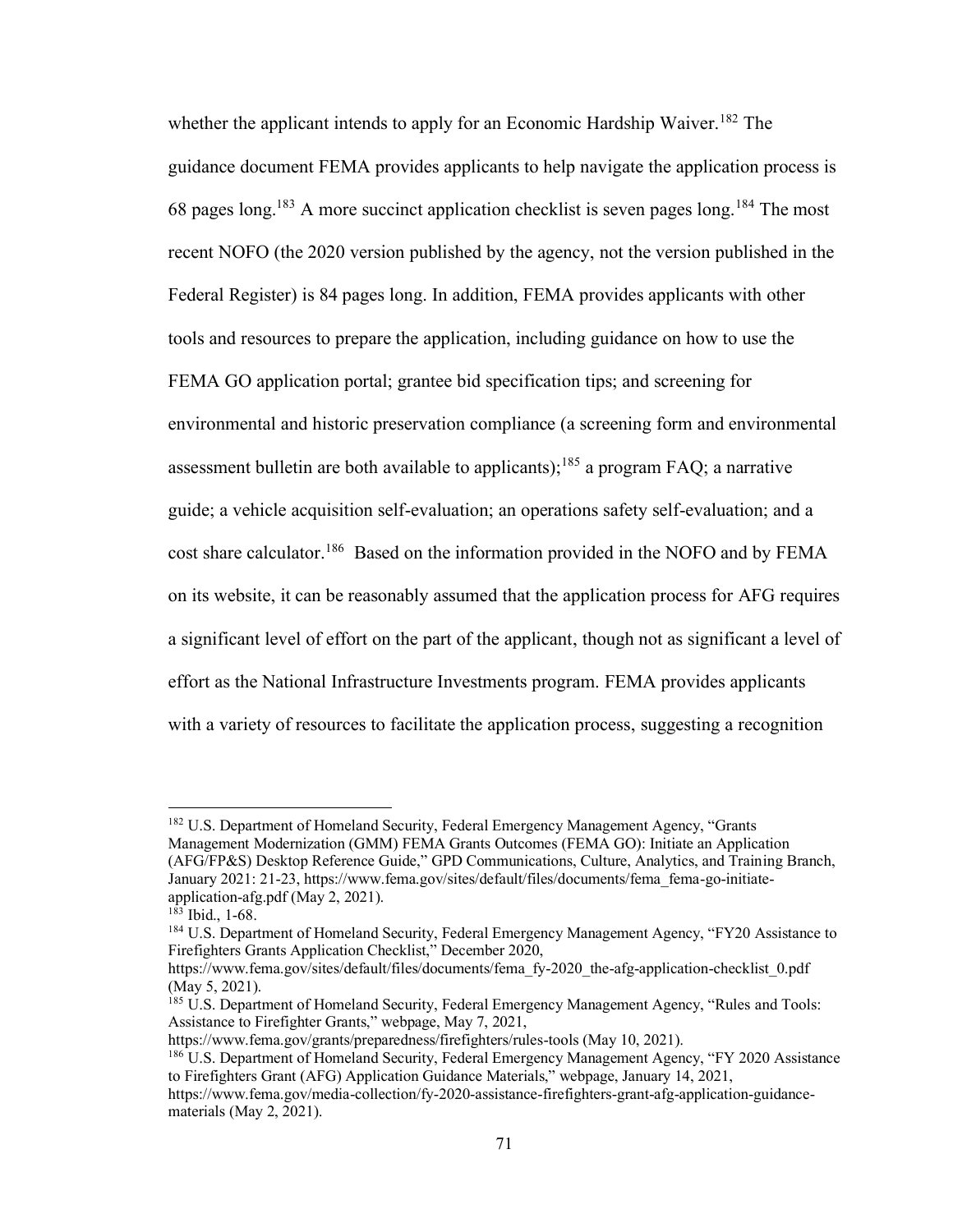that the primary applicants (firefighters and EMS personnel, sometimes volunteers) have a limited amount of time to dedicate to administrative and grant-seeking activities. Nonetheless, a significant level of time and attention is required to ensure any proposed project meets all the application criteria, environmental and historic preservation compliance, appropriate bid specifications, and other program conditions, in addition to the process of filling out the application.

For formula grants, the review will focus on the application processes for two popular programs: Community Development Block Grants/Entitlement Grants (CFDA 14.218) and the Edward Byrne Memorial Justice Assistance Grant Program – Formula (CFDA 16.738).

The Community Development Block Grants/Entitlement Grants, or CDBG, program is administered by the U.S. Department of Housing and Urban Development (HUD) and authorized by Section 570 of the Housing and Community Development Act of 1974, P.L. 88-633, as amended. The program provides formula grants to states, cities with populations over 50,000 in metropolitan areas, qualified urban counties with populations over 200,000, and cities designated as a central city of a metropolitan area.<sup>187</sup> Applicants can use the funds to provide "a wide range of community-based activities directed toward neighborhood revitalization, economic development, and community services, facilities, and improvements."<sup>188</sup> Given that CDBG is a formula grant program, eligible entities are not required to compete for the funds, which saves applicants certain application "costs" typically associated with project grants. Applicants are still required to provide HUD with information on how they plan to use the funds. CFDA explains that

<sup>187</sup> U.S. General Services Administration, *Catalog of Federal Domestic Assistance*, 730.  $188$  Ibid.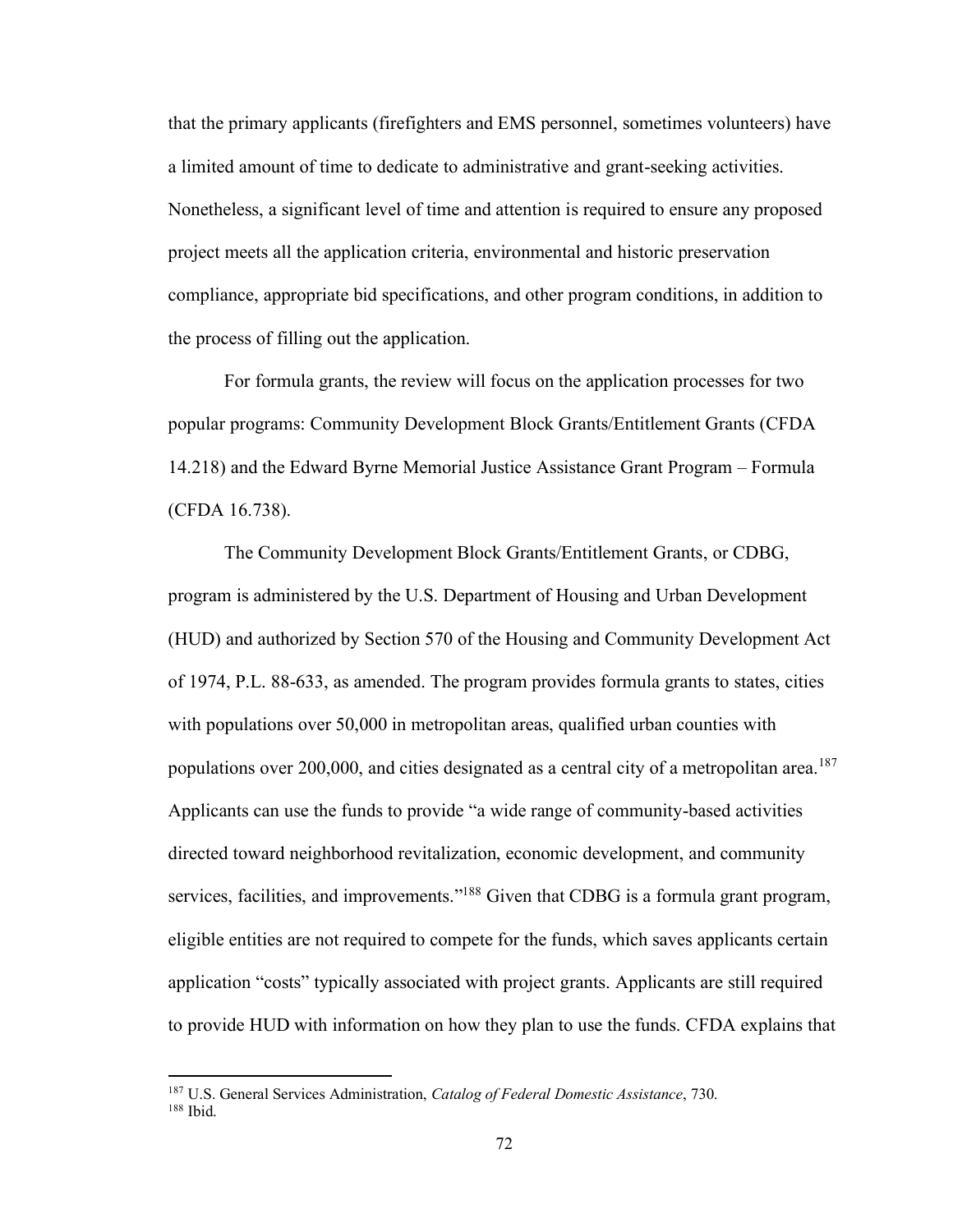"Recipients submit a 5-year Consolidated Plan, an annual action plan, SF Form 424, and certifications to HUD."<sup>189</sup> However, "The Consolidated Plan and the annual action plan cover four major formula-distribution HUD Community development programs, including CDBG."<sup>190</sup> As a result, the plans create efficiencies for applicants by joining four different program obligations into one process. So long as "the grantee makes a complete submission within the established deadlines, the Department will make a grant award unless a determination is made by HUD that the grantee's performance is unsatisfactory."<sup>191</sup> Based on the information provided in the CFDA, it can be reasonably assumed that the application process for CDBG requires a comparatively low level of effort on the part of the applicant to secure the funds.

The Edward Byrne Memorial Justice Assistance Grant Program – Formula (JAG) is administered by the U.S. Department of Justice (DOJ) and was authorized in Title I of the Omnibus Crime Control and Safe Streets Act of 1968, P.L. 90-351, as amended. The program provides formula funds to states, territories, tribal governments, and local governments to support "law enforcement, prosecution and court, prevention and education, corrections and community corrections, drug treatment and enforcement, planning, evaluation, and technology improvement, crime victim and witness initiatives and mental health programs and related law enforcement and corrections programs."<sup>192</sup> Given that JAG is a formula grant program, eligible entities are not required to compete for the funds. Applicants are still required to submit an "application" to DOJ to detail how the funds will be used. However, DOJ "will not disapprove any application (or

 $189$  Ibid.

<sup>190</sup> Ibid.

 $191$  Ibid.

<sup>192</sup> Ibid., 1305.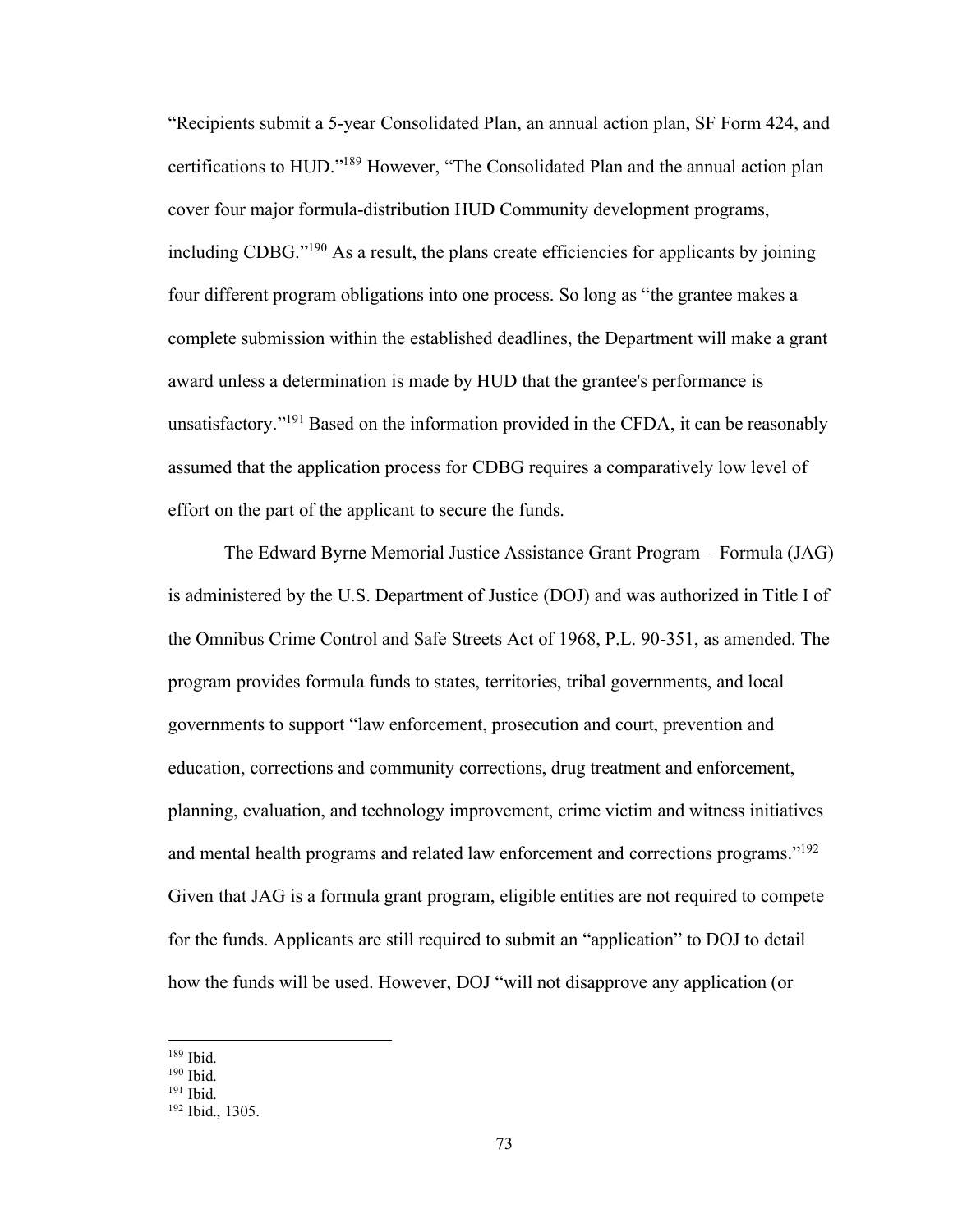amendment to that application) without affording the applicant reasonable notice of any deficiencies and providing an opportunity for correction and reconsideration."<sup>193</sup> This is not a consideration that competitive grant applicants receive. Based on the information provided in the CFDA, it can be reasonably assumed that the application process for JAG requires a comparatively low level of effort on the part of the applicant to secure the funds.

In addition, since JAG and CDBG are both reliable annual programs with consistent application processes, the applicants gain internal expertise on the program purposes and obligations, which results in applicant-level efficiency over time.

For congressional earmarks, the review will focus on the application processes for two popular earmark programs: State and Tribal Assistance Grants (STAG) and the Economic Development Initiative (EDI). The processes to submit earmark requests are unique compared to other forms of federal assistance, including project grants and formula grants. Each member of Congress participating in the earmark process develops their own "application" that is often available on their website at the start of the annual appropriations process. So, there is no general application to evaluate for each earmarked program. However, each member office often uses the guidance provided to members by the appropriations committees to develop their applications, as the committee guidance provides directions to members on the information the member will need to submit to the committee. Consequently, the review will use the most recent guidance provided by the House Appropriations Committee (HAC) to members regarding FY 2022 earmark

<sup>193</sup> Ibid., 1306.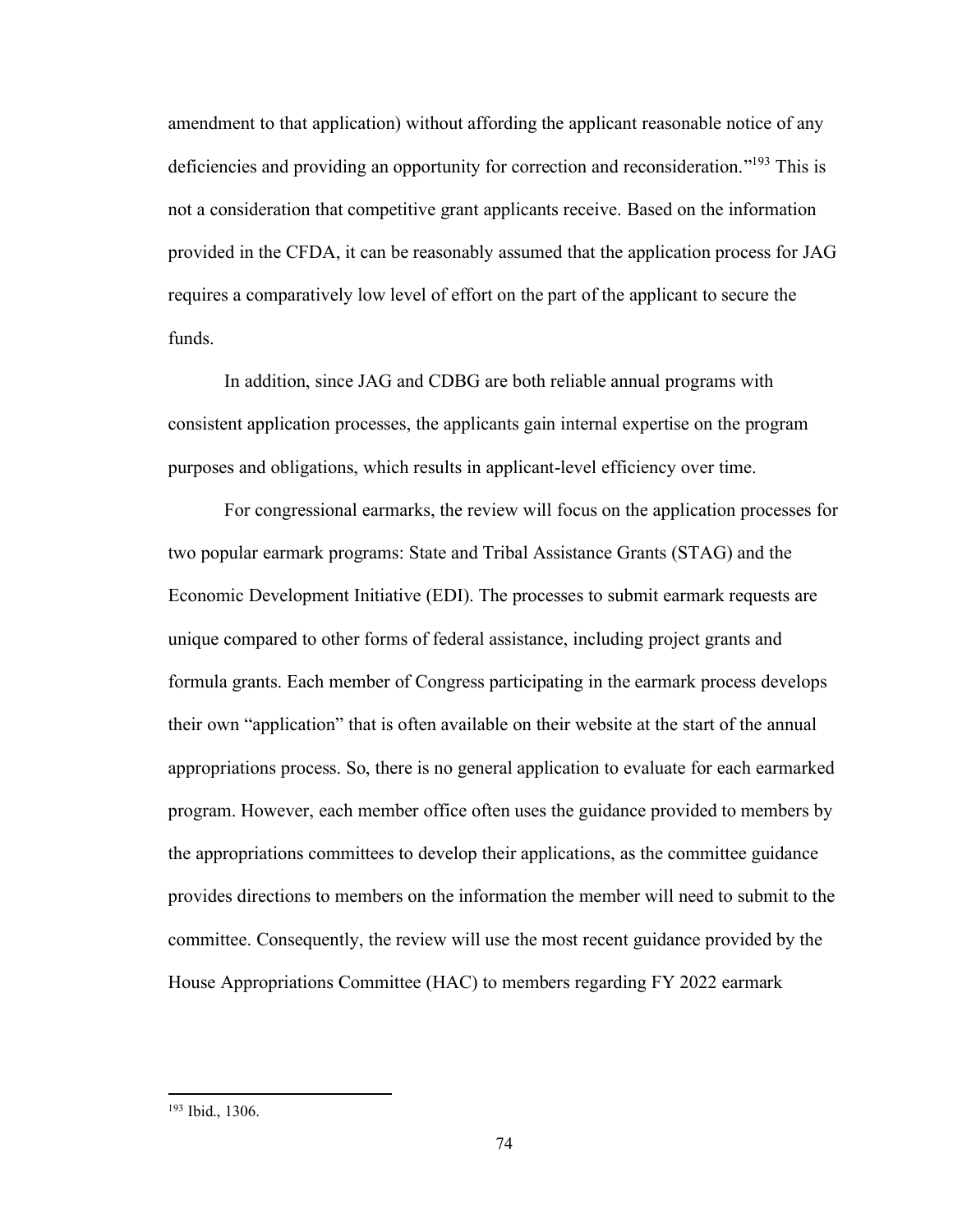requests, called Community Project Funding requests, or CPF, in the House.<sup>194</sup> HAC guidance will be used for this review instead of the Senate Appropriations Committee  $(SAC)$  guidance<sup>195</sup> because the HAC guidance is more detailed than the SAC guidance.

The STAG account is included in the Interior, Environment, and Related Agencies Appropriations Bill and includes numerous program authorities administered by the EPA. According to the CRS, "The STAG account now includes all water infrastructure funds and management grants provided to assist states in implementing air quality, water quality, and other media-specific environmental programs."<sup>196</sup> In 2021, the HAC guidance to members on the earmarked accounts available in the FY 2022 Interior, Environment, and Related Agencies Appropriations Bill explains that the committee would accept requests for wastewater and drinking water infrastructure projects that are publicly owned or owned by non-profit entities and are eligible for funding under the Clean Water State Revolving Loan Fund (CWSRF, CFDA 66.458) and Drinking Water State Revolving Loan Fund (DWSRF, CFDA 66.468).<sup>197</sup> The guidance explains that members must provide to the committee the following information about each STAG request: Evidence of community support; name of the proposed recipient; address of the proposed recipient; amount of the request; total project cost; FY 2022 President's Budget Request, if applicable; FY 2021 enacted level, if applicable; estimated start and completion dates for the project; "an explanation of the request, including purpose, and a

<sup>195</sup> U.S. Congress, Senate, Committee on Appropriations, "FY 2022 Appropriations Requests and Congressionally Directed Spending," webpage, April 26, 2021, https://www.appropriations.senate.gov/fy-2022-appropriations-requests-and-congressionally-directed-spending (accessed May 10, 2021). <sup>196</sup> U.S. Library of Congress, Congressional Research Service, *Water Infrastructure Financing: History of EPA Appropriations*, by Claudia Copeland, Jonathan L. Ramseur, and Mary Tiemann, 96-647 (2019), 3. <sup>197</sup> U.S. Congress, House, Committee on Appropriations, *Subcommittee on Interior, Environment, and Related Agencies: Fiscal Year 2022 Member Project Request Guidance*, 117th Cong., 1st sess., 2021, 7.

<sup>&</sup>lt;sup>194</sup> U.S. Congress, House, Committee on Appropriations, "Appropriations Requests," webpage, March 29, 2021, https://appropriations.house.gov/appropriations-requests (accessed May 10, 2021).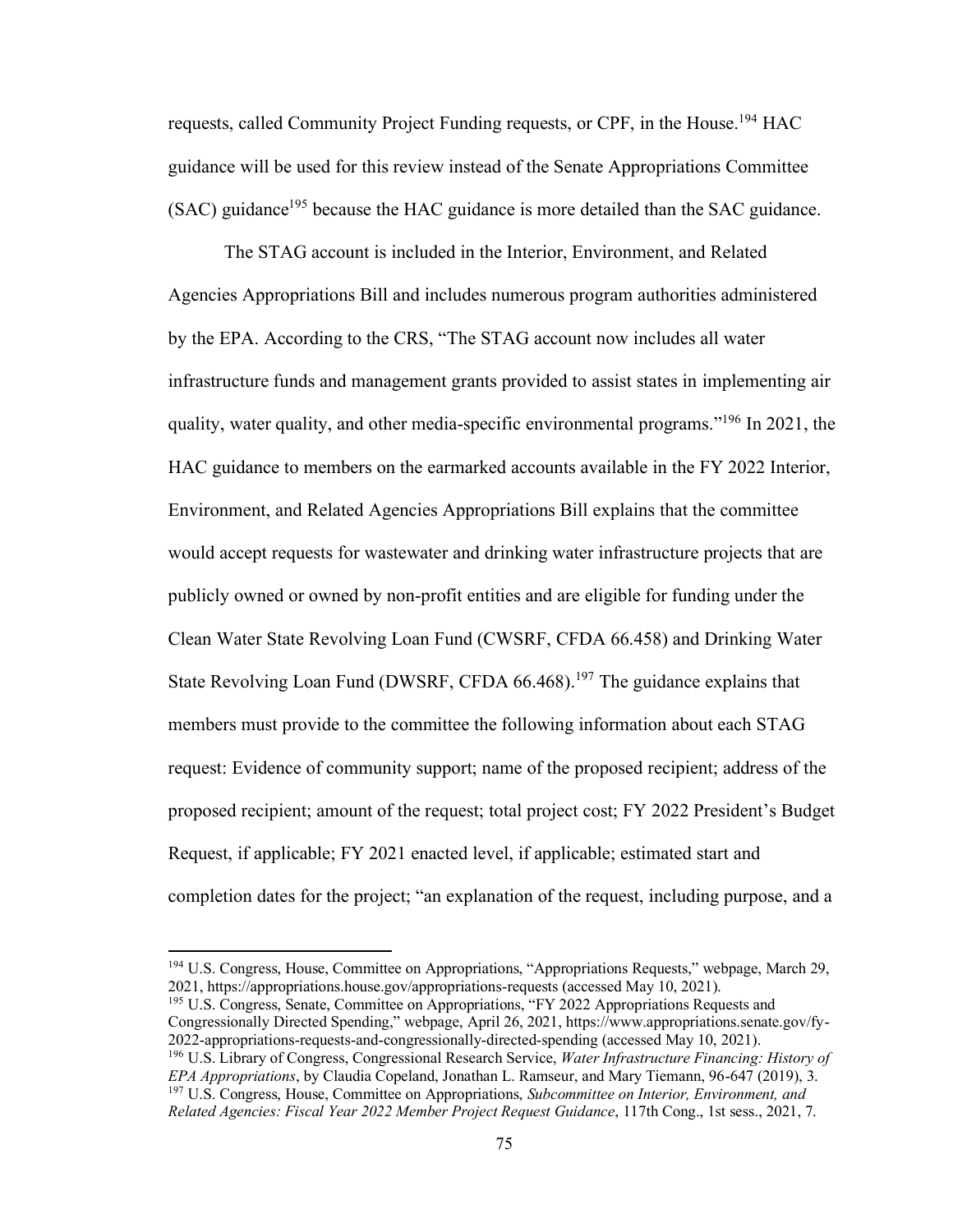justification for why it is an appropriate use of taxpayer funds;" if the project can obligate the funds within 12 months; if the request was submitted to another subcommittee; if the project is a CWSRF or DWSRF project; if the project has the required 20 percent match; if the project is on the state's most recent CWSRF or DWSRF Intended Use Plan; and if the project has previously received federal funds.<sup>198</sup> At a minimum, a member will request a prospective applicant/constituent to provide this information to their office in order to submit a STAG request to the committee. A member may also choose to request additional information from applicants. Based on the information provided by HAC, it can be reasonably assumed that the earmark "application" process for STAG requires a relatively low level of effort on the part of the applicant to apply for funds. The request information detailed by HAC in its guidance is minimal compared to the application information required of other competitive grants. In addition, the member of Congress has an incentive to help their constituents secure the funds in the final annual appropriations bill(s), and will therefore assist their constituents in advocating for the project on Capitol Hill. However, some applicants may also choose to hire an advocate to assist in the advocacy process, though this is not essential. Nonetheless, there is an additional level of effort required by the applicant to gain the attention of their member, who is receiving many requests from other constituents, and to advocate for the project throughout the appropriations process.

The EDI account is included in the Transportation, Housing and Urban Development, and Related Agencies Appropriations Bill and was authorized in Section 108(q) of the Housing and Community Development Act of 1974, P.L. 93-383, as

<sup>198</sup> Ibid., 2, 11.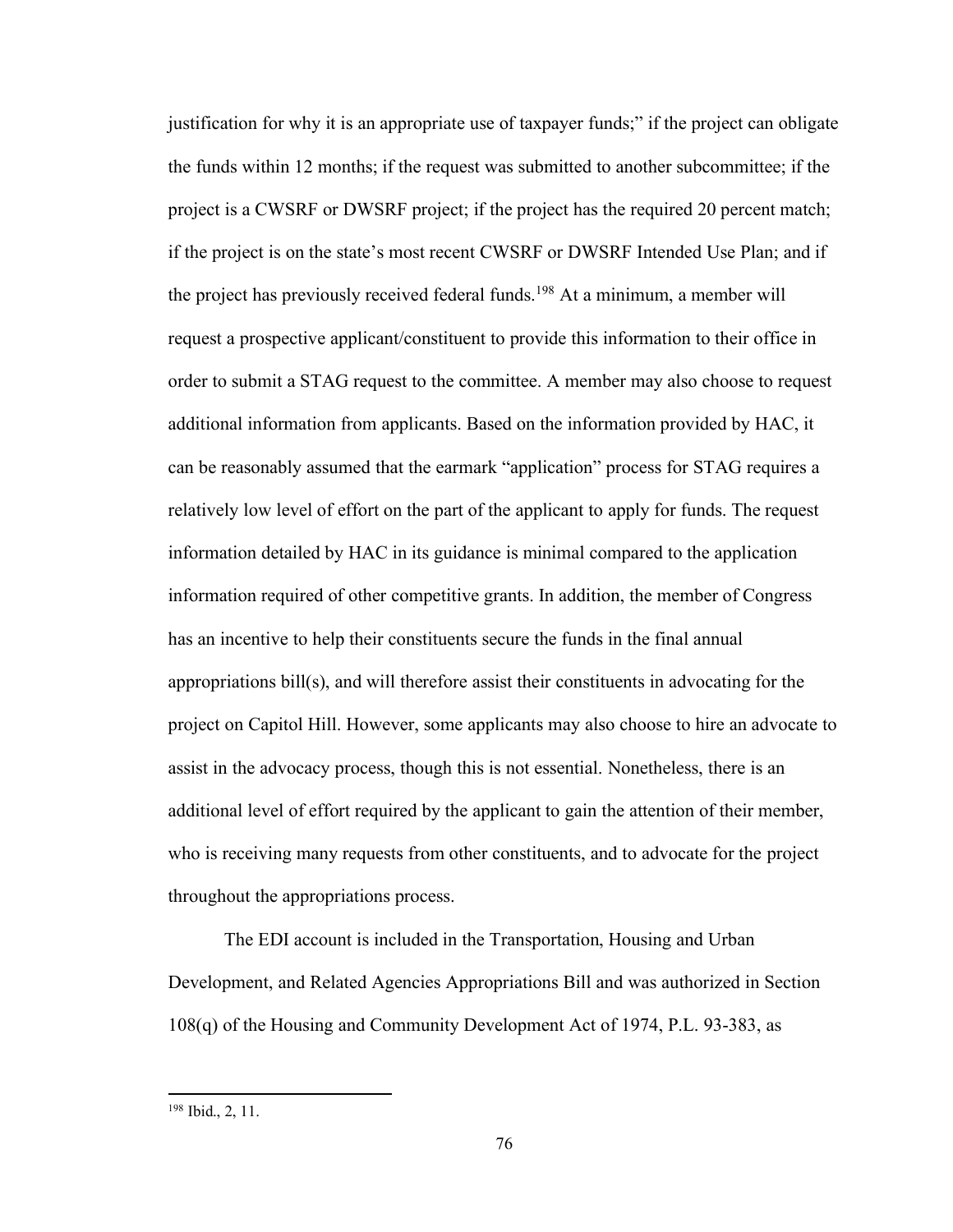amended. As specified by HAC, "EDI community project requests may be used for economic and community development activities, including land or site acquisition, demolition or rehabilitation of housing or facilities, construction and capital improvements of public facilities…and public services."<sup>199</sup> In addition, "planning and other activities consistent with the underlying authorization for the Community Development Block Grant program" are also eligible under EDI.<sup>200</sup> The EDI account had been inactive since 2010-2011, when the earmark moratorium began. However, Congress is restoring the EDI program in FY 2022 appropriations. The Office of Policy Development and Coordination at HUD is responsible for administering the program. In 2021, HAC guidance to members on the FY 2022 Transportation, Housing and Urban Development, and Related Agencies Appropriations Bill EDI account explains that members must provide to the committee the following information about each EDI request: project name; general description of the project and why it is needed; the benefit of the project and why it is a priority; request amount; total project cost; if the project can obligate the funds within 12 months; estimated start and completion dates for the project; if the request was submitted to another subcommittee; if the project has received other public or private funds; if the project requires environmental review and if the review has been completed; if the project is a service, new construction, rehabilitation, land or site acquisition, planning, or economic development project; if the project primarily benefits low-income persons or tribal communities; if the project impacts HUD rental assistance

<sup>199</sup> U.S. Congress, House, Committee on Appropriations, *Subcommittee on Transportation, Housing and Urban Development, and Related Agencies: Economic Development Initiative (EDI) Department of Housing and Urban Development (HUD) Guidance and Requirements for Appropriations Submissions Database*, 117th Cong., 1st sess., 2021, 1.  $200$  Ibid.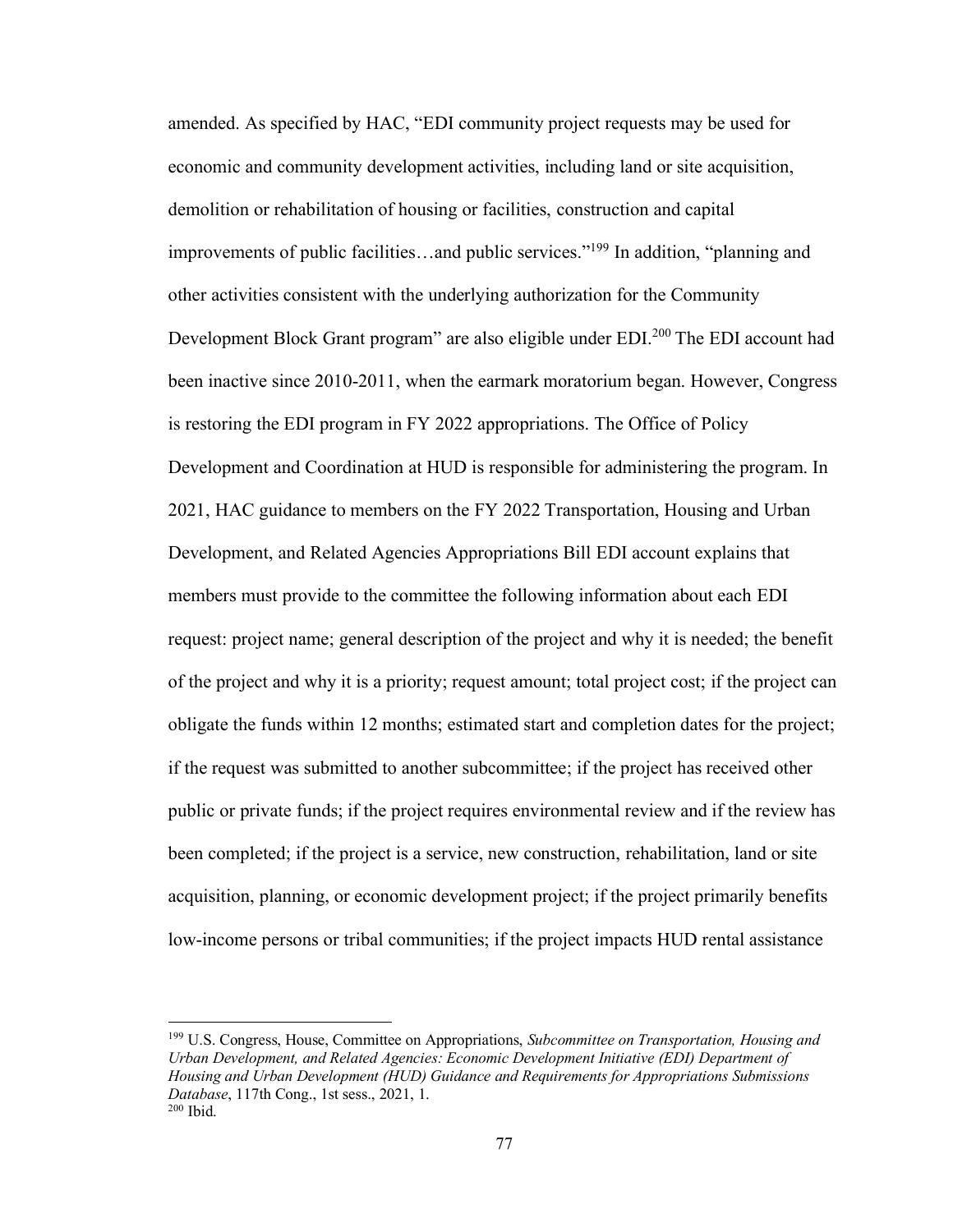beneficiaries; who the community partners are; if the project complies with local zoning requirements; if the project is in an identified priority area in the community's HUD Consolidated Plan; and if the project addresses climate change, resiliency, civil unrest, or inequities.<sup>201</sup> Like STAG, at a minimum, a member will request a prospective applicant/constituent to provide this information to their office in order to submit an EDI request to the committee. Again, like STAG and other earmark programs, a member may also choose to request additional information from applicants for EDI. Based on the information provided by HAC, it can be reasonably assumed that the earmark "application" process for EDI requires a relatively low level of effort on the part of the applicant to apply for funds. The request information detailed by HAC in its guidance is minimal compared to the application information required of other competitive grants. As previously stated, a member of Congress also has an incentive to help their constituents secure the funds in the final annual appropriations bill(s) and will therefore assist their constituents in advocating for the project. Still, there is an additional level of effort required by the applicant to gain the attention of their member and advocate for the project throughout the appropriations process.

### Conclusion

The analysis shows that the applicant level of effort is highest for project grants, which are controlled more by the executive branch than Congress (though there is a certain level of shared discretion because Congress authorizes the program and therefore sets priorities and criteria). The applicant level of effort is lowest for formula grants, which are controlled more by Congress than the executive branch. The applicant level of

<sup>201</sup> Ibid., 1-3.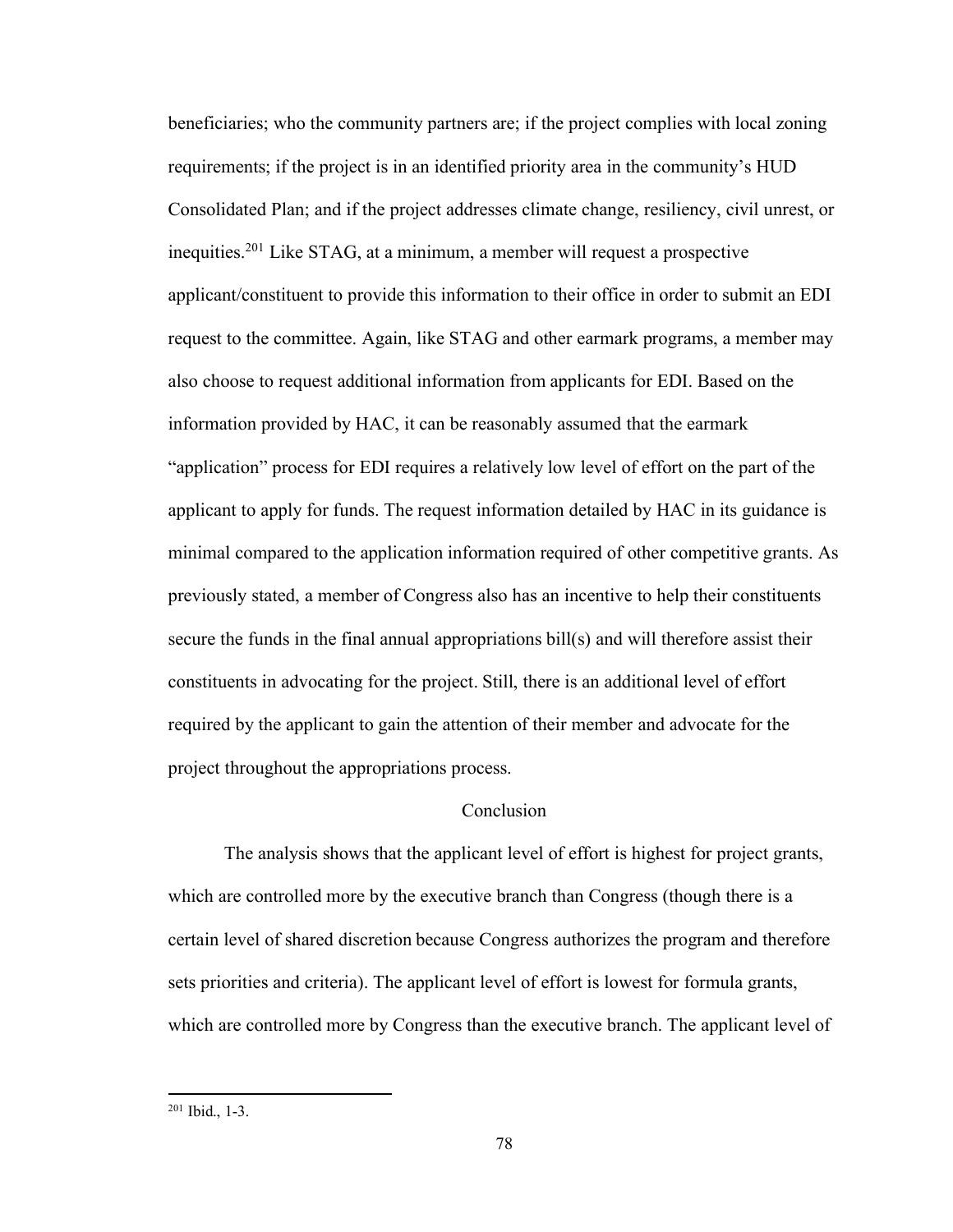effort to pursue congressional earmarks falls somewhere in between project grants and formula grants. Applying for a congressional earmark is relatively simple. However, securing the funds may be more challenging, as it may require the applicant to engage with their member of Congress to gain their support before the request is made and advocate for the request as it moves through the legislative process. Still, the congressional earmark process allows a member of Congress to champion projects in their districts, which may give communities with more limited personnel and resources an opportunity to pursue federal funds with the assistance of their member and the member's staff.

In general, federal grant funds primarily controlled by the executive branch have more complex application processes than grant funds primarily controlled by the legislative branch. Congress does not have the capacity to manage the allocation of federal funds in the same way as the executive branch. As a result, Congress delegates much of these grant management responsibilities to the executive branch. However, members of Congress still have an incentive to claim credit for grant funds being directed to their states and districts, and they support program structures that allow them to claim credit for benefiting their constituents. These credit-claiming programs will consequently be structured so the executive branch has less influence over the funds than the legislative branch, and therefore there will be less of a management responsibility on the part of Congress. The application processes will be easier, and intriguingly, we see this happen in the case of both large, distributive programs like CDBG and project-specific earmark programs like STAG, which represent two very different mechanisms for allocating funds.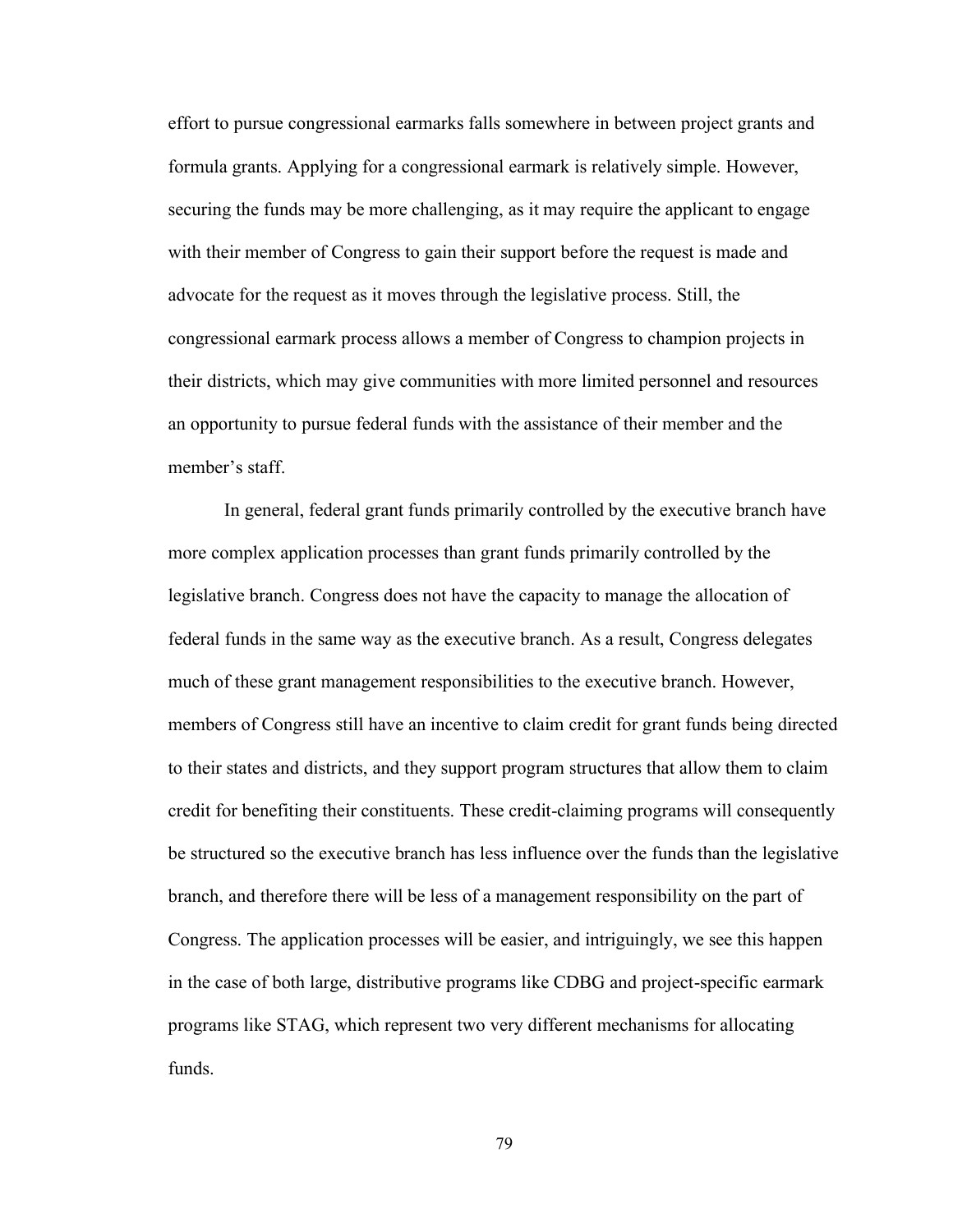The sometimes complex funding application processes used by the executive branch to distribute federal grant funds may negatively impact the ability of some applicants, especially those with limited resources, to secure federal funds. Stein recognized that applicants with fewer resources, who are often the "intended beneficiaries" of the funding, are likely to not pursue funds because of the application costs, implementation and administrative costs, and opportunity costs associated with seeking federal grants.<sup>202</sup> However, even though formula grants may be a more equitable way to distribute grant funds, and congressional earmarks a more streamlined one, not all federal grant funds can be provided in such a manner. Competitive funds will still be required to provide targeted assistance on a larger scale. In addition, the federal government has a responsibility to ensure that federal funds are being expended appropriately and effectively. As a result, there will always be a cost to the recipient to provide necessary information to the awarding agency so the agency can ensure the applicant has the capacity and ability to carry out the project. However, these costs should not be a barrier for intended beneficiaries. Both the legislative branch and executive branch should do more to ensure all eligible applicants, not just "high capacity communities,<sup>"203</sup> have an equal opportunity to compete for and receive federal grant funding.

<sup>&</sup>lt;sup>202</sup> Robert M. Stein, "Federal Categorical Aid: Equalization and the Application Process," 407.  $203$  Ibid.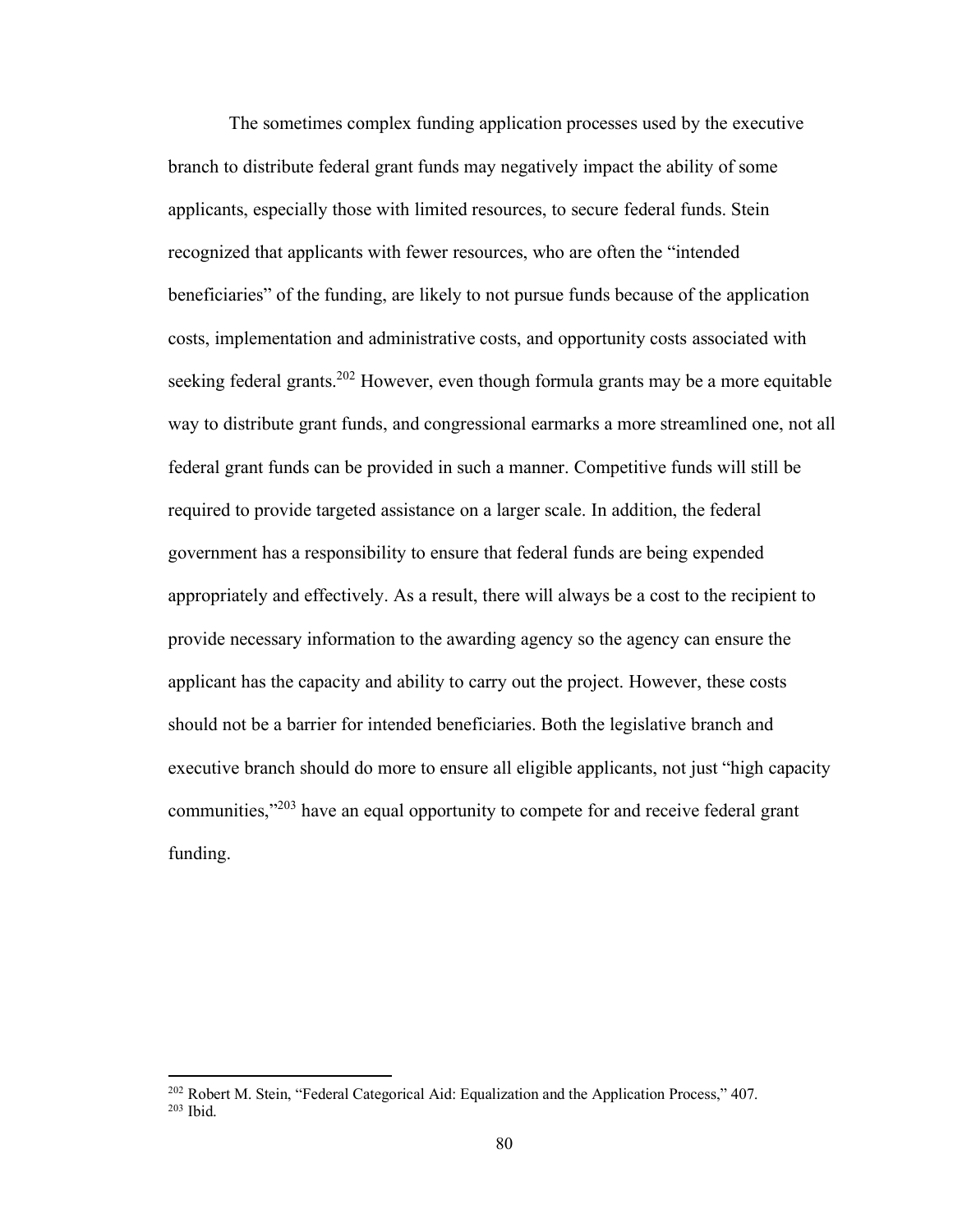#### **Conclusion**

Prospective federal funding applicants need to understand how the federal grantmaking process works. They need to understand how to research funding opportunities, evaluate their eligibility and competitiveness, write and submit an application, and effectively advocate for their application, if necessary. They also need to understand if any political factors or conditions in Washington may impact their ability to pursue and secure funding. As the preceding chapters illustrate, these are difficult tasks that require capacity, expertise, resources, time, and effort to understand and carry out.

The analysis in Chapter 1 finds that statements made by key members of Congress, activities conducted by relevant congressional committees, and actions taken by the  $116<sup>th</sup>$  and  $117<sup>th</sup>$  Congresses indicate that Congress aimed to reclaim some legislative and spending power it had previously delegated to executive branch agencies by restoring congressionally directed spending. On a bipartisan basis, members expressed frustration with being unable to direct federal spending to their communities, and members were displeased that unelected executive branch officials and staff were deciding where federal funds were being spent, sometimes requiring members to advocate to the executive branch for projects in their own states or districts. Members repeatedly referenced the growing imbalance between the legislative branch and executive branch, which was only made more acute by the earmark prohibition. By restoring earmarks, members aimed to regain control of Congress's constitutional duties by more directly managing federal spending.

These actions collectively illustrate Congress's willingness to reclaim previously delegated authority. However, in the context of the larger delegation versus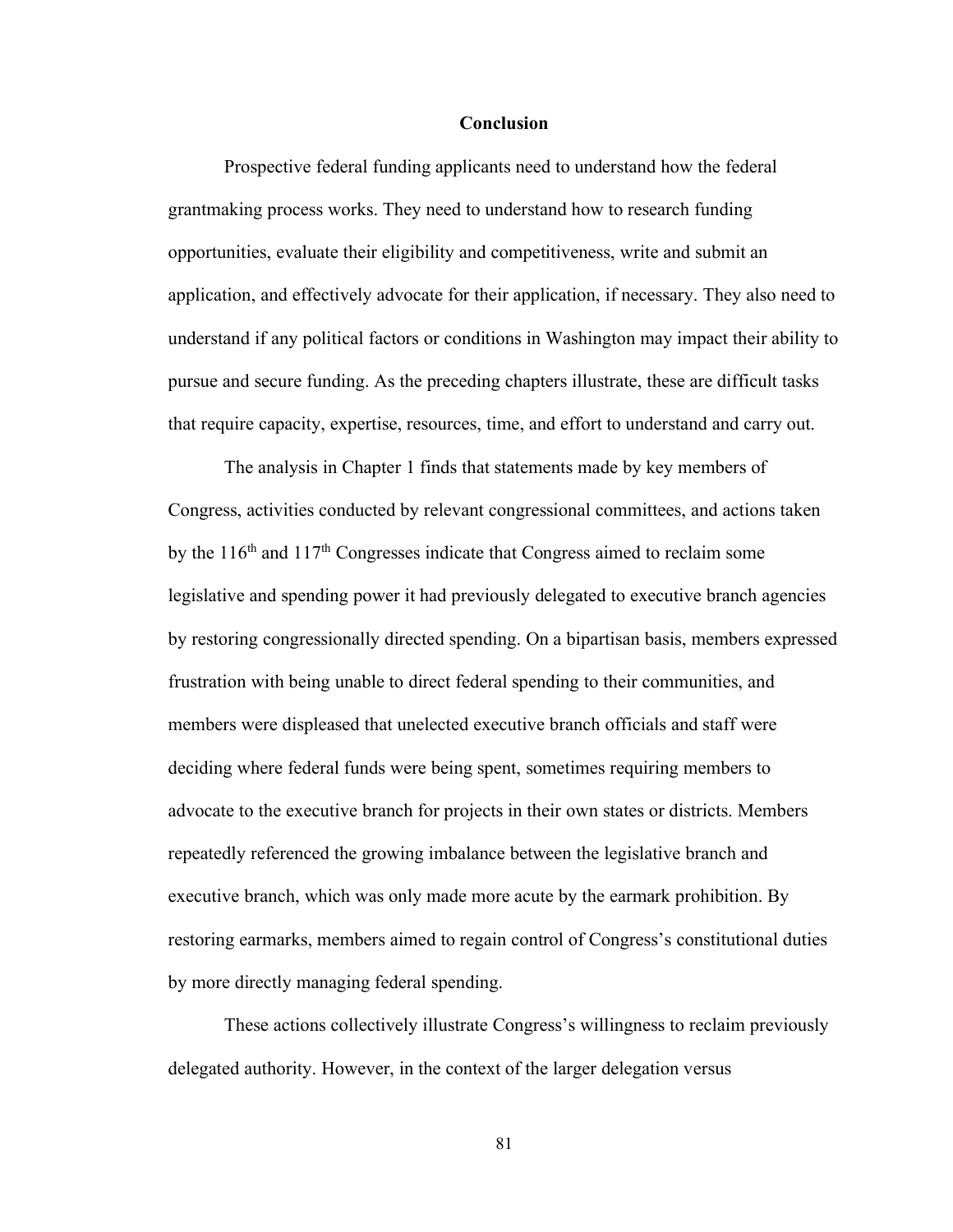nondelegation debate and academic discussion regarding the rise of the administrative state, the legislative branch still largely operates in favor of delegation. Earmarked funds represent less than one percent of federal discretionary spending. The majority of federal funds are still managed and suballocated by the executive branch. If Congress aims to take more direct control over federal spending, the institution will need to do more than restore earmarks. Nonetheless, even though Congress still largely favors delegation, Congress still has its limits.

With members of Congress once again exercising more control over certain funding accounts, entities seeking federal funding will need to adapt to these new conditions as they strategize on how to secure funding. From the perspective of a prospective applicant, the return of earmarks is not necessarily a harmful development because the earmarking process provides another opportunity secure federal grant funding. Though some earmarked funds are also available through annual competition via executive branch solicitations, such as Pre-Disaster Mitigation grants, other earmarked funds are only available through the earmarking process, such as COPS Technology and Equipment grants. As the analysis in Chapter 3 shows, applying for a congressional earmark is also relatively simple, though securing the funds may be more challenging since it requires the applicant to engage with their member of Congress to gain their support before the request is made and advocate for the request as it moves through the legislative process. Still, the congressional earmark process allows a member of Congress to champion projects in their districts, which may give communities with more limited personnel and resources an opportunity to pursue federal funds with the assistance of their member and the member's staff.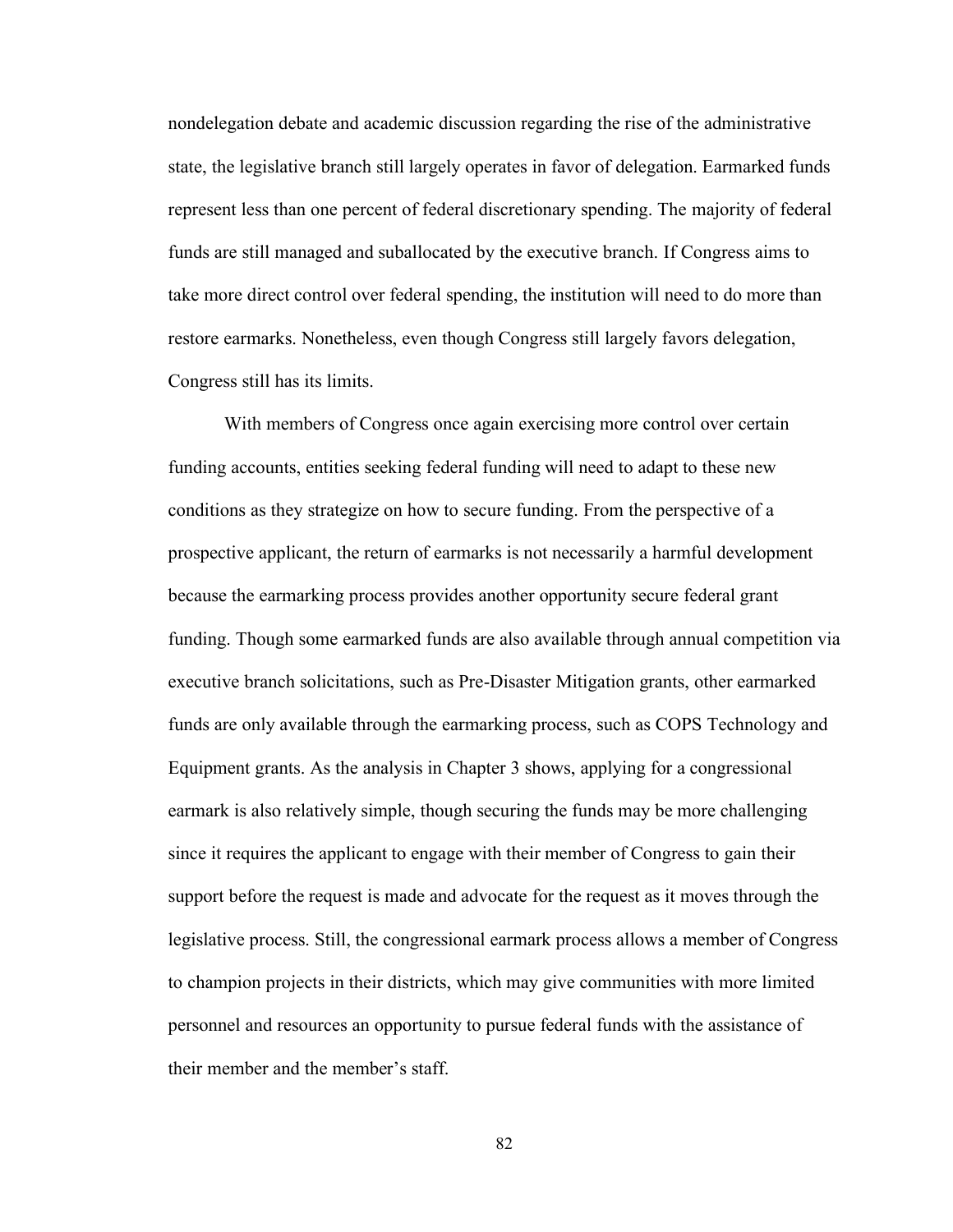For the earmarking process to work effectively for applicants, members of Congress need to conduct robust outreach to eligible entities in their states and districts. Eligible entities not only need to understand the timing of the appropriations process, which may vary slightly depending on the political conditions in Washington, but they also need a thorough understanding of which accounts are available to earmarking and if their projects are eligible for funding under those accounts. Congress, as an institution, should consider developing and providing members and staff with resources to help conduct necessary outreach to eligible entities. For example, Congress could develop templates for constituent webinars, PowerPoint presentations, email notifications, and other outreach materials to help members and staff, who already have limited capacities, conduct effective outreach. If Congress is going to act in a grantmaking role, the institution needs to ensure that it has the internal capacities and resources to carry out that role effectively.

Chapter 2 uses EPA data to evaluate if it is difficult for prospective federal funding applicants to identify, and therefore apply for, federal funding because Grants.gov and other federal websites do not provide adequate information on the funding opportunities available through the federal government. The analysis finds that EPA is properly following federal guidance regarding which competitive discretionary federal funding programs it is required to publish on Grants.gov. However, because federal guidance only requires that certain types of federal funding be advertised on Grants.gov, and because of the limited search functions available on Grants.gov, prospective applicants must use various other federal resources to determine their eligibility under federal funding programs. Given the complex nature of researching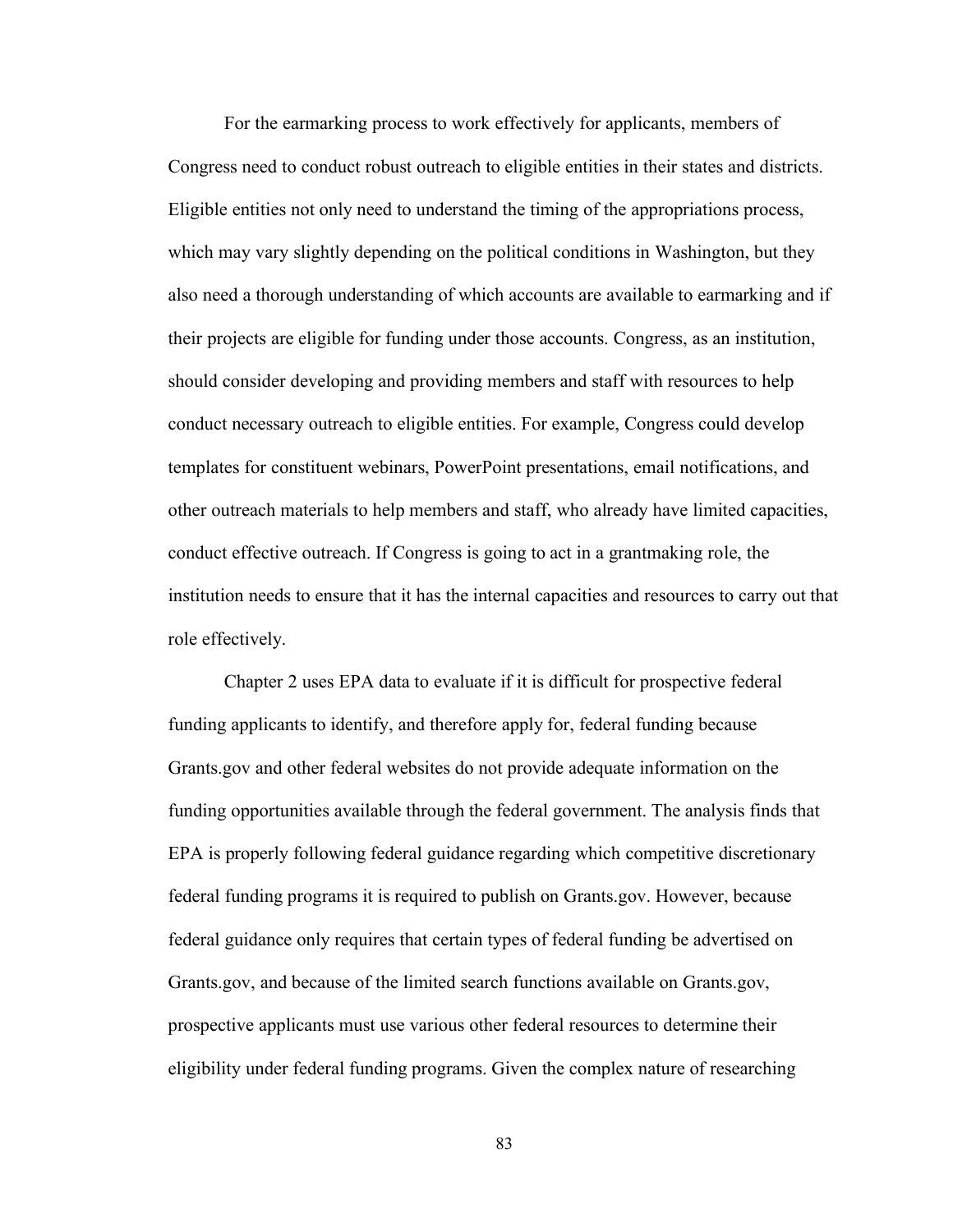federal funding opportunities through multiple federal resources, it can be reasonably concluded that such circumstances make it difficult for prospective federal funding applicants to identify, and consequently apply for, federal funding.

The analysis only evaluates how one federal agency publishes information on federal funding opportunities available through the agency, so the results may not be applicable to all federal agencies. However, every federal agency must publish federal funding opportunities consistent with OMB's Uniform Guidance. As a result, the findings of the analysis suggest that other federal agencies publish information on federal funding opportunities in a similar manner.

Conventional wisdom assumes Congress and the administration are the primary drivers behind how federal funding is ultimately allocated. More limited academic literature recognizes that the decision of applicants to apply for federal funds, and how much to request, may also affect how federal funding is distributed. As this analysis illustrates, it may also be the case that entities do not apply for funding because they are unaware that certain funding opportunities exist. The analysis is not able to determine if such conditions in fact impact the distribution of federal funds, but it highlights a currently understudied factor that may affect the dynamics of how federal funding is distributed. Given the understudied nature of this issue, it may also be the case that members of Congress or the administration do not have an incentive to make information about certain federal funding programs more transparent, as it may provide them with a greater ability to influence who ultimately receives funding through certain programs. Such political factors may play an important role in understanding why it is difficult to identify federal funding opportunities. However, political motives cannot account for the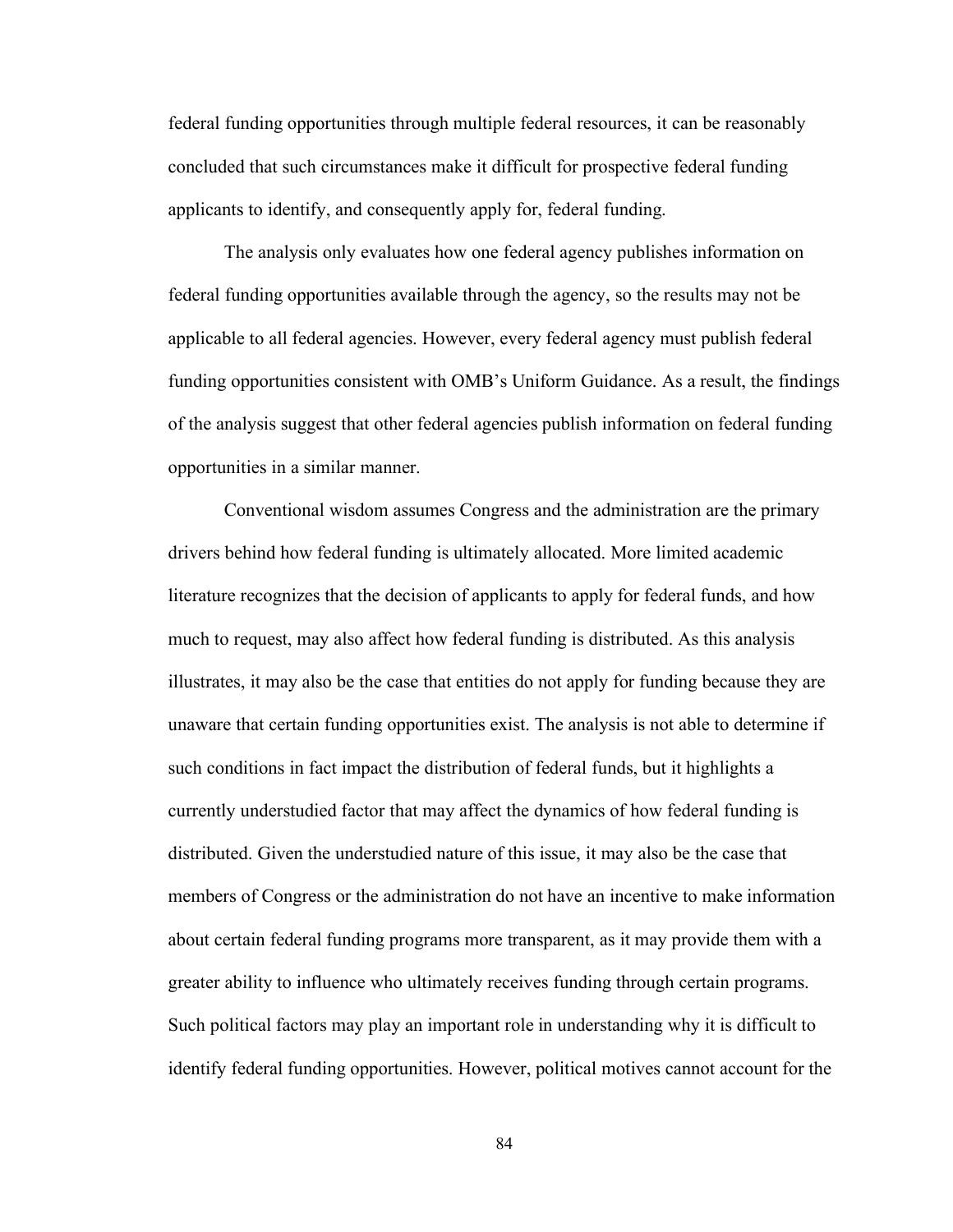totality of the problem considering Congress and the executive branch both supported the creation of the Grants.gov platform in 2002, and subsequent actions have only aimed to improve the user experience. Further study may yield information that has important implications for the study of distributive politics.

The analysis and associated findings also suggest that OMB and the U.S. Department of Health and Human Services (HHS), which manages the Grants.gov platform and oversees the federal Grants Management Quality Service Management Office (QSMO), need to do more to ensure prospective applicants can identify federal funding opportunities. To be sure, the creation of the Grants.gov platform was a significant step in the right direction, and the actions taken by its managing agencies since then to continue improving the user experience have been effective. However, OMB, HHS, and QSMO could reduce further burdens on prospective applicants by investing in additional upgrades to the Grants.gov platform.

First, Grants.gov needs to be more comprehensive. Certain major federal funding categories are not required to be published on Grants.gov, including programs that provide loan and loan guarantees. For example, there are loan programs managed by federal agencies that are competitive programs, but according to the Uniform Guidance, solicitation information for these programs is not required to be published on Grants.gov, which is supposed to be the main federal repository for prospective federal funding applicants to search and apply for discretionary financial assistance. Chapter 2 uses EPA's WIFIA loan program as an example. The WIFIA program has received over \$280 million in appropriations from Congress since FY 2017, which the agency has used to provide billions in loans to eligible entities such as state, tribal, and local governments.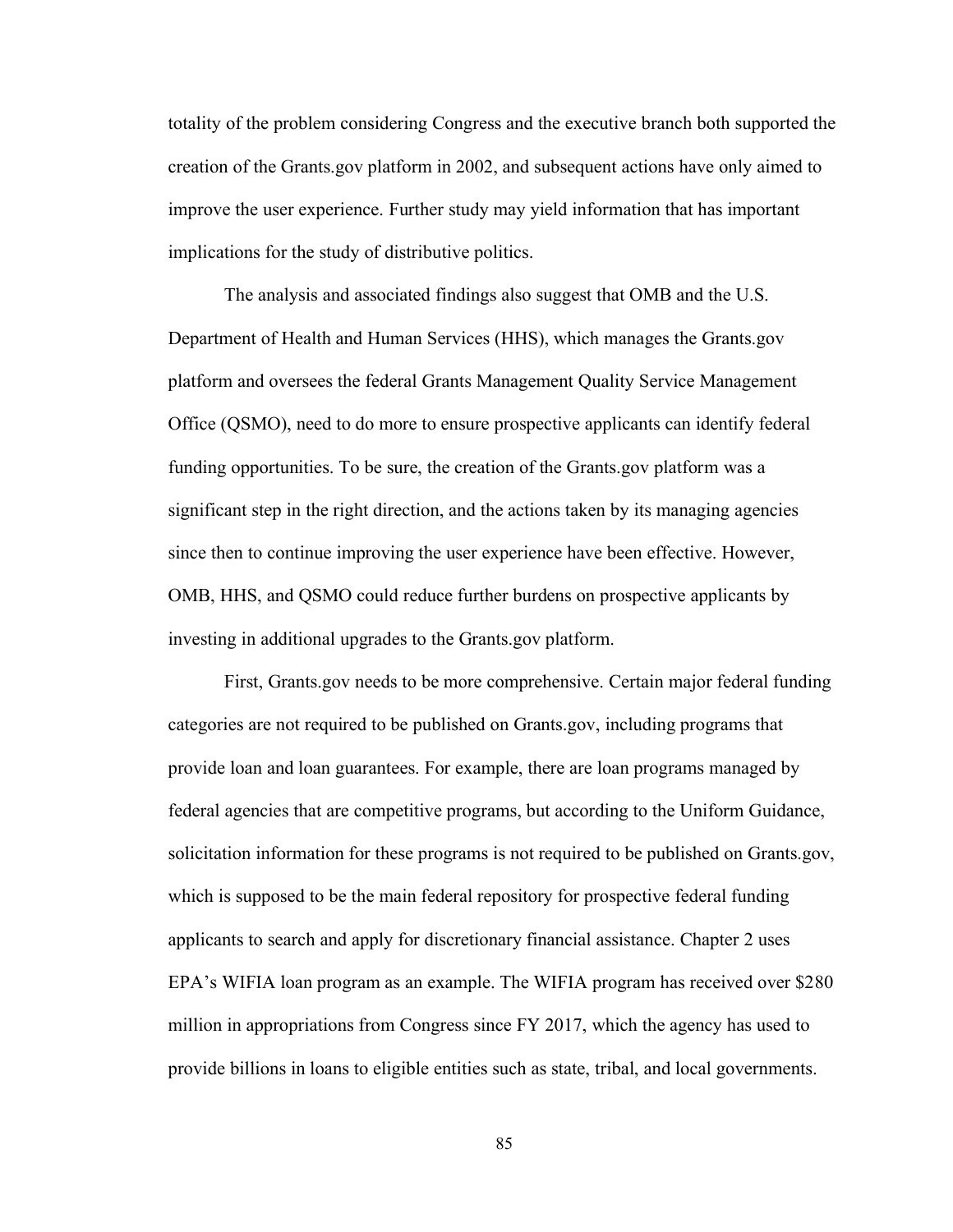Applying for a WIFIA loan is a competitive process similar to competition processes for federal grants. Yet, this program is not listed on Grants.gov. Since the Uniform Guidance does not require federal loans to be published on Grants.gov, potential applicants must look elsewhere to find information on federal loan programs (and other funding categories not covered by the Uniform Guidance). WIFIA program information is indeed listed on beta.SAM.gov, along with all federal assistance programs assigned a CFDA number. However, the CFDA database on the beta.SAM.gov platform does not provide the same type of information on funding opportunities as Grants.gov, which may impact how functional the CFDA database is for potential applicants researching funding opportunities. For example, the CFDA database provides limited information on solicitation dates and application processes, which is critical information for an applicant to understand. It must be recognized that the primary functionality of the CFDA database is not to assist potential applicants in identifying and applying for federal funding assistance. The CFDA webpage on beta.SAM.gov specifically refers potential applicants to Grants.gov or specific agencies for more information on programs of interest to a prospective applicant.

Second, Grants.gov needs more robust search functionalities. For example, there is currently no search filter that allows a potential applicant to filter opportunities only available in rural areas. Again, using EPA as an example, EPA has created its own "Water Finance Clearinghouse" webpage that allows prospective applicants to search for environment- and water-related funding sources and allows prospective applicants to filter the results by community population size. However, this is again another federal webpage that prospective applicants must access for information, and furthermore must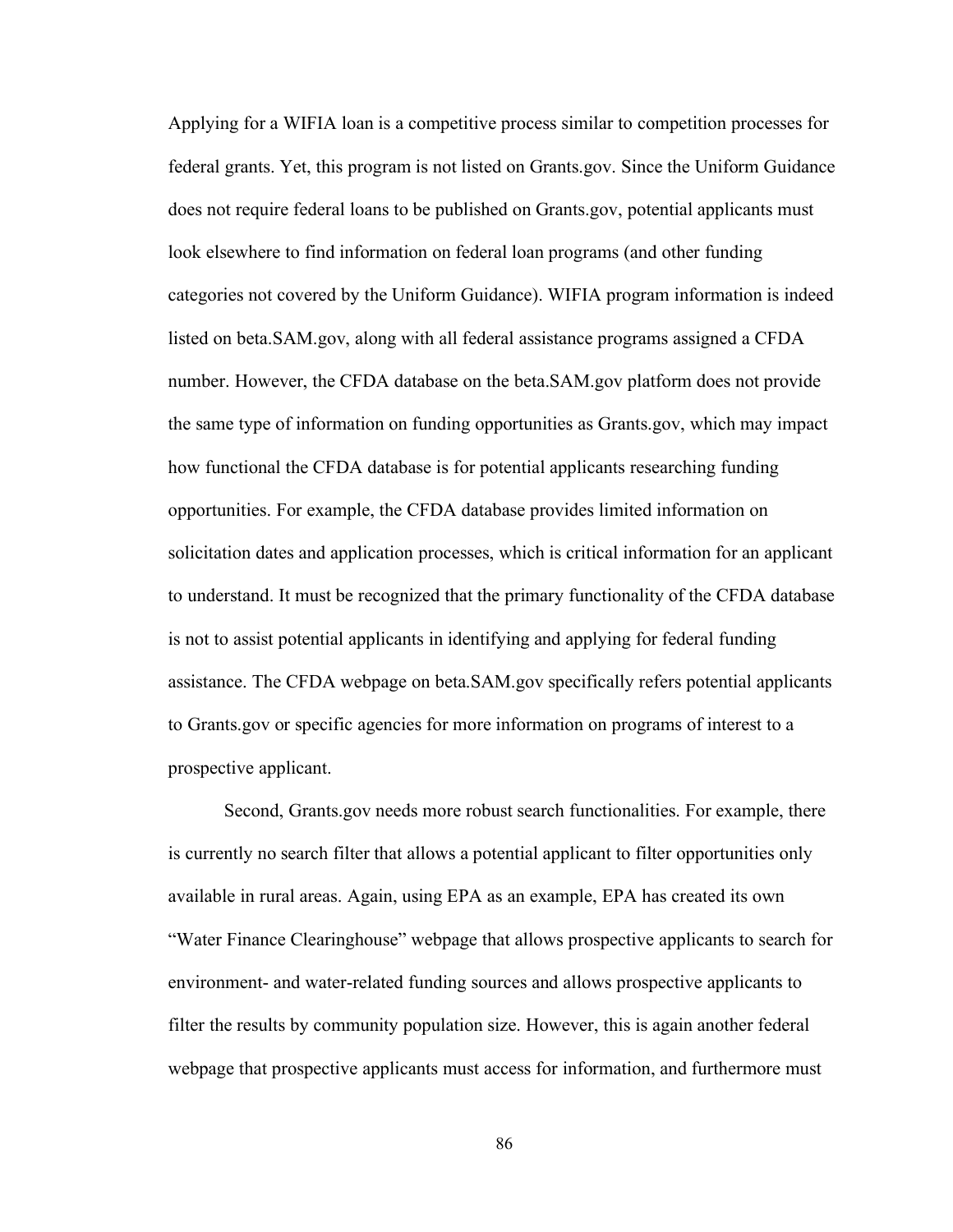know is available to them for their research needs. Beta.SAM.gov allows prospective applicants to filter results for programs that are available in rural areas. However, without referring to the 3,709-page long *Catalog of Federal Domestic Assistance*, it is difficult to ascertain what the "rural" search function means, especially because different programs and agencies have different definitions for the term "rural."

Every federal funding program has eligibility parameters. Some common parameters include restricting the type of applicant eligible to apply (for example, restricting eligibility to local governments and nonprofits only), restricting eligible types of projects, (for example, drinking water and wastewater projects only), and restricting the geographic location of the applicant or project area. Though Grants.gov allows prospective applicants to restrict search results by applicant type, it does not allow prospective applicants to restrict results by general project categories or geographic location. Basic search functions that allow prospective applicants to limit search results to the most relevant funding opportunities will make the Grants.gov platform more effective and efficient for users. OMB, HHS, and QSMO should explore common eligibility parameters that could be translated into basic search functions on Grants.gov to help users limit search results.

OMB, HHS, and QSMO should also consider leveraging Geographic Information System (GIS) technology to help match prospective applicants to federal funding opportunities for which they are eligible to apply. PolicyMap, Inc, a small business benefit corporation, created a web-based mapping tool that uses GIS to visually map demographic and economic information with the purpose of helping policymakers, businesses, researchers, and other relevant users understand community-level issues and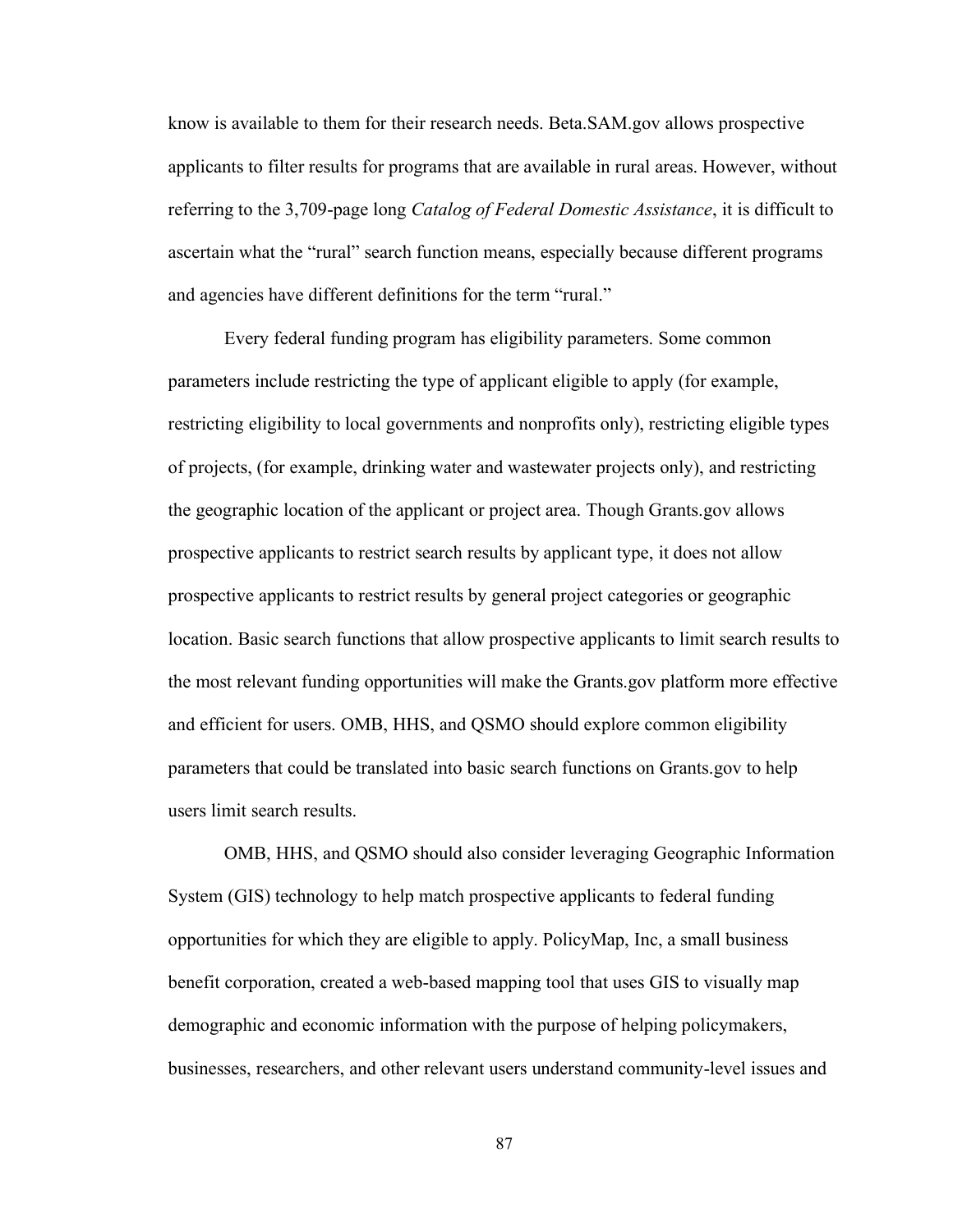conditions. The PolicyMap mapping tool, available at www.policymap.com, already maps some common geographic and demographic parameters used by major federal agencies to determine project and applicant eligibility. For example, the mapping tool allows users to visually see areas considered low- to moderate-income, according to HUD standards. PolicyMap has even partnered with federal agencies to provide mapping services.<sup>204</sup> A robust mapping tool available on the Grants.gov platform, or as a supplement to the Grants.gov platform, would significantly enhance the ability of prospective applicants to determine their eligibly for specific grant funding opportunities.

Once a prospective applicant is able to identify a funding source, they must then choose to pursue the funding. Chapter 3 builds on the previous chapter by exploring the complexities of this next step in the federal funding process. While academic literature acknowledges that there are costs associated with applying for and receiving federal funds, the literature largely overlooks that the type of federal funding source, and who most controls the ultimate allocation of that funding source, may also affect an entity's ability to access federal funding because certain types of federal assistance are more burdensome to pursue and implement than others. Chapter 3 aims to understand why some competitive federal funding applications are more complex and burdensome than others and what impacts those complexities may have on applicants, and consequently, the ultimate allocation of federal dollars.

The analysis finds that the applicant level of effort is highest for project grants, which are controlled more by the executive branch than Congress (though there is a certain level of shared discretion). The applicant level of effort is lowest for formula

<sup>&</sup>lt;sup>204</sup> PolicyMap, Inc., "About Us," https://www.policymap.com/about/ (accessed October 26, 2021).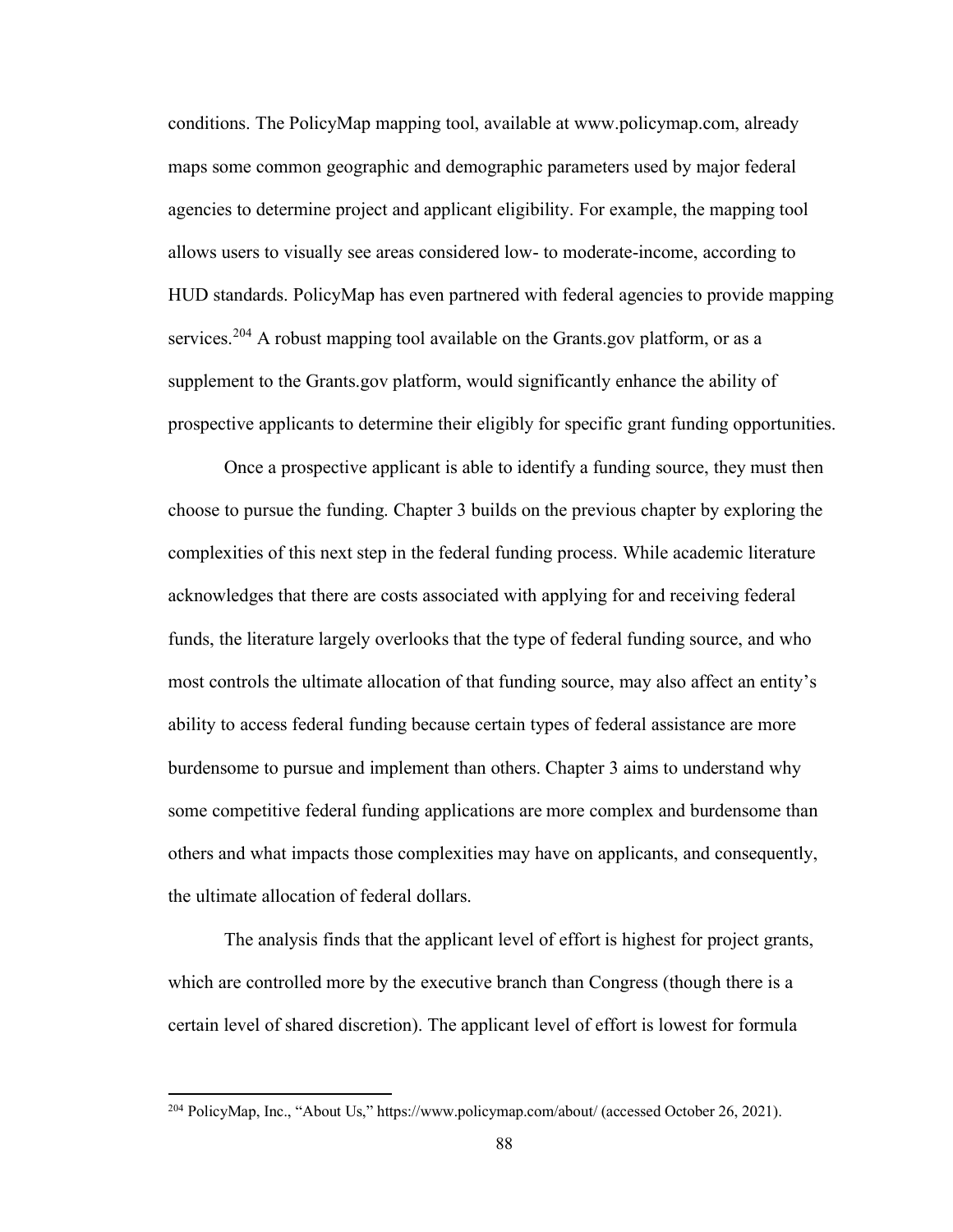grants, which are controlled more by Congress than the executive branch. The applicant level of effort to pursue congressional earmarks falls somewhere in between project grants and formula grants. In general, federal grant funds primarily controlled by the executive branch have more complex application processes than grant funds primarily controlled by the legislative branch. Congress does not have the capacity to manage the suballocation of federal funds in the same way as the executive branch. As a result, Congress delegates much of these grant management responsibilities to the executive branch. However, members of Congress still have an incentive to claim credit for grant funds being directed to their states and districts, and they support program structures that allow them to claim credit for benefiting their constituents. These credit-claiming programs will consequently be structured so the executive branch has less influence over the funds than the legislative branch, and therefore there will be less of a management responsibility on the part of Congress. The application processes will be easier, and intriguingly, we see this happen in the case of both large, distributive programs like CDBG and project-specific earmark programs like STAG, which represent two very different mechanisms for allocating funds.

The sometimes complex funding application processes used by the executive branch to distribute federal grant funds may negatively impact the ability of some nonfederal applicants, especially those with limited resources, to secure federal funds. Robert Stein recognized that applicants with fewer resources, who are often the "intended beneficiaries" of the funding, are likely to not pursue funds because of the application costs, implementation and administrative costs, and opportunity costs associated with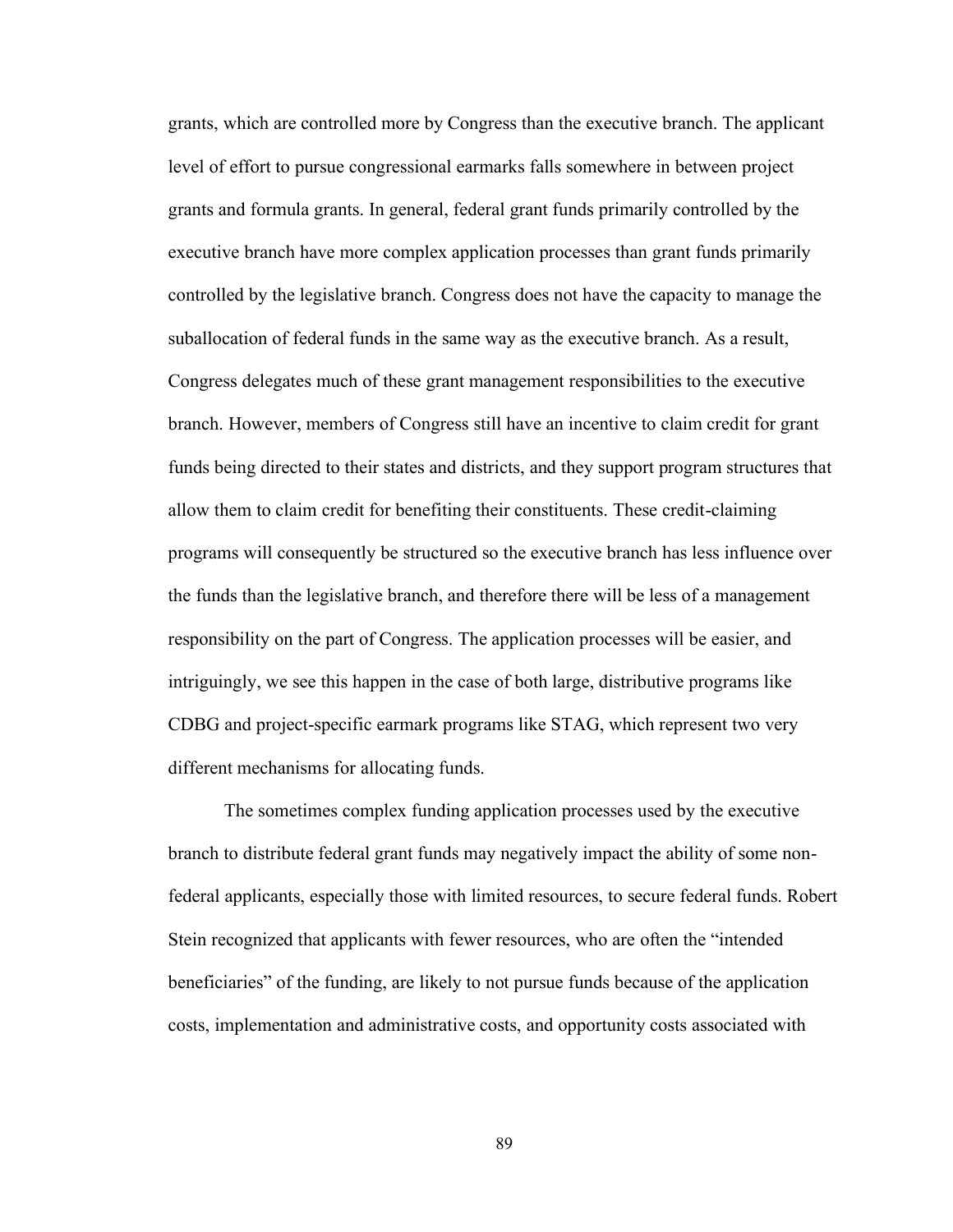seeking federal grants.<sup>205</sup> However, even though formula grants may be a more equitable way to distribute grant funds, and congressional earmarks a more streamlined one, not all federal grant funds can be provided in such a manner. Competitive funds will still be required to provide targeted assistance on a larger scale. In addition, the federal government has a responsibility to ensure that federal funds are being expended appropriately and effectively. As a result, there will always be a cost to the recipient to provide necessary information to the awarding agency so the agency can ensure the applicant has the capacity and ability to carry out the project. However, these costs should not be a barrier for intended beneficiaries. Both the legislative branch and executive branch should do more to ensure all eligible applicants, not just "high capacity communities,<sup>"206</sup> have an equal opportunity to compete for and receive federal grant funding.

The analysis provided in this portfolio is by no means comprehensive, but it contributes to a more nuanced understanding of the complex tasks facing entities seeking competitive federal funding and how these complexities may impact the ultimate distribution of federal dollars. The federal grantmaking system itself is continuously evolving. The system is a product of many political and administrative factors that have collectively shaped it into the vast, mosaic apparatus it is today. It is unquestionably difficult to manage the allocation of billions of dollars per year, so one can only expect that the processes used to distribute these funds will have their shortcomings. Analyzing the current realities of the federal grantmaking process from the perspective of a prospective federal funding applicant provides a unique opportunity to understand how

<sup>&</sup>lt;sup>205</sup> Robert M. Stein, "Federal Categorical Aid: Equalization and the Application Process," 407.  $206$  Ibid.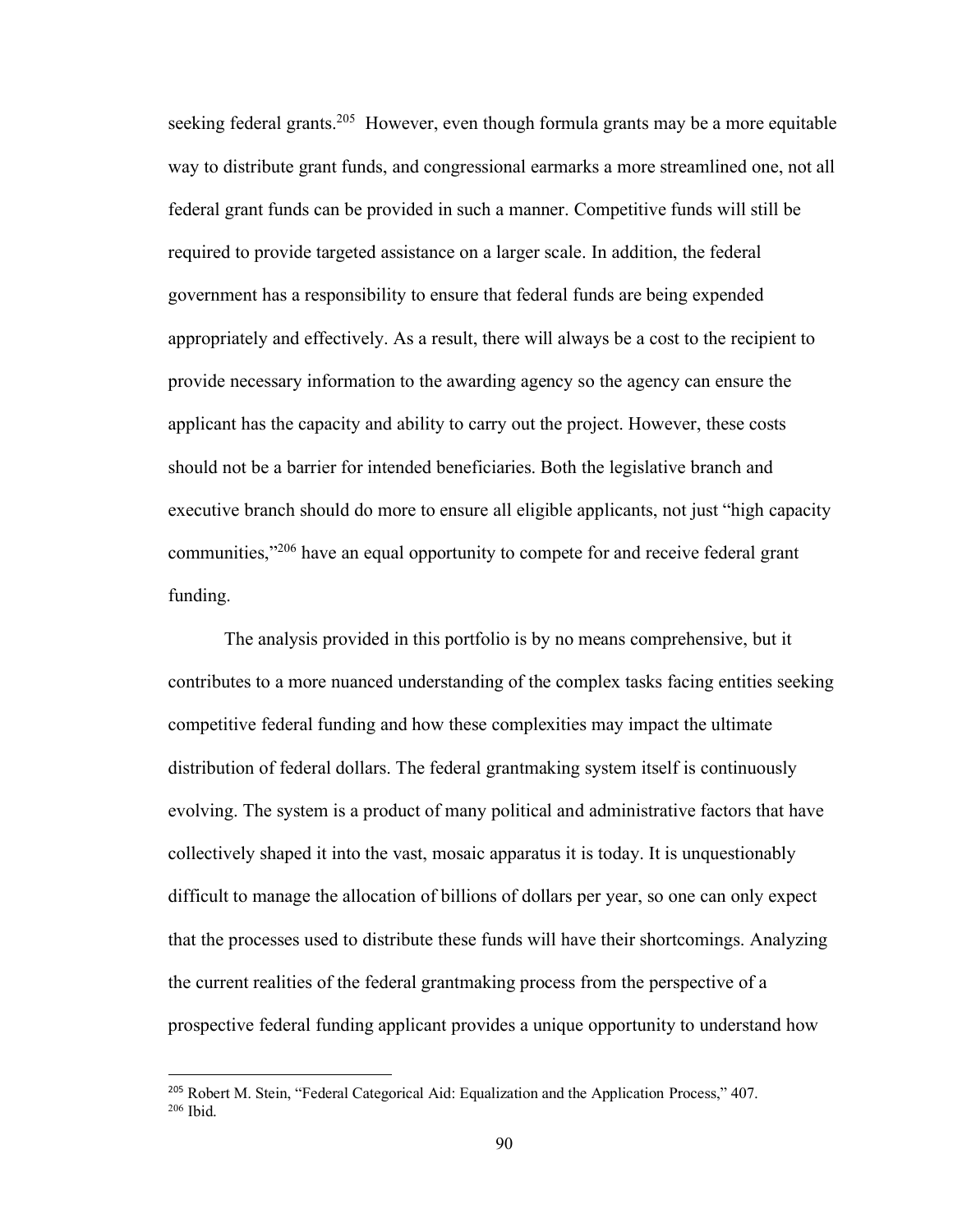the complexities of the grantmaking apparatus are not only impacting applicants, but also the effectiveness of how the federal government distributes funding.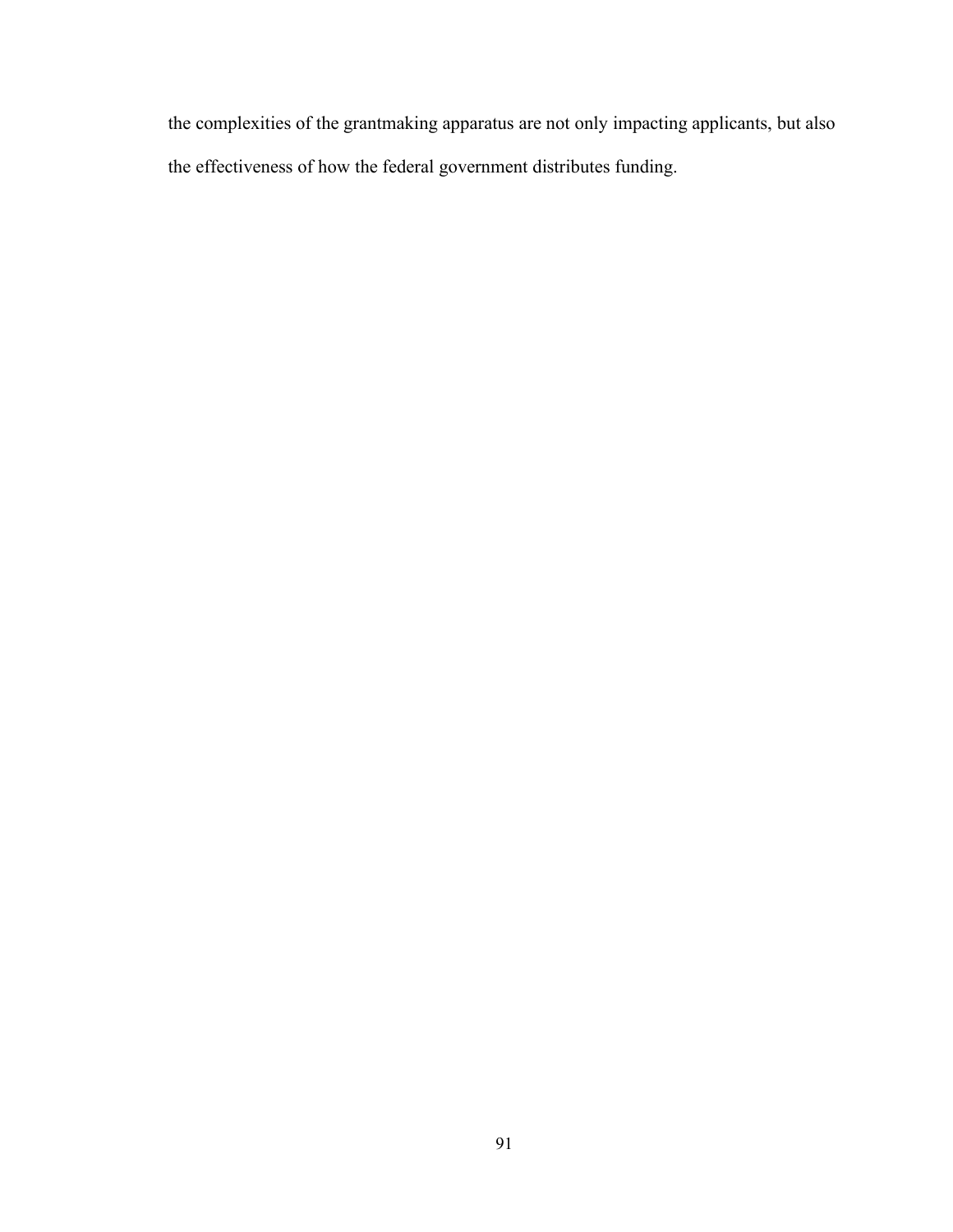# **Appendix A**

| <b>CFDA</b><br><b>Number</b> | <b>Program Title</b>                                                                                                                                    | Competitive<br><b>Status</b> | Grants.gov<br><b>Status</b> |
|------------------------------|---------------------------------------------------------------------------------------------------------------------------------------------------------|------------------------------|-----------------------------|
| 66.034                       | Competitive<br>Surveys, Studies, Research,<br>Investigations, Demonstrations, and<br><b>Special Purpose Activities</b><br>Relating to the Clean Air Act |                              | Listed                      |
| 66.037                       | Internships, Training and Workshops for<br>the Office of Air and Radiation                                                                              | Competitive                  | Listed                      |
| 66.039                       | <b>National Clean Diesel Emissions</b><br><b>Reduction Program</b>                                                                                      | Competitive                  | Listed                      |
| 66.110                       | <b>Healthy Communities Grant Program</b>                                                                                                                | Competitive                  | Listed                      |
| 66.129                       | Southeast New England Coastal<br><b>Watershed Restoration Program</b>                                                                                   | Competitive                  | Listed                      |
| 66.121                       | Puget Sound Action Agenda: Technical<br>Investigations and Implementation<br>Assistance Program                                                         | Competitive                  | Listed                      |
| 66.123                       | Puget Sound Action Agenda: Technical<br>Investigations and Implementation<br><b>Assistance Program</b>                                                  | Competitive                  | Listed                      |
| 66.126                       | The San Francisco Bay Water Quality<br><b>Improvement Fund</b>                                                                                          | Competitive                  | Listed                      |
| 66.130                       | <b>Gulf Coast Ecosystem Council</b><br>Comprehensive Plan (RESTORE)                                                                                     | Competitive                  | Listed                      |
| 66.203                       | <b>Environmental Finance Center Grants</b>                                                                                                              | Competitive                  | Listed                      |
| 66.305                       | Compliance Assistance Support for<br>Services to the Regulated Community and<br><b>Other Assistance Providers</b>                                       | Competitive                  | Listed                      |
| 66.306                       | <b>Environmental Justice Collaborative</b><br>Problem-Solving Cooperative Agreement<br>Program                                                          | Competitive                  | Listed                      |

# **Evaluation of Status of Competitive EPA Discretionary Programs on Grants.Gov**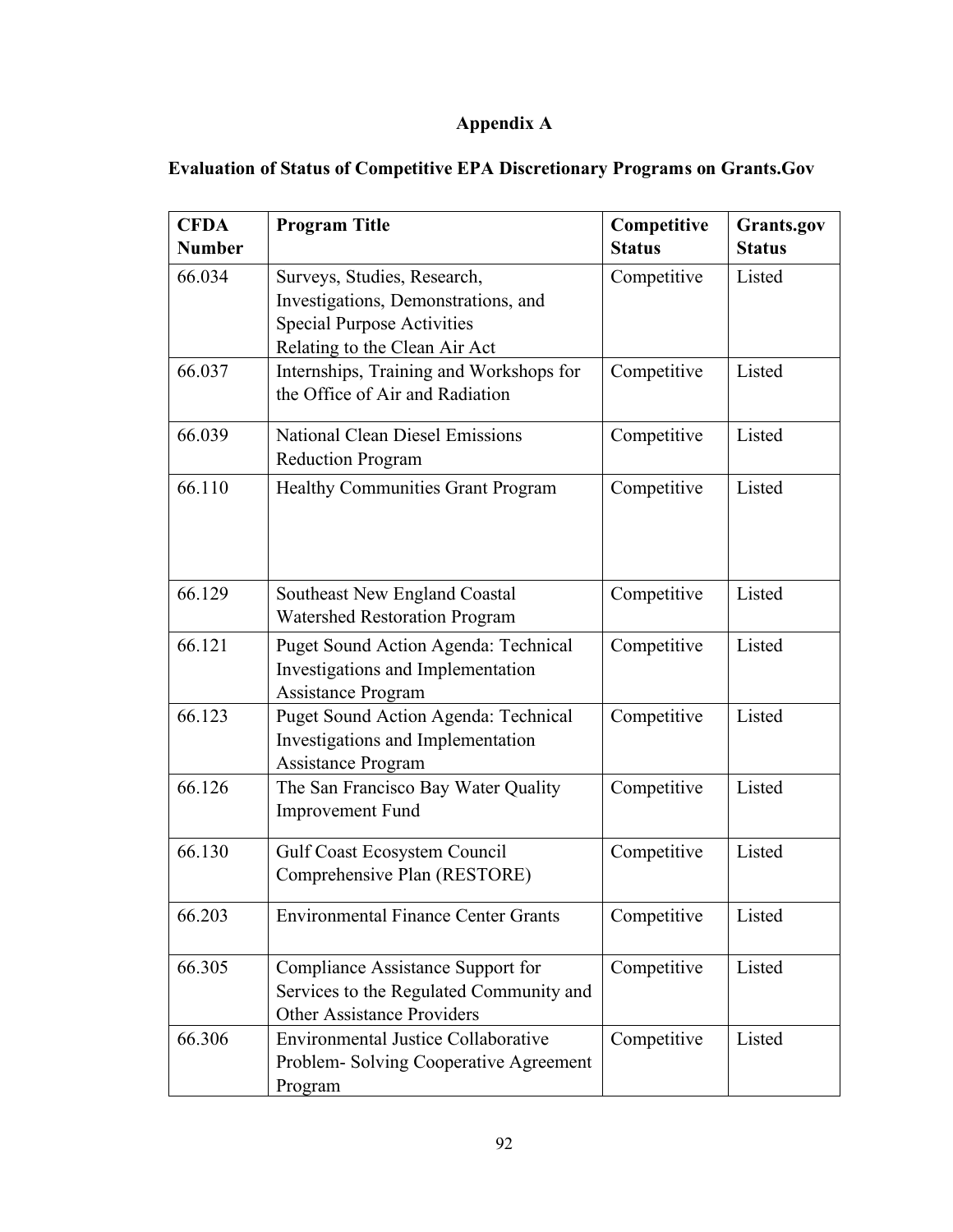| 66.309 | Surveys, Studies, Investigations, Training<br>and Special Purpose Activities Relating to<br><b>Environmental Justice</b>                                  | Competitive |        |
|--------|-----------------------------------------------------------------------------------------------------------------------------------------------------------|-------------|--------|
| 66.310 | Capacity Building Grants and<br>Cooperative Agreements for Compliance<br>Assurance and Enforcement Activities in<br>Indian Country and Other Tribal Areas | Competitive | Listed |
| 66.312 | <b>State Environmental Justice Cooperative</b><br><b>Agreement Program</b>                                                                                | Competitive | Listed |
| 66.313 | International Compliance and<br>Competitive<br><b>Enforcement Projects</b>                                                                                |             | Listed |
| 66.424 | Surveys, Studies, Investigations,<br>Demonstrations, and Training Grants -<br>Section 1442 of the Safe<br>Drinking Water Act                              | Competitive | Listed |
| 66.436 | Surveys, Studies, Investigations,<br>Demonstrations, and Training Grants and<br>Cooperative Agreements - Section<br>$104(b)(3)$ of the Clean Water Act    | Competitive | Listed |
| 66.440 | <b>Urban Waters Small Grants</b>                                                                                                                          | Competitive | Listed |
| 66.441 | Healthy Watersheds Consortium Grant<br>Program                                                                                                            | Competitive | Listed |
| 66.443 | Reducing Lead in Drinking Water<br>(SDWA 1459B)                                                                                                           | Competitive | Listed |
| 66.445 | Innovative Water Infrastructure<br>Workforce Development Program<br>(SDWA 1459E)                                                                          | Competitive | Listed |
| 66.446 | <b>Technical Assistance for Treatment</b><br>Works (CWA 104(b)(8))                                                                                        | Competitive | Listed |
| 66.461 | Regional Wetland Program Development<br>Grants                                                                                                            | Competitive | Listed |
| 66.462 | National Wetland Program Development<br>Grants and Five-Star Restoration Training<br>Grant                                                                | Competitive | Listed |
| 66.466 | Chesapeake Bay Program                                                                                                                                    | Competitive | Listed |
| 66.469 | Competitive<br><b>Great Lakes Program</b><br>Listed                                                                                                       |             |        |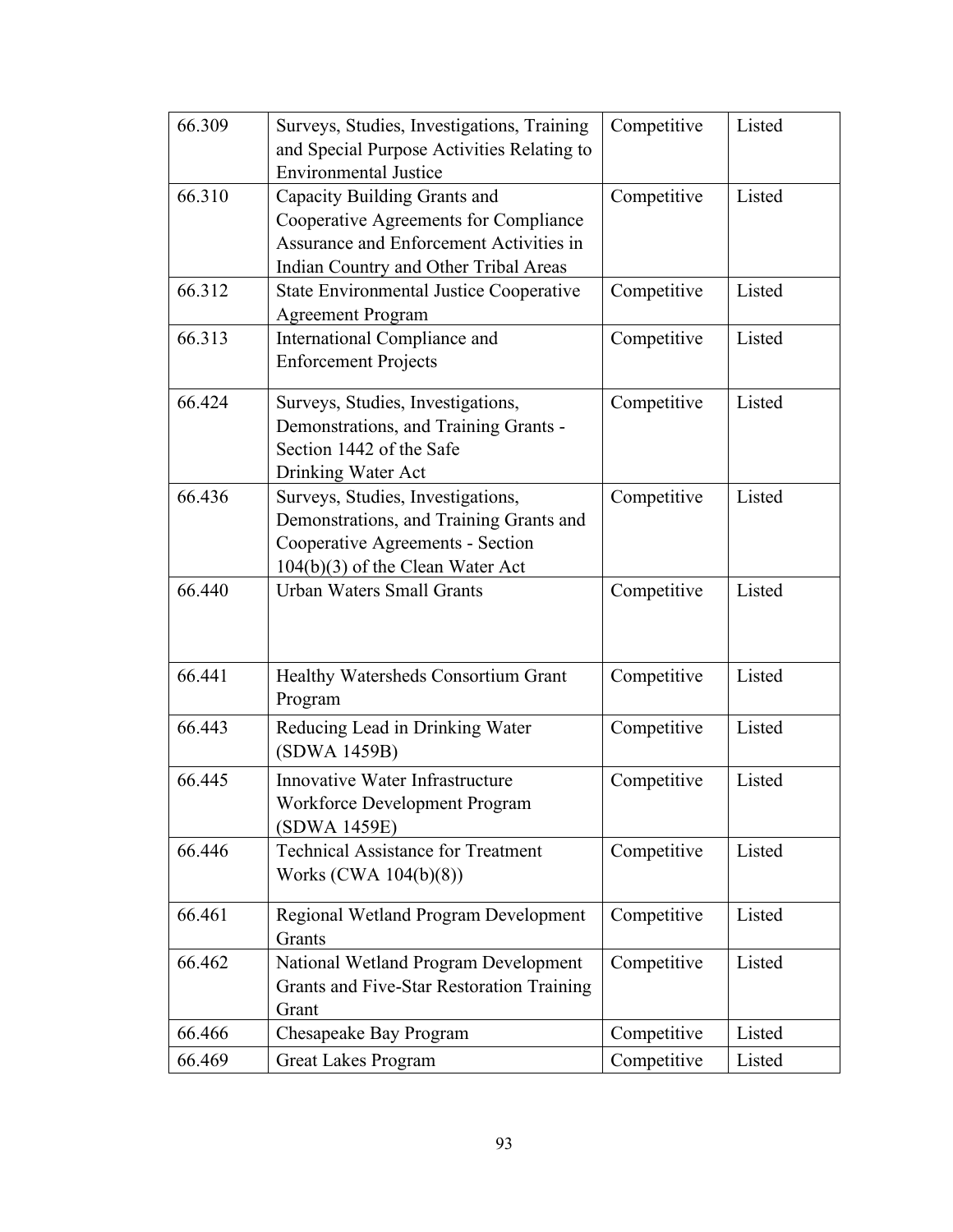| 66.475 | Gulf of Mexico Program                                                                                                                    | Competitive<br>Listed |        |
|--------|-------------------------------------------------------------------------------------------------------------------------------------------|-----------------------|--------|
| 66.509 | Science To Achieve Results Research<br>Competitive<br>Program                                                                             |                       | Listed |
| 66.511 | Office of Research and Development<br>Competitive<br>Consolidated<br>Research/Training/Fellowships                                        |                       | Listed |
| 66.514 | Science To Achieve Results Fellowship<br>Program                                                                                          | Competitive           | Listed |
| 66.516 | P3 Award: National Student Design<br>Competition for Sustainability                                                                       | Listed                |        |
| 66.604 | <b>Environmental Justice Small Grant</b><br>Program                                                                                       | Competitive           |        |
| 66.608 | <b>Environmental Information Exchange</b><br>Network Grant Program and Related<br>Assistance                                              | Competitive           | Listed |
| 66.609 | Protection of Children from<br><b>Environmental Health Risks</b>                                                                          | Competitive           | Listed |
| 66.610 | Surveys, Studies, Investigations, and<br>Special Purpose Grants within the Office<br>of the Administrator                                 | Competitive           | Listed |
| 66.611 | <b>Environmental Policy and Innovation</b><br>Grants                                                                                      | Competitive           | Listed |
| 66.708 | Pollution Prevention Grant Program<br>Competitive                                                                                         |                       | Listed |
| 66.716 | Research, Development, Monitoring,<br>Public Education, Training,<br>Demonstrations, and Studies                                          | Competitive           | Listed |
| 66.717 | <b>Source Reduction Assistance</b>                                                                                                        | Competitive           | Listed |
| 66.808 | Solid Waste Management Assistance<br>Grants                                                                                               | Competitive           | Listed |
| 66.812 | Hazardous Waste Management Grant<br>Program for Tribes                                                                                    | Competitive           | Listed |
| 66.813 | Alternative or Innovative Treatment<br>Technology Research, Demonstration,<br>Training, and Hazardous Substance<br><b>Research Grants</b> | Competitive           | Listed |
| 66.814 | Brownfields Training, Research, and<br>Technical                                                                                          | Competitive           | Listed |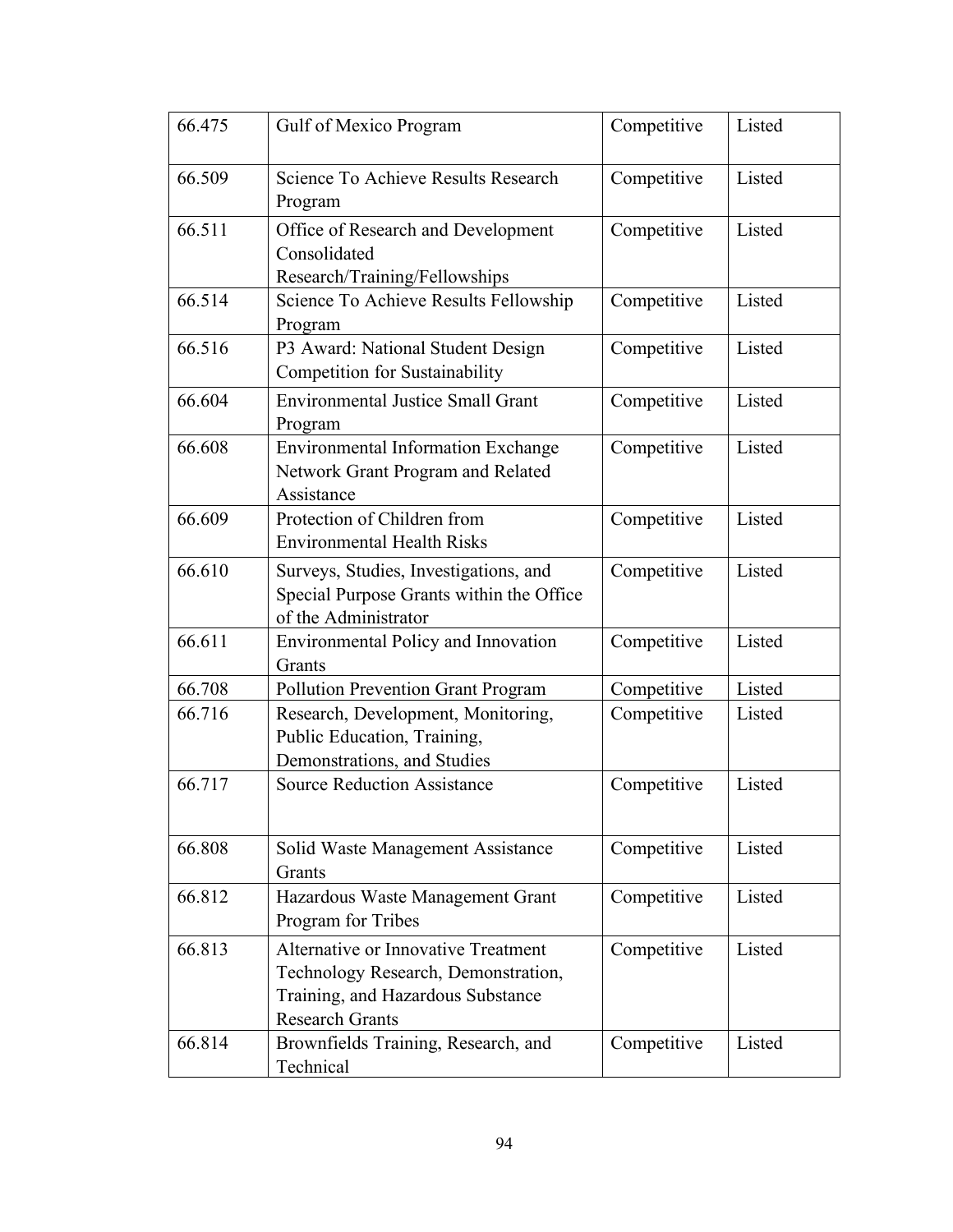|        | <b>Assistance Grants and Cooperative</b>   |                       |        |  |
|--------|--------------------------------------------|-----------------------|--------|--|
|        | Agreements                                 |                       |        |  |
| 66.815 | <b>Environmental Workforce Development</b> | Competitive           | Listed |  |
|        | and Job Training Cooperative Agreements    |                       |        |  |
| 66.816 | Headquarters and Regional Underground      | Competitive           | Listed |  |
|        | <b>Storage Tanks Program</b>               |                       |        |  |
| 66.818 | Brownfields Assessment and Cleanup         | Competitive           | Listed |  |
|        | Cooperative Agreements                     |                       |        |  |
| 66.931 | International Financial Assistance         | Competitive           | Listed |  |
|        | Projects Sponsored by the Office of        |                       |        |  |
|        | International Affairs                      |                       |        |  |
| 66.950 | <b>National Environmental Education</b>    | Competitive           | Listed |  |
|        | <b>Training Program</b>                    |                       |        |  |
| 66.951 | <b>Environmental Education Grants</b>      | Listed<br>Competitive |        |  |
| 66.956 | <b>Targeted Airsheds Grant Program</b>     | Competitive           | Listed |  |
| 66.962 | Columbia River Basin Restoration           | Competitive           | Listed |  |
|        | Program                                    |                       |        |  |

*Source*: Data adapted from U.S. Environmental Protection Agency, *Discretionary* 

*Programs Competitive Status List*, Washington, DC, 2020, https://www.epa.gov/sites/production/files/2019-04/documents/cfdas\_ discretionary\_list.pdf (accessed July 19, 2020).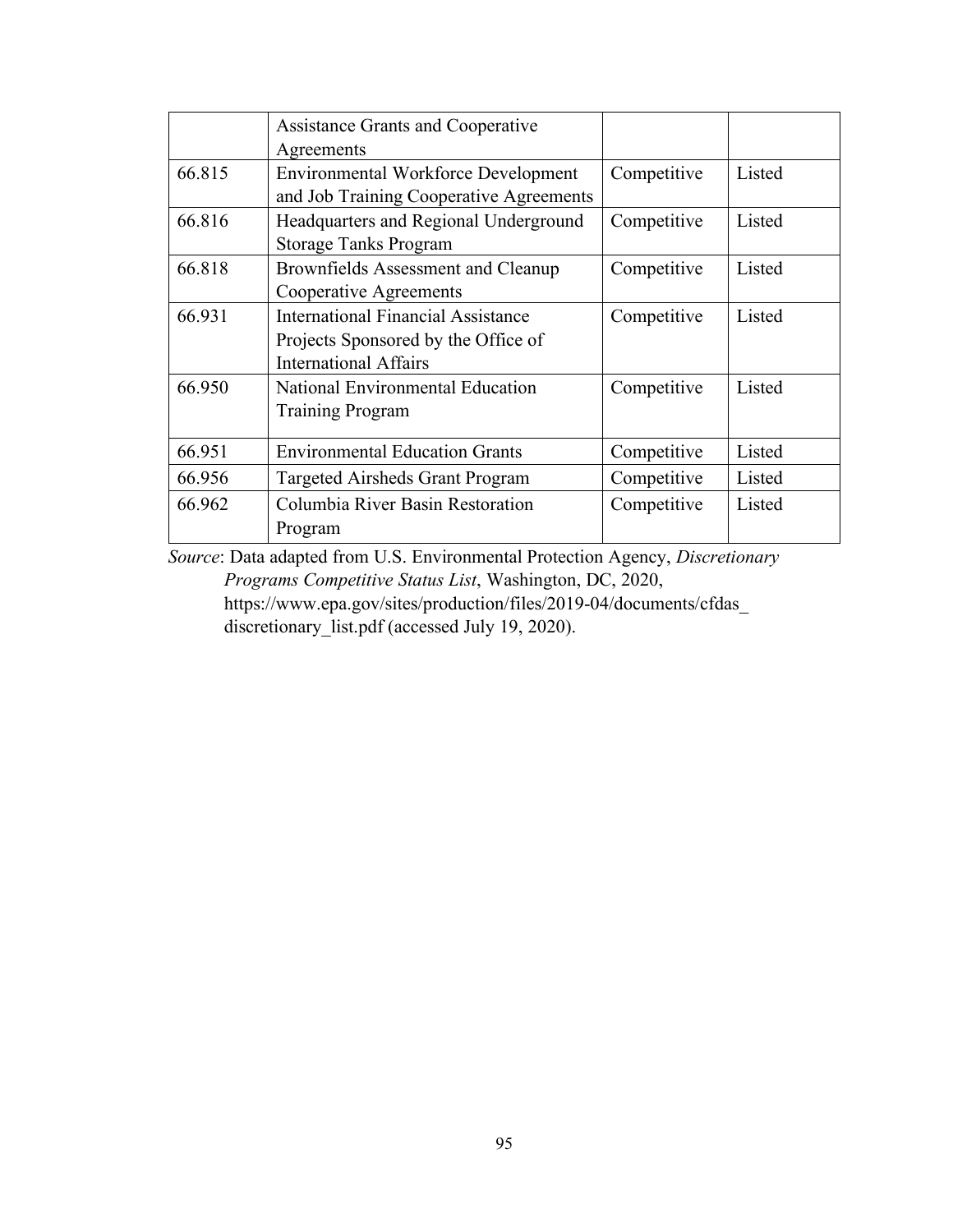## **Appendix B**

## **U.S. Advisory Commission on Intergovernmental Relations Classification Table**

The table below is a reproduction of a table originally produced by the U.S. Advisory Commission on Intergovernmental Relations titled, "Classification of Grant Types by Three Defining Traits."

| A.                        |               | <b>Federal Administrator's Funding Discretion</b> |               |
|---------------------------|---------------|---------------------------------------------------|---------------|
| Low                       |               |                                                   | <b>High</b>   |
| Formula                   | <b>Block</b>  | Formula-project                                   | Project       |
|                           |               |                                                   |               |
| Open-end<br>reimbursement |               |                                                   |               |
|                           |               |                                                   |               |
| General                   |               |                                                   |               |
| revenue<br>sharing        |               |                                                   |               |
|                           |               |                                                   |               |
| <b>B.</b>                 |               | Range of Recipient's Discretion in Use of Funds   |               |
| Low                       |               |                                                   | <b>High</b>   |
| Project                   |               | <b>Block</b>                                      | General       |
|                           |               |                                                   | revenue       |
| Formula-                  |               |                                                   | sharing       |
| project                   |               |                                                   |               |
|                           |               |                                                   |               |
| Formula                   |               |                                                   |               |
| Open-end                  |               |                                                   |               |
| reimbursement             |               |                                                   |               |
|                           | $C_{\bullet}$ |                                                   |               |
| Low                       |               | <b>Extent of Performance Conditions</b>           | High          |
| General                   |               | <b>Block</b>                                      | Project       |
| revenue                   |               |                                                   |               |
| sharing                   |               |                                                   |               |
|                           |               |                                                   | Formula       |
| "Special                  |               |                                                   |               |
| revenue                   |               |                                                   | Formula-      |
| sharing"                  |               |                                                   | project       |
|                           |               |                                                   | Open-end      |
|                           |               |                                                   | reimbursement |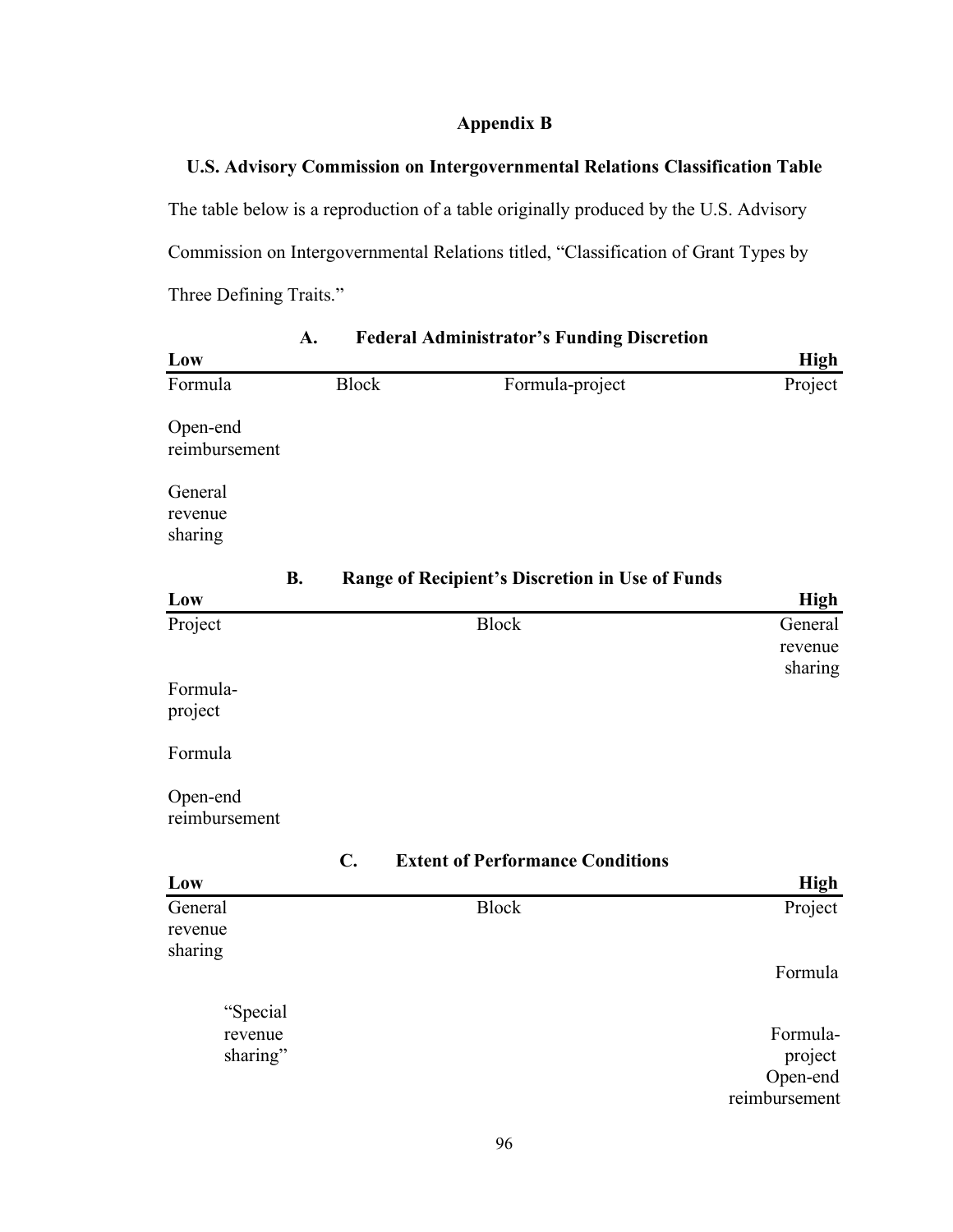*Source:* U.S. Advisory Commission on Intergovernmental Relations. *Categorical Grants: Their Role and Design*. A-52. Washington, DC: U.S. Government Printing Office, 1978. http://www.library.unt.edu/gpo/acir/Reports/policy/a-52.pdf (accessed April 16, 2021).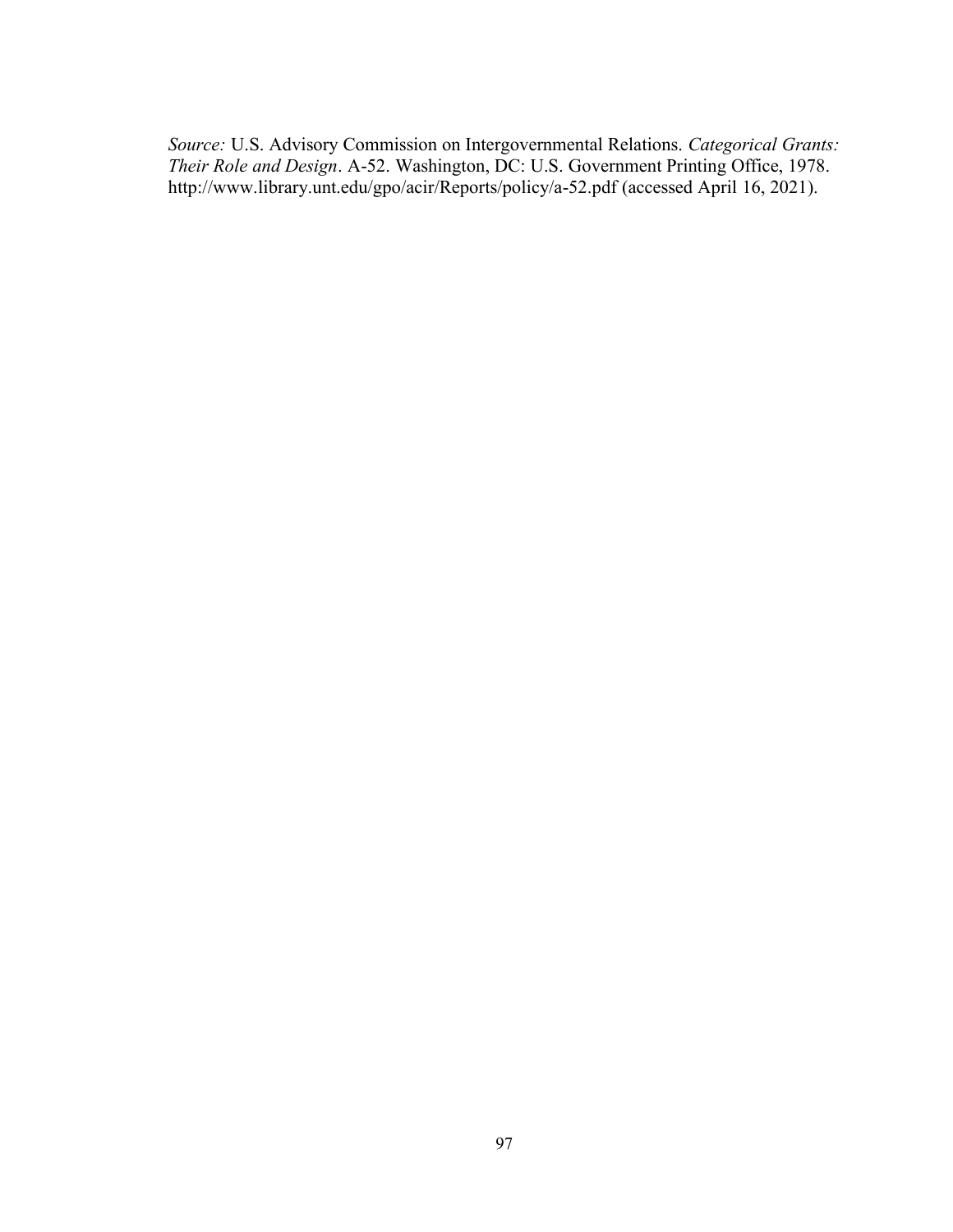#### **Bibliography**

- Adler, E. Scott, and John S. Lapinski. "Demand-Side Theory and Congressional Committee Composition: A Constituency Characteristics Approach." *American Journal of Political Science* 41, no. 3 (July 1997): 895–918.
- Alvarez, R. Michael, and Jason L. Saving. "Congressional Committees and the Political Economy of Federal Outlays." *Public Choice* 92, no. 1–2 (July 1997): 55–73.
- Balla, Steven J., Eric D. Lawrence, Forrest Maltzma, and Lee Sigelman. "Partisanship, Blame Avoidance, and the Distribution of Legislative Pork." *American Journal of Political Science* 46, no. 3 (July 2002): 515–525.
- Berry, Christopher R., Barry C. Burden, and William G. Howell. "The President and the Distribution of Federal Spending." *American Political Science Review* 104, no. 4 (November 2010): 783-799.
- Bertelli, Anthony M., and Christian R. Grose. "Secretaries of Pork? A New Theory of Distributive Public Policy." *Journal of Politics* 71, no. 3 (July 2009): 926-945.
- Beta.SAM.gov. "Learning Center: Assistance Listings." U.S. General Services Administration. https://beta.sam.gov/help/assistance-listing (accessed August 10, 2020).
- Bickers, Kenneth N., and Robert M. Stein. "The Congressional Pork Barrel in a Republican Era." *Journal of Politics* 62, no. 4 (November 2000): 1070-1086.
- Clemens, Austin C., Michael H. Crespin, and Charles J. Finocchiaro. "The Political Geography of Distributive Politics." *Legislative Studies Quarterly* 40, no. 1 (February 2015): 111-136.
- Clemmitt, Marcia. "Pork Barrel Politics: Do Earmarks Lead to Waste and Corruption?" *CQ Researcher* 16, no. 23 (June 2006): 529–552.
- Crespin, Michael H., and Charles J. Finocchiaro. "Elections and the Politics of Pork in the US Senate." *Social Science Quarterly* 94, no. 2 (June 2013): 506–529.
- Deering, Christopher J., and Steven S. Smith. *Committees in Congress*. 3rd ed. Washington, DC: CQ Press, 1997.
- Doyle, Richard, and Nancy Roberts. "Real Reform or Change for Chumps: Earmark Policy Developments, 2006-2010." *Public Administration Review* 71, no. 1 (January, February 2011): 34-44.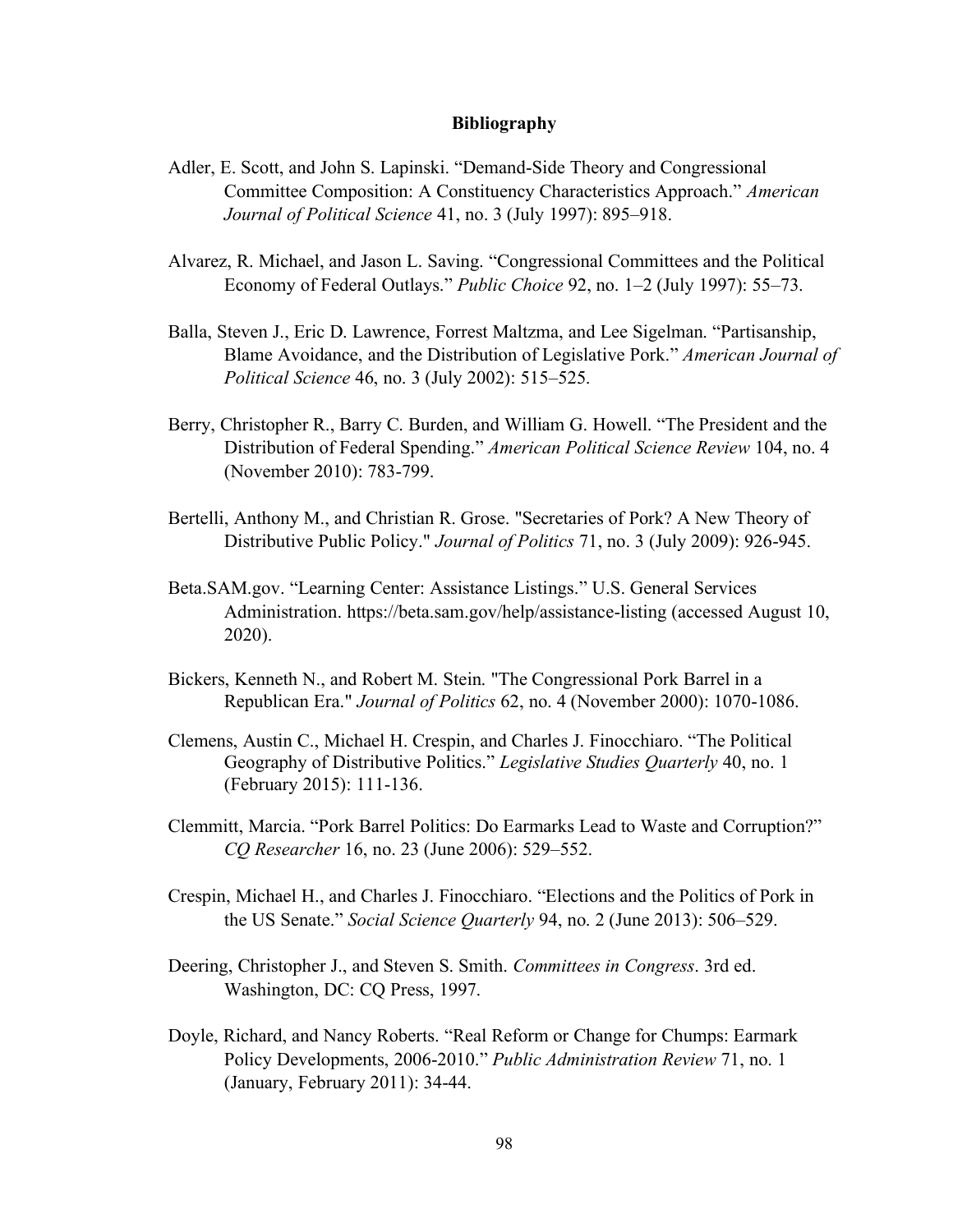- Drutman, Lee, and Kevin R. Kosar. "Statement Supporting Re-Empowering Legislators' Authority to Direct Spending." Letter, February 25, 2021. https://www.newamerica.org/political-reform/statements/statement-supporting-reempowering-legislators-authority-to-direct-spending/ (April 21, 2021).
- Edwards, Mickey. "We No Longer Have Three Branches of Government." *Politico Magazine*, February 27, 2017. https://www.politico.com/magazine/story/2017/02/ three-branches-government-separation-powers-executive-legislative-judicial-214812 (accessed April 2, 2021).
- Evans, Diana. "Policy and Pork: The Use of Pork Barrel Projects to Build Policy Coalitions in the US House of Representatives." *American Journal of Political Science* 38, no. 4 (November 1994): 894–917.
- Fisher, Louis. *Presidential Spending Power*. Princeton: Princeton University Press, 2015. https://muse.jhu.edu/book/39184.
- Frisch, Scott A., and Sean Q. Kelly. *Cheese Factories on the Moon: Why Earmarks Are Good for American Democracy*. Milton Park, Abingdon, Oxon: Routledge, 2011.

———. "Frisch and Kelly: Lack of Earmarks Makes Congress Harder to Lead." *Roll Call*, January 16, 2013. https://www.rollcall.com/2013/01/16/frisch-and-kellylack-of-earmarks-makes-congress-harder-to-lead/ (accessed April 2, 2021).

- Grants.Gov. "Grant Eligibility." U.S. Department of Health and Human Services. https://www.grants.gov/web/grants/learn-grants/grant-eligibility.html (accessed April 17, 2021).
- Hall, Jeremy L. "Assessing Local Capacity for Federal Grant-Getting." *American Review of Public Administration* 38, no. 4 (December 2008): 463-479.
- Hamman, John A. "Bureaucratic Accommodation of Congress and the President: Elections and the Distribution of Federal Assistance." *Political Research Quarterly* 46, no. 4 (December 1993): 863–879.
- Handley, Donna Milam. "Strengthening the Intergovernmental Grant System: Long-Term Lessons for the Federal-Local Relationship." *Public Administration Review* 68, no. 1 (January 2008): 126–136.
- Heitshusen, Valerie. "The Allocation of Federal Money to House Committee Members: Distributive Theory and Policy Jurisdictions." *American Politics Research* 29, no. 1 (January 2001): 79–97.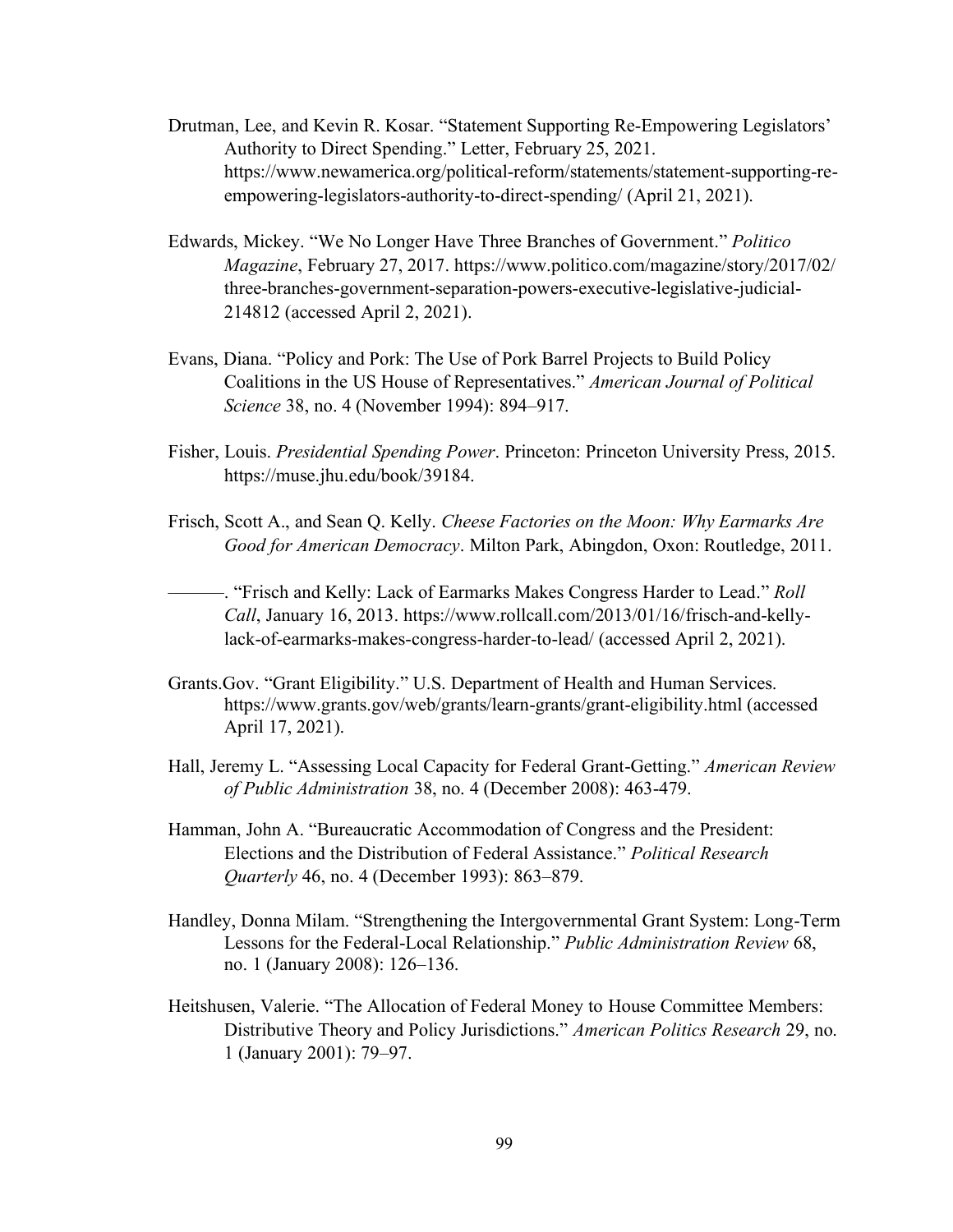- Hudak, John. *Presidential Pork: White House Influence over the Distribution of Federal Grants*. Washington, DC: Brookings Institution Press, 2014. muse.jhu.edu/book/28870.
- Kasdin, Stuart. "Recipes for Pork and Other Delicious Offerings for the New Administration." *Public Administration Review* 70, no. 3 (May, June 2010): 401- 411.
- Kiewiet, Roderick, and Matthew McCubbins. "Presidential Influence on Congressional Appropriations Decisions." *American Journal of Political Science* 32, no. 3 (August 1988): 713-736.
- Knight, Brian. "Estimating the Value of Proposal Power." *American Economic Review* 95, no. 5 (December 2005): 1639–1652.
- Kriner, Douglas L., and Andrew Reeves. "Presidential Particularism and Divide-the-Dollar Politics." *American Political Science Review* 109, no. 1 (February 2015): 155-171.
- Larcinese, Valentino, Leonzio Rizzo, and Cecilia Testa. "Allocating the U.S. Federal Budget to the States: The Impact of the President." *Journal of Politics* 68, no. 2 (May 2006): 447-456.
- Lazarus, Jeffrey. "Giving the People What They Want? The Distribution of Earmarks in the U.S. House of Representatives." *American Journal of Political Science* 54, no. 2 (April 2010): 338-353.
- Lazarus, Jeffrey, and Amy Steigerwalt. "Different Houses: The Distribution of Earmarks in the U.S. House and Senate." *Legislative Studies Quarterly* 34, no. 3 (August 2009): 347-373.
- Lee, Frances E. "Bicameralism and Geographic Politics: Allocating Funds in the House and Senate." *Legislative Studies Quarterly* 29, no. 2 (May 2004): 185-213.
- ———. "Geographic Politics in the US House of Representatives: Coalition Building and Distribution of Benefits." *American Journal of Political Science* 47, no. 4 (October 2003): 714–728.
- Levitt, Steven D., and James M. Snyder Jr. "Political Parties and the Distribution of Federal Outlays." *American Journal of Political Science* 39, no. 4 (November 1995): 958–980.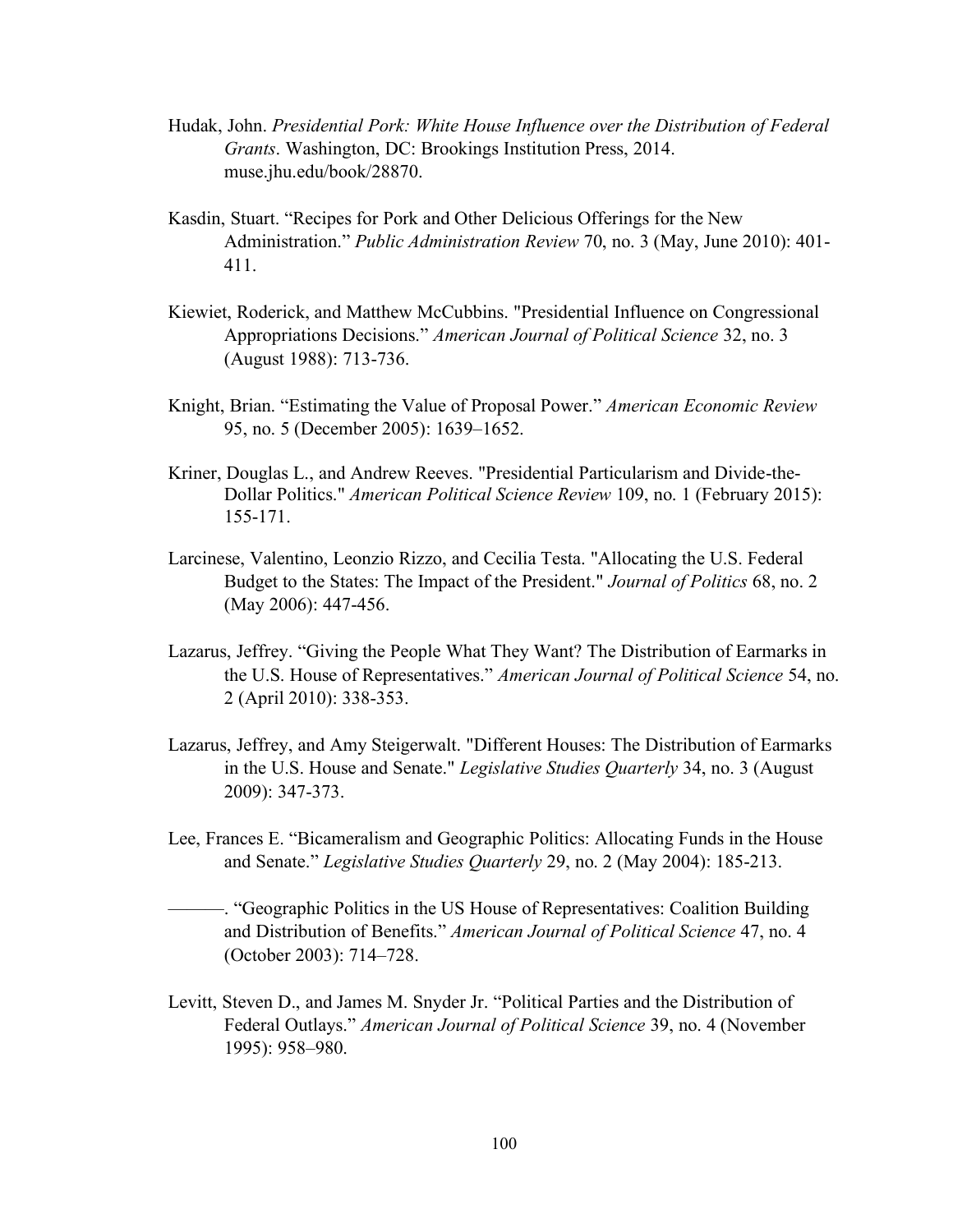- Lowry, Robert C., and Matthew Potoski. "Organized Interests and the Politics of Discretionary Grants." *Journal of Politics* 66, no. 2 (May 2004): 513-533.
- Mann, Thomas, Sarah Binder, and Norman Ornstein. "Is the Broken Branch on the Mend? A Congressional Report Card and Fall Preview." Panel, September 4, 2007. The Brookings Institution. https://www.brookings.edu/wpcontent/uploads/2012/04/20070904.pdf (accessed April 23, 2021).
- Martin, Paul S. "Voting's Rewards: Voter Turnout, Attentive Publics, and Congressional Allocation of Federal Money." *American Journal of Political Science* 47, no 1 (January 2003): 110-127.
- Mayhew, David R. *Congress: The Electoral Connection*. 2nd ed. New Haven: Yale University Press, 1974.
- McCarty, Nolan M. "Presidential Pork: Executive Veto Power and Distributive Politics." *American Political Science Review* 94, no. 1 (March 2000): 117-129.
- McCubbins, Mathew D. "Abdication or Delegation Congress, the Bureaucracy, and the Delegation Dilemma." *Regulation* 22, no. 2 (1999): 30-37.
- PolicyMap, Inc. "About Us." https://www.policymap.com/about/ (accessed October 26, 2021).
- Rich, Michael J. "Distributive Politics and the Allocation of Federal Grants." *American Political Science Review* 83, no. 1 (March 1989): 193-213.
- Rourke, Francis E. "Whose Bureaucracy Is This, Anyway? Congress, the President and Public Administration." *PS: Political Science and Politics* 26, no. 4 (December 1993): 687–692.
- Rubin, Irene. "The Great Unraveling: Federal Budgeting, 1998-2006." *Public Administration Review* 67, no. 4 (July 2007): 608–617.
- Samples, John. "First Among Equals: Reconsidering Congressional Power in James Burnham's Congress and the American Tradition." *Law and Liberty*. May 21, 2012. https://old.lawliberty.org/liberty-forum/first-among-equals-reconsideringcongressional-power-in-james-burnhams-congress-and-the-american-tradition/ (accessed February 8, 2021).
- Savage, James D. "Where's the Pork?" *Issues in Science and Technology* 9, no. 3 (Spring 1993): 21-24.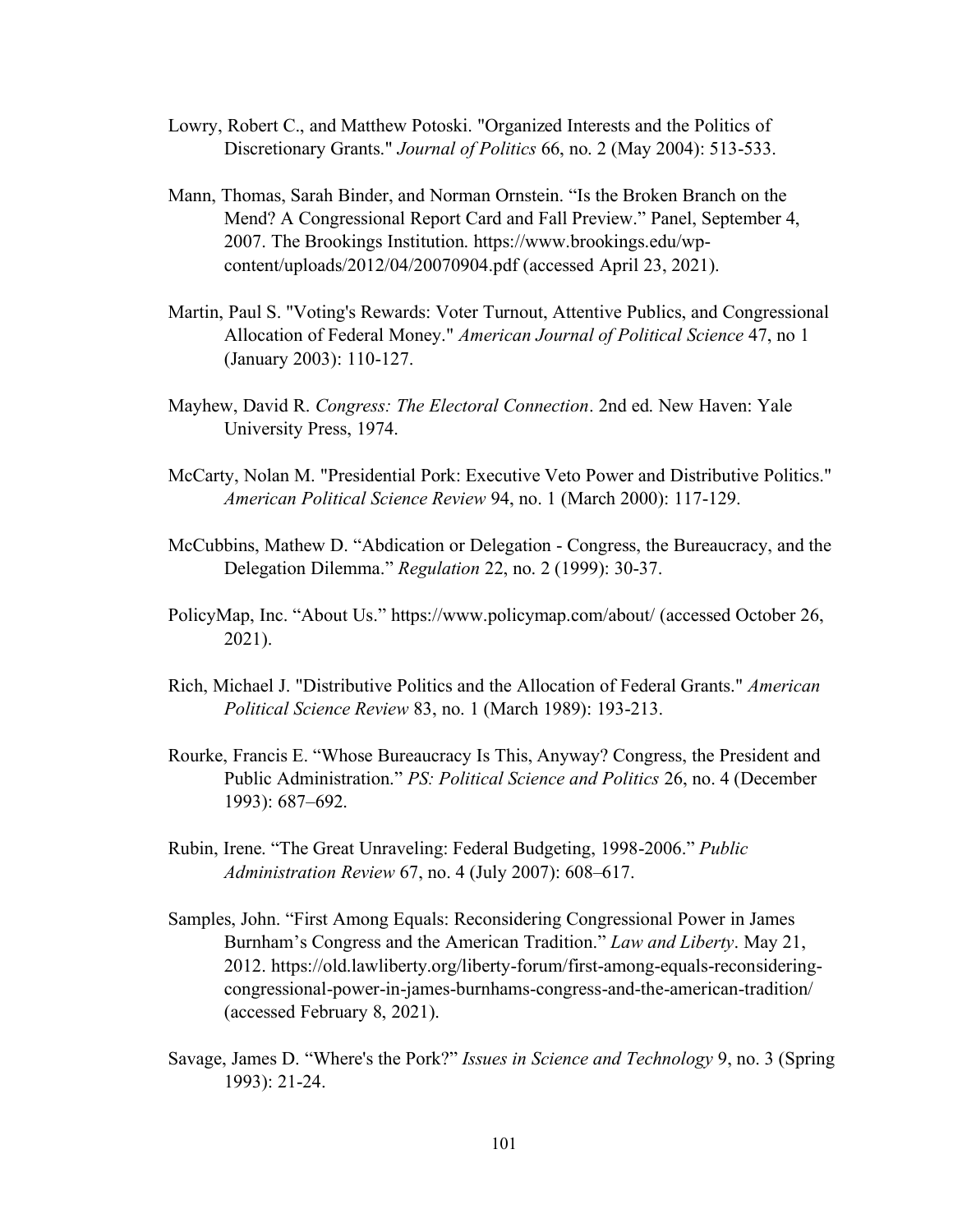- Scalia, Antonin. "Judicial Deference to Administrative Interpretations of Law." *Duke Law Journal* 1989, no. 3 (June 1989): 511-521.
- Shepsle, Kenneth A., and Barry R. Weingast. "The Institutional Foundations of Committee Power." *American Political Science Review* 81, no. 1 (March 1987): 85-104.

———. "Political Preferences for the Pork Barrel: A Generalization." *American Journal of Political Science* 25, no. 1 (February 1981): 96–111.

- Stein, Robert M. "The Allocation of Federal Aid Monies: The Synthesis of Demand-Side and Supply-Side Explanations." *American Political Science Review* 75, no. 2 (June 1981): 334-343.
- ———. "Federal Categorical Aid: Equalization and the Application Process." *Western Political Quarterly* 32, no. 4 (December 1979): 396-408.
- Stein, Robert M., and Kenneth N. Bickers. "Universalism and the Electoral Connection: A Test and Some Doubts." *Political Research Quarterly* 47, no. 2 (June 1994): 295-317.
- "Uniform Administrative Requirements, Cost Principles, and Audit Requirements for Federal Awards." *Code of Federal Regulations*, title 2 (2014): 77- 221. https://www.govinfo.gov/content/pkg/CFR-2014-title2-vol1/pdf/CFR-2014-title2 vol1.pdf.
- U.S. Advisory Commission on Intergovernmental Relations. *Categorical Grants: Their Role and Design*. A-52. Washington, DC: U.S. Government Printing Office, 1978. http://www.library.unt.edu/gpo/acir/Reports/policy/a-52.pdf (accessed April 16, 2021).
- U.S. Congress. *Congressional Record*. 117th Cong., 1st sess., 2021. Vol. 167, no. 71: S2189-S2190.
- U.S. Congress. House. Committee on Appropriations. "Appropriations Requests." Webpage, March 29, 2021. https://appropriations.house.gov/appropriationsrequests (accessed May 10, 2021).

———. "DeLauro Announces Community Project Funding in Fiscal Year 2022." News release, February 26, 2021. https://appropriations .house.gov/news/press-releases/delauro-announces-community-project-fundingin-fiscal-year-2022 (accessed April 21, 2021).

———. *Subcommittee on Interior, Environment, and Related Agencies: Fiscal Year 2022 Member Project Request Guidance*, 117th Cong., 1st sess., 2021.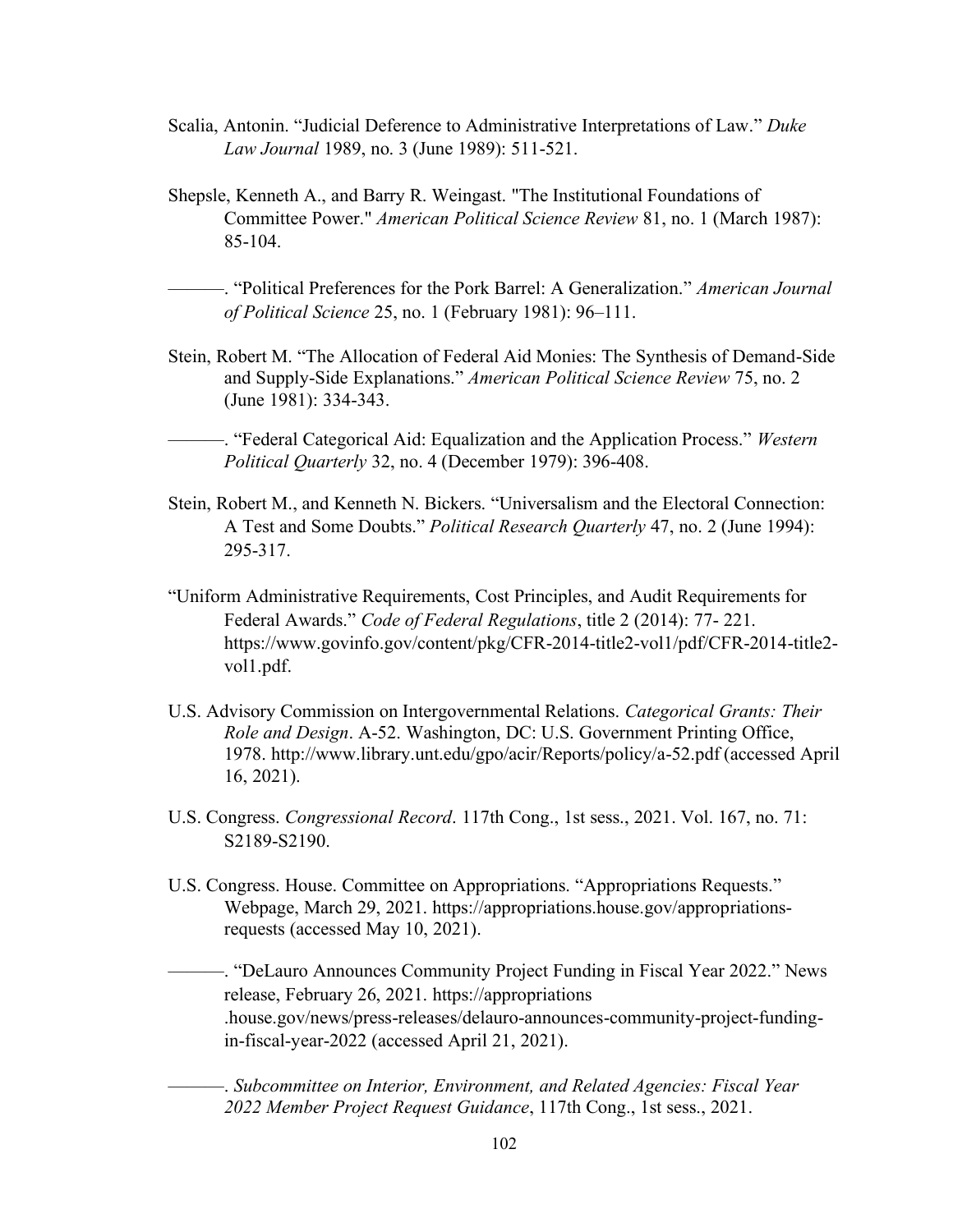———. *Subcommittee on Transportation, Housing and Urban Development, and Related Agencies: Economic Development Initiative (EDI) Department of Housing and Urban Development (HUD) Guidance and Requirements for Appropriations Submissions Database*. 117th Cong., 1st sess., 2021, 1.

- U.S. Congress. House. Committee on Transportation and Infrastructure. "Ahead of Introduction of Surface Transportation Legislation, Chairs DeFazio and Norton Announce New Process for Members of Congress to Submit Their Project Priorities." News release, March 3, 2021. https://transportation.house.gov/news/ press-releases/ahead-of-introduction-of-surface-transportation-legislation-chairsdefazio-and-norton-announce-new-process-for-members-of-congress-to-submittheir-project-priorities- (accessed April 21, 2021).
- U.S. Congress. House. Republican Conference. *Conference Rules of the 117th Congress*. https://www.gop.gov/conference-rules-of-the-117th-congress/ (accessed April 2, 2021).
- U.S. Congress. House. Select Committee on the Modernization of Congress. *Final Report*. 116th Cong., 2d sess., 2020. H. Rep. 116-562.

———. "History." https://modernizecongress.house.gov/about/history (accessed April 23, 2021).

U.S. Congress. Senate. Committee on Appropriations. "FY 2022 Appropriations Requests and Congressionally Directed Spending." Webpage, April 26, 2021, https://www.appropriations.senate.gov/fy-2022-appropriations-requests-andcongressionally-directed-spending (accessed May 10, 2021).

———. "Leahy Announces Restoration of the Power of the Purse: Reforms for a Return to Congressionally Directed Spending in Fiscal Year 2022." News release, April 26, 2021. https://www.appropriations.senate.gov/news/majority/-leahyannounces-restoration-of-the-power-of-the-purse-reforms-for-a-return-tocongressionally-directed-spending-in-fiscal-year-2022 (accessed April 28, 2021).

U.S. Department of Homeland Security. Federal Emergency Management Agency. *Assistance to Firefighters Grant Program*. *Federal Register* 86, no. 70 (April 14, 2021): 19629-19634. https://www.govinfo.gov/content/pkg/FR-2021-04- 14/pdf/2021-07576.pdf (accessed May 2, 2021).

———. "Assistance for Firefighters Grants – Awards." Webpage, March 2, 2021. https://www.fema.gov/grants/preparedness/firefighters/assistance-grants#awards (accessed May 2, 2021).

———. "FY20 Assistance to Firefighters Grants Application Checklist." December 2020, https://www.fema.gov/sites/default/files/documents/fema\_fy-2020\_the-afgapplication-checklist 0.pdf (May 5, 2021).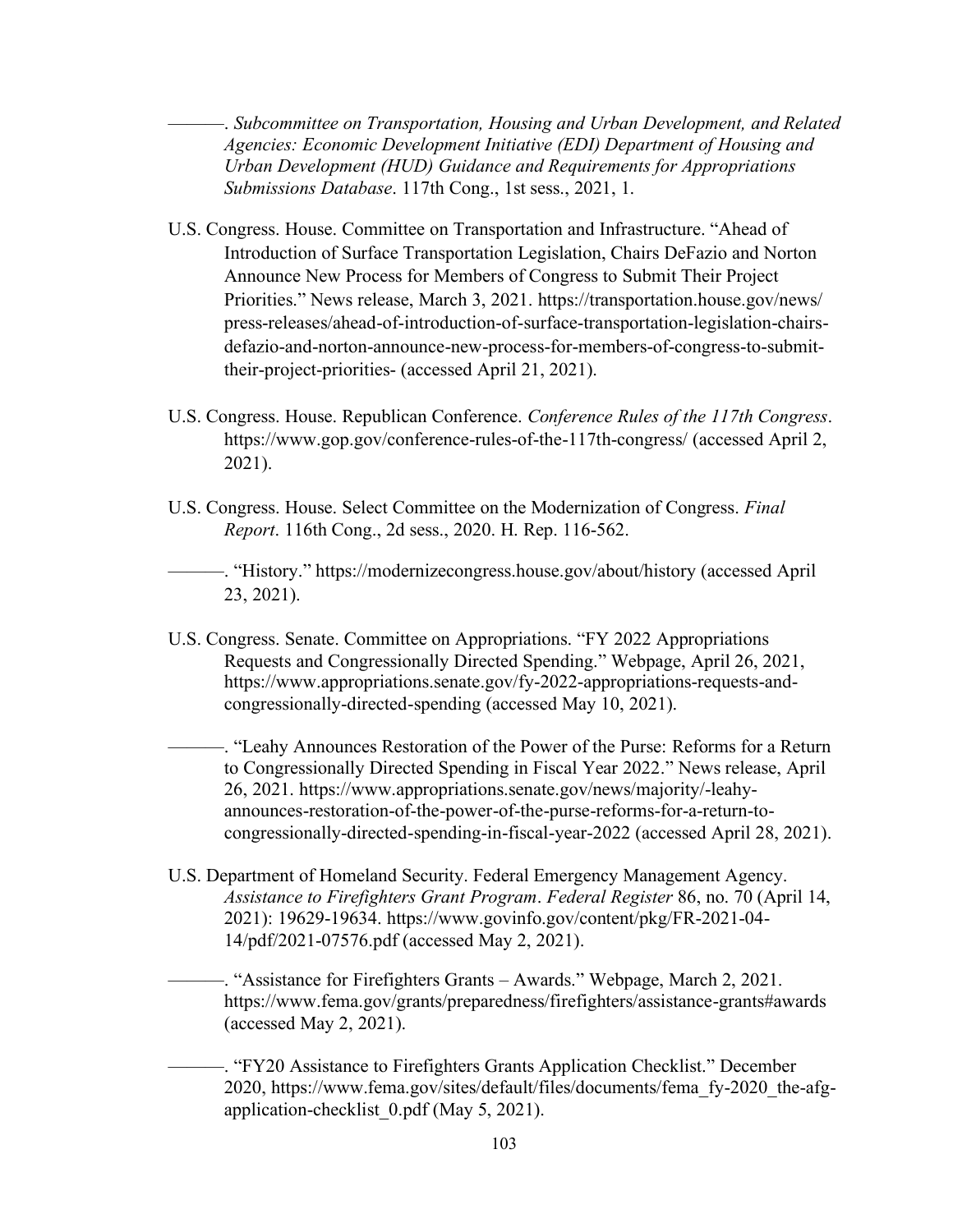———. "FY 2020 Assistance to Firefighters Grant (AFG) Application Guidance Materials." Webpage, January 14, 2021. https://www.fema.gov/mediacollection/fy-2020-assistance-firefighters-grant-afg-application-guidancematerials (May 2, 2021).

———. "Grants Management Modernization (GMM) FEMA Grants Outcomes (FEMA GO): Initiate an Application (AFG/FP&S) Desktop Reference Guide." GPD Communications, Culture, Analytics, and Training Branch, January 2021. https://www.fema.gov/sites/default/files/documents/fema\_fema-go-initiateapplication-afg.pdf (May 2, 2021).

———. "Rules and Tools: Assistance to Firefighter Grants." Webpage, May 7, 2021. https://www.fema.gov/grants/preparedness/firefighters/rules-tools (May 10, 2021).

U.S. Department of Transportation. "2021 Webinar Series." Webpage, April 29, 2021. https://www.transportation.gov/RAISEgrants/outreach (May 2, 2021).

———. "About Raise Grants." Webpage, April 13, 2021. https://www.transportation. gov/RAISEgrants/about (accessed May 2, 2021).

———. "RAISE Grants Additional Guidance." Webpage, April 13, 2021. https://www.transportation.gov/RAISEgrants/additional-guidance (accessed May 2, 2021).

———. "Resources." Webpage, April 13, 2021. https://www.transportation.gov/RAISE grants/resources (accessed May 2, 2021).

U.S. Department of Transportation. Office of the Secretary of Transportation. *Benefit-Cost Analysis Guidance for Discretionary Grant Programs*. February 2021. https://www.transportation.gov/sites/dot.gov/files/2021-02/Benefit%20Cost%20 Analysis%20Guidance%202021.pdf (accessed May 2, 2021).

———. *Notice of Funding Opportunity for the Department of Transportation's National Infrastructure Investments (i.e., the Rebuilding American Infrastructure With Sustainability and Equity (RAISE) Grant Program) Under the Consolidated Appropriations Act, 2021*. *Federal Register* 86, no. 77 (April 23, 2021): 21796- 21808. https://www.govinfo.gov/content/pkg/FR-2021-04-23/pdf/2021- 08517.pdf#page=1 (accessed May 2, 2021).

U.S. Environmental Protection Agency. *Discretionary Programs Competitive Status List*. Washington, DC, 2020. https://www.epa.gov/sites/production/files/2019- 04/documents/cfdas\_discretionary\_list.pdf (accessed July 19, 2020).

———. *Policy for Competition of Assistance Agreements*. Order No. 5700.5A1. Washington, DC, 2014.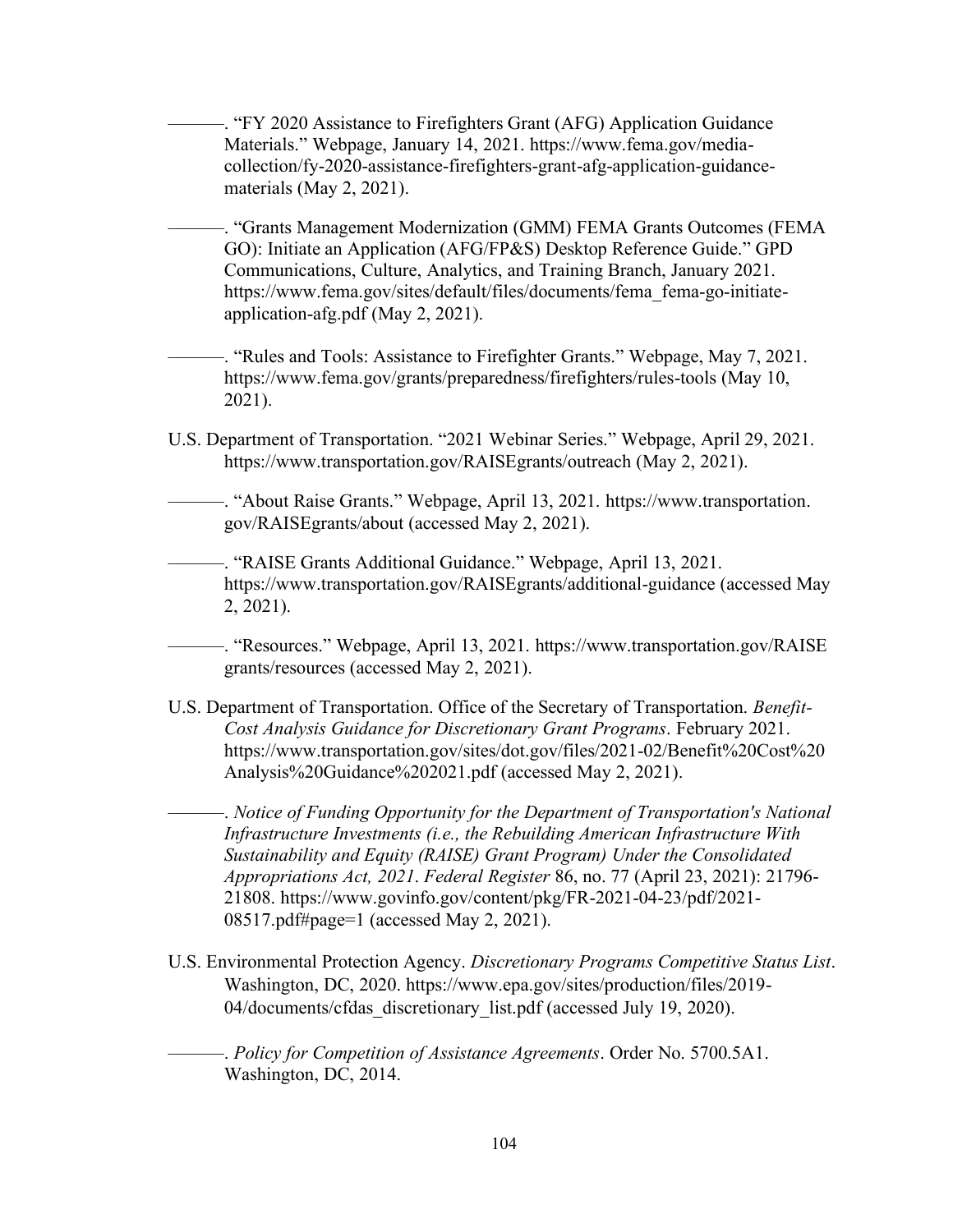- U.S. General Services Administration. *Catalog of Federal Domestic Assistance*. Executive Office of the President. Washington, DC, 2020. https://beta.sam.gov/content/assistance-listings (accessed April 10, 2021).
- U.S. Government Accountability Office. *Grants Management: EPA Has Taken Steps to Improve Competition for Discretionary Grants but Could Make Information More Readily Available*. GAO-17-161. Washington, DC, 2017. https://www.gao.gov/products/GAO-17-161 (accessed June 13, 2020).
- U.S. Library of Congress. Congressional Research Service. *Block Grants: Perspectives and Controversies*, by Joseph V. Jaroscak, Julie M. Lawhorn, and Robert Jay Dilger. RL40486. 2020.
- ———. *Federal Grants-in-Aid Administration: A Primer*, by Natalie Keegan. R42769. 2012.
- ———. *Grants Work in a Congressional Office*, by Maria Kreiser. RL34035. 2019.
- ———. *How to Develop and Write a Grant Proposal*, by Maria Kreiser. RL32159. 2019.
- ———. *Lifting the Earmark Moratorium: Frequently Asked Questions*, by Megan S. Lynch. R45429. 2020.
- ———. *Resources for Grantseekers*, by Maria Kreiser. RL34012. 2019.
- ———. *Transportation Spending Under an Earmark Ban*, by Robert S. Kirk, William J. Mallett, and David Randall Peterman. R41554. 2018.
	- ———. *Water Infrastructure Financing: History of EPA Appropriations*, by Claudia Copeland, Jonathan L. Ramseur, and Mary Tiemann. 96-647. 2019.
- Water Infrastructure and Resilience Finance Center. "Water Finance Clearinghouse." U.S. Environmental Protection Agency. https://www.epa.gov/waterdata/waterfinance-clearinghouse (accessed August 10, 2020).
- White House Office of Management and Budget. "Frequently Asked Questions: For The Office of Management and Budget's Uniform Administrative Requirements, Cost Principles, and Audit Requirements for Federal Awards At 2 CFR 200." Updated July 8, 2017. https://www.cfo.gov/wp-content/uploads/2017/08/July2017- UniformGuidanceFrequentlyAskedQuestions.pdf.